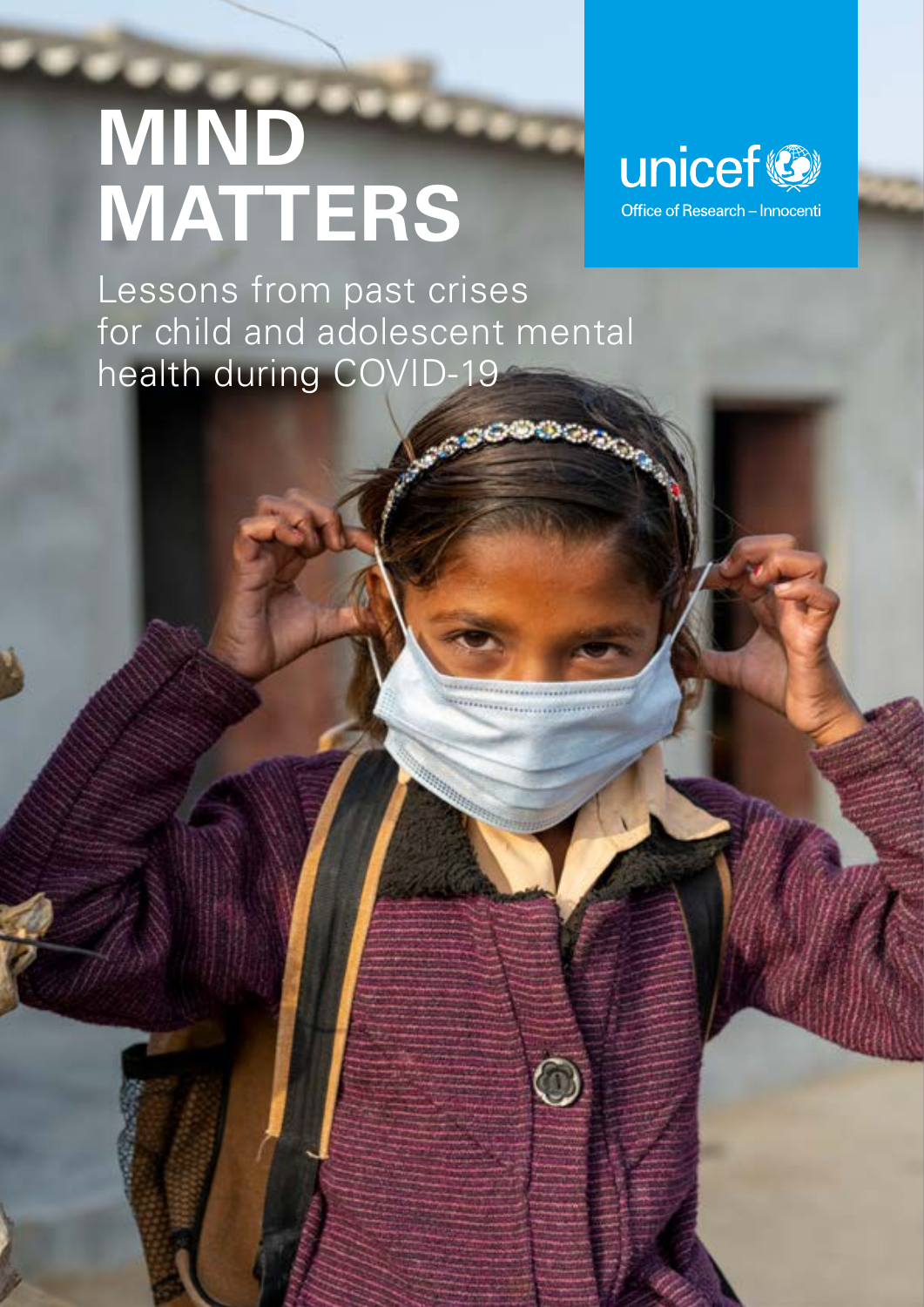#### UNICEF OFFICE OF RESEARCH – INNOCENTI

The Office of Research – Innocenti is UNICEF's dedicated research centre. It undertakes research on emerging or current issues in order to inform the strategic direction, policies and programmes of UNICEF and its partners, shape global debates on child rights and development, and inform the global research and policy agenda for all children, and particularly for the most vulnerable.

Office of Research – Innocenti publications are contributions to a global debate on children and may not necessarily reflect UNICEF policies or approaches.

The Office of Research – Innocenti receives financial support from the Government of Italy, while funding for specific projects is also provided by other governments, international institutions and private sources, including UNICEF National Committees.

The findings, interpretations and conclusions expressed in this paper are those of the authors and do not necessarily reflect the views of UNICEF.

This paper has been peer reviewed both externally and within UNICEF.

Any part of this publication may be freely reproduced if accompanied by the following citation: Lorraine Sherr, Lucie Cluver, Mark Tomlinson, Priscilla Idele, Prerna Banati, David Anthony, Kathryn Roberts, Katharina Haag and Xanthe Hunt, Mind Matters: Lessons from past crises for child and adolescent mental health during COVID-19, UNICEF Office of Research – Innocenti, Florence, 2021.

Extracts from this publication may be freely reproduced with due acknowledgement. Requests to utilize larger portions or the full publication should be addressed to the Communications Unit at: [Florence@unicef.org](mailto:Florence%40unicef.org?subject=).

Correspondence should be addressed to: **UNICEF Office of Research – Innocenti** Via degli Alfani 58 50121 Florence, Italy

Tel.: (+39) 055 20330 Fax: (+39) 055 2033 220 [florence@unicef.org](mailto:florence@unicef.org) [www.unicef-irc.org](http://www.unicef-irc.org) twitter: @UNICEFInnocenti [facebook.com/UnicefInnocenti](http://facebook.com/UnicefInnocenti)

©️ United Nations Children' s Fund (UNICEF), 2021 Editorial production: Céline Little, UNICEF Innocenti Design and layout: Sofia Chiarini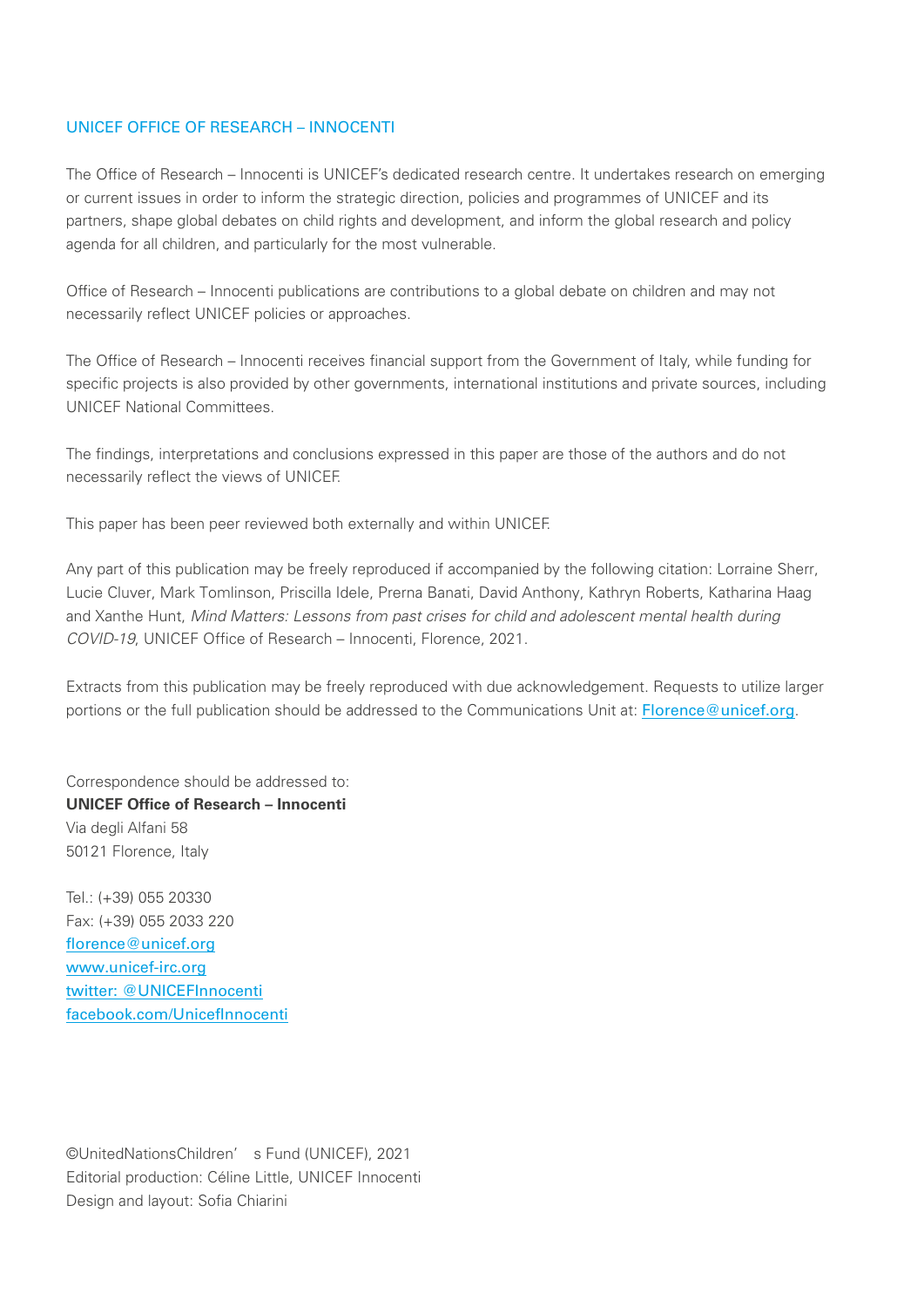# **MIND MATTERS**

Lessons from past crises for child and adolescent mental health during COVID-19

> *Too many children and young people, rich and poor alike, in all four corners of the world are experiencing mental ill health as we have never seen before. This is the silent emergency of our times. It has no borders and requires urgent attention.*

– Henrietta H Fore

Prof Lorraine Sherr MBE, Prof Lucie Cluver, Prof Mark Tomlinson, Dr Priscilla Idele, Dr Prerna Banati, David Anthony, Kathryn Roberts, Dr Katharina Haag and Dr Xanthe Hunt

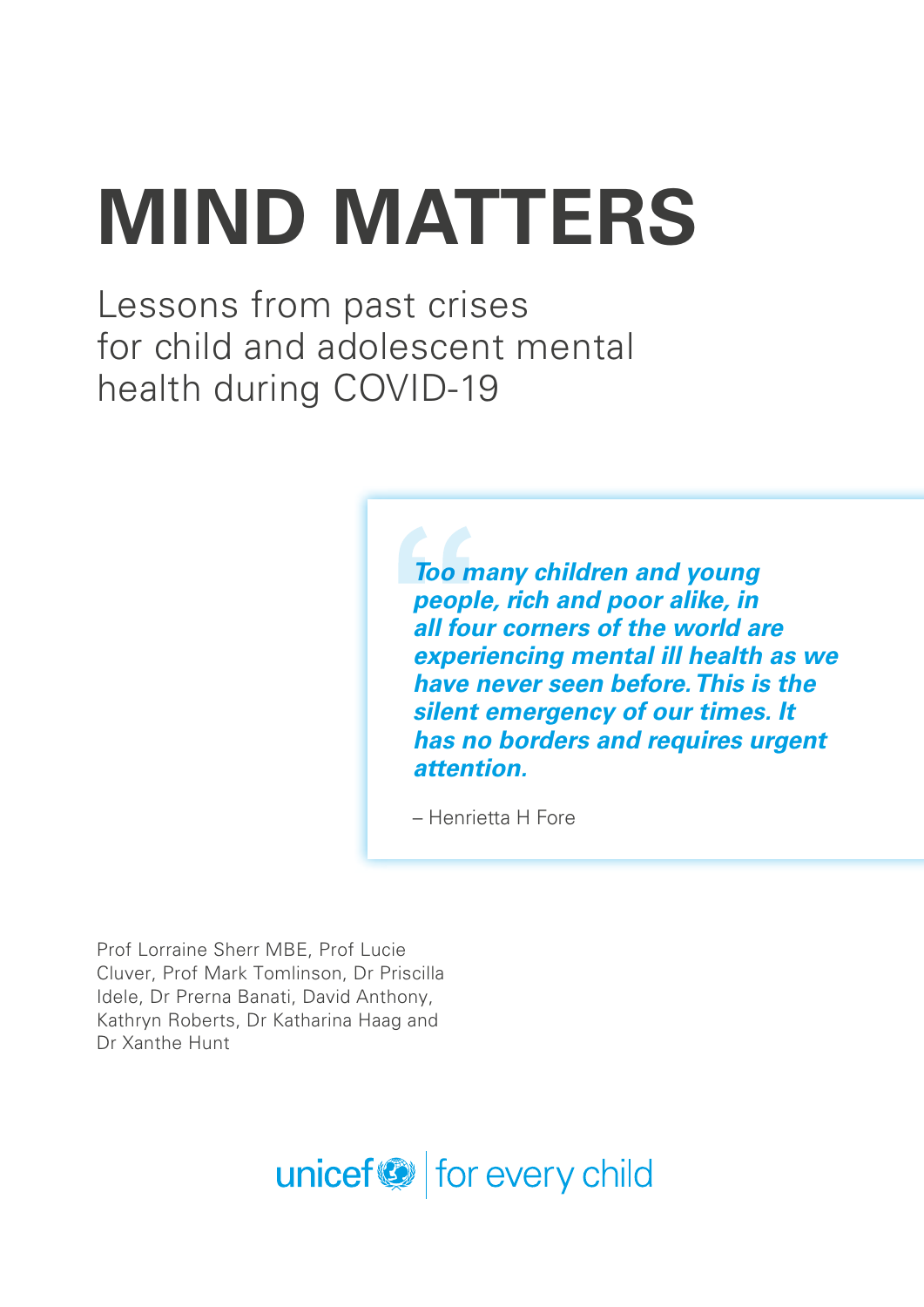# **Contents**

| Direct impacts on child<br>and adolescent mental |
|--------------------------------------------------|
| Interventions for positive                       |
| health – included studies                        |
| <b>Studies from generalized</b>                  |
|                                                  |
|                                                  |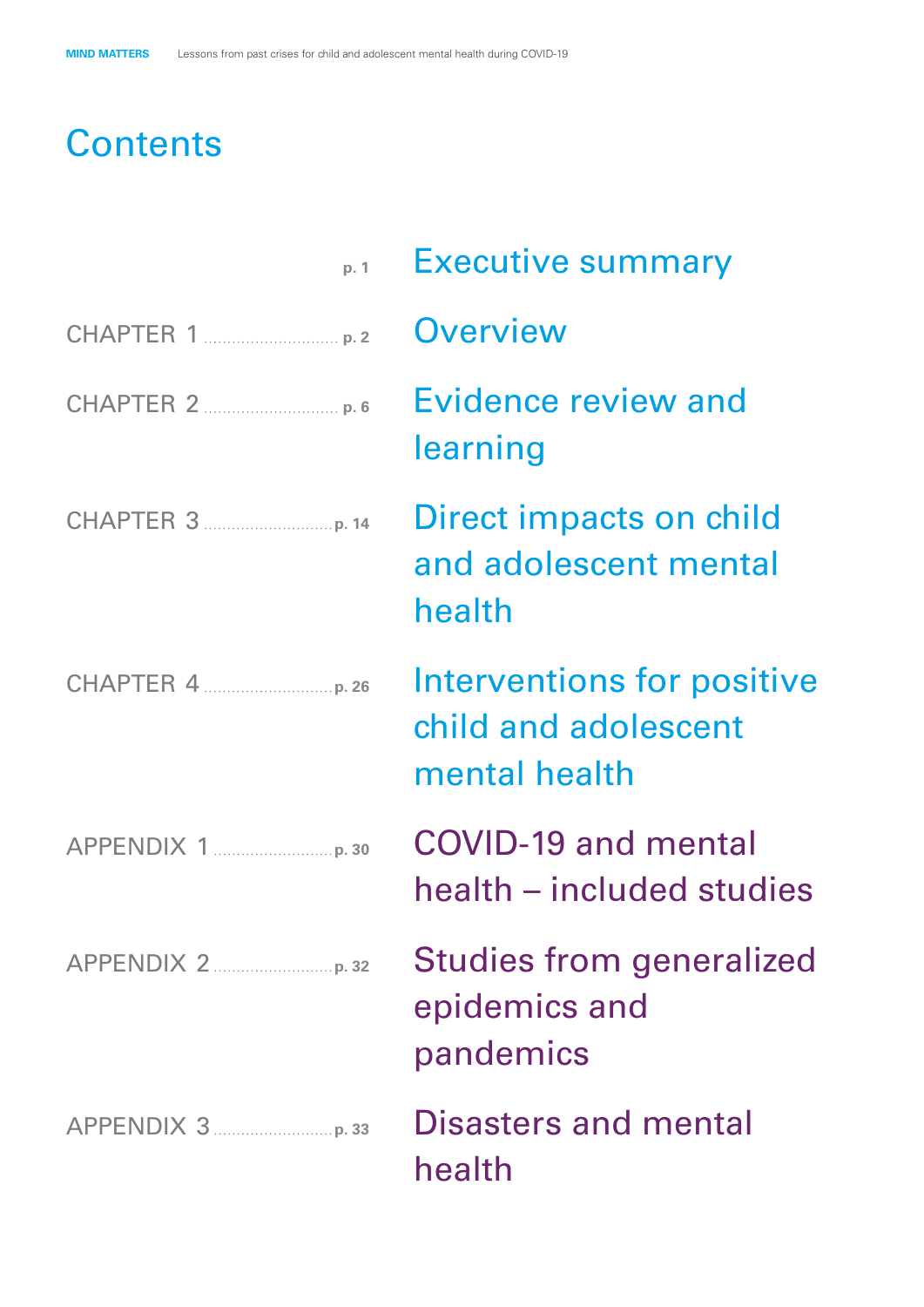| n. 53 |
|-------|

[Ebola and mental health](#page-43-0) [SARS/MERS and mental](#page-44-0)  [health](#page-44-0) [HIV and mental health –](#page-46-0)  [Systematic reviews](#page-46-0) [Six conceptual themes](#page-49-0)  [identified through](#page-49-0)  [a review of existing](#page-49-0)  [literature and interviews](#page-49-0)  [undertaken with young](#page-49-0) 

[A selection of reviews on](#page-54-0)  [interventions for anxiety](#page-54-0)  [and depression](#page-54-0)

[Useful background](#page-56-0)  [reports and reading](#page-56-0)

[people](#page-49-0)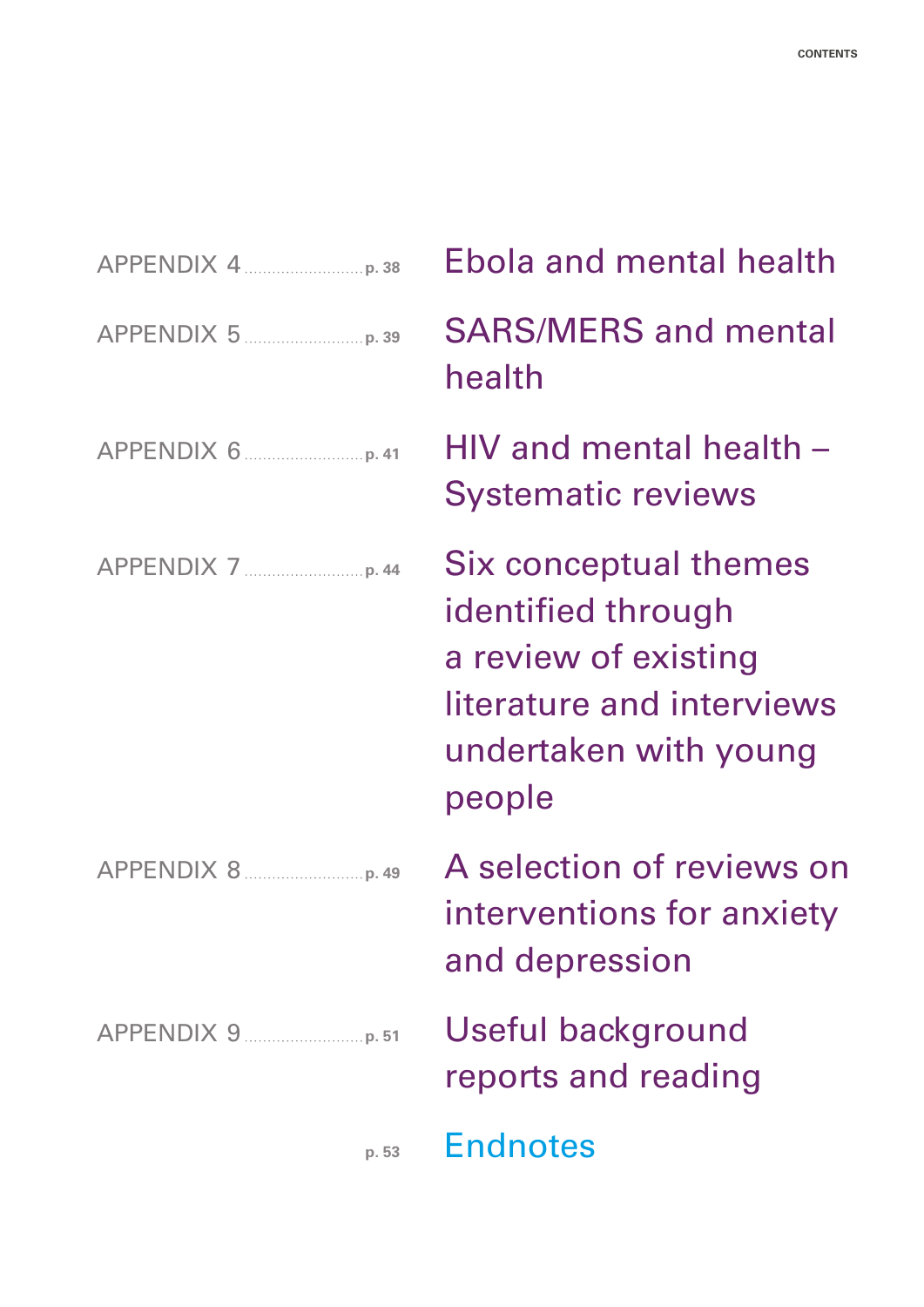## <span id="page-5-0"></span>Executive summary

The COVID-19 pandemic is a crisis like no other in modern times. Its global ubiquity is unprecedented, leaving no population or community untouched. Its impact on our mental health, and that of children and adolescents, is still emerging but the available evidence suggests it is, and will be, marked. Given that the pandemic is just over a year old and its evidence base is therefore still nascent, looking at the impact of past crises on youth mental health is a useful means of providing insights that can guide policies and programmes to support their mental well-being. This report does just that. It represents the first of two volumes of rapid syntheses on youth mental health by UNICEF Innocenti, with the second looking at the available evidence that has emerged largely over the past year.

Our evidence review illustrates the traumatic impact of past crises on youth mental health. This includes post-traumatic stress disorder (PTSD),<sup>1</sup> higher risk of externalizing and internalizing disorders,<sup>2,3</sup> physical health problems,4 poorer cognitive and social outcomes, stigma and discrimination from having caught or being exposed to a disease. For programming responses, examination of disasters and the HIV epidemic have given clear guidance on the need for rapid screening\* , training personnel, use of digital tools and platforms, and family, community and school-based approaches to addressing youth mental health.

Based on the literature of past crises and the COVID-19 pandemic, the associated public health responses and their social and economic impacts are likely to have multiple deleterious effects on youth mental health. These include elevated risks of anxiety and depression, trauma, suicide, loss of family and friends, violence, loneliness, social isolation and sleep disruption. And children and adolescents are not the only ones affected: caregivers and frontline workers who may also be caregivers will also be affected.

However, the COVID-19 pandemic also offers opportunities for positive coping and resilience. While aspects of the pandemic may be associated with increasing rates of mental ill-health, other features such as school closures reducing academic and social pressures as well as increased time with family, may have a positive effect instead.

While there is no magic formula to address the impact of humanitarian crises, including COVID-19, on youth mental health, proven and promising interventions are available to mitigate its impact. These include single interventions such as early screening or diagnostic tools, parenting programmes, stepped care approaches, community engagement, online platforms and clinical care. Initiatives that combine these interventions with other health care interventions and through common delivery platforms such as schools and home visitation have also shown promise to help accelerate positive youth mental health care and should also be integral features of the youth mental health care response. And importantly, the most vulnerable children and adolescents should receive particular attention through screening and targeting of interventions.

<sup>\*</sup> As used in this report, Mental health screening is the assessment of an individual's emotional health by a trained professional using a specified method or process to determine or diagnose whether a person may be at risk for a mental health concern or disorder. Mental health screenings allow for early identification and intervention if needed. Early identification and treatment leads to better outcomes. Early treatment may also lessen long-term disability and prevent years of suffering.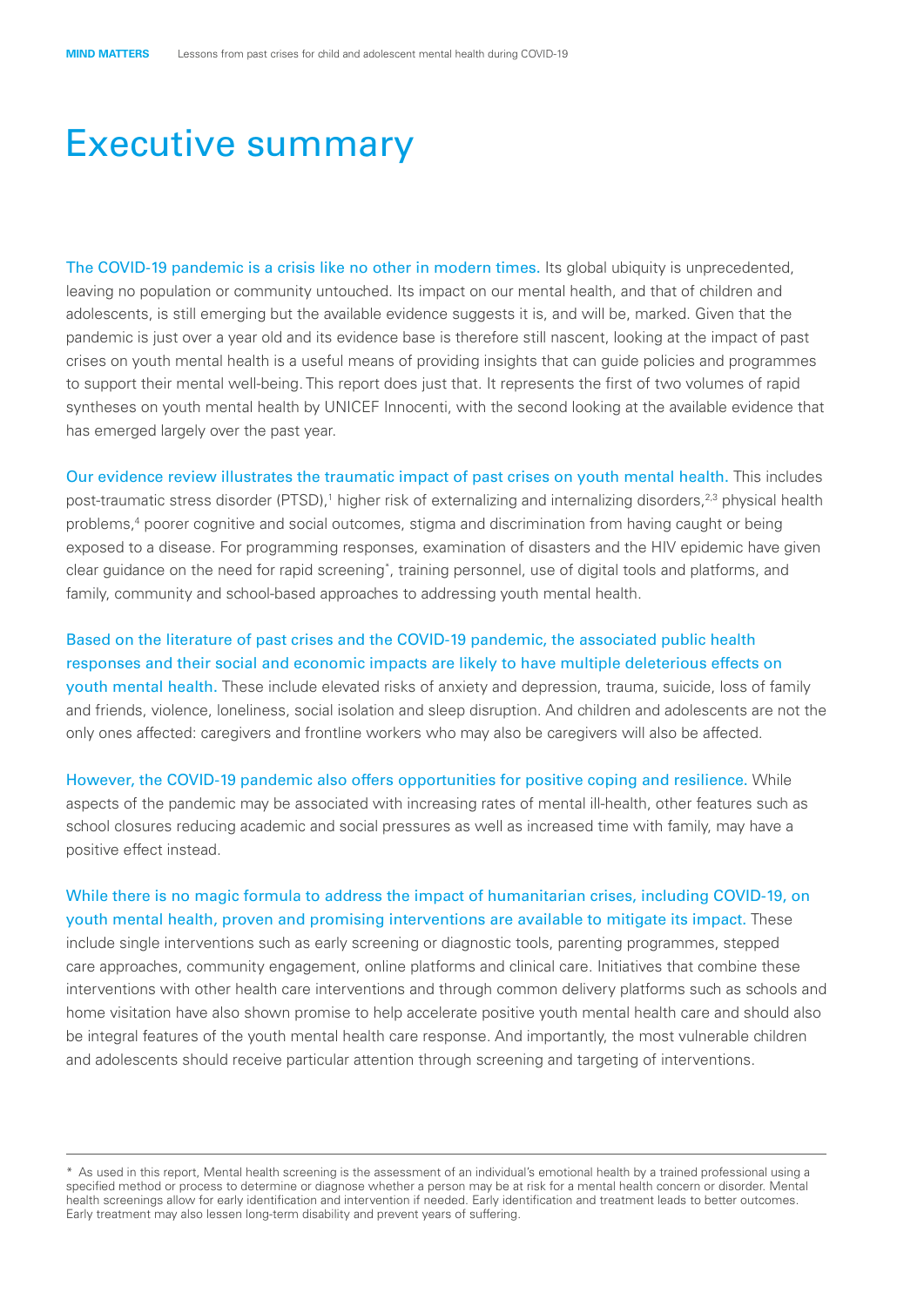

It is equally vital to listen to young people as a part of our evidence gathering on youth mental health. The voices of young people serve as a vibrant guide to their experience, their solutions and their priorities. There is sound evidence that their voices can be captured and integrated in a meaningful way into our responses. And it is therefore of paramount importance that we not only use our explicit evidence on youth mental health but also engage young people, listen to them, learn from their lived experiences and integrate their views in programmes, policy and advocacy on youth mental health in times of crisis.

Further research is required to understand the literature that has emerged over the past year since the pandemic was declared, and to blend this with insights from this study. It is equally vital to listen to young people, as well as act. Our study sought to go as far as possible in curating evidence on the impact of past crises on youth mental health. Even then, we were challenged by the paucity of past evidence on this issue for young people in general, and particularly for children of younger ages. The COVID-19 crisis itself has generated many studies on youth mental health, mostly from the global North but increasingly also from the global South. These studies need to be curated to understand the specific impacts of COVID-19 and how to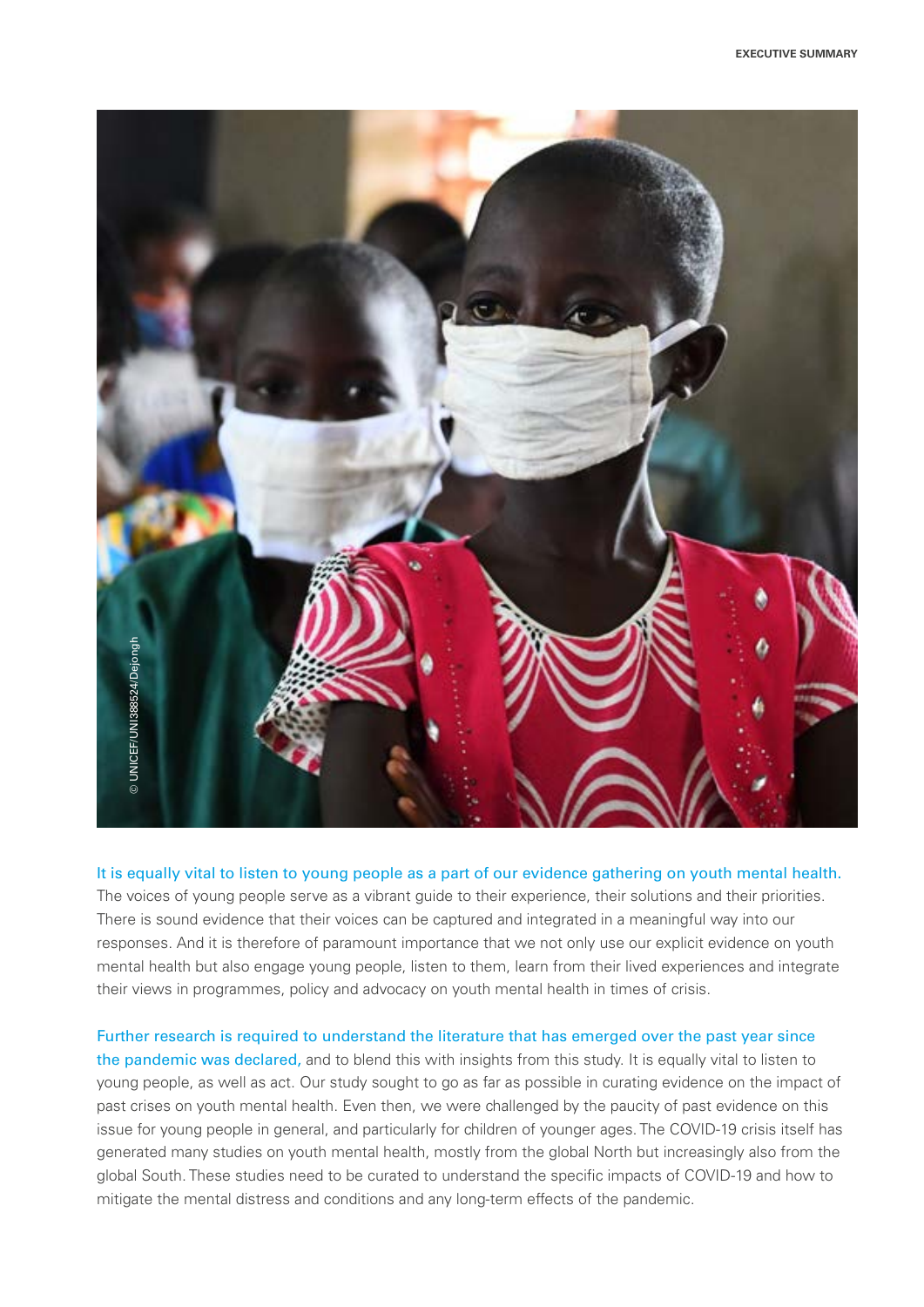## <span id="page-7-0"></span>chapter 1 Overview

In December 2019, the World Health Organization (WHO) made the first official announcement of a new novel coronavirus - Severe Acute Respiratory Syndrome Coronavirus 2 (SARS-CoV-2) - and in February 2020, designated the disease caused by SARS-CoV-2 virus as COVID-19 (shorthand for Coronavirus Disease). Following the rapid and unprecedented global spread of COVID-19 worldwide, on 11 March 2020 the WHO declared it a global pandemic. COVID-19 is having a profound global impact at all levels of society, including children and adolescents.

One area of child development that is most affected by the pandemic is child and youth mental health and well-being, the umbrella term used to describe psychosocial and emotional wellbeing. Although the term 'youth mental health' by itself does not have either a negative or positive connotation, it is used in reference to mental disorders among children and adolescents such as psychosis, anxiety, depression and eating disorders. Concern for youth mental health was rising before the pandemic, with global prevalence rates of common disorders already very high. Although comprehensive data on mental health since COVID-19 struck is hard to come by, emerging data and studies suggest that the pandemic is exacerbating many common mental disorders. But caution should be applied to some of these findings, as mental health effects often take more time to become apparent and many of the current studies on COVID-19 impacts are methodologically weak.

In support of greater understanding of youth mental health, UNICEF Innocenti commissioned this report to explore how past crises affect children's social and emotional well-being.

This report has several related objectives:

- · <sup>A</sup>**literature review examining the impacts of previous epidemics and pandemics on the mental health and well-being of children and adolescents**. This review serves as a guide to learning from the past and applying relevant elements to youth mental health during COVID-19, especially in the absence of comprehensive contemporary evidence (Chapter 2).
- **E** An **additional literature review on the impacts of poverty, isolation, unemployment, nonattendance at school, community and family violence, and food insecurity on child and adolescent mental health and development.** Given the size and scope of this body of literature, the authors have not undertaken an in-depth review of individual papers, but have used adolescent views and existing reviews to outline potential impacts (Chapter 3).
- · <sup>A</sup>**summary of promising responses** to support youth mental health in the COVID-19 era and help mitigate the short-, medium- and long-term impacts of the pandemic. This report uses evidence in Chapters 2 and 3 to present examples of interventions in **Chapter 4** for conceptualizing comprehensive responses to support positive youth mental health during the pandemic.

Evidence presented here does not qualify as a systematic or rapid review. The authors instead consulted existing reviews to understand and adapt to the COVID-19 context for children. This report will be accompanied by a comprehensive systematic review being conducted by the UNICEF Office of Research, focusing on the impact of the COVID-19 pandemic on child and adolescent mental health across outcomes, age groups, and geographic contexts.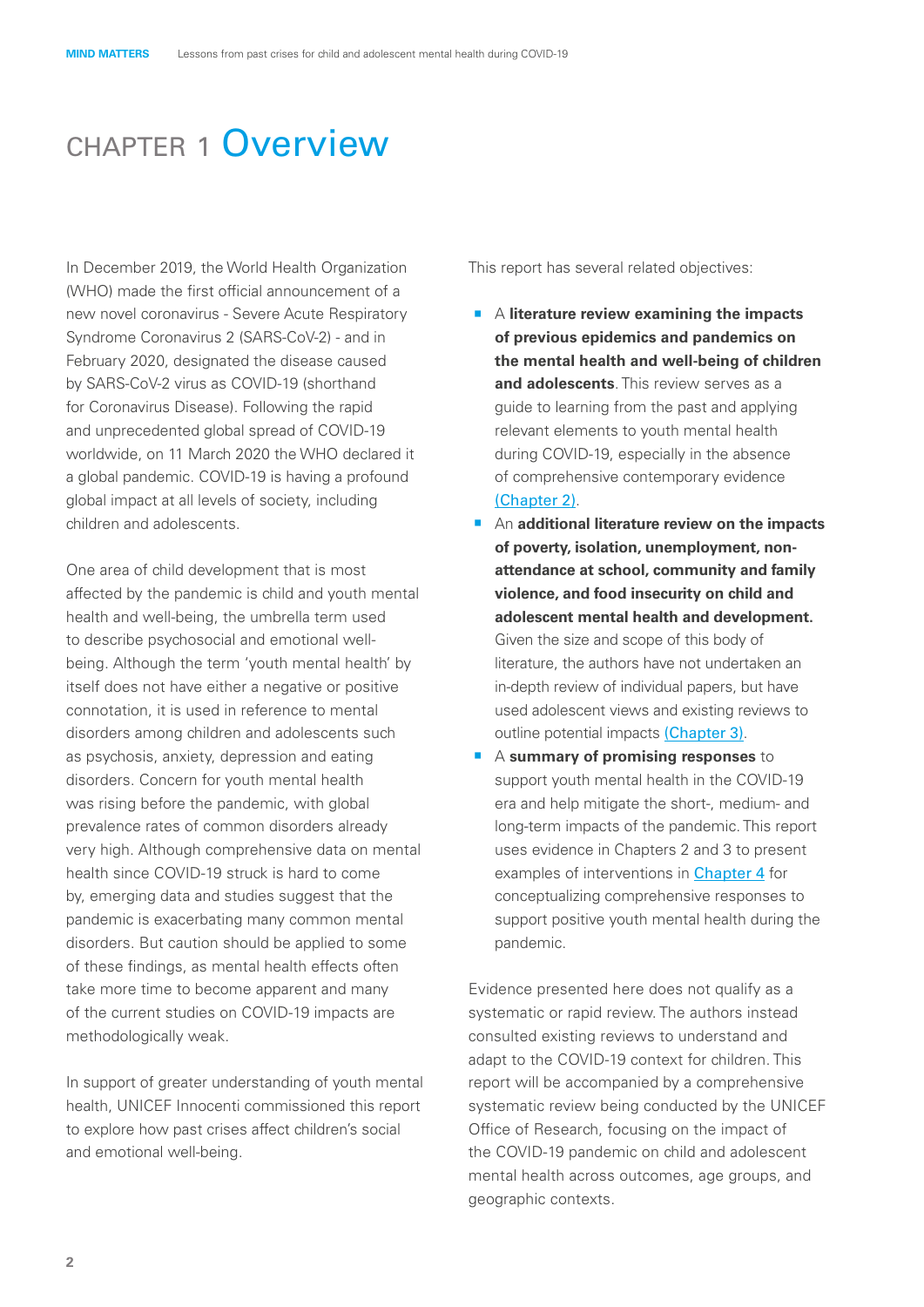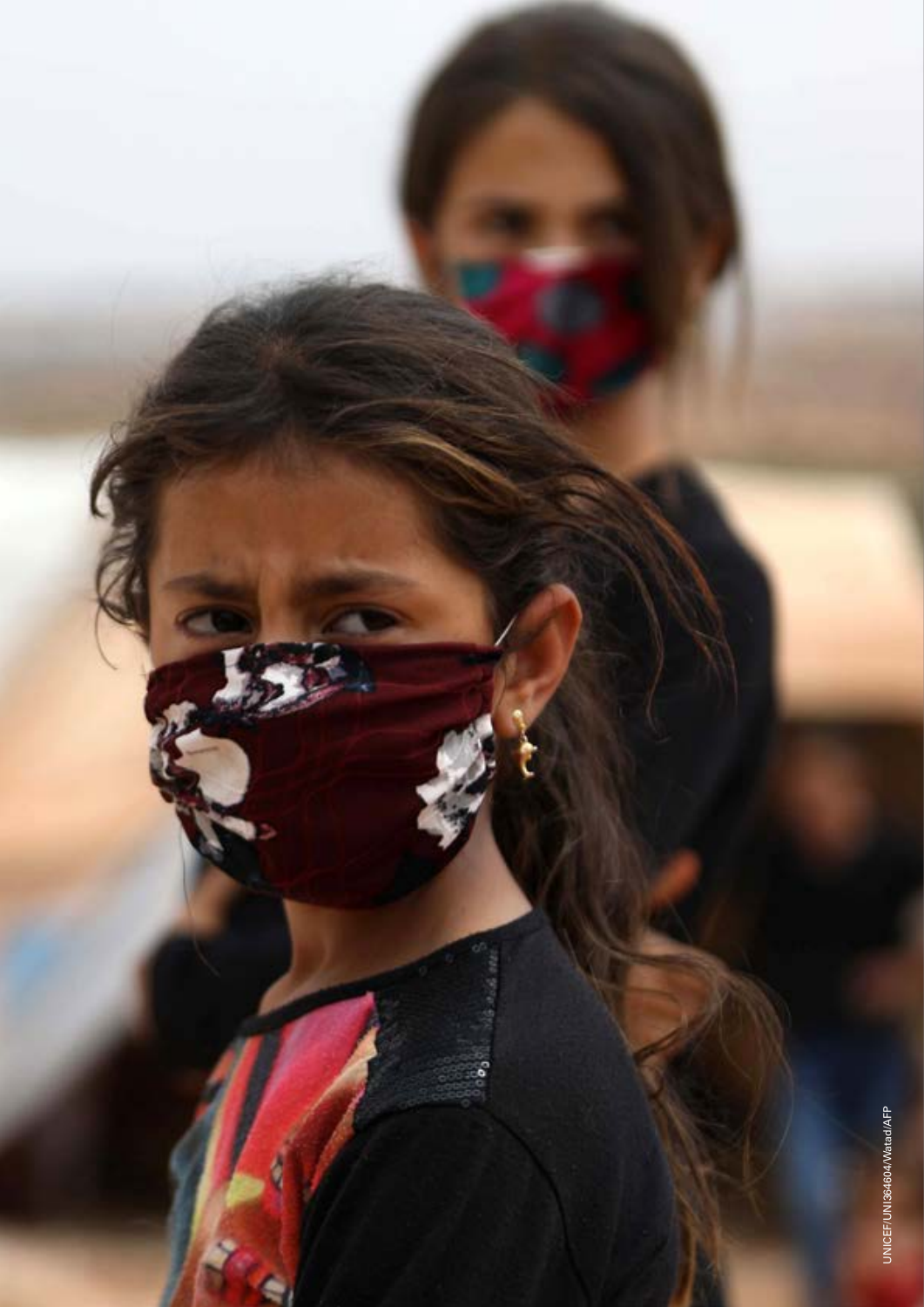

When considering mental health, it is important to differentiate between normal reactions to abnormal stressors (i.e. psychological distress), reactions that begin to impact on functioning (i.e. poor mental health), and cases of severe pathology (i.e. serious mental disorders). Mental health is therefore best conceptualized along a continuum. At one end of this continuum, we feel good and positive about ourselves, our relationships and our place in the world, and can cope emotionally with stressors, including the pandemic. Given the unprecedented nature of COVID-19 and the uncertainty of how it will evolve, emotional reaction to the pandemic is normal and does not necessarily signal abnormal mental distress.

As we move along the mental health continuum, young people may feel poorly with mood fluctuations and flat or manic mood (or both). Even further along, young people may experience more

debilitating emotional stress from COVID-19, with the tasks of daily life becoming more difficult. There may be young people with pre-existing mental health conditions for whom these conditions have been or are being accentuated by lockdowns, nonattendance at school, or sickness and death of family members -- and who will need additional support at this time. At the extreme end of the continuum are young people suffering from diagnosed severe mental disorders such as psychosis, which require significant additional support.

#### **The imperative of viewing youth mental health within a continuum**

Understanding mental health and well-being in this way is essential because it allows us to recognize and acknowledge everyday sadness, anxiety or stress that everybody experiences at one time or another – sometimes quite frequently – and to



As we move along the mental health continuum, children and adolescents may feel poorly with mood fluctuations and flat or manic mood

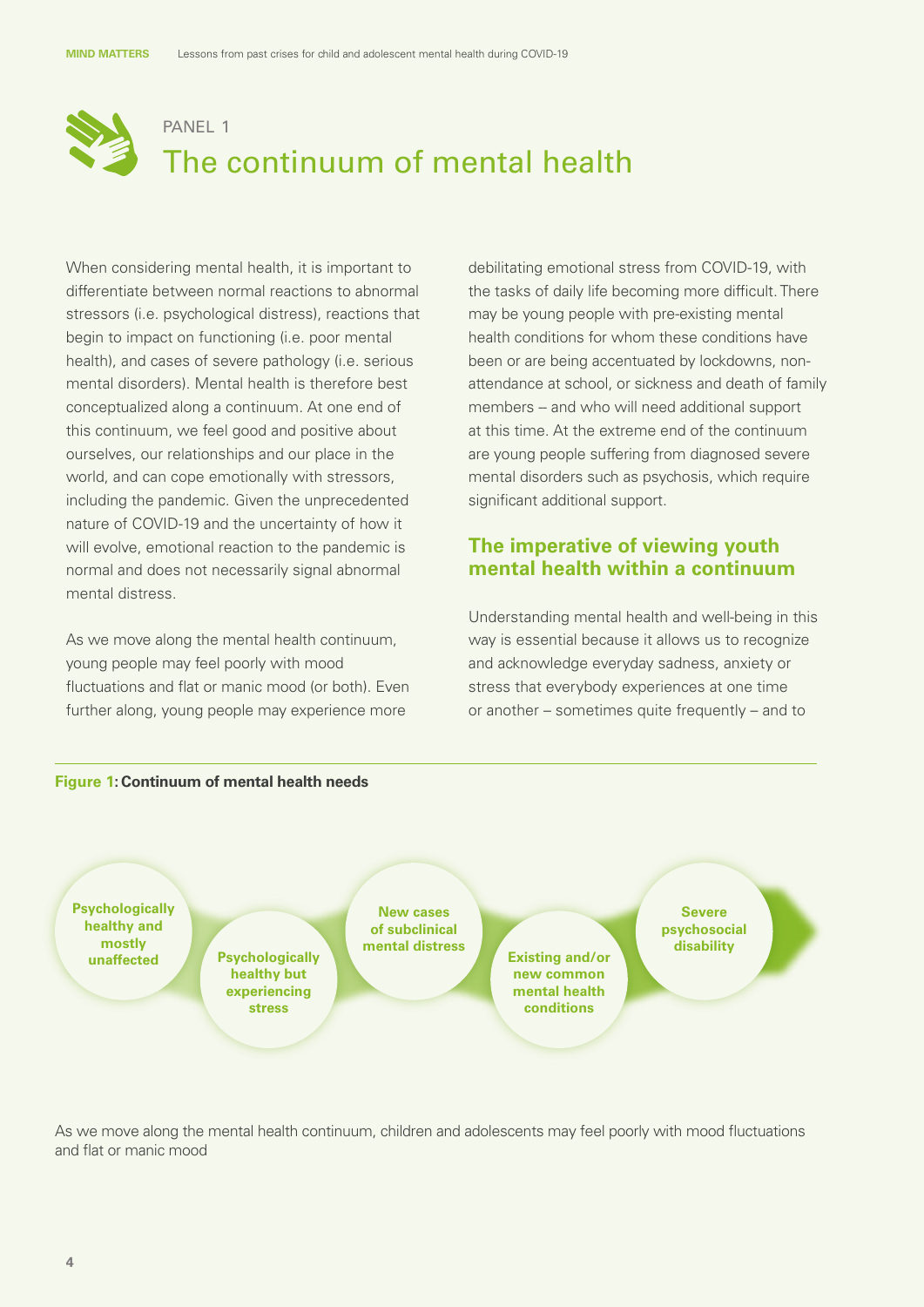

distinguish these from more severe mental health conditions. Having a mental health condition or illness requires a diagnosis and is different from the everyday vagaries of mood. Feeling sad or anxious for a few days is not the same as having a diagnosed mental illness. Making this distinction is important for several reasons:

- Conflating normal responses to stressors with mental illness may lead to excessive medicalization and stretching the already limited mental health resources, particularly in low-income contexts.
- Mood fluctuations are part of perfectly normal processes of child and adolescent development. Seeing these fluctuations as disordered pathologizes typical human development and functioning;
- · Many children and adolescents are resilient to normal life stressors and can rely on social support. Their initial response to a stressor such as COVID-19 may present as psychological distress, but with caregiver and family support their distress will not become chronic and manifest as a disorder. Focus must be on the group of children who do not adapt/respond to support, or do not have the requisite support network.
- <sup>•</sup> Young people at different points may move back and forth along the continuum and will need different support according to their current position.
- With these considerations in mind, the next steps are to examine this global threat of the COVID-19 pandemic, explore its wide-reaching effects on mental health, and find pathways to guide provision and provide an informed strategy on youth mental health.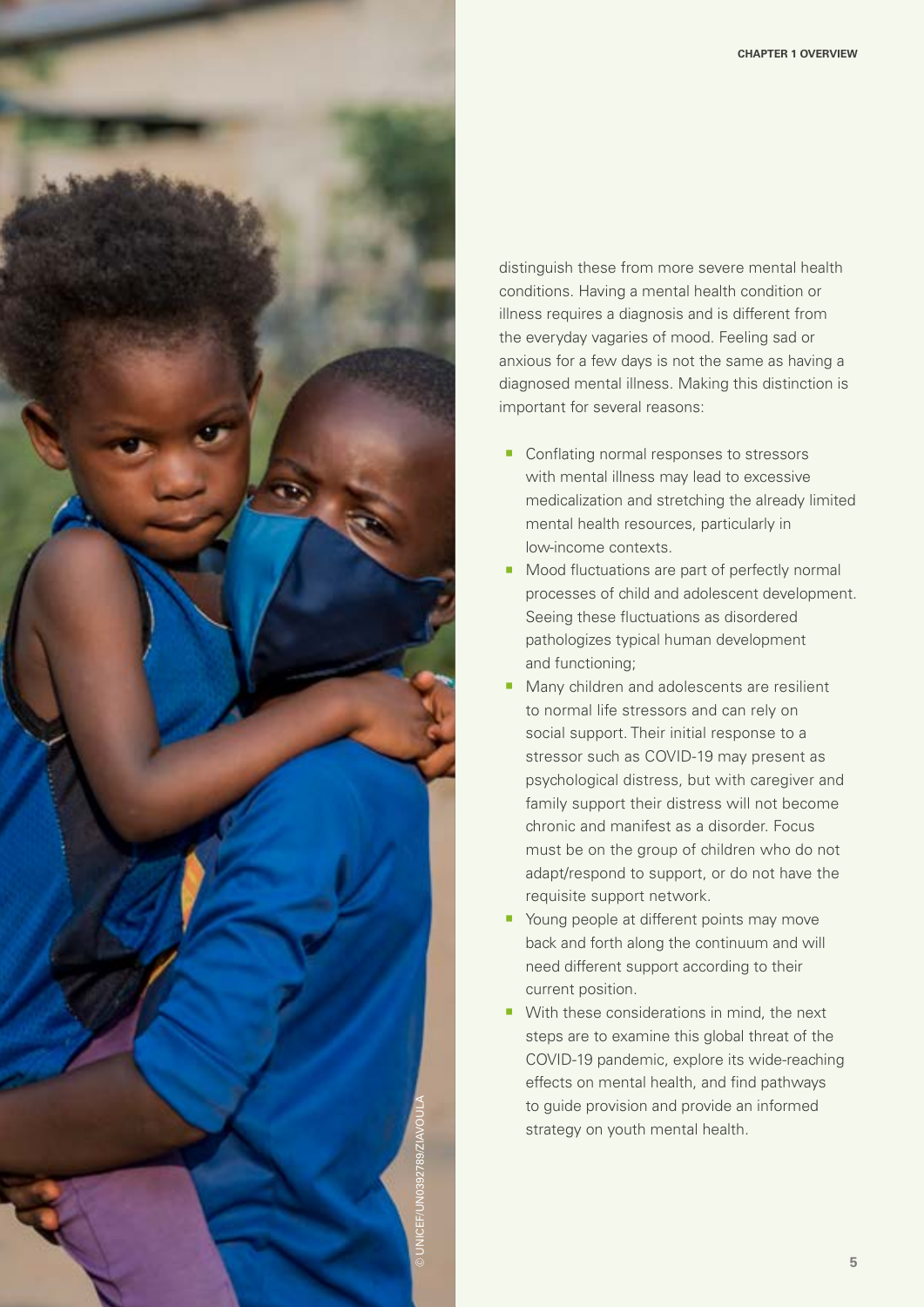## <span id="page-11-0"></span>CHAPTER 2 Evidence review and learning

## **2.1 Introduction**

The first step in gathering insights that can help inform the COVID-19 response is to look at previous epidemics, pandemics and other health shocks. While supplementing this with a rapid review of emerging literature on mental health and COVID-19 will be imperative, in the absence of data and research much of the pandemic's actual or potential medium- and longer-term impacts may be inferred from the evolution of previous health shocks.

To review the literature on health shocks and their impact on youth mental health, the authors undertook literature searches in Medline, Google Scholar and Cochrane Collaboration databases. Because of the large number of studies on HIV/AIDS compared with other risks and the broader discussion on the existing literature on impacts of adversities on children and adolescents, only systematic review literature on these topics were included.

#### Figure 2: Study inclusion and exclusion criteria

| <b>Study</b>                       | <b>Location</b>                                                                                                                                                             |
|------------------------------------|-----------------------------------------------------------------------------------------------------------------------------------------------------------------------------|
| Pandemics and epidemics            | Epidemics: Ebola, Zika, Severe Acute Respiratory Syndrome<br>(SARS) and Middle East Respiratory Syndrome (MERS).<br>Pandemics: HIV and AIDS, H1N1 and COVID-19.             |
| Child and adolescent mental health | All diagnosis categories, including well-being and positive<br>mental health aspects such as resilience and coping                                                          |
| Context                            | Global (high-, middle- and low-income countries)                                                                                                                            |
| Study type                         | Systematic and non-systematic reviews. Qualitative and<br>quantitative primary empirical studies. Searches were<br>undertaken in English but without language restrictions. |
| Study type exclusion criteria      | Conceptual and theoretical studies. Studies that did not report<br>on their methodology. Entire books. Academic theses.                                                     |

All search results were reviewed, and relevant studies extracted and summarized. Keywords for each of the reviews were as follows:

- · **COVID-19 and mental health** COVID AND (child\*OR adolescent\*) AND (mental disorder\* OR mental health OR psyc\*);
- **Interventions for mental health in epidemics and pandemics** Search terms included all interventions.
- · **Disasters, child/adolescent mental health** Disasters AND (child\*OR adolescent\*) AND (mental disorder\* OR mental health OR psyc\*);
- **Ebola and mental health** Ebola AND (child\*OR adolescent\*) AND (mental disorder\* OR mental health OR psyc\*);
- · **SARS/MERS and mental health** SARS/Mers AND (child\*OR adolescent\*) AND (mental disorder\* OR mental health OR psyc\*);
- **Zika and mental health** Zika AND (child\*OR adolescent\*) AND (mental disorder\* OR mental health OR psyc\*)
- **HIV and mental health** HIV, child/adolescent mental health, interventions and systematic review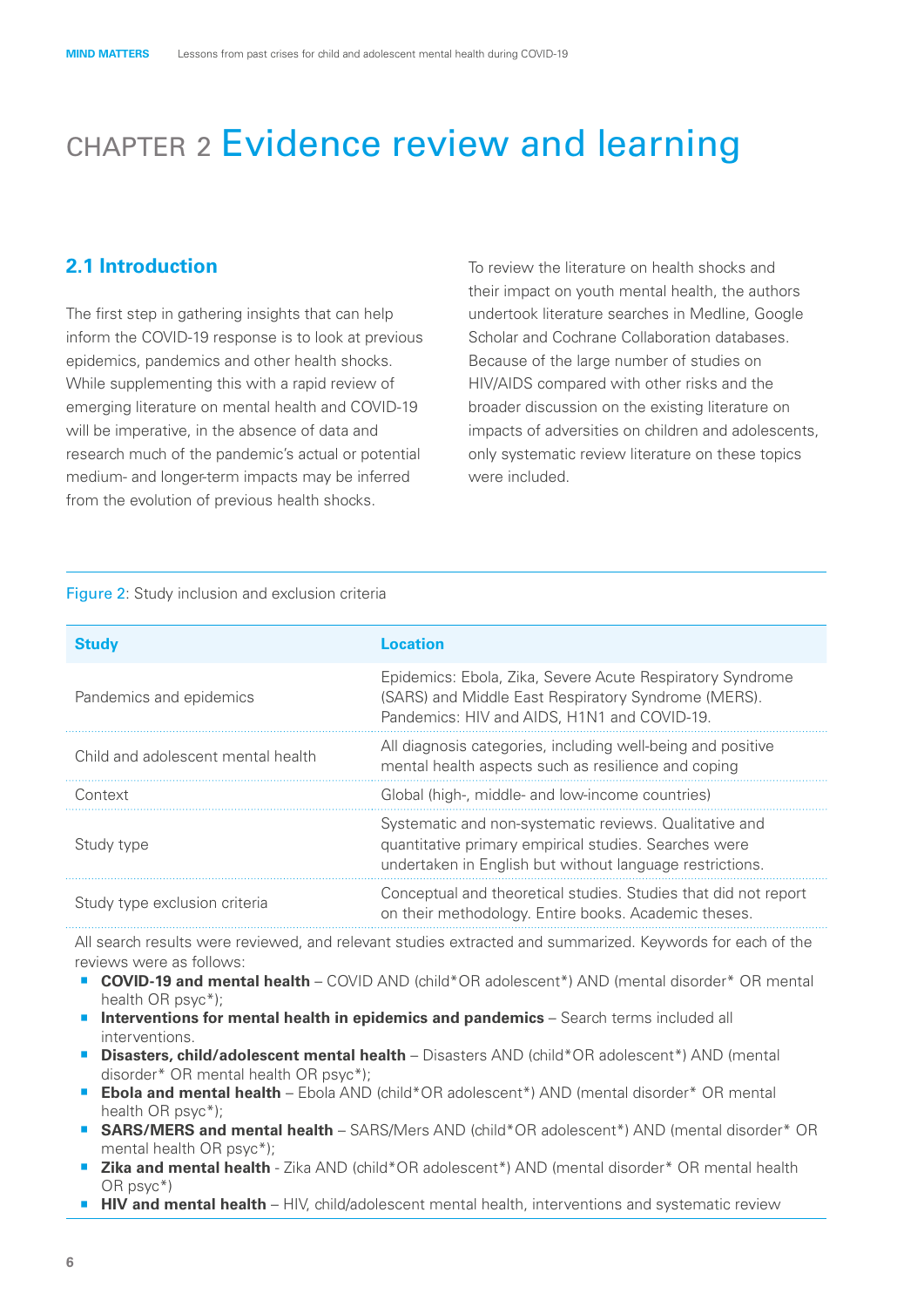#### **2.2 Literature searches**

This section presents results for each of the searches in turn and then provides a summary of guidance from the existing literature base. Tables detailing all the results for each of the searches can be found in Appendices 1-6.

Of the searches we undertook in late 2020, only two crises types provided a substantive body of literature from which the authors were able to make broad inferences on youth mental health: disasters and HIV. Consequently, we describe only these in depth in this chapter, but refer to the findings from the other searches (Interventions for mental health in epidemics and pandemics; Ebola; SARS/ MERS; Zika) in Panel 2.

#### **2.2.1 Disasters and youth mental health**

Disasters are defined as – often unexpected – events with large-scale primary impacts such as destruction, physical injuries or deaths, and often a range of secondary consequences such as poverty, property/financial loss, displacement of individuals and damage to health, social and physical infrastructure.5,6 Most evidence focuses on natural disasters (e.g. floods, earthquakes), but also includes general humanitarian crises,<sup>7</sup> war/political violence,<sup>8</sup> terrorism,<sup>9</sup> famine<sup>10</sup> and mass shootings.<sup>11</sup>

#### **Disasters can affect every aspect of children's lives --**

Disasters affect a wide range of spheres of influence central to child and adolescent development in general, and their physical and mental health specifically.<sup>12,13</sup> This includes the individual and interpersonal levels – comprising the child's direct environment such as family and friends; the household and community levels – including

the child's broader environment of schooling, health care access and contact with community and religious organizations, and neighbourhood and the parental workplace; and the structural and political levels, comprising the cultural, social, economic and political environments.

#### **-- and have both short term and longer-lasting impacts**

Because they cause such widespread disruptions to most or all of these levels, disasters may affect the mental health of children and young people in the short and long term, depending on – among other factors – their age/developmental stage.14 For example, prenatal disaster exposure may be associated with higher risk of pregnancy complications and poorer birth outcomes<sup>15</sup> including slower foetal growth,<sup>16</sup> potentially due to reduced pre-, peri- and postnatal maternity services and high maternal distress. Prenatal disaster exposure has also been linked with child/adolescent mental health problems in the long term, including developmental regression, sleep problems, clinginess, separation anxiety, altered play, somatization/pains or aggressiveness.<sup>17</sup>

Furthermore, disaster exposure may also affect the development of skills and abilities critical for well-being in later life (e.g. emotion regulation, language), which commonly expand substantially at this age.18 In older children and adolescents, disaster exposure has been first and foremost linked to the development of post-traumatic stress disorder (PTSD)19 but also to a higher risk of externalizing and internalizing disorders,  $20,21$  physical health problems,  $22$ and poorer cognitive and social outcomes.<sup>23</sup> Less specific reactions also include withdrawal, sadness, decreased activity, poorer school performance, and preoccupation with/rumination about the disaster event. Notably, while children and adolescents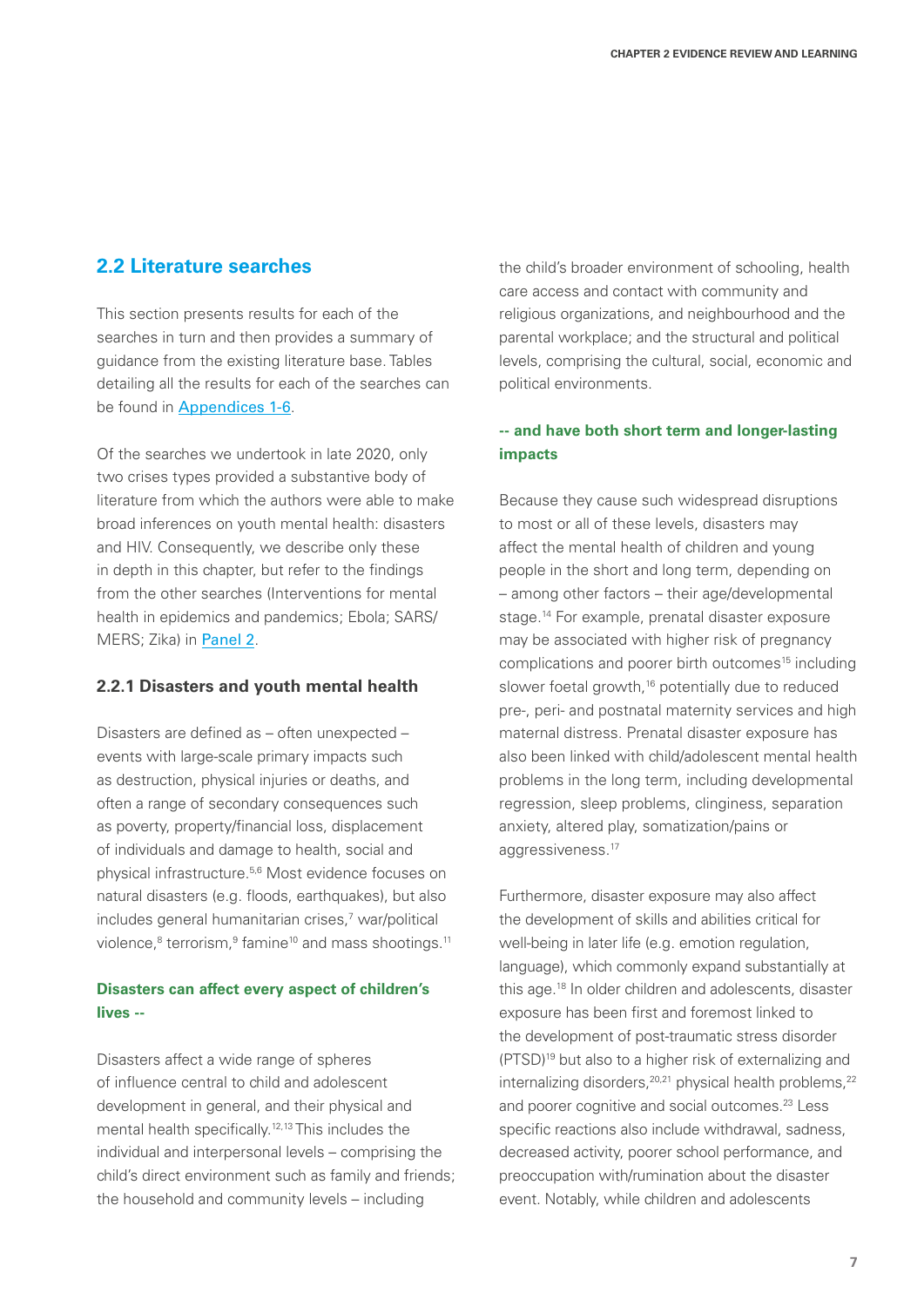may initially appear carefree, they may experience losses and lack of structure/support over time and subsequently develop symptoms.<sup>24</sup>

#### **Disaster risk factors for youth mental health are well established**

A wide range of literature has established risk factors for mental distress – often PTSD – following disaster exposure; some of this literature may also be of relevance to COVID-19. Pre-exposure risk factors include female sex, pre-existing physical/ mental health conditions, low socio-economic status, genetic risk,<sup>25</sup> disability/special needs,<sup>26</sup> prior trauma exposure, and living in countries with a medium or low (as compared with high or very high) human developmental index. Potentially

influential characteristics of disaster events are extent of exposure, life threat, witnessing injury/ death, loss of a loved one, property destruction and exposure to toxic agents. In the aftermath of a disaster, outcomes may be determined by factors such as adverse parental and family behaviour (including effects of parental distress or poor coping),<sup>27</sup> media exposure,<sup>28</sup> lack of basic provisions (food, sanitation, prevention of infectious disease) and exposure to secondary adversity.

Cultural influences may determine the relative importance of different risk factors. Resilience factors are studied less frequently but may include provision of mental health programming, positive parenting, presence of social support<sup>29</sup> and posttraumatic growth.30

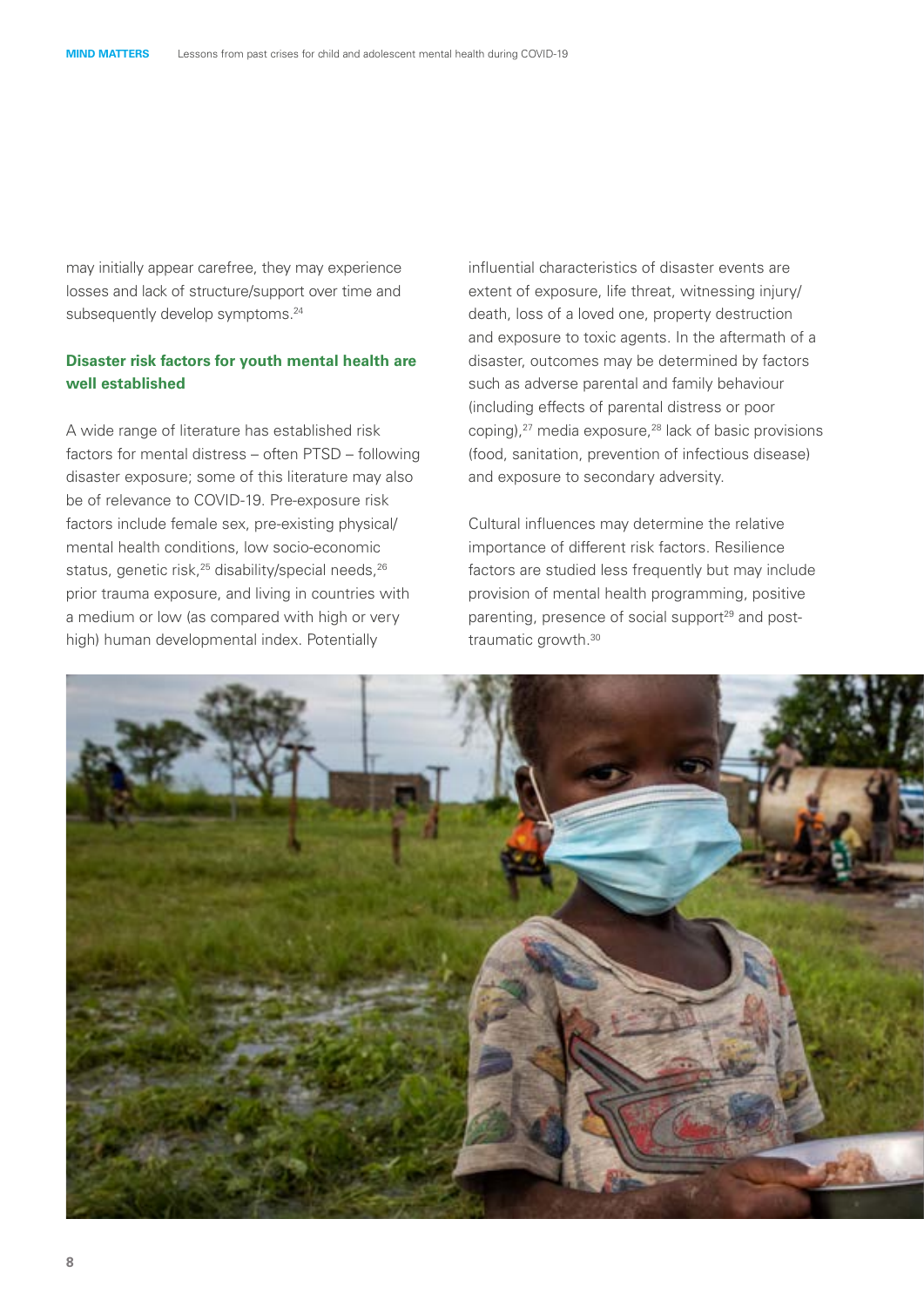**Addressing youth mental health after a disaster requires a dual approach: clinical assessment of exposed or at risk children and adolescents combined with broad population screening**

In general, the literature proposes a dual approach be taken to assessing children's and adolescents' mental health needs after disaster, combining periodic screening of the broader population with more in-depth clinical assessments of those directly exposed and/or at high risk.<sup>31</sup> Screenings should be rapid, consider effects of the disaster in general and on the child specifically, and briefly index central risk factors and mental health conditions, and resources available. Ideally they are to be conducted in settings that reach a wide range of children and adolescents, such as schools or health



care facilities.32 Full clinical assessments may cover a range of disorders of interest (e.g., PTSD, major depressive disorders, behaviour problems), but could also assess constructs such as available social support, coping strategies and access to social provisions, alleviating secondary difficulties.<sup>33</sup>

Combined assessments of children and parents may be advantageous in obtaining detailed insights into children's experiences, as well as objective assessments of their behaviour and responses and information on their background/psychiatric history. Cultural sensitivity is required, with diagnoses and risk factors potentially differing across populations.34 Relevant screening and clinical measures are reviewed in various useful papers referenced here.35,36 Information obtained from screenings and assessments should be used to carefully plan interventions, considering the local context, needs, urgency, and short- and long-term perspectives.<sup>37</sup>

**Interventions for disaster-related youth mental health are diverse, with broad dissemination favoured at points of frequent access for children and clinical resources saved for most at risk**

Diverse types of interventions in support of youth mental health have been applied in disaster situations. These vary in terms of *recipient*  (universal versus specific/clinical samples); *timing*  (preventative; early or long-term after exposure); *provider* (mental health professionals versus trained community members/teachers/para-professionals); *age focus*; and *income-settings* (high-income countries [HICs] versus low- and middle-income countries[LMICs]). Clinical resources should be saved for those most at risk.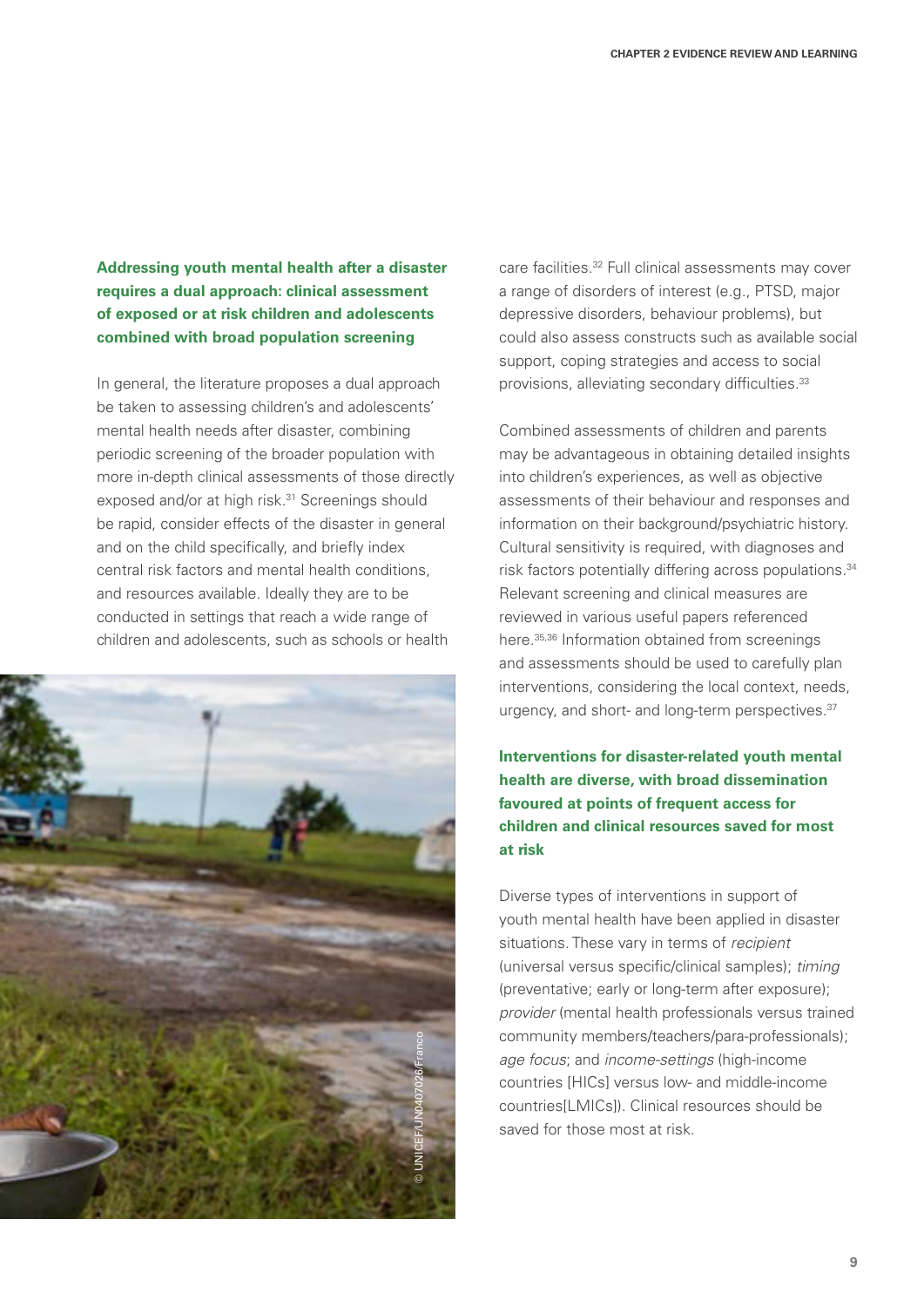Broad, universal interventions disseminated through points of frequent access for children and adolescents (e.g. schools) may be suitable to increase readiness and resilience pre-exposure, as well as to address mild problems following disasters.38,39 A recent review of school-based programmes carried out by teachers or paraprofessionals for children and adolescents affected by conflict or natural disasters showed that they can be effective.<sup>40</sup>

#### **Trained personnel, early intervention and parental/family support are important factors in enhancing outcomes for disaster-related youth mental health**

Another review that clustered all psychological interventions and aggregated results showed that recipients fared much better than control or waitlist non-recipients.<sup>41</sup> This analysis suggests that individual therapy showed greater improvement in individuals in comparison to those receiving therapy as part of a group. However, group receipt was still effective and may be a more viable option in terms of cost. Not surprisingly, these reviews suggest that trained mental health providers may be more effective than other types of providers. Involving parents to support enhanced outcomes and early intervention was recommended. The literature on war, migration, refugees<sup>42</sup> and unaccompanied minors<sup>43</sup> may also provide insights into the high mental health burden and long-lasting effects.

#### **Responses should strive to maximize the use of available resources and existing systems**

Generally, the literature suggests that responses should maximize the use of existing systems, such as primary health care services and schools, that have a broad reach, are commonly trusted and can be used without stigma.<sup>44</sup> This is especially the

case in LMICs where resources may be limited.45 Inter-agency cooperation is key in using available resources as efficiently as possible, and a common coordinating agency/office may help to achieve this.<sup>46</sup> Notably, WHO<sup>47</sup> and the United Nations Office for Disaster Risk and Reduction<sup>48</sup> have published relevant frameworks to guide mental health intervention efforts following disaster. A summary of a selection of reviews suggesting guidelines for various levels of interventions is presented in **Appendix 3** (excluding reviews solely focusing on preparedness interventions as these are less applicable to COVID-19).

#### **2.2.2 HIV and mental health**

By far the largest body of literature is on impacts of interventions for children infected or affected by HIV. The authors therefore confined to systematic reviews, which generated 22 abstracts. Hand searching for relevance and reference follow-up provided 16 relevant publications. Relevant reviews are summarized in Figure 4, with quidance on implications for a COVID-19 response. The findings are summarized in Appendix 6.

#### **Some similarities exist between HIV and COVID-19, and these may provide insights into the impact of the pandemic on youth mental health**

There are some similarities between COVID-19 and the HIV epidemic. Both are transmittable viruses with global reach, and to which initially no preventive or treatment intervention was available. The two diseases also have common threats to human well-being including potential mortality, illness, contagion, psychosocial ramifications, magnification of impact on already compromised or challenged groups, economic shocks, health and social care needs, and specific impacts on children.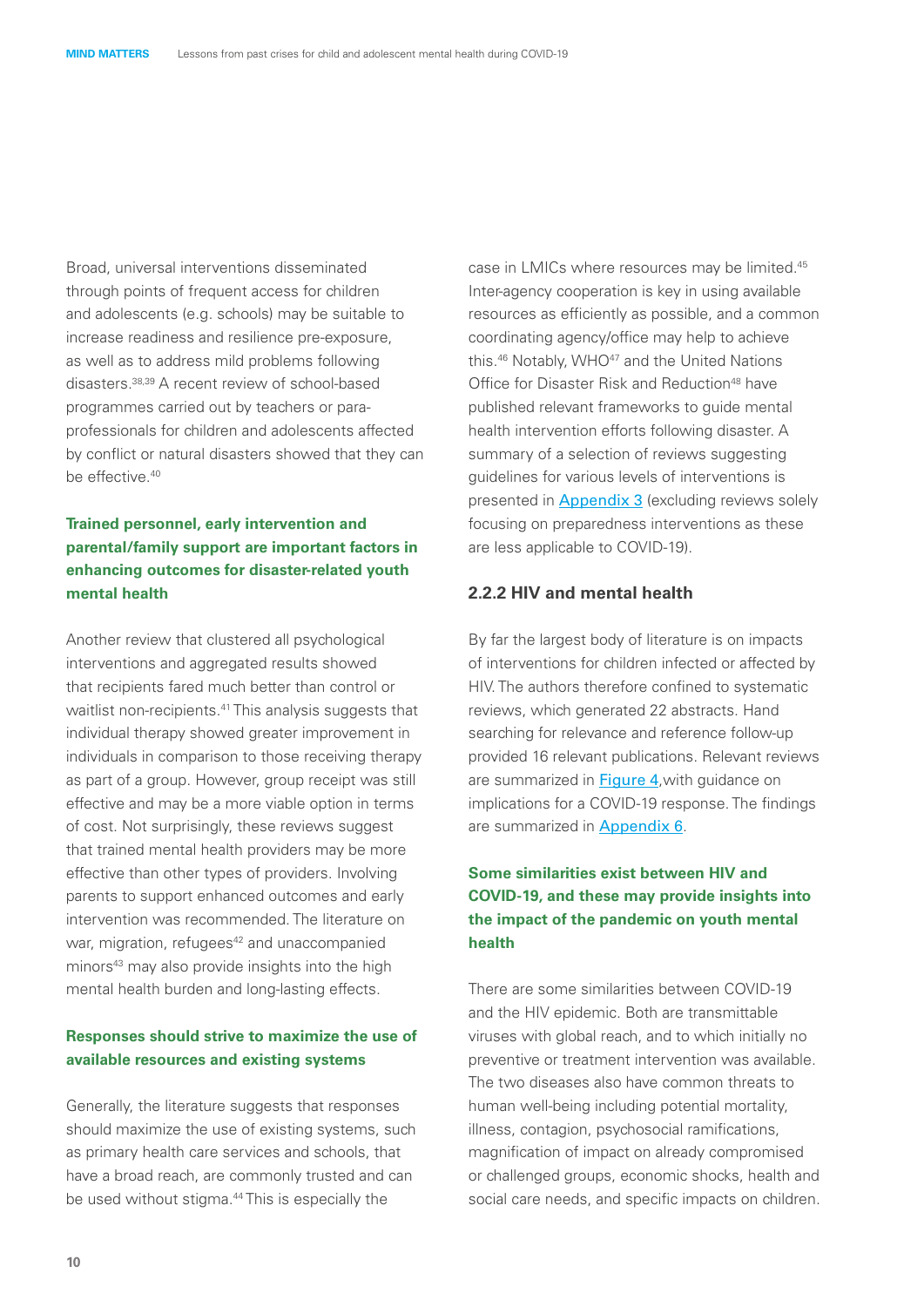There are also significant differences – at least currently – between COVID 19 and HIV on such issues as stigma and disclosure, intergenerational effects, susceptibility, immediacy of impact, mode of transmission (with enormous behavioural ramifications) and reach and scale. Despite this divergence, learnings from HIV may be useful in planning responses to COVID-19.

The HIV literature provides insights into six delivery platforms for programme implementation – family and community; schools; primary health care; specialized care; legislation/policy; and structural platforms. A summary of interventions may provide insights into resources to pursue in the COVID-19 response.

#### **Family and community approaches and school-based interventions have been critical in addressing the HIV crisis and may resonate strongly with responses to the COVID-19 pandemic**

One of the key lessons from the global response to the HIV epidemic to impact on children and adolescents in recent decades is the importance of *family approaches*. 49 Children living in families draw from the strengths of this context but are also affected by the burdens (e.g. mortality, morbidity, economic disruption, stigma, etc.) that HIV exerts on the family.<sup>50</sup>

*Community responses* often include the use of community-based organizations (CBOs).<sup>51</sup> Home visiting is an effective intervention<sup>52</sup> but can be limited by resource availability and quality. Structured lay visits using evidence-based curricula and parenting groups have been well evaluated and have shown short-<sup>53</sup> and long-term benefits.<sup>54</sup>

Social distancing and resources may limit such interventions while the COVID-19 pandemic persists, but variations and adaptations may be possible.

There is solid evidence that *schools* provide a good platform for general or specific intervention types.<sup>55</sup> Interventions delivered via schools have the benefit of being available to children within most communities but may not include out-ofschool children. *Healthcare facilities* can serve as another forum for interventions, though they are often dependent on resource availability, staffing, structure and the degree to which attention is paid to mental and physical health. *Stepped care models* to encompass both community and facility resources have been tried successfully<sup>56</sup> and may form an important blueprint for COVID-19 responses. The lessons include the need to screen and seek out where individuals are experiencing problems, and to react in prevention and intervention modes. *Integrated approaches* show the best traction, although an emerging science is still exploring the best ways to integrate.<sup>57</sup>

#### **2.2.3 Other epidemics and mental health**

The review also examined literature on the impact of other recent multi-country health crises on youth mental health. These included generalized epidemics and pandemics, Ebola, SARS/MERS and Zika. The body of literature on these crises is thin, with only a few papers focused on child and adolescent mental health. It is therefore not possible to derive many concrete lessons from this section of the review (see **Appendix 2** for full details of each study). The few findings available are summarized along with those for disasters and HIV in Panel 2.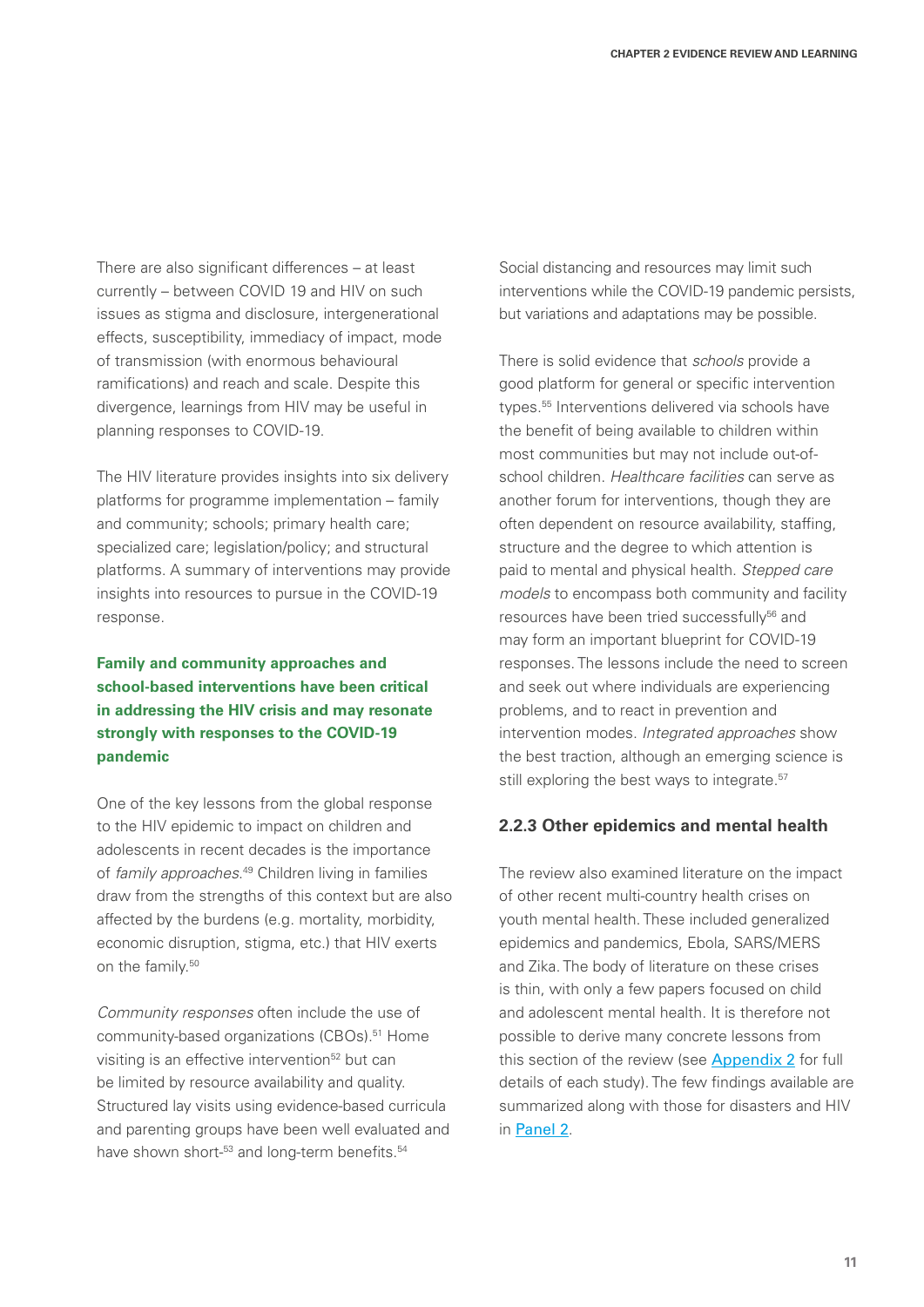

The reviews underline the importance of quick response and the need for targeting and guidance on harnessing external provision. Below is a further summary of the key findings.

**Mental health burdens** are high and have often been neglected. The learning from HIV suggests that COVID-19 interventions should anticipate mental health responses and provide for these. People with pre-existing mental health problems may be at elevated risk. Moreover, mental health problems may affect behavioural responses. For example, among individuals with HIV, depression may affect treatment adherence. These insights may well be generalizable for COVID-19 responses.

**Even when programmes are effective, dose, timing and mode of delivery must be considered.** Reviews showed the merit of using already adapted and tested interventions and

resources rather than inventing new resources. Quality requires training, building skills, infrastructure, monitoring and using a variety of responders (family, staff, peers).

A wide range of **interventions** have been shown to reduce mental health burdens, and these may form the basis for adaptation and informed provision for COVID-19. Some, such as home visiting, may need to be adapted to the infection control needs of this new pandemic. Responses and adaptation are hindered by stigma and discrimination and a learning from the HIV epidemic is to be aware and ensure **stigma** is avoided. Furthermore, **risk taking** is interwoven with understanding pathways of effect, and this should be adapted to the COVID-19 response.

**Family-based** responses formed the core of provision for mental health challenges related to

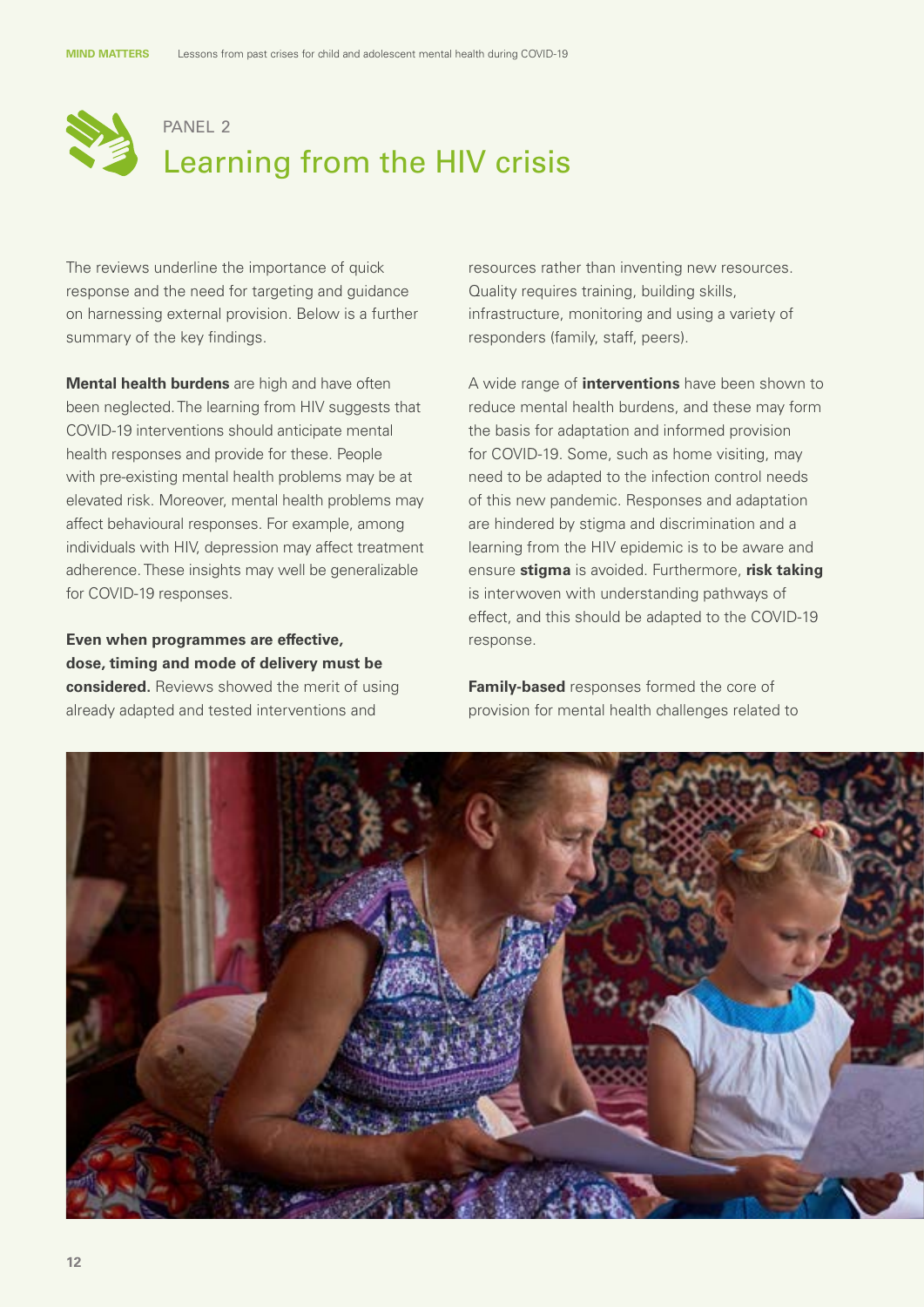HIV, and such learning should be harnessed. The review revealed that family-centred care is essential in the HIV response and that a focus on communication between caregivers, health providers and children and adolescents has been key to supporting child and adolescent mental health. Families can be helped to have open communications.

**Virtual platforms offer huge potential** to reach large numbers and hard reach groups, but at the same time the lack of access to internet and cost of data may also limit accessibility. Evidence shows that mental health interventions can be delivered virtually using a variety of technology platforms. However, attention to content, engagement, cost, supervision and quality is essential – particularly in terms of reaching the most vulnerable.



**There is a need for contextually relevant agesensitive interventions, capacity building in mental health, community involvement and looking to legal and policy provisions.** 

Tailoring, attention to culture and subgroups, and quality provision are stressed. The learnings from HIV suggest that **disclosure** is important, with good models to facilitate this. Fully open and structured communication is important, as secrets and untruths when dealing with children and adolescents can cause problems later.

#### **Preparation time and duration of the pandemic**

**are factors.** The ongoing nature of the pandemic allows some room for preparation – based on the premise that it is never too late. Existing resources that are well established may provide a good vehicle for intervention, with the advantage of infrastructure and functioning procedures. Responses need to focus on the short- and longer-term effects.

**Literature highlighted the significant and interconnected mental health implications relevant for children.** For example, consequences of isolation on adult mental health may also extend to children. Separation may have diverse consequences. The HIV literature provides broad ranging, evidence-based insights into mental health considerations, potential interventions and conceptual pathways, showing the interconnectedness of certain behaviours and conditions. These can provide a basis for informing the COVID-19 response and also potential infrastructure platforms that can be adapted.

**Research and evaluation was often lacking**, itself a learning point for COVID-19.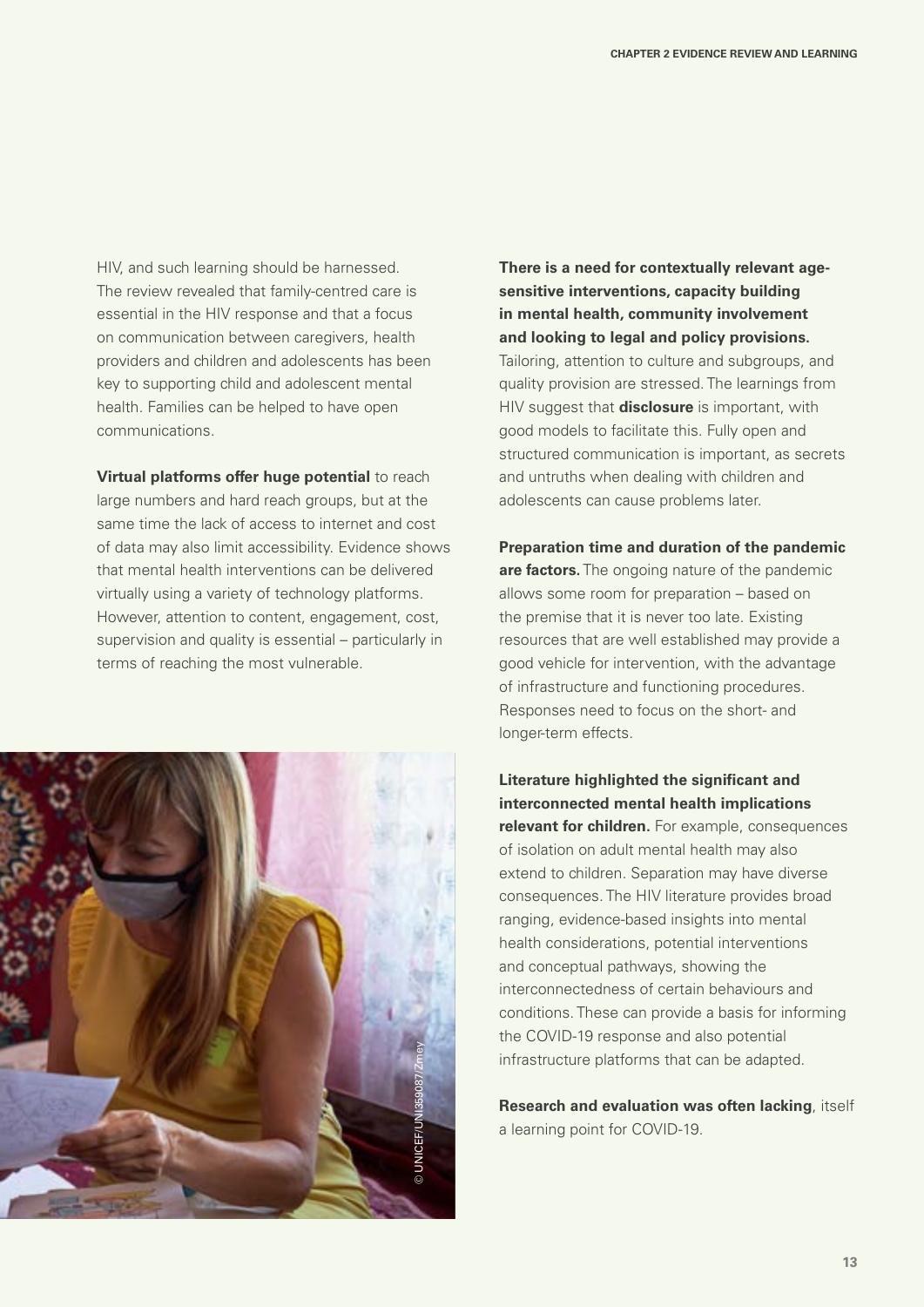## <span id="page-19-0"></span>chapter 3 Direct impacts on child and adolescent mental health

#### **3.1 Introduction**

The literature review of health shocks and their impacts on child and youth mental health has revealed some learnings but also highlighted a massive gap in the evidence. But there is substantive evidence that COVID-19's biggest impact on children is coming in the form of its impact on their socioeconomic environment – which includes such factors as access to social services, household poverty, ethnicity, social support, and mobility restrictions. In Chapter 3 we examine the literature on the impact of these factors on child and youth mental health. Given the nature of this rapid literature review, a detailed systematic review of all these lessons is simply not possible; but a broad review may provide informed insights into anticipated impacts and a summary of lessons that can provide guidance for a child- and adolescent-focused strategic response.

#### **3.2 Anxiety and depression**

#### **Anecdotal and emerging evidence suggests rising anxiety and depression among children and adolescents related to the COVID-19 pandemic**

Like most severe risk events, the current COVID-19 pandemic is likely to have a significant impact on mood. A recent review<sup>58</sup> draws attention to the fact

*Sometimes I sit in a quiet corner and then I cry. Then I try and gather my thoughts 'ok, fine…you need to man up, you need to face this, even if you face it alone, you need to face it…*

– Young man, South Africa

that depression is a common outcome of severe events, including disasters, terrorism, and political violence, across the age spectrum, and it appears to endure in the longer term.

There is already emerging evidence, robust and anecdotal, of elevated anxiety during the COVID-19 pandemic,<sup>59</sup> with high numbers in the general population rating the psychological impact as moderate to severe. Data on children and adolescents are few, but anecdotal and emerging evidence suggest their rates of anxiety and depression are also elevated. For some children, however, even if immediate mental health problems are not apparent, these may emerge in the longer term – sometimes many years after the experience. Those with pre-existing problems may be more vulnerable.

For further insights, the authors explored the systematic review literature addressing anxiety and depression prevention or reduction. We found several reviews on specific anxiety-provoking situations (such as pre-surgery, dental treatment, radiotherapy) as well as more generalized interventions. Most literature examines anxiety and depression in the same analysis. These are summarized in Appendix 8, and a range of effective interventions are outlined.

A key finding from the systematic reviews is the link between mental health and risky behaviour. These should be noted in the COVID-19 response to ensure that other risks do not worsen. For example, depression is commonly associated with risk-taking behaviour, risky sex, alcohol use and initiation of other substance use.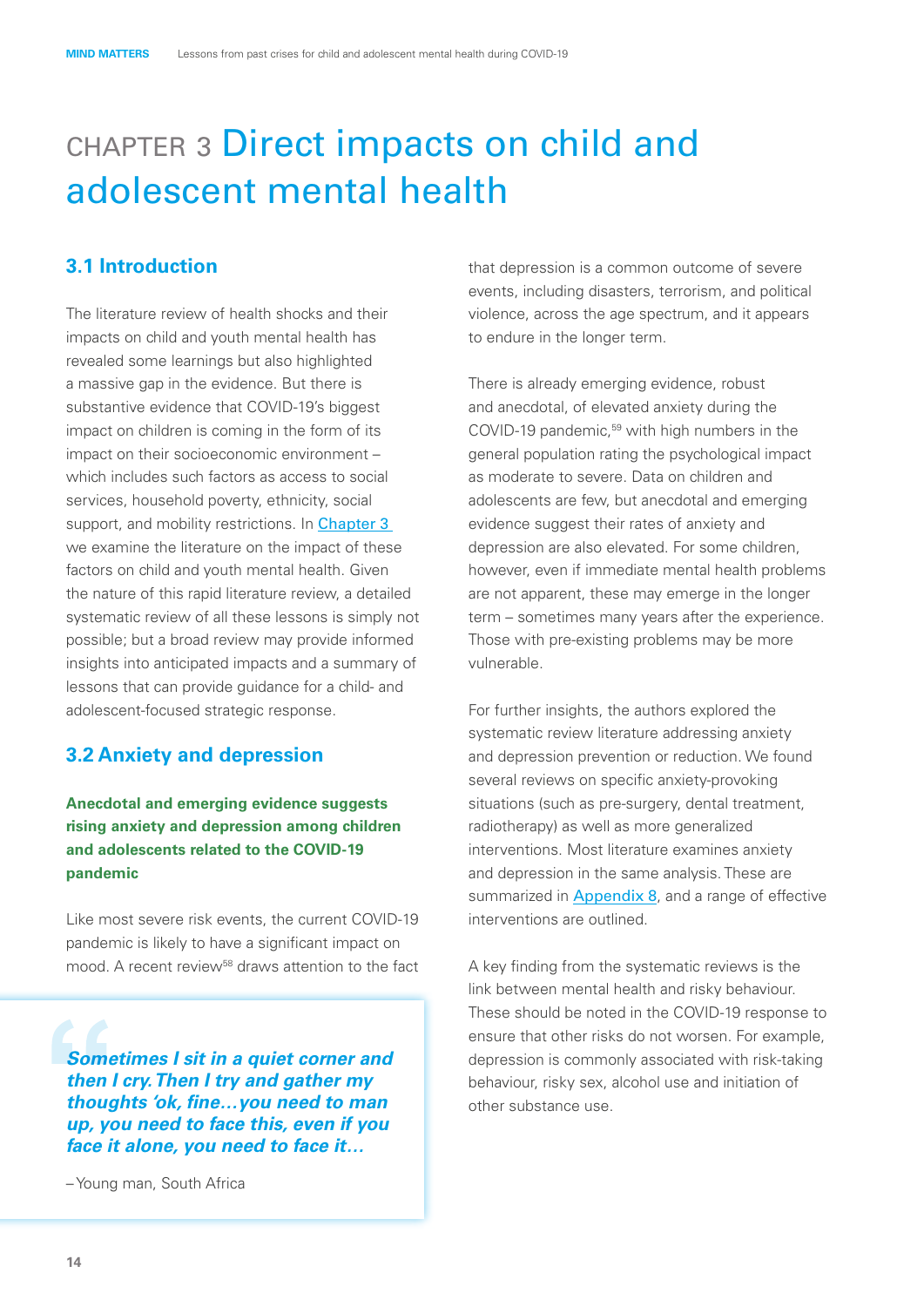**Evidence on anti-anxiety and anti-depression intervention is strong, with targeting favoured, a full programme of interventions preferred to brief ones, and promising digital applications**

The literature on interventions for anxiety and depression is quite comprehensive, with good evidence of interventions for preventing and ameliorating both anxiety and depression in disparate settings. The studies suggest that interventions are not confined to mental health professionals and can be delivered by lay or trained workers, teachers or parents. They also show the importance of targeting those most in need. An emerging theme in the literature was the benefit of targeted versus universal provision, which would suggest that screening and identifying a variety of potential risks may help with such targeted approaches.

The reviews also point out that programme content is important and duration must be considered, as brief interventions (one-off) are less effective than a full programme. Supervising those delivering the intervention is important as is the skills base of the work force – suggesting the need for training, feedback and supervision. There is also solid evidence on the use of digital-based interventions, but many of these require evaluation before being identified as a good practice. The form of the

> *I would never send people to the street to kick people. Because soldiers are being sent to the street… if they see anyone in the street they kick them. That's not a good idea.*

– Young man, South Africa

intervention may matter with a variety of delivery platforms such as play, dialogue, physical activity, cognitive behavioural therapy, virtual scenarios, SMS and text messages, and skill-based learning. Many of the reviews revealed a focus on older children with much less guidance for younger children.

#### **3.3 Trauma**

#### **COVID-19 may be increasing the numbers of traumas or trauma-like experiences that children and adolescents experience**

A trauma is commonly defined as an incident that causes significant levels of distress in an individual and that meets the DSM-V criteria for a traumatic event, namely exposure to death, or a threat to the life of the self or others.<sup>60</sup> The COVID-19 pandemic may increase the chance of exposure to traumatic events in children and adolescents in various ways: severe physical reactions; traumatic stress due to mobility restrictions; or concern either about their own or others' health.<sup>61</sup> Such challenges may have been further aggravated by media reports containing graphic depictions related to death and suffering, which have recently been recognized as a potential indirect source of trauma, though the effects may be less strong than for direct exposure.<sup>62,63</sup>

With COVID-19 infection numbers still rising, it is increasingly likely that children and adolescents will be exposed to pictures and verbal accounts from their own countries, potentially increasing the potential for trauma at the primary or secondary level. Secondary traumatization encompasses the broader effects of COVID-19, including exposure to violence in the home or the community, witnessing suffering in the community (e.g. as a result of poverty), or exposure to extreme events such as human trafficking. Thus, various potential sources of trauma exist in the COVID-19 environment.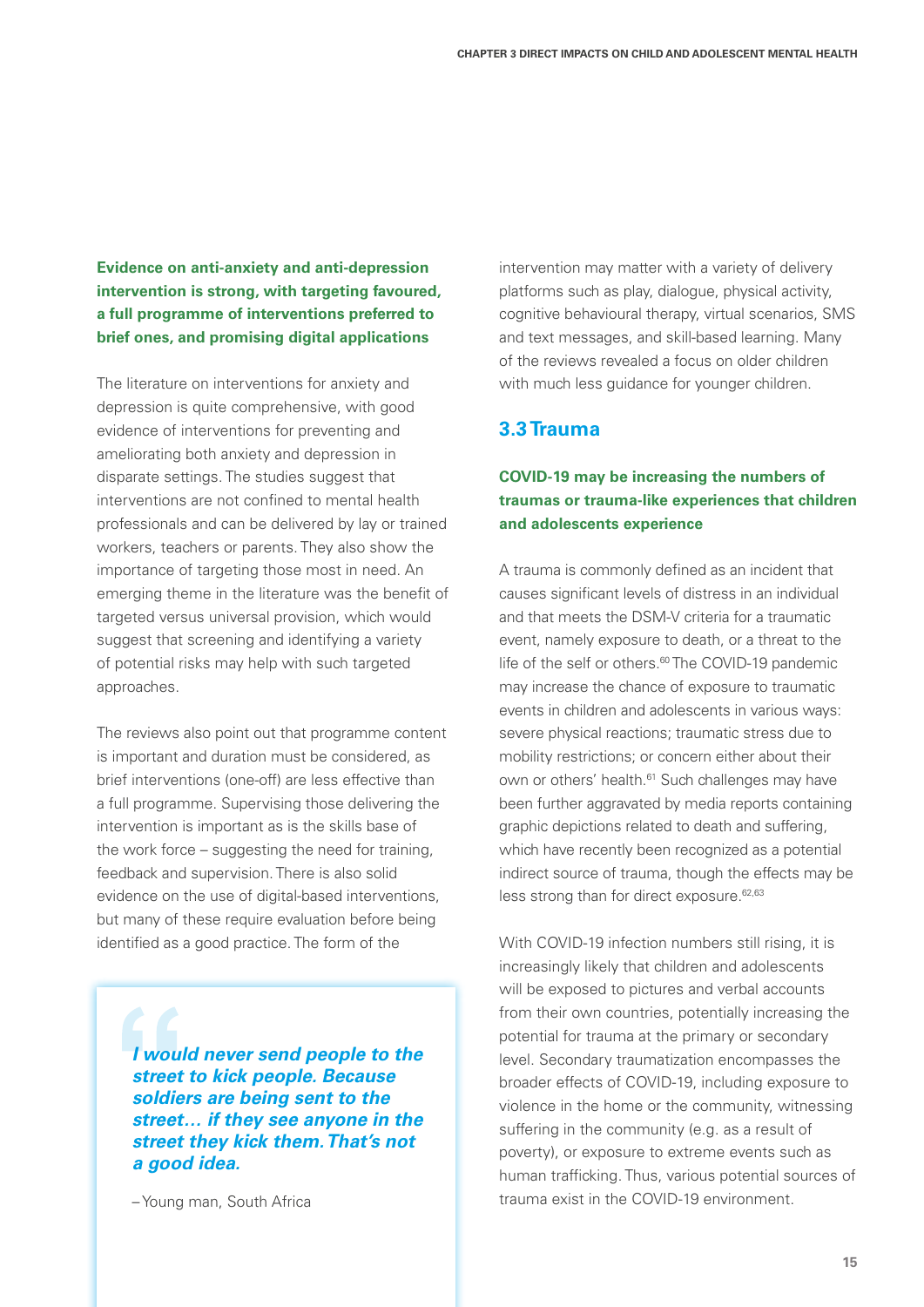#### **Trauma exposure can set back child and adolescent development in the short and longer term, although most young people are resilient to many traumas**

Trauma exposure can disrupt children's cognitive, emotional, behavioural and social maturation.<sup>64</sup> Consequently, trauma exposure in childhood and adolescence has been linked to various poorer mental health outcomes, including PTSD, but also higher chances of internalizing and externalizing problems.65,66 Moreover, trauma has been associated with lower life satisfaction, poorer physical health and worse educational outcomes in the long term.67,68,69 However, only a subset of children and adolescents develop such difficulties, with many showing relative resilience to trauma exposure.<sup>70</sup>

**Cognitive behavioural interventions have proven efficacious in addressing trauma exposure in children and adolescents, and may prove useful in addressing COVID-19 related youth trauma** 

There is a considerable evidence base evaluating psychological support interventions for those experiencing trauma generally,<sup>71</sup> though this is not always disaggregated by age. Systematic review evidence confirms the efficacy of cognitive behavioural interventions. A systematic review confined to studies with children<sup>72</sup> in 51 trials endorsed the importance of cognitive behavioural interventions but cautioned about the size of the effect and the longer-term sustainability. An overview review with mixed populations that did disaggregate by age found only four out of 36 studies concentrating on children and a further three studies including children but with poor-quality evidence for these age groups.<sup>73</sup>

Beyond the clinical context, there is also evidence that it may be possible to train teachers and/ or lay workers to deliver universal coping interventions after exposure to stressful/traumatic events.<sup>74</sup> Furthermore, several programmes have successfully aimed to engage parents in supporting their children after trauma,<sup>75,76</sup> including via web-based interventions<sup>77</sup> and stepped care approaches.78 However, such evidence largely stems from HICs and sometimes from events qualitatively different to COVID-19 (such as hospitalizations, road traffic accidents) and thus may require substantial adaptation, especially for LMIC settings.

#### *…I am not okay because all my things and life is on hold….*

– Young Male, Eastern Cape

## **3.4 Suicide**

**There is concern that suicide risk, particularly among adolescents, may heighten as the pandemic persists because it exacerbates many drivers of suicidal behaviour and limits time with support network**

Suicidal behaviour is known to vary with age, with adolescence a particularly risky time. While the causal processes leading to suicide and suicidal ideation in young people are complex and multifactorial,<sup>79</sup> the changes and conditions around COVID-19 are likely to have an impact on the mental health and associated increased risk of suicide for young people during the pandemic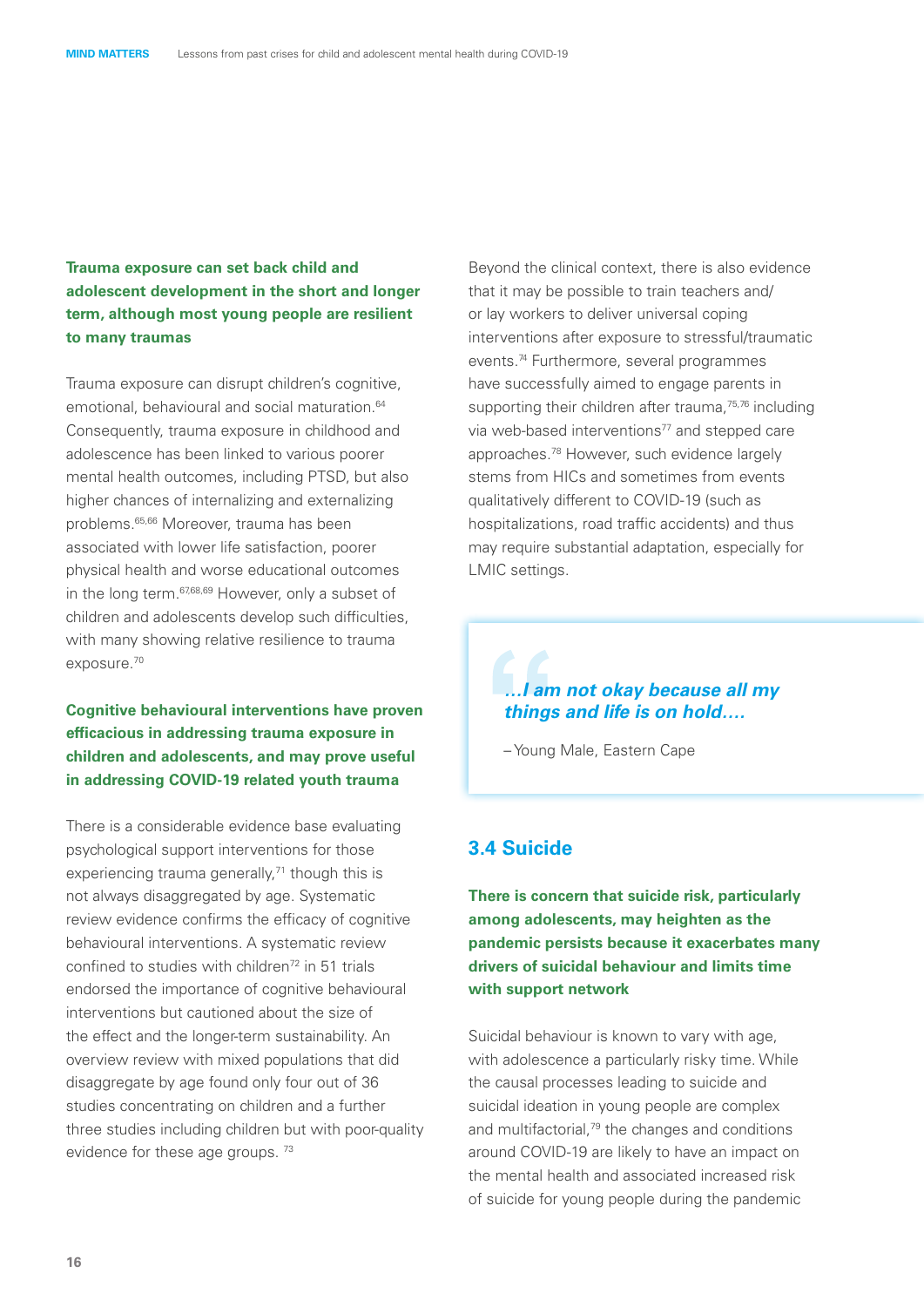and its aftermath.81-86 There is growing evidence of young people with particular conditions being at elevated risk of suicidal ideation exacerbated by the effects of the COVID-19 pandemic; for example, youth with clinical high risk of psychosis due to loneliness or adolescents with psychiatric disorders are more vulnerable on account of changes in their management and care.<sup>87,88</sup>

Furthermore, the formal and informal support networks of potentially vulnerable young people may be affected by lockdown regulations, leaving them more susceptible to these effects even if it is only the perception that services or networks would be overwhelmed that may discourage them from seeking much needed support.<sup>89,90</sup>

#### **Past evidence shows that suicides often rise during epidemics and pandemics –**

There is evidence of a rise in suicides during epidemics and pandemics, for example, among the elderly in Hong Kong during the SARS epidemic in 200391 and among people of all ages in the USA during the 1918–1919 influenza pandemic.<sup>92</sup>

During the current pandemic, individual countries have reported changing rates of suicide, although most of these are reported without a focus on children and young people.

**•** An analysis of 69 suicides in India across all age groups shows various drivers of suicide during the COVID-19 outbreak, with causality being most often attributed to fear or anticipation of COVID-19 infection, followed by financial crisis; loneliness; social boycott and pressure to be quarantined; COVID-19 work-related stress; inability to return home due to lockdown; and unavailability of alcohol. 93

I In a UK study looking at abuse, self-harm and suicidal ideation during the COVID-19 pandemic, 29 per cent of 18–29-year-olds surveyed had self-harm or suicidal thoughts.<sup>94</sup> In another UK report<sup>95</sup> looking at child suicides as recorded in the National Child Mortality Database, the rate of likely suicides appeared to have increased during lockdown, though numbers were too small to reach definitive conclusions. Among the likely suicide deaths reported after lockdown in this surveillance report, restrictions on education and other activities, disruption to care and support services, tensions in the home and isolation were thought to be contributing factors.

#### **--however, this is not always the case, and there is evidence that some countries are experiencing lower rates of youth suicide as lockdowns and other policies may be reducing some risk factors**

While aspects of the pandemic may be associated with increasing rates of suicide, other features of the current crisis – such as school closures reducing academic and social pressures on adolescents, particularly for those suffering from bullying or having difficulties with school attendance – may reduce the exacerbating factors around suicides. Some countries have reported a decrease in suicides over the period of the pandemic.<sup>96</sup> Evidence has shown that preventing and mitigating childhood adversities has the potential to reduce suicidality among adolescents who have already been exposed to adversities and that effective mental health services can protect against future suicidality.<sup>97</sup>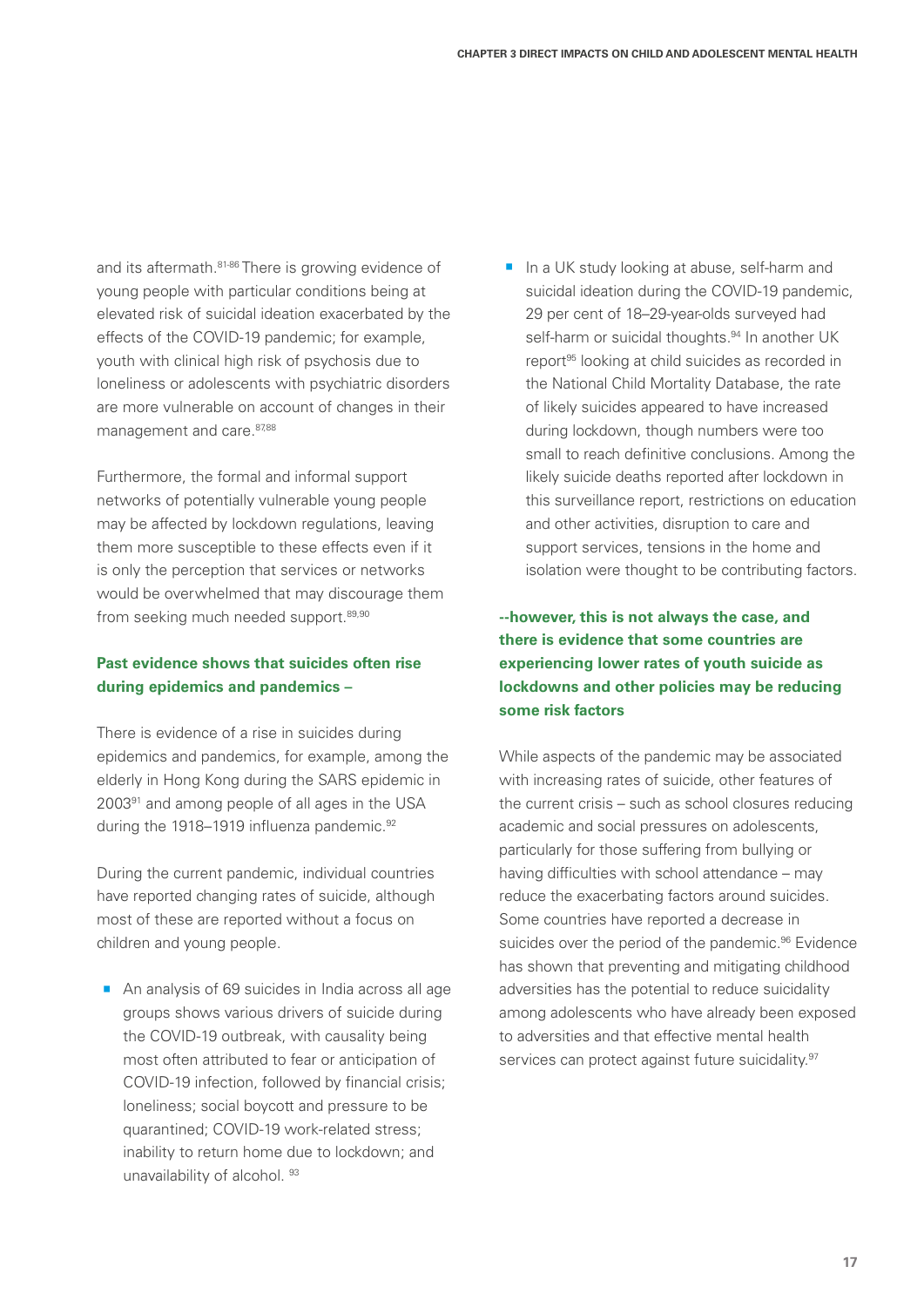#### **Remote and telehealth services are among the promising interventions for suicide prevention during the COVID pandemic**

Evidence-based interventions that should be considered in the COVID-19 response include developing remote and telehealth services. This will of course require adjustment and training of the workforce. Existing helplines have been shown to be effective and may need adjustment for COVID-19. Many are targeted at adolescents, but such resources for younger children are fewer. Some mental health centres reduced activity during lockdown, while others (e.g. in Germany)<sup>98</sup> report an increase in teleconsultations. There is likely variation in potential for different countries to reach those most in need through telehealth, and often large disparities within each country based largely on differential access to digital resources. Targeted support for at-risk populations and continuity of support is essential for those already under care, those with a history of previous suicide attempts, and those with specific vulnerabilities.99 An awareness of the burdens of the pandemic and tools<sup>100</sup> to help families support young people have demonstrated preventative effects.<sup>101</sup> Financial stress and lack of employment are established risk factors for suicide. These are probably more relevant for older adolescents than younger children, yet remain a critical priority consideration.102 In addition, surveillance data

*All my plans are cancelled which means I have nothing to look ahead to and you find yourself trapped in a void of your own thoughts*

– Anonymous, UK

should be ongoing to target responses and to gather ongoing insight into all suicidal behaviour, including ideation, self-harm and suicidal acts.

#### **3.5 Loss**

#### **Mortality and morbidity related to COVID-19 are likely to have far-reaching mental health implications for children and adolescents**

The toll of death and illness from COVID-19 is high and far-reaching in many countries, and its effects on children and adolescents are likely to be marked. Emotional reactions to death and illness are part of normal human behaviour; for young people experiencing loss and the illness of family and friends, the mental health implications will require consideration of the range of emotional reactions and coping strategies in order to distinguish profound or pathological responses that may need specialist understanding and care. Attention needs to be paid to how bereavement occurs within the pandemic and some of the constraints on hospital visitation, final goodbyes, funeral arrangements and the processes of mourning – all of which may be disrupted and more difficult during this time. Such experiences may interrupt the ability of children to carry out certain ceremonies or visits or to be comforted by family and friends at difficult times.

#### **The loss, illness or vulnerability of family members due to COVID-19 may have profound effects on children and adolescents**

In many LMICs, particularly those heavily affected by HIV, primary caregivers are often grandparents. In the COVID-19 pandemic, the elderly population are most at risk of contracting the disease and dying. The implications of these two factors for countless children across the world where grandmothers have stepped in to fill caregiver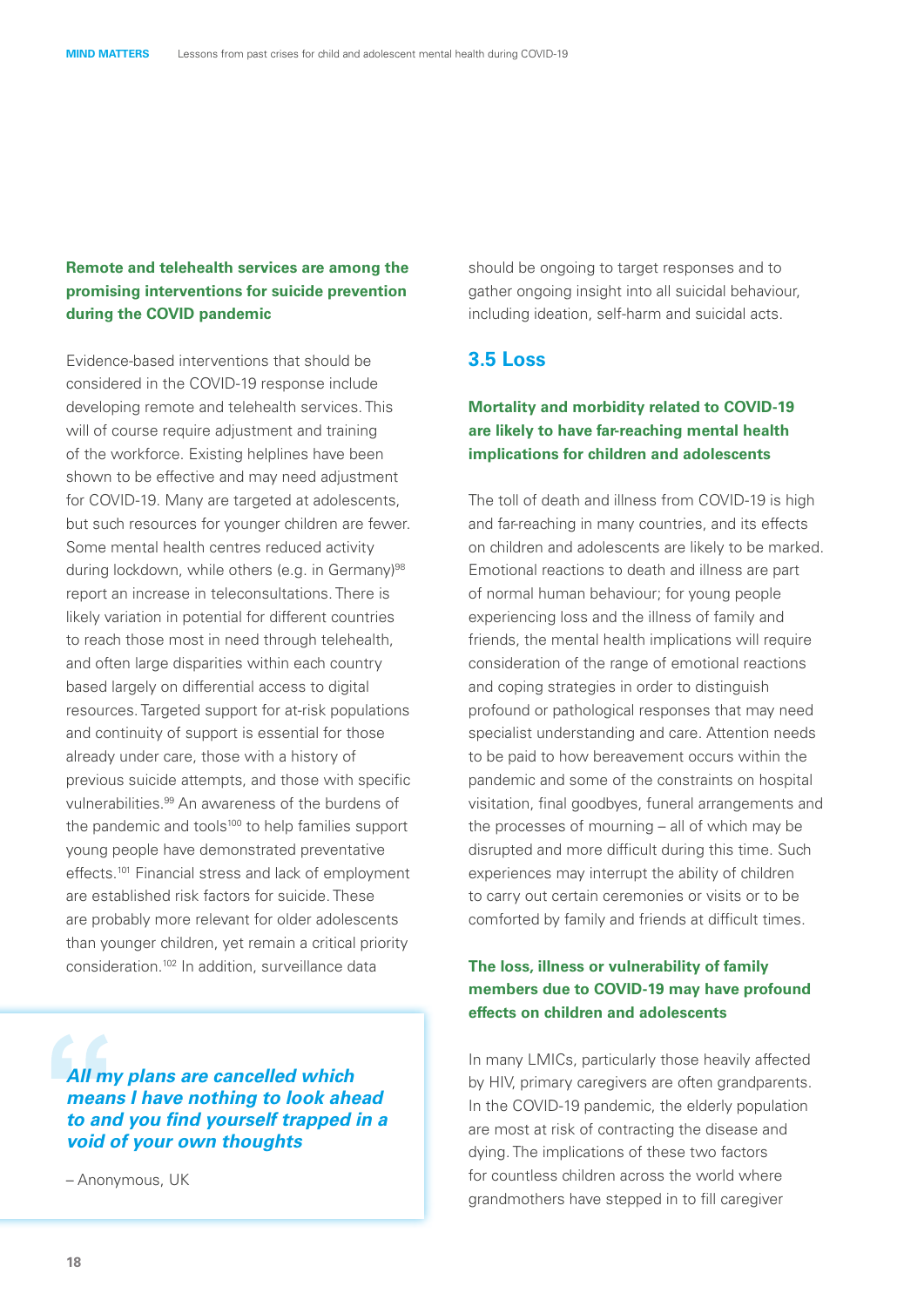gaps resulting from previous epidemics, in cases where parents have migrated in search of work, or simply where grandparents are primary caregivers for other reasons, will be profound for children and adolescents.

The loss or morbidity of caregivers and family members from the pandemic has the potential to undermine the mental well-being of children and adolescents both now and in future. Consideration should be given to many children who reside in multigenerational families, which are prevalent in many countries in all income contexts. Guilt, concerns and worries surrounding different levels of vulnerability, and a diverse array of transmission, patterns of illness and constraints may be related to the needs or vulnerability of older members and can affect the child.

Children and adolescents are often not spoken to about loss in order to 'protect them'. But evidence shows that imparting news and talking to children about death, loss and bereavement are key factors in more healthy adaptation.<sup>103</sup> Speaking to children about death depends on age and age-specific abilities. The importance of communication in the COVID-19 epidemic has been explored,<sup>104</sup> drawing attention to communication needs; the literature on psychological first aid; and the role of caregivers and family in normalizing experiences, setting examples of emotional expression and dialogue and cautioning when child and adolescent anxieties and concerns manifest in the form of challenging behaviour. These authors also point out the importance of understanding children's conceptual understanding level as determined by their age. This is relevant across the spectrum, from facing life changes due to COVID-19 to grasping illness and death among those they know. For example, developmental stages of children may affect their understanding of the meaning of death.

Lansdown<sup>105</sup> showed how children slowly gather insight into the meaning of death, understanding how this is permanent and irreversible.

> *We need to just stay at home, be in our houses. As soon as you feel anything strange, sore throat or anything you need to run and go to the clinic. Even when you get to the clinic when you are there you will be with people who are sick, you are just putting yourself in a worse situation.*

– Young woman, South Africa

## **3.6 Mobility restrictions**

#### **Mobility restrictions are causing increasing frustration and mental health challenges for adults, children and adolescents**

The public health response to COVID-19 has seen most countries imposing some form of self-regulated isolation, social distancing and lockdown with varying degrees of loss of freedom of movement. Closures of schools, creches and preschools have limited social contact at key developmental periods in the lives of children and adolescents, with implications for their mental health and well-being. Leisure and learning through in-person play activities have also been severely curtailed.

Adults have also suffered from mobility restrictions; quarantine in adults has been shown to be associated with anger, confusion and distress.<sup>106</sup> Given that families are isolated, it is important to understand that children and adolescents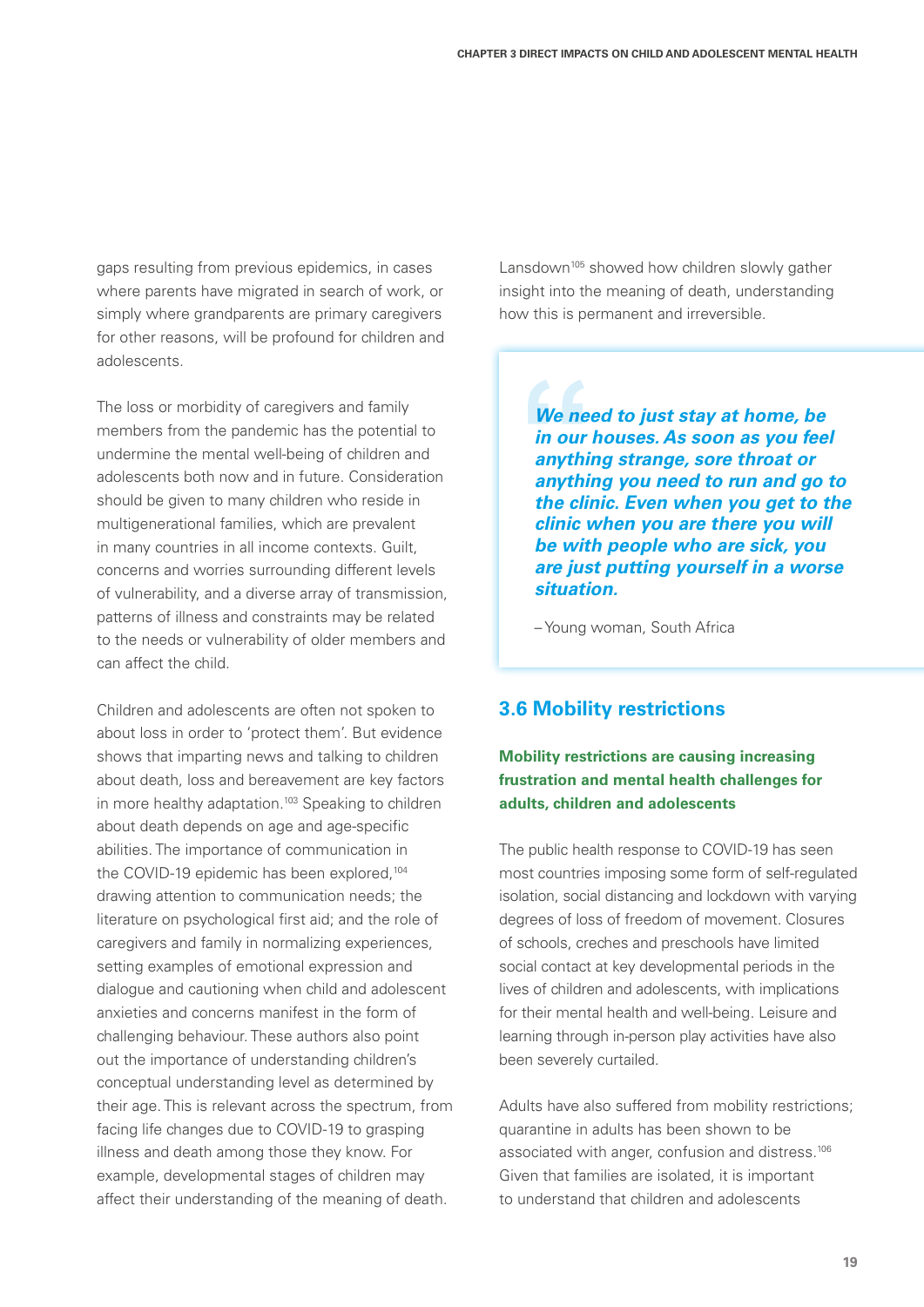

will be living with and under the care of adults who are experiencing these emotions, as well as experiencing their own emotional reaction to mobility restrictions and other issues related to the COVID-19 pandemic.

The conditions of isolation contribute to an environment that presents concerns about possible infection, lack of stimulation and extreme boredom, frustration and annoyance, compounded by financial challenges and reduced access to daily necessities. There is solid evidence (presented later in this report) that poverty and other vulnerabilities enhance the likelihood of child mental health problems.<sup>107</sup>

#### **Studies from mostly affluent regions or countries show that there is a strong relation between isolation and loneliness, and elevated rates of anxiety and depression among adolescents**

A recent rapid systematic review identified 63 studies on the impact of social isolation and loneliness on mental health outcomes when children or adolescents experienced isolation but had previously been healthy. This review, published in June 2020, emerged from 61 observational studies, 18 longitudinal studies and 43 crosssectional studies. These were all concentrated in four affluent countries/region -- the USA, China,

Europe and Australia – and therefore provide insufficient coverage of LMICs. Furthermore, as most of the data was from adolescents, the studies provide few insights for younger children.

From these studies, the authors noted a relationship between loneliness and consistent elevated risks for depression and anxiety. They often observed stronger associations for females. Where data were longitudinal, they concluded that there were mixed findings on the endurance of depression and anxiety over time.

The studies also differentiated between peer loneliness and family-related loneliness and advised that the duration of isolation was a key

> *Is not having purpose. I don't have anything to keep me, I don't know how to describe this… now I am just sitting at home and this is killing many things inside me, it's killing the drive I had inside me, so my biggest challenge is that, I don't feel challenged to study when I am just sitting at home and it's very stressful.*

– Young Male, Eastern Cape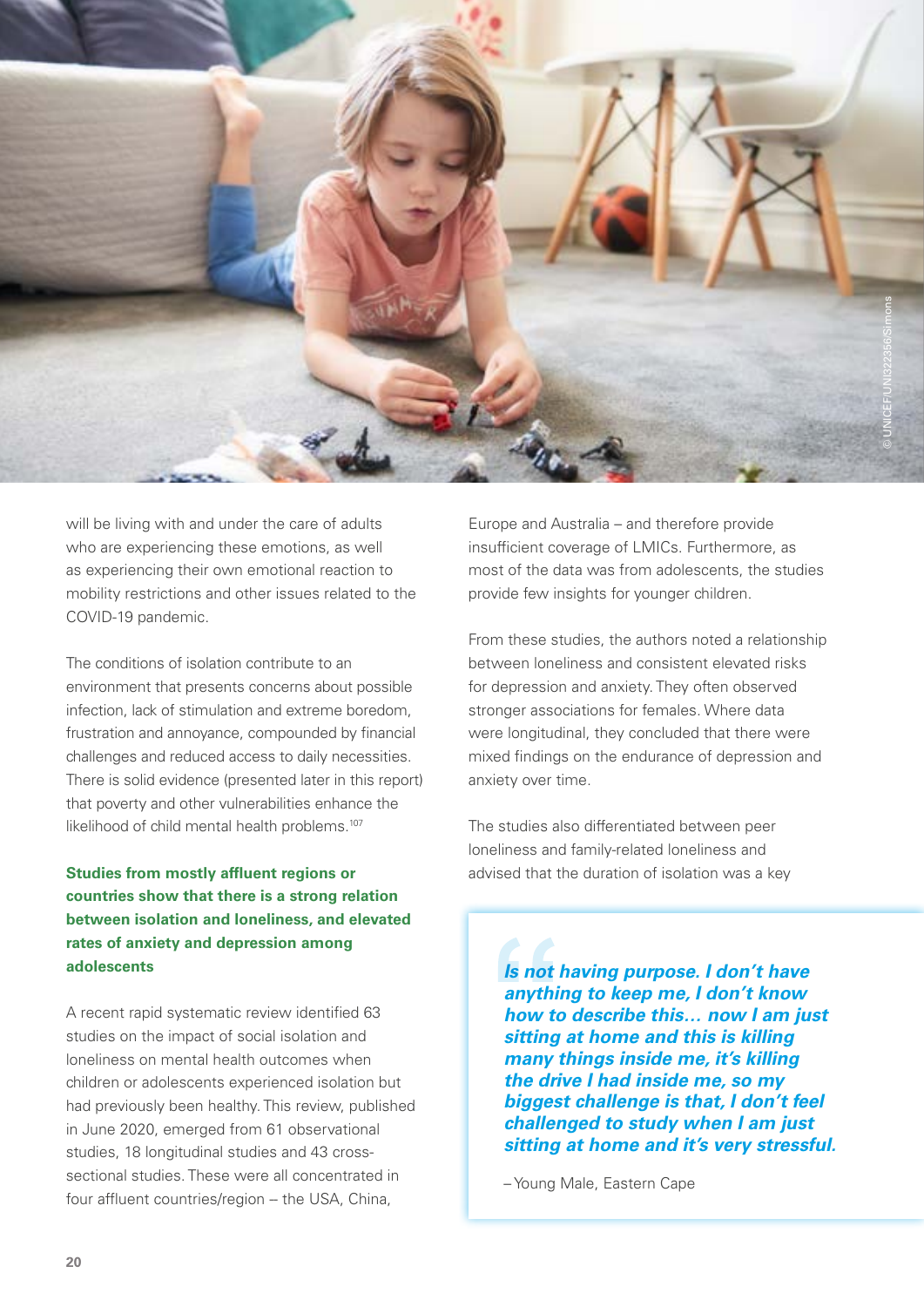factor.<sup>108</sup> They also described other mental health considerations identified in some studies, such as internalizing symptoms and suicidal ideation. There was very little evidence, however, concerning isolation as a result of quarantines around infectious diseases, with no real precedent to COVID-19. Furthermore, across the global literature they identified only two effective interventions (see below).109,110

## **3.7 Loneliness and social isolation**

#### **Public health measures to curb the pandemic are intensifying feelings of loneliness and isolation among young people**

Loneliness is defined as a painful feeling when the actual and desired social contacts are not aligned.<sup>111</sup> The COVID-19 pandemic is likely to trigger specific experiences of loneliness for children as a result of government lockdown measures, and restrictions on social interaction through closure of arenas as schools and cultural or leisure venues, or informal activities such as visiting friends and family, playing outdoors, and hanging out or meeting with friends in public places. Such enforced isolation is likely to be particularly hard on adolescents, as they are going through a time when social reinforcement and networks are vital to their development and growth.

The systematic review cited in the previous sections (Loades et al. 2020) found only one study on loneliness from a previous epidemic and this had an overall weakness in study design. This study examined the relationship between mental health problems in otherwise healthy children and adolescents and loneliness, with an attempt to relate these findings to the global COVID-19 experience.<sup>112</sup> Another study from China suggests that gender differences exist, with a tendency for girls to experience loneliness associated with

depressive symptoms, while boys are more at risk for raised anxiety.<sup>113</sup>

#### **Isolation among young people is still very poorly studied, even though it is intuitively known to bring many social disruptions to children and adolescents**

Isolation brings with it many social disruptions. This is compounded by face mask wearing, which is generalized and, in many countries, a relatively new phenomenon. Masks may make it difficult to read facial expressions<sup>114</sup> and can disrupt social interactions. Care environments may change either through sudden disruptions, such as school closures, or through changes in settings, such as when institutionalized children are suddenly sent home.<sup>115</sup> Social access may be suddenly disrupted. Isolation from wider family and grandparents, or even from parents when children do not co-reside, may affect their previous care provider patterns. Social relationships, such as friendships, peers and romantic encounters, may be dramatically affected. This may hamper the growth of socialization in younger children, and important social ties for others.

The length of isolation may be important to consider as longer experiences of loneliness may be associated with later mental health problems,<sup>116,117</sup> though the evidence is mixed.<sup>118</sup>However, existing evidence comes from studies where the whole community was isolated so that the loneliness experience may be general. In some studies, loneliness was also found to be related to anxiety in the longer term, $119}$  but this was not universal. $120$ The conclusions of this review caution that social distancing and mobility restrictions have the potential to elevate mental health problems, longterm depression, anxiety and traumatic stress.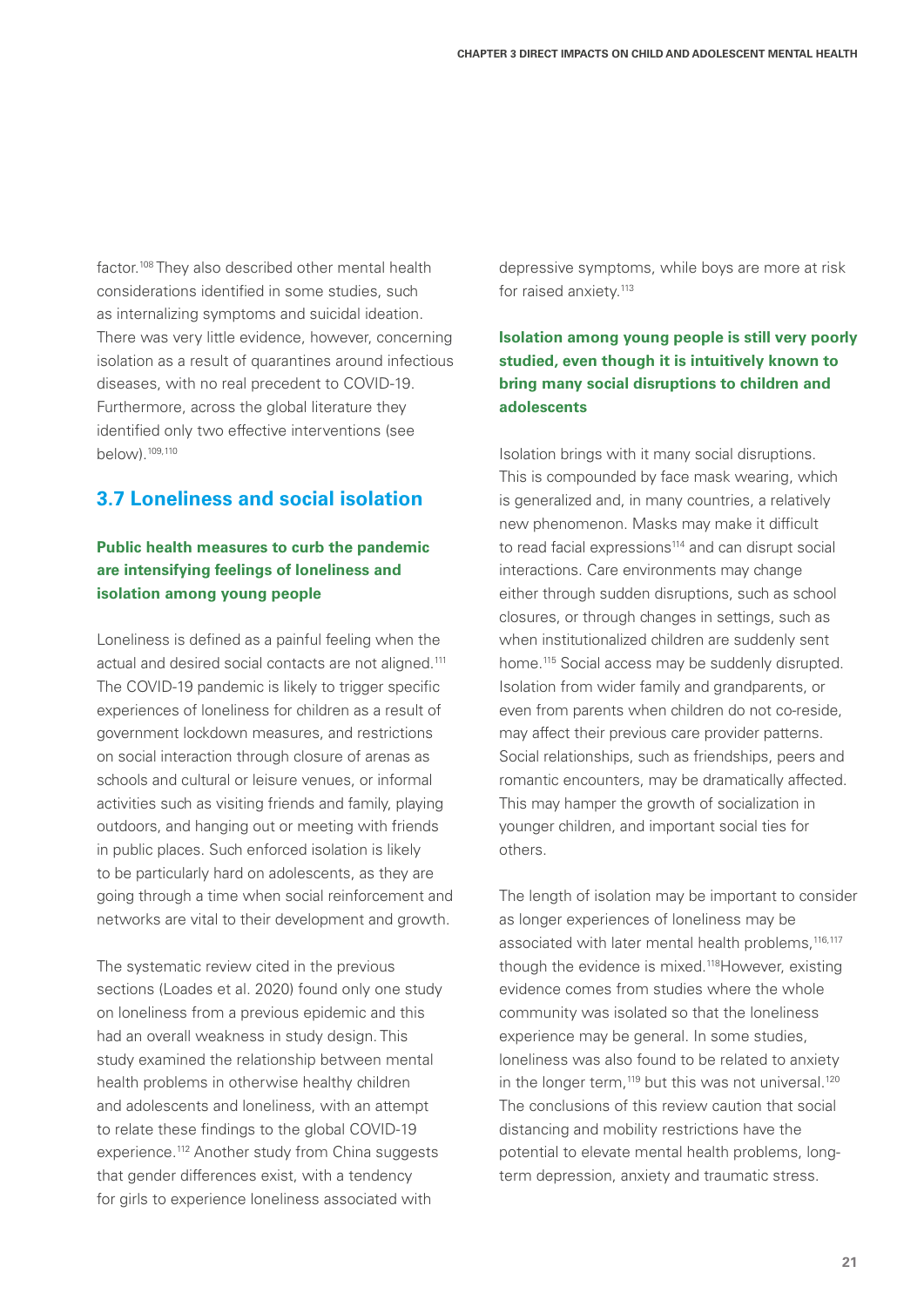#### **Effective interventions to address loneliness are few and far between, but peer and schoolfocused approaches may show promise**

One study reviewed by the authors examined interventions using peer mentors.121 However, the recipients of the intervention were those experiencing social isolation as a result of bullying, which may not be the same kind of isolation experienced in the COVID-19 context. Community mentors were recruited, trained and supervised and engaged with the youth approximately 4–6 hours per month, according to a jointly generated action plan. A second study looked at an intervention in Norway that used a school-wide approach, with limited efficacy. The target recipients were those with mental health problems and a high chance of school dropout. Here again, while the study population were isolated socially, this was not comparable to the social isolation experienced as a result of COVID-19. One finding from the study was the importance of a school-wide approach to addressing loneliness and isolation.<sup>122</sup>

*…everyone is here at home, so watching your favourite shows on tv it's a struggle… my little brother usually wins so we have to watch cartoons the whole day*

– Young woman, South Africa

#### **3.8 Caregivers**

**Caregiver mental health has a strong influence on child mental health, with children of depressed caregivers more likely to experience their own mental health issues**

For children and adolescents, caregiver mental health is a key determinant in their own wellbeing. Particularly for younger children, but also for adolescents, caregiver mental disorder is a multigenerational disorder in that its effects are felt by all members of the family and not solely by the caregiver. Increased caregiver depression or anxiety in the perinatal period as a result of COVID-19 for example, is likely to have an impact on the emerging social capacities<sup>123</sup> of infants and young children who are vulnerable to early disruptions to interactions with their caregivers.<sup>124</sup> Preoccupation with COVID-19 and its economic aftershocks may result in differences between attentive and non-attentive care, and this may have detrimental effects on children.

Adult mental health distress can have strong direct or indirect effect on the child.<sup>125</sup> Children have been shown to be sensitive to adult trauma exposure and mental health difficulties,<sup>126</sup> and this can endure over time.<sup>127</sup> In the COVID-19 era, child and adolescent mental health should be considered alongside that of adults, with the preferable adoption of family-oriented approaches. In addition, the longer-term effects on health and behaviour may need to be monitored and mitigated.128,129

There is evidence that children of depressed caregivers are more likely to experience behavioural problems<sup>130</sup> and childhood depression,<sup>131</sup> while caregiver anxiety increases the risk of behavioural problems in early childhood.132,133 There is also evidence for risk of spontaneous abortion and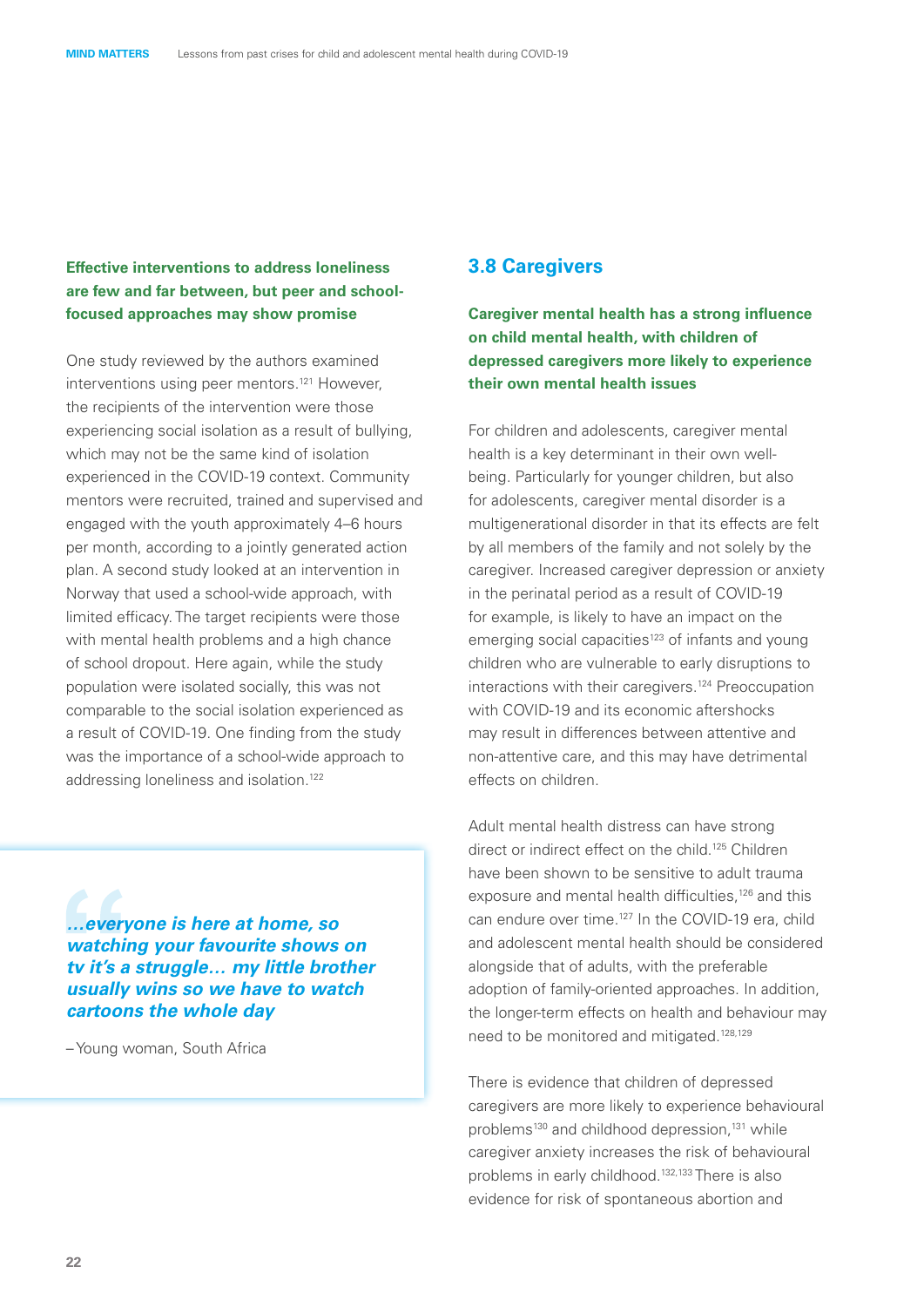preterm labour in the context of high levels of stress and anxiety during pregnancy.<sup>134</sup> Children and adolescents are, for the most part, firmly ensconced within family systems. As such, attending to the mental health of caregivers through, for example, programmes delivered by community health workers such as Thinking Healthy,135 are key contributors to improved child and adolescent mental health.

## **3.9 Neuro-psychiatric effects**

Very little is currently known about the acute and longer-term neuropsychiatric effects of COVID-19 (caused by the SARS-CoV-2 virus) among individuals who contract the disease. However, based on experience with previous zoonotic virus epidemics, such as SARS or MERS, it is likely that SARS-CoV-2 can affect the brain or give rise to immune responses with negative effects on brain function and mental health.<sup>136</sup> Based on evidence from these previous epidemics, we should be prepared for longer-term fatigue, psychological disorders and neuropsychiatric syndromes among children, adolescents and adults who have recovered from COVID-19.137

Early emerging evidence shows high levels of central nervous system symptoms and disorders among individuals with COVID-19, especially among patients with severe disease.<sup>138</sup> These include: headache, nausea, dizziness, loss of taste and smell, numbness, sleep impairment, confusion and impaired consciousness.<sup>139</sup> These have been found to co-exist with psychological disorders,<sup>140</sup> and initial evidence shows, for example, associations between smell and taste loss, increased immune response, and depressed mood and anxiety.141,142 However, the causal mechanisms are still not clear. The interaction between these potential biological factors and COVID-19-related social and economic

stressors affecting psychological well-being need to be better understood; their combination could heighten mental health risks, also considering that factors such as social isolation could lead to neuroendocrine-immune changes.143

While no empirical evidence specifically relates to adolescents, risks for this population may be greater since adolescence is a key period during the life cycle for brain development and self-regulation, and the time when most mental health disorders develop.144 Children and adolescents may be at higher risk of sleep disorders and their effects on health and development.<sup>145</sup> There is also evidence of longer-term adverse health, behavioural and cognitive effects of infection and inflammation during childhood and adolescence, including from HIV infection.146 These may be greater in lowresource settings if combined with poor nutrition and exposure to other environmental stresses that can adversely affect neurodevelopment.

Longitudinal research is urgently needed to understand the potential biological causes of poor mental health linked to COVID-19 in the general population and specifically among children and adolescents, how these may interact with social determinants, and whether specific protective factors can mitigate their negative effects. Moreover, more effective screening and preventative and therapeutic interventions are needed. A suggestion advanced for neurodevelopmental and psychiatric screening strategies among high-risk adolescents in LMICs is to include these measures in national or regional surveys to direct funding to these assessments and generate knowledge in this area. Social interventions should build protective mechanisms shown to render adolescents more resilient to adverse impacts of inflammation and other stressors; these include self-esteem, better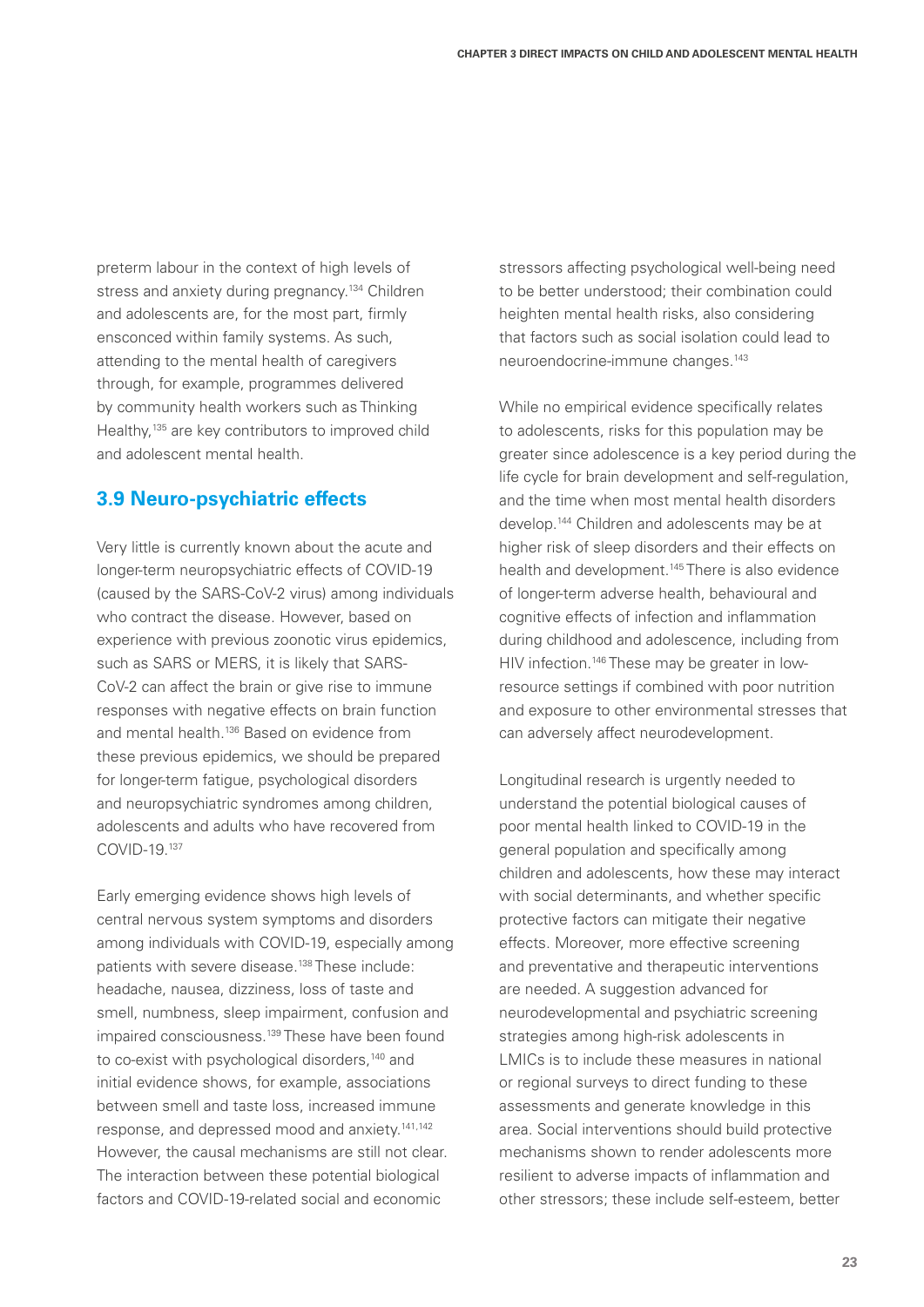cognitive ability, better caregiver relationships and caregiver mental health, education, health care, peer groups and social support.

Lastly, a combination of rehabilitative and psychosocial interventions should ideally be available to affected individuals to mitigate long-term health effects.147 However, this may be challenging in low-resourced settings and with social distancing restrictions. Family telepsychotherapy, including virtual problem-solving and parenting training, has been shown to be effective and acceptable for children with neurological conditions.148 For families with high-risk cases and without access to internet or phone technology, the only feasible option may be community social outreach initiatives;<sup>149</sup> for example, social workers, counsellors or community health workers could visit households or meet in a safe space in the community where physical distancing and other safety measures can be maintained.

#### **3.10 Other socioeconomic factors**

The early waves of the COVID-19 pandemic have had enormous economic and livelihood effects. Stressful adverse experiences place children at risk of developing mental health problems during childhood and later in adolescence and adulthood.150 This table details groups of children who are likely to be more at risk from developing mental distress during the COVID-19 era.

- Pre-existing mental health problems.<br>• Experiencing hunger or food insecurity
- 
- Pre-existing mental health problems.<br>• Experiencing hunger or food insecurity<br>• Already vulnerable groups (such as tho ■ Experiencing hunger or food insecurity<br>■ Already vulnerable groups (such as those<br>made vulnerable by poverty, disability, ger made vulnerable by poverty, disability, gender, violence and socio-economic status), minority groups, migrants, refugees, institutionalized children and street children; children of vulnerable adults should not be overlooked
- Recovering from pre-existing conditions (such as cancer treatment) or living in a home with an adult who is particularly vulnerable
- 
- Living with disabilities<br>■ Experiencing repeated exposure to multiple ■ Living with disabilities<br>
■ Experiencing repeated exposure to multiple<br>
stressors – even quite resilient children may waver as stressors accumulate
- Exposed to violence, either pre-existing, triggered or exacerbated by the COVID-19 pandemic
- **Experiencing extreme shocks including conflict.**

These vulnerable groups must be viewed in parallel with drivers of vulnerability. Migrant children who do not have fluent language to access and fully understand both the news and the guidance are vulnerable. Those in unstable housing may be particularly vulnerable. Food insecurity is a key driver of vulnerability. People with disabilities, including children and adolescents with disabilities, are likely to experience more severe secondary impacts of the pandemic and its associated lockdowns due to pre-existing risks in households affected by disability, including elevated rates of poverty and vulnerability to abuse. Gender may also play a role, with pre-existing in resources, discrimination, interventions and innovation likely to be important during the COVID-19 era. Poor mental health has been found to have widespread implications for both adolescent mother and child well-being, with subsequent impacts on birth outcomes,<sup>151</sup> parenting practice<sup>152</sup> and child development.<sup>153-156</sup> Vulnerability levels can change with sudden unemployment of caregivers, sudden lack of provisions and sudden government changes. Hidden vulnerability may arise when families are too anxious to seek medical or health care when needed due to concerns around COVID-19, which in turn undermines general health. Stigma and discrimination are often associated with health conditions<sup>157</sup> and can impede prevention, health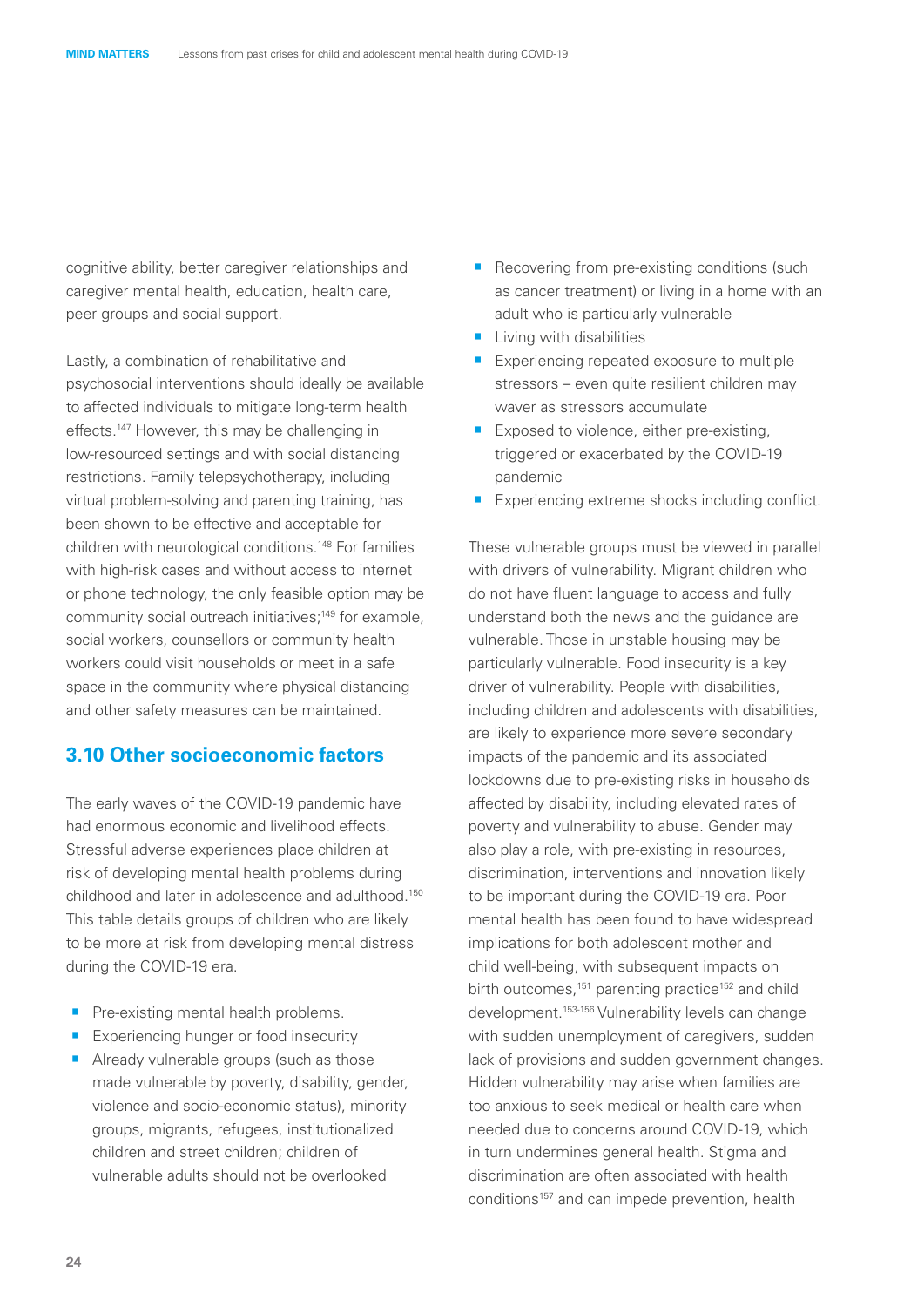seeking, treatment and the quality of life of those with conditions. The mental health of individuals experiencing different forms of stigma can be damaged. In addition, the fear of such stigma can affect health-seeking behaviour.

#### **3.11 Positive mental health outcomes**

The word 'resilience' has its roots in the verb 'resilire' (Latin), which means to rebound. In the child and adolescent development literature, it has been defined in a number of ways including as successful coping over time, especially following adverse events,158 or as having good developmental and mental health outcomes despite exposure to adversity.<sup>159</sup> Much of the early literature on resilience attempted to locate a trait for resilience – the genetic or temperamental factors that contribute to good child outcomes in the context of adversity. However, the current evidence is unequivocal that there is no trait for resilience. More important than individual biology or temperament is building resilient communities<sup>160</sup> through relevant policies, quality schools, and supporting parents and families.<sup>161</sup> An analysis of mental health of HIV-affected children reminds of the importance of social and cultural strengthbased conceptualizations of mental health, which allows children to find meaning in loss and difficult experiences. Such approaches are enabling and avoid pathologizing their social experience; and these cautions are also relevant for the COVID-19 scenario.

There is also some emerging evidence that interventions to promote resilience may be effective.<sup>162</sup> Furthermore, opportunities to promote resilience should be harnessed, such as youth engagement in recovery planning and novel solutions to normal routine disruption. Studies often concentrate on exploring negative mental health

and are less likely to record or report on resilience, hope, adaptability, youth agency, optimism, social cohesion support and friendships. Many children cope well and it is relevant to understand the relationship between coping and emotion regulation.163 Unexpected effects also need to be tracked. For example, the new reality of home school or school closure may be difficult for some but a relief for those who suffered from issues such as bullying, which may be alleviated. Positive skill learning may occur, such as online skills honed, and children might experience unexpected quality time with parents, siblings or family. Some interventions may be exploited in the COVID-19 era. COVID-19 can be seen as a multisystem challenge.<sup>164</sup> A review of benefits of interactions with nature in children and teenagers identified 35 papers exploring the overall mental health, self-esteem, stress and quality of life impacts, with half showing significant positive relationships.165

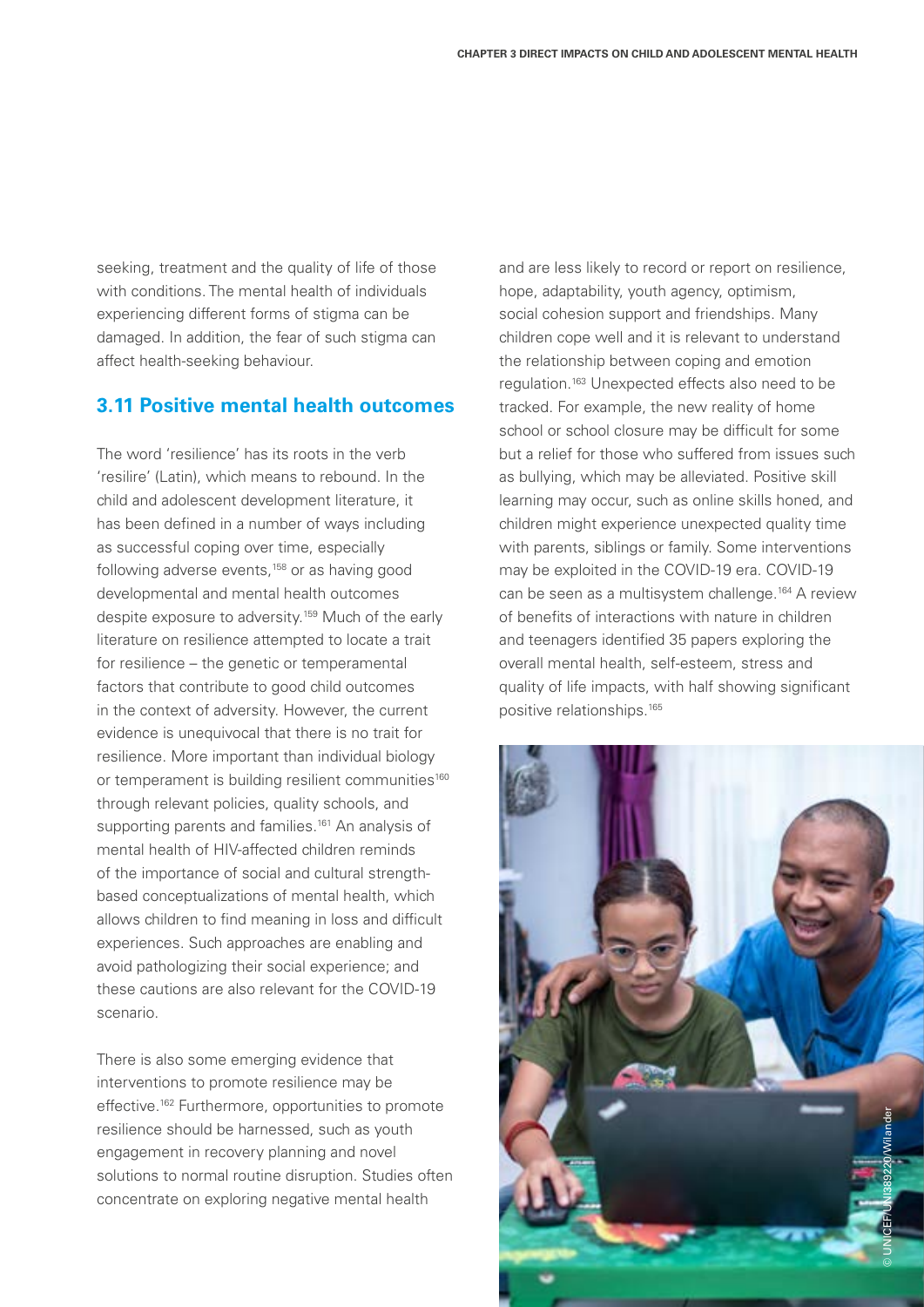# <span id="page-31-0"></span>chapter 4 Interventions for positive child and adolescent mental health

The COVID-19 pandemic has ushered in a new world characterized by widespread illness and death, uncertainty, fear and a global concern for the future of the world's children and adolescents. This is exerting a grave toll on child and adolescent mental health, and its full extent has yet to be revealed. Learning from past crises is critical as we enter the second year of the pandemic. The interventions in Figure 4.1 summarize the type of broad interventions that are possible at the family and community levels to support positive adolescent mental health. A set of valuable resources to supplement these are set out in Appendix 9.

## **4.1 Platforms for effective and accelerated child and adolescent mental health interventions**

#### **Interventions must be mindful of ages and stages**

Most adult mental health disorders have an origin in childhood or were rooted in childhood experiences.166 With this in mind, it is important that, as part of the COVID-19 response, child and adolescent mental health problems are catalogued by appropriate delineators such as age and sex, and addressed promptly with evidence-informed interventions. For those children experiencing massive adversity, acute stress such as that caused by the COVID-19 pandemic can trigger mental health challenges in the long term.

Age and/or developmental stage are key factors that require consideration when assessing child and adolescent mental health status and needs, and planning associated interventions. Younger children, on one hand, may still be developing the basis for complex skills such as language, cognition and emotion regulation.

Exposure to a disruptive event has the potential to adversely affect these key developmental processes.167

#### **Younger children may struggle to process the temporal nature of the COVID-19 pandemic**

Moreover, young children's limited abilities may make it more difficult for them to process the event and associated media coverage and express their emotions and reactions.<sup>168</sup> Their repertoire of available coping strategies may be smaller than older children, and they may lack a temporal sense that would allow them to understand that an event such as the COVID-19 pandemic is time limited.<sup>169</sup> They may also experience complex emotions such as grief and/or loss differently.<sup>170</sup> Finally, younger children may also be more strongly dependent on their environment and thus may be more affected by adverse caregiver reactions.<sup>171</sup>

#### **Older children understand the implications of the pandemic more fully, which can elevate anxieties**

Older children and adolescents, on the other hand, have more mature cognitive and reflective abilities, increasing the chances that they might engage in rumination and making it more likely for them to understand the full implications of the pandemic, leading to heightened levels of anxiety and fear.172 Adolescents specifically are also undergoing a range of complex hormonal, brain and social/environmental changes, which may make them additionally vulnerable.<sup>173</sup> With peers and individuation processes becoming more important at this time,<sup>174</sup> disruptions caused by the pandemic to their social networks may have a significant impact on adolescents.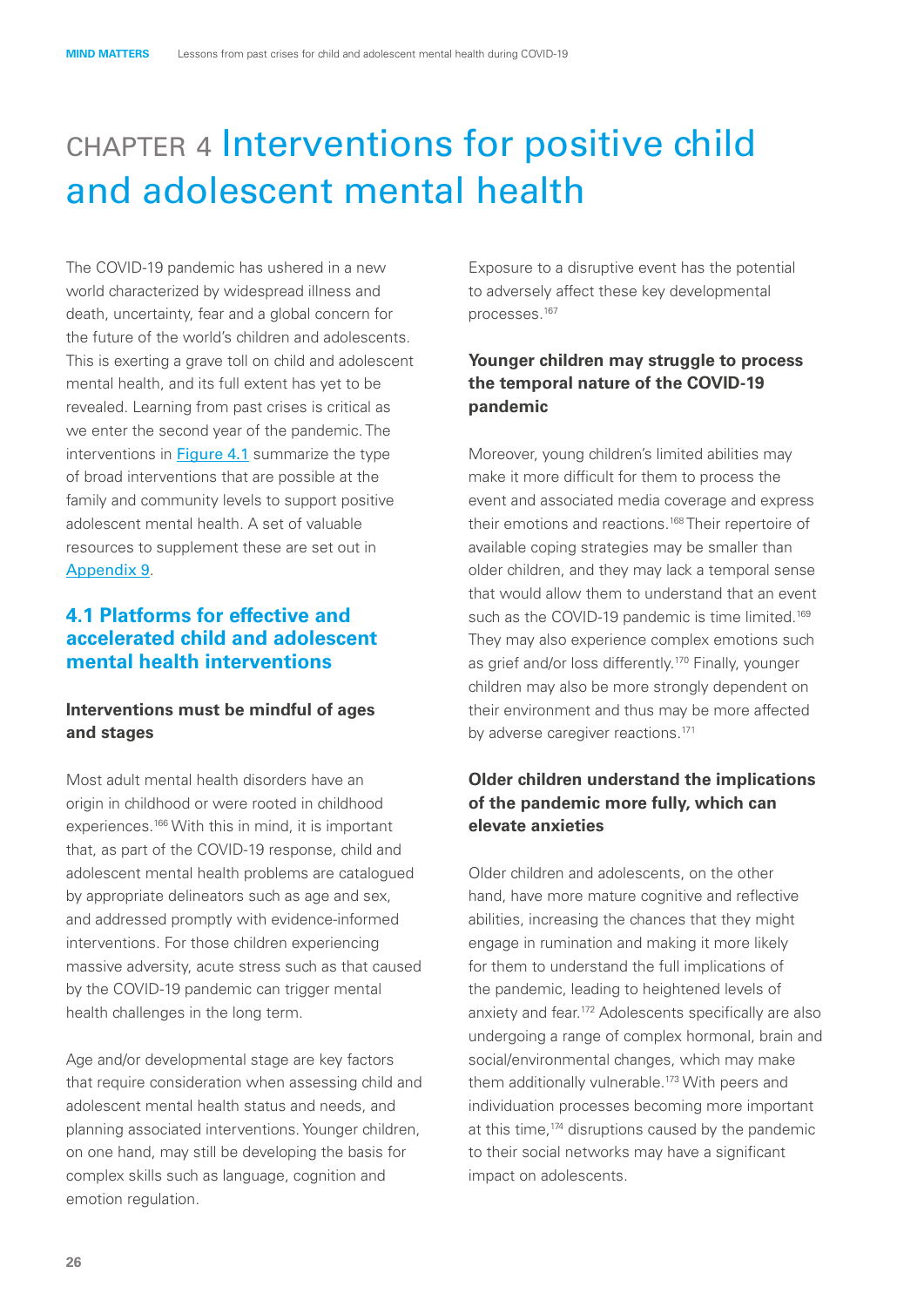| <b>Platform</b>        | <b>Intervention</b>                                                                                                                                                                                    | Universal, Targeted, Indicated*                                                                                                       |
|------------------------|--------------------------------------------------------------------------------------------------------------------------------------------------------------------------------------------------------|---------------------------------------------------------------------------------------------------------------------------------------|
| Home                   | Caregiver interventions such as parenting,<br>ш<br>parenting tips<br>Skills and communication<br>Caregiver training<br>Home visiting interventions for caregivers at risk                              | Universal provision -<br>generally available<br>Targeted for vulnerable<br>$\blacksquare$<br>families and children and<br>adolescents |
| Out of home            | Programmes for street children, refugees,<br>children on the move, institutionalized children<br>Reintegration provision                                                                               | ■ Targeted interventions for<br>children and adolescents out<br>of school                                                             |
| Neighbourhood          | Support groups and family-centred interventions<br>Family-based interventions delivered via CBO-<br>level platforms<br>CBO-delivered interventions<br>Problem-solving and social support interventions | Universal access in LMICs<br>Screening of vulnerable<br>children and adolescents                                                      |
| Schools                | Life skills mental health and well-being<br>Life skills for mental health promotion (universal<br>$\Box$<br>or targeted)<br>School-based stigma and discrimination<br>prevention                       | Referral for children and<br>caregivers at risk                                                                                       |
| Primary health<br>care | Stepped care<br>Psychosocial interventions<br>Home visiting with linkage between<br>community-based support (CHW) and primary<br>health care system                                                    | Screening of caregivers'<br>mental health - targeted<br>Screening of vulnerable<br>children and adolescents -<br>targeted             |
| Specialized care       | Case management                                                                                                                                                                                        | Second stage screening<br>П<br>and diagnosis                                                                                          |
| Legislation/policy     | Social protection<br>Focus on creating enabling environments                                                                                                                                           | Universal                                                                                                                             |
| Structural             | Cash transfers<br>Cash plus care<br>Integration of services<br>Accelerators<br>$\blacksquare$                                                                                                          | <b>Universal</b><br>Cost and impact of effective<br>combinations                                                                      |

#### **Figure 4.1: Platforms for effective accelerator youth mental health interventions**

\*Universal interventions are intended for the general population and are not limited to a particular subgroup. Targeted interventions focus on those persons at a higher-than-average risk for specific mental health outcome(s). Indicated interventions are specified to those persons already engaging in high-risk behaviours for the outcome, or already having mental health issues requiring attention.

Such disruptions can pose significant challenges to important developmental processes. Of note, beyond direct developmental differences, role expectations within the home environment may also vary substantially between children and adolescents. For instance, adolescents – particularly girls -- may be expected to take on roles such as caretaking, housekeeping or providing income, which could additionally increase the stresses placed on them.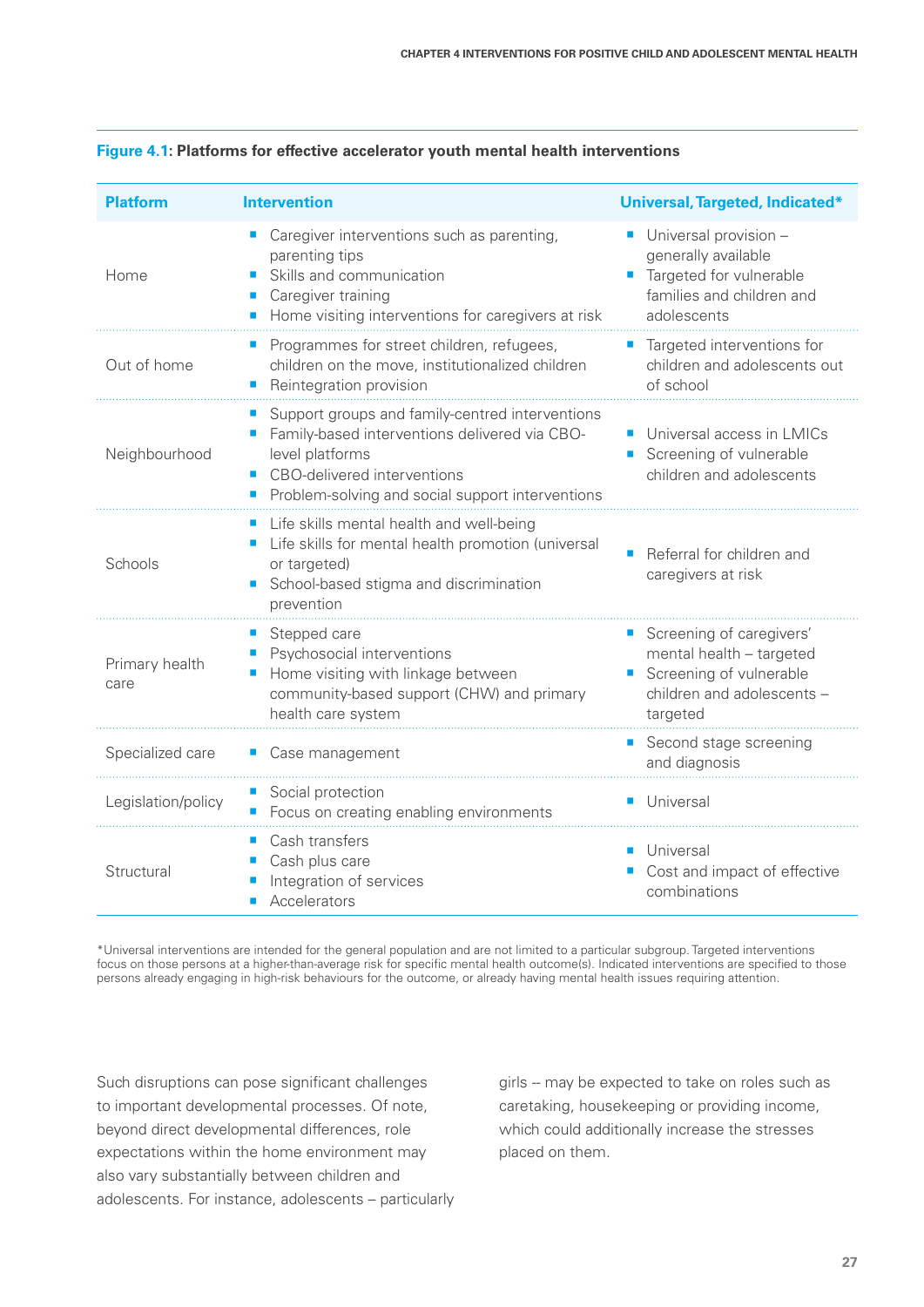#### **Accelerator interventions can address multiple aspects of children's mental health simultaneously**

There is growing understanding and appreciation of integrating actions to support vulnerable populations facing crises. Studies indicate that combinations can accelerate gains beyond the sum of benefits achieved through individual interventions. This work shows great promise, providing guidance to governments on how to add on services to existing platforms or how to prepare new interventions, whereby specific combinations of provision enhance the reach.175 Services that simultaneously promote several targets may be a potential pathway for ensuring multiple mental health benefits for children and adolescents. Combinations have been shown to reduce potential mortality risk among adolescents living with HIV and may well be applied in the COVID-19 response.176 Below we outline some of the components of effective accelerator mental health interventions.

#### **4.2 Components of accelerator interventions**

A recent systematic review<sup>177</sup> has examined universally delivered psychosocial interventions for adolescents to explore components of various programmes, which resulted in a diverse array of mental health outcomes (including positive impacts on mental health; depressive and anxious symptomatology; violence perpetration and bullying; and alcohol and substance use). Even though among the included studies the focus was skewed towards higher-income settings, the review showed that there were three core components that had significant effects when measured over a shortlist of 158 studies. These were described as interpersonal skill interventions, any emotional

regulation component, and direct alcohol and drug education.

Other evaluations have shown the utility of existing frameworks to promote health and educational attainment, which may be considered for adaptation in the light of COVID-19 (such as the WHO *Health Promoting Schools* framework).178 If lessons from these findings were adapted to the COVID-19 response it would seem important to incorporate such interpersonal skills, emotional regulation and direct education.

#### **There are robust guiding principles for developing child and adolescent mental health programmes in the COVID era**

There is a grounding in knowledge of platforms of delivery for mental health provision, with interventions that hold promise. These are at individual/family, community, systems and policy levels. Several guiding principles and insights emerged from the literature. These are mostly applicable to adolescents but have benefits also for younger children.

- Positive mental health outcomes can be achieved through both **mental health specific and broader social welfare interventions.**
- Viable programmes to address youth mental health challenges include c**ontent adapted to local health risks and conditions, clear and urgent mobilization of resources and operationalization with strong supervision and accountability.**
- · **Screening at primary health care and community levels for mental health disorders** can be adopted and should become an integral part of stepped care approaches for recognizing and treating common mental **disorders.**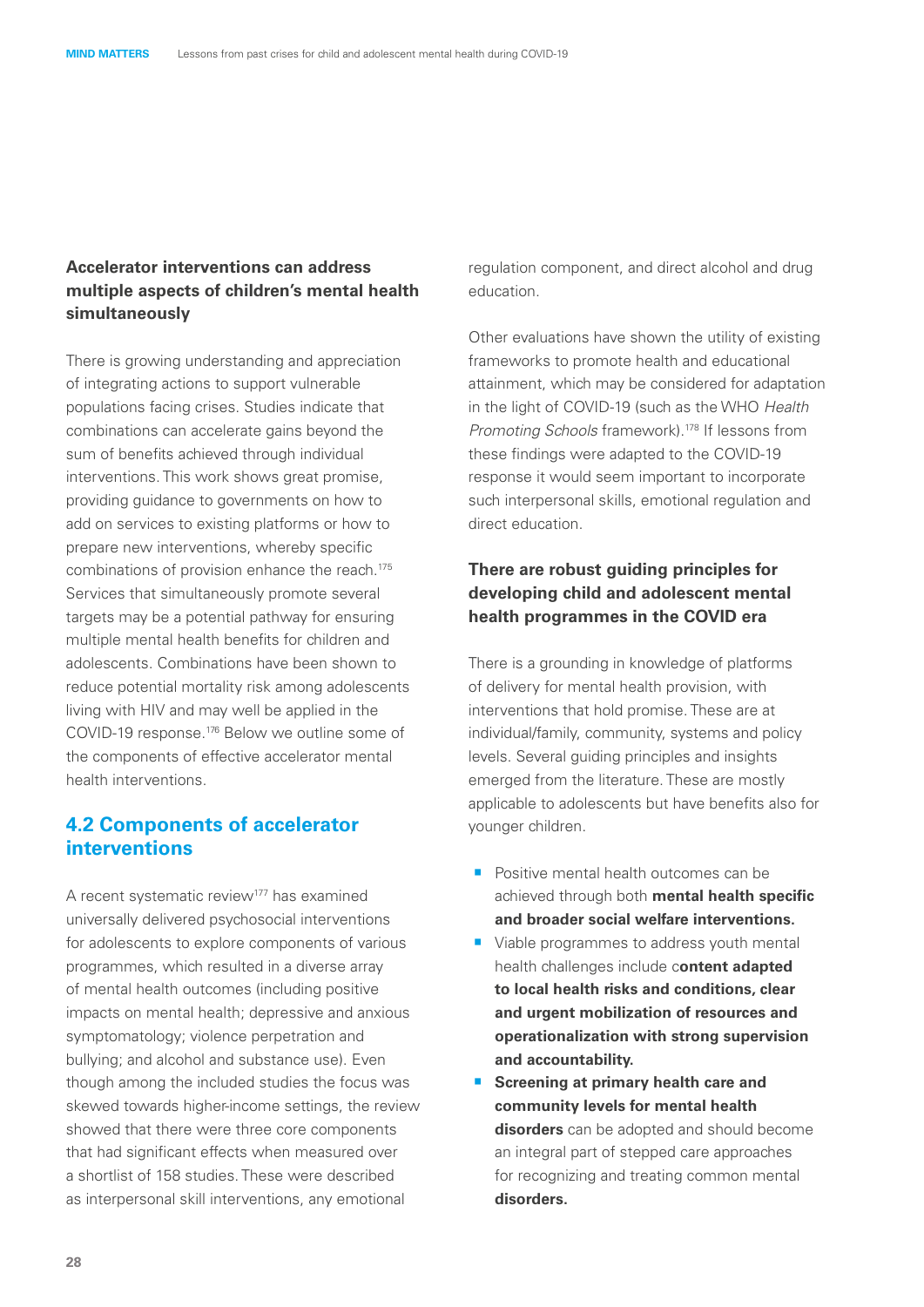- · **Combination or integrated provision of positive mental health care** can maximize or accelerate their impact.
- · **Existing fragile or vulnerable groups should be identified and prioritized** in programmes applying either single interventions or combination interventions.
- · **Community-based organizations and community health workforces** are central to screening and referral in contexts where professional clinical services are lacking.
- Community-based organizations that reach **the most vulnerable and marginalized children and adolescents** are an important platform that can offer more specialized support in addition to the broad spectrum of services that they currently offer.
- · **Home visiting is an essential component of community provision**, particularly in the context of inaccessible formal health infrastructure. This mechanism will need to be adapted and accommodated to COVID-19 contexts with either virtual or socially distanced support.
- support.<br> **School-based interventions are also a vital part of community provision.** When schools have reopened, they should be used as entry points for screening and parenting programmes and for referral to clinical tier platforms. During closures, alternative avenues such as virtual teaching, ongoing contact and preparation should be encouraged.
- Care, support and parenting programmes can be valuably **implemented in conjunction with social protection initiatives** to enhance the impact of single interventions.
- impact of single interventions.<br>■ The literature on younger children is less robust, yet the **importance of early child development cannot be forgotten in the response.** More research and data are needed for younger children.

## **4.3 Conclusions**

This review has brought together some of the available literature around child and adolescent mental healthcare during previous health and other crises and in the contexts of poverty, inequity and marginalization. It has shown that crises bring elevated risks of anxiety and depression, trauma, loneliness and isolation, suicide and loss, and that these in turn can have acute and long-lasting effects on child and adolescent mental health, and those of their caregivers.

The world needs to brace itself for long-term ramifications from this pandemic on child and adolescent mental health. Children and adolescents are directly affected by the pandemic and additionally affected by the impact on their caregivers, communities, schools and countries. The catch-up and care needed for children and adolescents must be taken seriously and the benefits of swift current action will be felt for years. Most children are resilient, adaptive and full of strength and energy. Their agency will play a role in the global recovery.

COVID-19 is a rights, ethics and moral emergency and it should be seen as a clarion call for a different way of being. While anybody can become infected, there is no point on the prevention, infection, treatment, morbidity and mortality spectrum where inequality, poverty and disability do not markedly exacerbate the risk to and impact on the most vulnerable. Nor will this be the last pandemic. Climate breakdown has started. Marginalized and poor children and adolescents are not expendable. Our actions now will determine the extent to which we forge a better world for all children and adolescents and begin to make their mental health an integral part of response to all crises.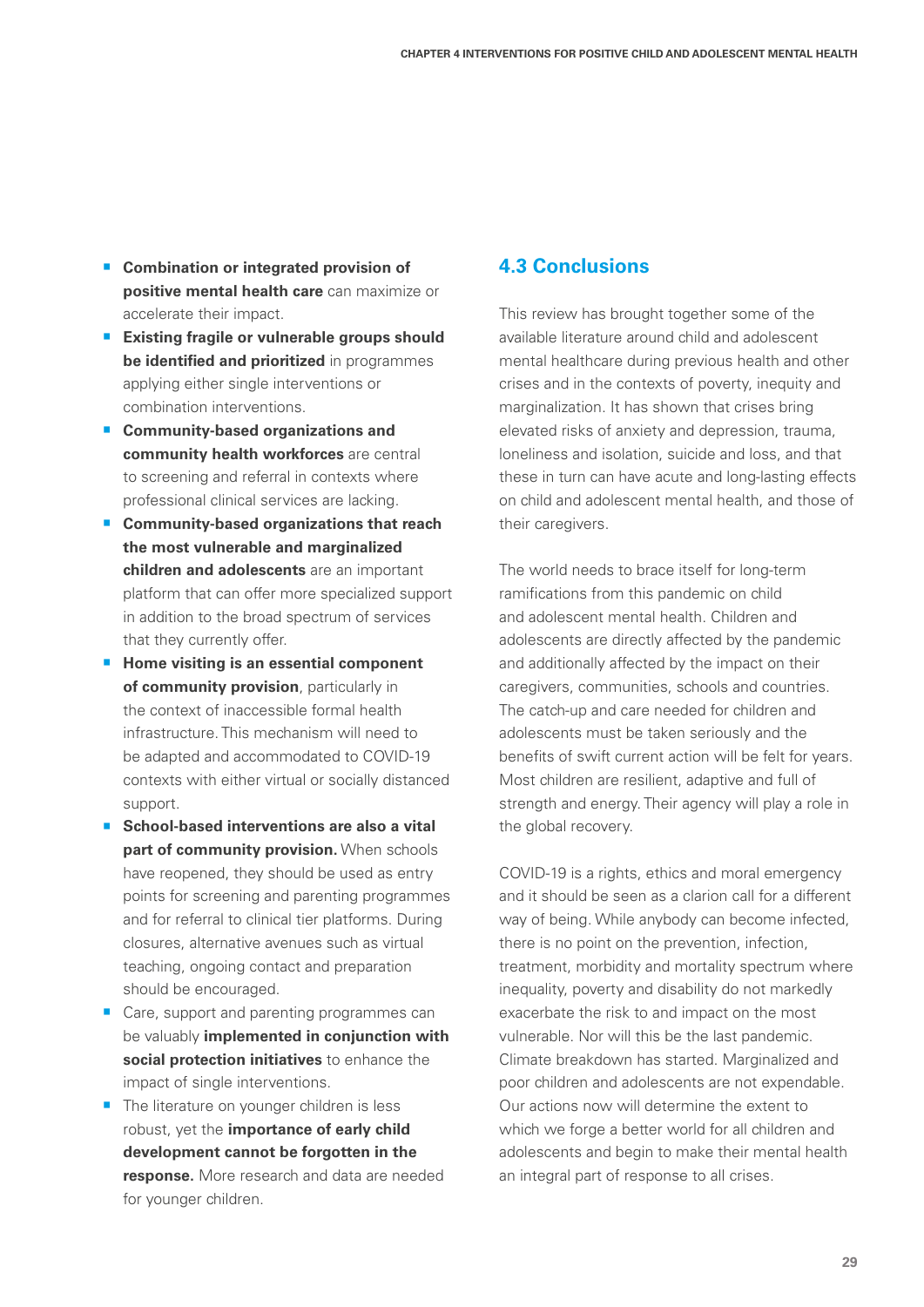## <span id="page-35-0"></span>appendix 1 COVID-19 and mental health – included studies

| <b>Study</b>                              | <b>Type</b>                                                                                                            | <b>Findings</b>                                                                                                                                                                                                                                                                                                                                                                |
|-------------------------------------------|------------------------------------------------------------------------------------------------------------------------|--------------------------------------------------------------------------------------------------------------------------------------------------------------------------------------------------------------------------------------------------------------------------------------------------------------------------------------------------------------------------------|
| Bignardi et<br>al. 2020 <sup>179</sup>    | Pre-post data for 168<br>parents, mean age of<br>children 8.7 yrs<br>(pre-publication release<br>prior to peer review) | Three mental health measures (Strengths and Difficulties,<br>Emotional Problems, and RCADS short form for depression and<br>anxiety. Anxiety depression. During lockdown, no differences<br>in emotional problems or anxiety, but depression scores<br>significantly higher, controlling for age, gender or socio-economic<br>status.                                          |
| Guessoum<br>et al. 2020 <sup>180</sup>    | Narrative review                                                                                                       | Explores link between pandemics, lockdown and disasters with<br>trauma, depression, anxiety, insecurity, suicidality and addiction.<br>Grief, violence and internet use are also explored. Points out<br>impacts on adolescents with previous mental health problems.                                                                                                          |
| Loades et al.<br>2020181                  | Systematic review on<br>Social isolation and<br>loneliness on mental<br>health of children in the<br>context of COVID  | 83 articles, 51,576 mean. 61 observational, 18 LS and 43 CS. Only<br>1 related to a pandemic. Only 2 gave interventions.<br>Social isolation and loneliness increased risk of depression,<br>possibly anxiety and endured for up to 9 years. The longer the<br>loneliness, the stronger correlation with mental health symptoms<br>- more so than the intensity of loneliness. |
| Golberstein<br>et al. 2020 <sup>182</sup> | Opinion piece                                                                                                          | Suggests elevated mental health burden with possible<br>interventions via technology modalities with a need to address<br>privacy and integration with existing services.                                                                                                                                                                                                      |
| Wang et al<br>2020183                     | 1210 respondents<br>online survey China                                                                                | 53.8 per cent rated psychological impact as moderate to severe.<br>Depressive, anxiety and stress symptoms noted. Concludes<br>need to identify needs, provide support and explore prevention by<br>providing accurate health information and adapting interventions<br>to modes of delivery suitable to pandemic conditions.                                                  |
| Fergert et al.<br>2020184                 | Opinion piece                                                                                                          | Highlights mental health impact potential directly for the<br>child, and indirectly through parental mental illness. Highlights<br>vulnerability concerns such as violence, disabilities, previously<br>traumatized, migration and poverty.                                                                                                                                    |
| Lee J<br>2020185                          | Opinion piece                                                                                                          | Impact of school closure. Direct learning disruption, indirect<br>access to mental health resources and support curtailed.<br>Disruption of examination and thereupon qualification and skill<br>progression.                                                                                                                                                                  |
| Saurabh et<br>al. 2020 <sup>186</sup>     | $N=121$ children and<br>parents in India                                                                               | Described non-compliance with quarantine requirements.<br>Showed elevated psychological distress for worry, helplessness<br>and fear.                                                                                                                                                                                                                                          |
| Zhou et al.<br>2020187                    | Cross sectional survey<br>of 8079 students in<br>China                                                                 | Prevalence of depressive and anxiety symptoms was 43.7 and<br>37.4 per cent respectively, with female students at elevated risk.                                                                                                                                                                                                                                               |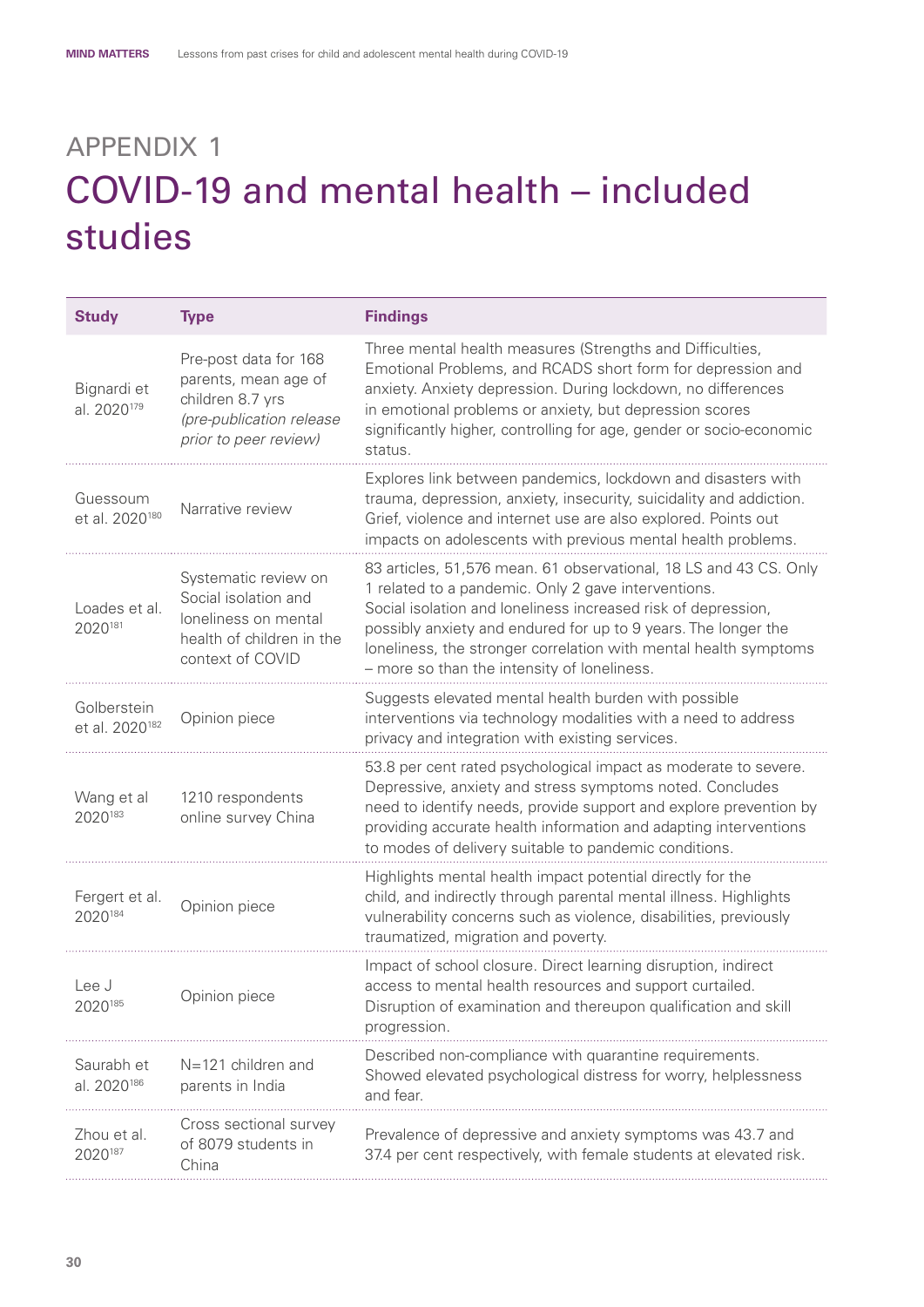| <b>Study</b>                           | <b>Type</b>                                              | <b>Findings</b>                                                                                                                                                                                                                                                                                         |  |
|----------------------------------------|----------------------------------------------------------|---------------------------------------------------------------------------------------------------------------------------------------------------------------------------------------------------------------------------------------------------------------------------------------------------------|--|
| Franic et al.<br>2020188               | Opinion piece                                            | Notes common experiences of fear and anxiety highlighting<br>the deficiencies of child and adolescent mental health services<br>predating COVID-19.                                                                                                                                                     |  |
| Novins et al.<br>2020189               | Opinion piece                                            | How pandemic has profound impacts and may well compound<br>or expose existing disparities, with particular attention to racism,<br>poverty, violence, maltreatment and neglect.                                                                                                                         |  |
| Ransing et<br>al. 2020 <sup>190</sup>  | Survey of key providers                                  | 16 country participants showing challenges of preparation<br>provision, solutions and opportunities for mental health provision.                                                                                                                                                                        |  |
| Cluver et al.<br>2020191               | Intervention description                                 | Parenting tips in the COVID-19 epidemic, based on evidence-<br>based parenting programmes for global distribution.                                                                                                                                                                                      |  |
| Bobo et al.<br>2020192                 | Survey N=538 parents<br>of children with ADHD.<br>France | Overall finding improvements as children showed reduced school<br>attendance anxiety. Enhanced in optimal lockdown conditions.<br>Yet some report worsening well-being, deteriorating behaviour<br>and emotional outbursts. Increased insight into manifestations of<br>difficulties was also reported. |  |
| Becker et al.<br>2020193               | Opinion piece                                            | Draws attention to sleep disorders.                                                                                                                                                                                                                                                                     |  |
| Imran et al.<br>2020194                | Opinion piece                                            | Describes possible disruptions and emotional response given<br>child vulnerability.                                                                                                                                                                                                                     |  |
| Colizzi et al.<br>2020195              | Survey N=527 Autism<br>spectrum Disorder<br>participants | Enhanced behavioural problems and intense needs. Problems<br>associated with pre-existing behavioural problems and highlighted<br>need for support.                                                                                                                                                     |  |
| Orben et al.<br>2020196                | Opinion piece                                            | Examined potential ramifications of social deprivation on<br>adolescent development with attention to disruptions in peer<br>acceptance and peer interactions with limited face-to-face<br>contact. Furthermore, comment on how new technologies may<br>ameliorate the impact.                          |  |
| Levine<br>2020197                      | Opinion piece                                            | Highlights dual epidemic problems for those already at risk from<br>opioid disorders and how COVID-19 stressors can add to adverse<br>childhood experiences.                                                                                                                                            |  |
| Ragavan et<br>al. 2020 <sup>198</sup>  | Opinion piece                                            | Violence during the pandemic may be elevated and some<br>guidance is proposed.                                                                                                                                                                                                                          |  |
| Courtney et<br>al. 2020 <sup>199</sup> | Literature-informed<br>opinion piece                     | Reviews disaster psychology and explores potential alternative<br>support provision. Also explores resilience and positive<br>experiences with enhanced parental monitoring as an example.                                                                                                              |  |
| Xie et al.<br>2020200                  | Survey of 2330<br>students in China,<br>cross-sectional  | Students at home for a mean of 33.7 days with 22.6 per cent<br>reporting depressive symptoms and 18.9 per cent anxiety<br>symptoms. No comparison, but higher than prevalence surveys<br>and no data on duration.                                                                                       |  |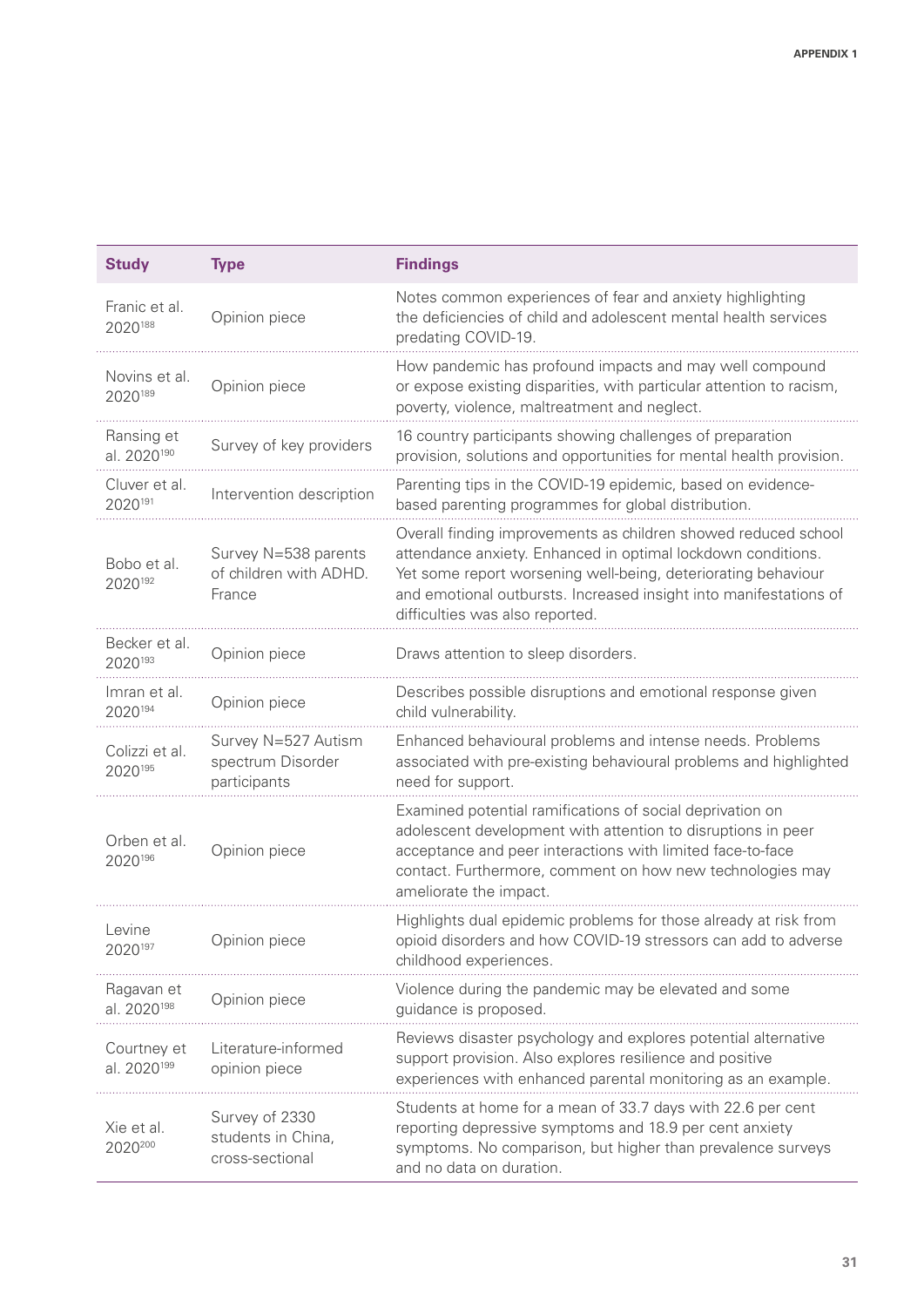## <span id="page-37-0"></span>appendix 2 Studies from generalized epidemics and pandemics

| <b>Study</b>                            | Goal                                                                         | <b>Type of Intervention</b>                                                                                                                                                                                                        | <b>Potential for COVID-19</b><br>adaptation                                                                    |
|-----------------------------------------|------------------------------------------------------------------------------|------------------------------------------------------------------------------------------------------------------------------------------------------------------------------------------------------------------------------------|----------------------------------------------------------------------------------------------------------------|
| Weiner-<br>Seidler et al.<br>2017201    | Review school-based<br>interventions for<br>anxiety                          | 81 studies. Significant reduction<br>in depression and anxiety.<br>Immediately post and 12-month<br>follow up. Targeted programmes<br>more effective than universal.<br>Externally delivered superior to<br>school staff delivery. | React soon, consider<br>targeting, explore external<br>provision modalities.                                   |
| Johnstone<br>et al. 2018 <sup>202</sup> | Review universal<br>school-based<br>prevention for anxiety<br>and depression | 14 trials. Big reduction in<br>symptoms post programme<br>and follow-up. Programme type<br>and length. Greater number of<br>sessions > effect.                                                                                     | Programmes are effective,<br>consider dose.                                                                    |
| Cluver et al.<br>2020203                | Parenting in the<br>COVID-19 pandemic                                        | Evidence-based parenting tips,<br>available virtually.                                                                                                                                                                             | Already adapted and widely<br>used resource.                                                                   |
| Caldwell et<br>al. 2019 <sup>204</sup>  | School-based mental<br>health prevention                                     | 137 studies. Some evidence for<br>utility of cognitive behavioural,<br>mindfulness and relaxation-based<br>interventions.                                                                                                          | Emerging evidence for<br>preventive interventions to be<br>adapted.                                            |
| Andermo et<br>al. 2020 <sup>205</sup>   | School-based physical<br>activity interventions                              | 30 interventions. Effects found,<br>but more for older than younger<br>students.                                                                                                                                                   | Explore physical-related<br>interventions, be aware of<br>age relevance.                                       |
| Dray et al.<br>2017206                  | School-based resilience<br>focussed                                          | 57 trials. Looked at 7 outcomes.<br>All trials effective in at least 4/7<br>outcomes.                                                                                                                                              | Shows promise for COVID-19<br>- need to track quantum.                                                         |
| Grist et al.<br>2019207                 | Technology delivered<br>interventions                                        | 34 trials. Conclude a small effect<br>in favour of technology delivered<br>vs waiting list controls                                                                                                                                | Technology-delivered<br>interventions feasible and<br>worth exploring.                                         |
| Garrido et al.<br>2019208               | Digital interventions                                                        | 56 studies. Digital > compared<br>with no intervention, but<br>active control no significance.<br>Engagement and adherence low.<br>Technical quality mattered.                                                                     | Digital interventions can be<br>effective, but supervision<br>needed, and quality of the<br>interface matters. |
| Grist et al.<br>2017209                 | Mobile apps                                                                  | 24 publications. Insufficient<br>evidence.                                                                                                                                                                                         | Potential use, but will need<br>good evaluation to guide.                                                      |
| Bennett et<br>al. 2015 <sup>210</sup>   | Preventing anxiety -<br>review of reviews                                    | 3 reviews included.                                                                                                                                                                                                                | Emerging evidence.                                                                                             |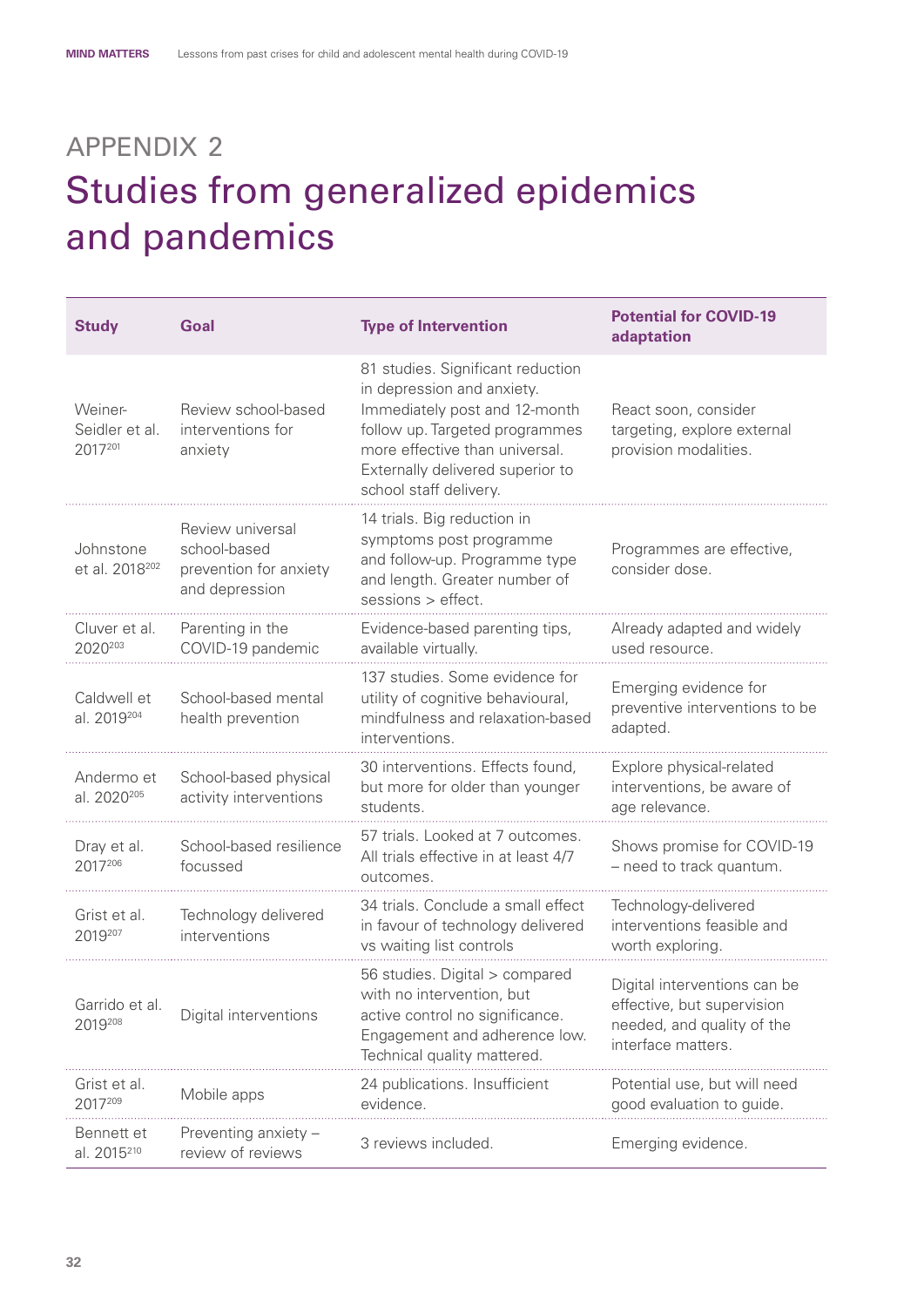## <span id="page-38-0"></span>appendix 3 Disasters and mental health

| <b>Study</b>                          | <b>Focus</b>                                       | <b>Findings</b>                                                                                                                                                                                                                                                                                                                                      | <b>COVID-19 lessons</b>                                                                                                                                                                                                                                                                                                               |
|---------------------------------------|----------------------------------------------------|------------------------------------------------------------------------------------------------------------------------------------------------------------------------------------------------------------------------------------------------------------------------------------------------------------------------------------------------------|---------------------------------------------------------------------------------------------------------------------------------------------------------------------------------------------------------------------------------------------------------------------------------------------------------------------------------------|
| Pfefferbaum<br>Sweeton<br>2014211     | Clinical<br>Intervention<br>(Individual<br>Level)  | 9 components commonly<br>used in disaster mental health<br>interventions and associated<br>evidence.                                                                                                                                                                                                                                                 | No clear conclusion on which component<br>is most effective; improvements for<br>all studies including trauma narrative<br>components and parent involvement.                                                                                                                                                                         |
| Pfefferbaum,<br>Newman<br>2014212     | Clinical<br>Intervention<br>(Individual<br>Level)  | 85 studies. Pre-exposure<br>preparedness advantageous.<br>Post-trauma CBT and<br>traumatic grief interventions<br>appear effective. Evidence<br>for exposure, narrative<br>interventions and EMDR<br>is promising. Psychological<br>first aid and debriefings<br>require additional evidence,<br>evidence for psychoeducation<br>inconclusive.       | CBT and traumatic grief interventions<br>could be effective for treating clinical-level<br>problems. A range of other interventions<br>show promising evidence. Need to<br>establish whether there is a common<br>element across approaches that makes<br>them effective, and what interventions<br>are suitable for what population. |
| Newman,<br>Pfefferbaum<br>2014213     | Clinical<br>Interventions<br>(Individual<br>Level) | Meta-analysis of interventions<br>for PTSD outcomes (k=24,<br>N=2630). Those with<br>intervention show better<br>outcomes than control<br>treatments or waitlists.<br>Outcomes moderated by<br>intervention type, group<br>versus individual treatment,<br>setting, parental involvement,<br>participant age, and timing<br>and length of treatment. | Interventions appear to improve PTSD<br>outcomes. Moderating factors should<br>be considered when selecting an<br>intervention type.                                                                                                                                                                                                  |
| Purgato,<br>Gastaldon<br>2018214      | Clinical<br>Interventions<br>(Individual<br>Level) | Review of RCTs comparing<br>psychological therapies and<br>control conditions in LMICs<br>following humanitarian<br>emergencies (k=36, N=3523).                                                                                                                                                                                                      | CBT may lead to lower endpoint PTSD<br>in LMIC settings, though evidence is<br>qualitatively low. No interventions found<br>for anxiety or depression.                                                                                                                                                                                |
| Purgato,<br>Gross 2018 <sup>215</sup> | Clinical<br>Interventions<br>(Individual<br>Level) | Systematic review and meta-<br>analysis of individual data<br>(N= 3143) of 11 RCTs focused<br>on psychosocial interventions<br>(versus waitlist controls) in<br>LMICs.                                                                                                                                                                               | Social support interventions may improve<br>functional impairment, coping, hope<br>and social support short and long term.<br>Effects were larger for adolescents aged<br>15-18, non-displaced children and those<br>living in smaller households (<6 persons)                                                                        |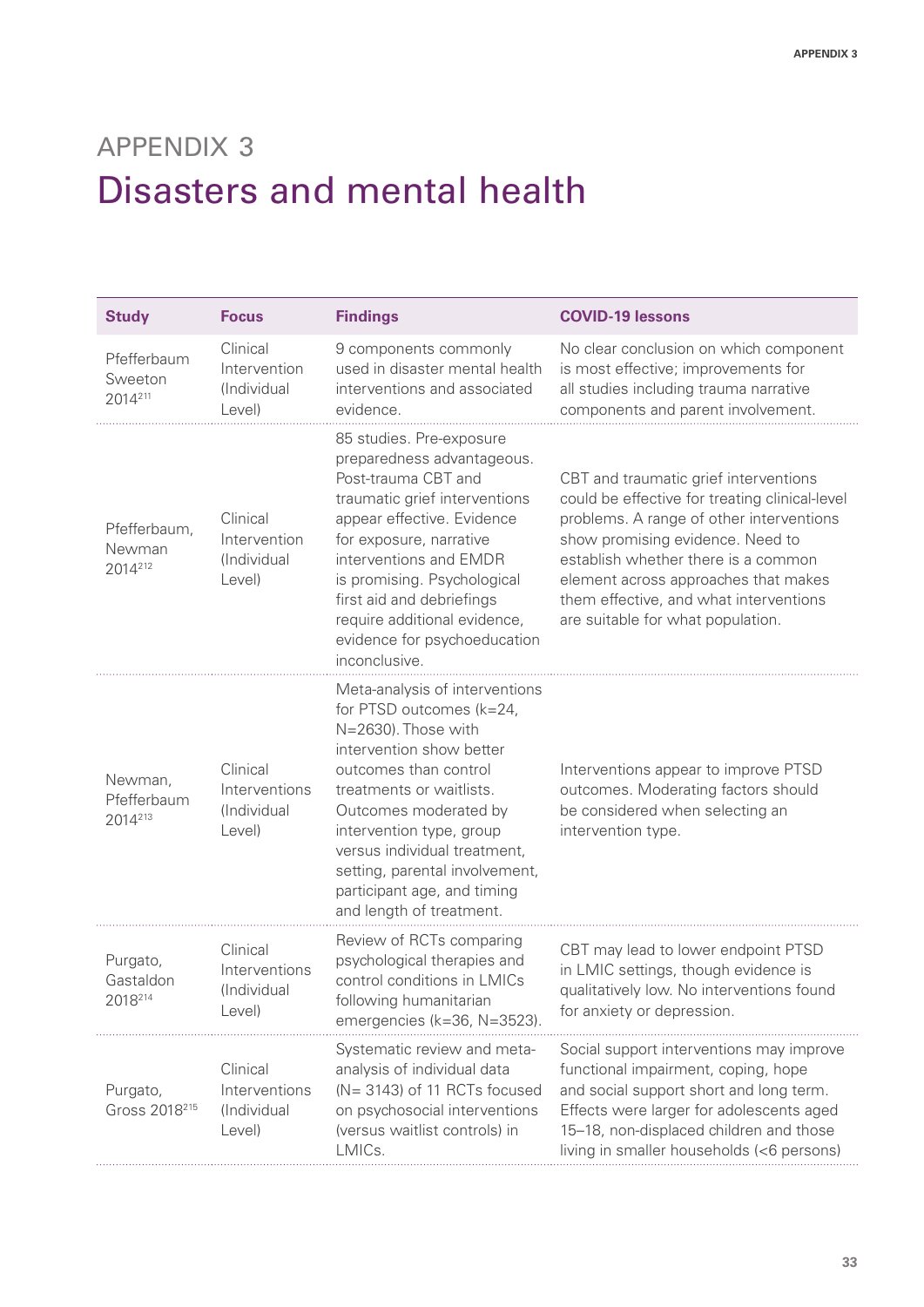| <b>Study</b>                              | <b>Focus</b>                                                       | <b>Findings</b>                                                                                                                                                                                                                                                                                                                 | <b>COVID-19 lessons</b>                                                                                                                                                                                                                                                                                                                                                                                                                            |
|-------------------------------------------|--------------------------------------------------------------------|---------------------------------------------------------------------------------------------------------------------------------------------------------------------------------------------------------------------------------------------------------------------------------------------------------------------------------|----------------------------------------------------------------------------------------------------------------------------------------------------------------------------------------------------------------------------------------------------------------------------------------------------------------------------------------------------------------------------------------------------------------------------------------------------|
| Pfefferbaum,<br>Sweeton<br>2014216        | Multi-level<br>intervention<br>approaches<br>(Individual<br>Level) | Three types of interventions<br>(48 studies): universal<br>preparedness/resilience-<br>enhancing interventions, early<br>post-disaster interventions,<br>and long-term (recovery)<br>interventions. Choice of<br>intervention used depends<br>on circumstances. School<br>settings advantageous for<br>universal interventions. | No evidence exists for early debrief<br>interventions. Both group and individual<br>interventions may address clinical<br>problems. Settings of delivery should<br>be chosen depending on environmental<br>conditions and to maximize access.<br>Universal school interventions delivered<br>by teachers may capitalize on existing<br>trust relationships, teachers' knowledge<br>of child development, and their ability to<br>monitor children. |
| Wolmer,<br>Hamiel<br>2017217              | Multi-level<br>intervention<br>approaches<br>(Individual<br>Level) | Preschoolers. Community<br>readiness and child<br>developmental competence<br>increased pre-disaster via<br>kindergarten-based universal<br>preventative interventions,<br>and parental resilience<br>programmes.                                                                                                               | Review of screening and clinical<br>diagnostic tools. Evidence for<br>preschoolers is limited. Kindergarten<br>may be a point for delivering universal<br>interventions. Psychological first aid and<br>psychoeducation may be adaptive in the<br>immediate disaster aftermath. Long-term,<br>TF-CBT, play therapy and dyadic therapy<br>are promising. Teacher-delivered therapy<br>could be effective.                                           |
| Scheeringa,<br>Cobham<br>2014218          | Large-scale<br>clinical<br>intervention                            | Challenges and aims<br>of implementing large,<br>programmatic mental health<br>interventions after disaster.                                                                                                                                                                                                                    | Treatments should be chosen taking into<br>account accessibility, costs, technology<br>needs, patient retention, options for<br>privacy, levels of expertise available,<br>parental involvement, intensity of<br>intervention needed, and effect sizes. A<br>central, non-government agency may be<br>able to deliver knowledge to leaders.                                                                                                        |
| Pfefferbaum,<br>Varma 2014 <sup>219</sup> | Universal<br>intervention<br>(Individual)                          | Review of pre-disaster<br>compensatory universal<br>interventions. Use cognitive-<br>behavioural and/or multimodal<br>approaches.                                                                                                                                                                                               | Universal interventions may help young<br>people by normalizing their disaster<br>preventative and post-disaster reactions, helping them to process the<br>event, enhancing their social support<br>and future preparedness and promoting<br>recovery. Group interventions may be<br>feasible if they are planned so they do not<br>overwhelm children.                                                                                            |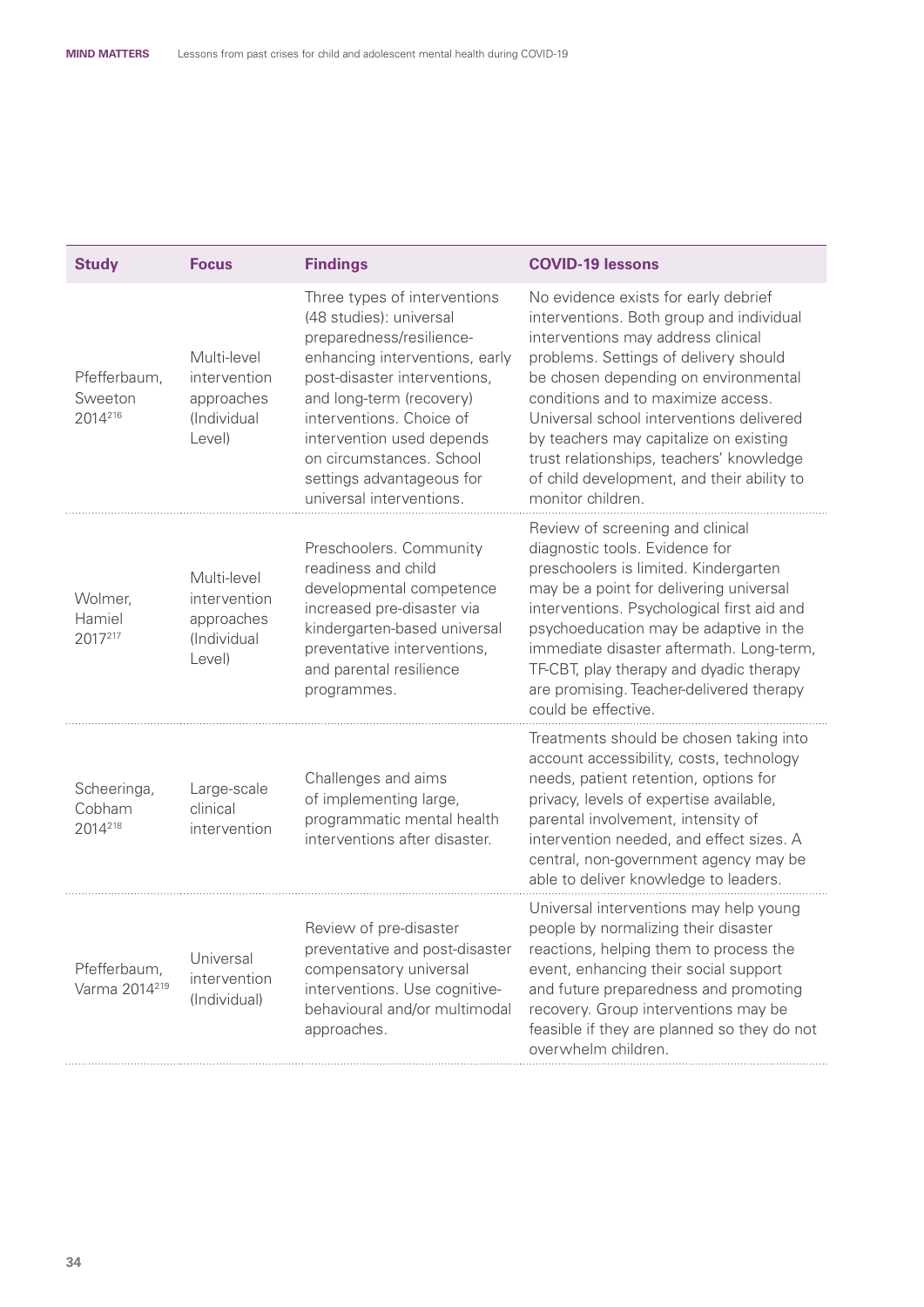| <b>Study</b>                          | <b>Focus</b>                   | <b>Findings</b>                                                                                                                                                                                                                                                                                                                                              | <b>COVID-19 lessons</b>                                                                                                                                                                                                                                                                                                                                                                                                    |
|---------------------------------------|--------------------------------|--------------------------------------------------------------------------------------------------------------------------------------------------------------------------------------------------------------------------------------------------------------------------------------------------------------------------------------------------------------|----------------------------------------------------------------------------------------------------------------------------------------------------------------------------------------------------------------------------------------------------------------------------------------------------------------------------------------------------------------------------------------------------------------------------|
| Cobham,<br>McDermott<br>2016220       | Parent/family                  | Review of parent and family<br>factors that may increase risk/<br>are adaptive after disaster.<br>Disaster Triple P Parenting<br>programme, a 2-hour,<br>universal intervention aimed<br>at parents and caregivers,<br>covering common child and<br>emotional and behavioural<br>reactions, their potential<br>management, parenting traps<br>and self-care. | Vulnerability may be increased by<br>hostile/anxious parenting, too much/little<br>disaster-related conversation, parent-<br>child/ family conflict, low perceived<br>family connectedness, worry about the<br>family, changed/dysfunctional family<br>environments, largely unrestricted media<br>exposure. Positive parenting encouraging<br>emotional expression, acceptance and<br>positive reframing may be adaptive. |
| Landau, Mittal<br>2008221             | Family/<br>systems<br>approach | Framework for using different<br>system levels (individual,<br>family, community) to<br>increase families' abilities to<br>cope with disaster; bridges<br>between professionals,<br>families and communities.                                                                                                                                                | Enhancing human connections as well<br>as an individual's connections with their<br>culture and history can increase resilience<br>to trauma and loss. May capitalize on<br>structures such as large extended families<br>in culturally sensitive ways.                                                                                                                                                                    |
| Fu and<br>Underwood<br>2015222        | School                         | Review of 11 universal,<br>school-based intervention<br>studies after natural and<br>manmade disaster. Generally,<br>school-based programmes<br>conducted by teachers and/<br>or local paraprofessionals<br>may reduce PTSD in young<br>people.                                                                                                              | School psychosocial interventions<br>capitalize on existing support systems.<br>Reach children in normal context and<br>developmental level. May reduce<br>stigma, prevent medicalization of normal<br>reactions, provide support independent of<br>symptom levels and reach children who<br>are not readily identified. Teachers may be<br>figures of trust, know the child and can<br>observe long term.                 |
| Taylor,<br>Goldberg<br>2019223        | School                         | Review of school-based<br>interventions. Multi-tiered<br>programmes – primary<br>prevention, early intervention<br>and clinical intervention.<br>Teams may be devised to<br>plan services/ interventions<br>for each tier.                                                                                                                                   | Schools improve access to mental health<br>treatment and identify students at risk<br>and tiers of appropriate treatment.<br>Parents may be involved. Schools<br>should aim to connect with local trauma<br>professionals and have a contact plan<br>with students to identify those at risk if<br>schooling is disrupted.                                                                                                 |
| Gurwitch,<br>Kees 2004 <sup>224</sup> | Medical<br>professionals       | Role of medical personnel<br>after disaster, frequent point<br>of contact for children and<br>families. Sources of trust,<br>guidance and support, can<br>determine adequate levels of<br>intervention and collaborate.                                                                                                                                      | Personnel may need training to recognize<br>normal versus abnormal reactions<br>in children. Screening and referrals.<br>Also provide education and guidance<br>to parents/teachers about common<br>emotional reactions and may help<br>advocate for child needs on a policy level.                                                                                                                                        |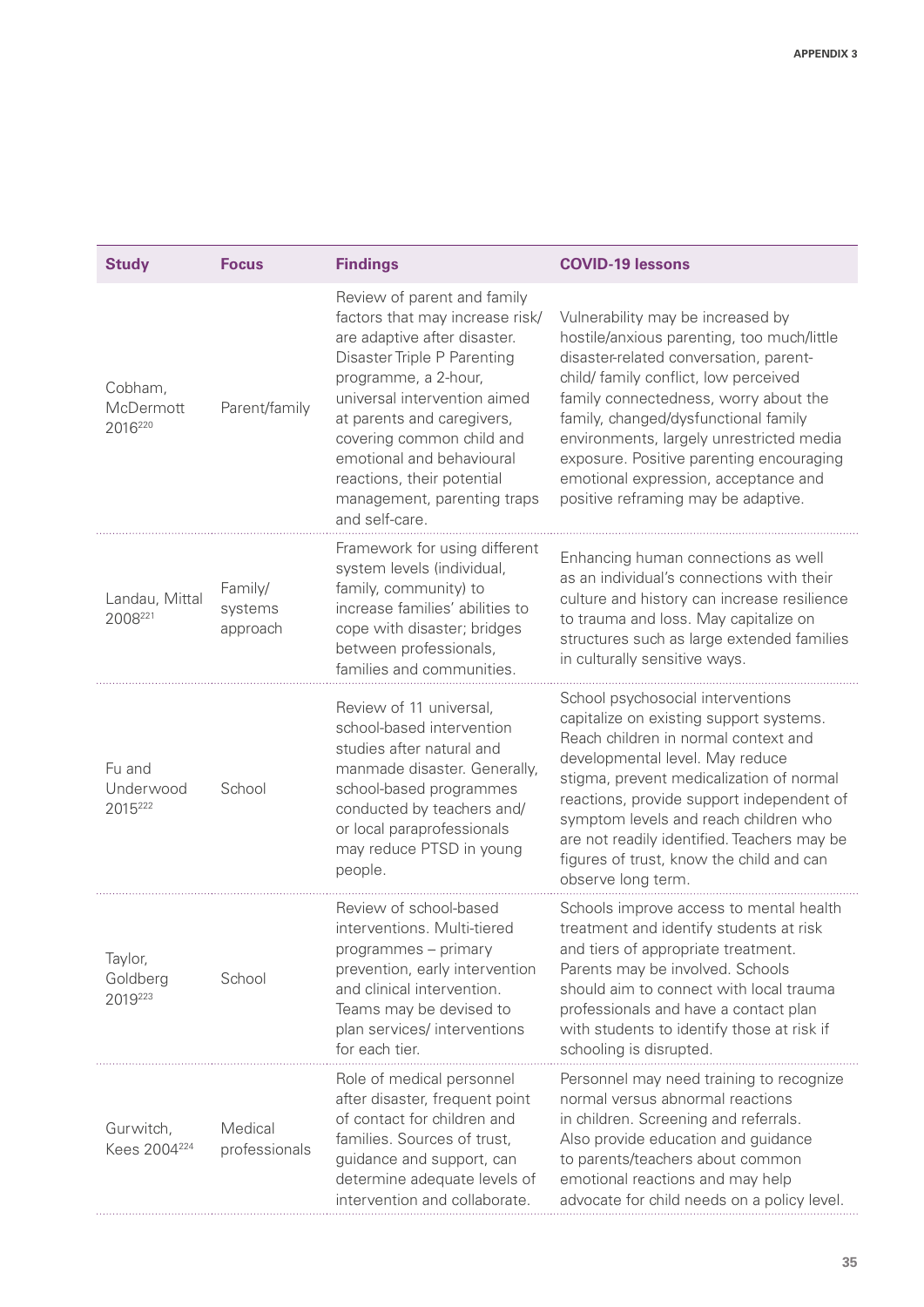| <b>Study</b>                      | <b>Focus</b>                         | <b>Findings</b>                                                                                                                                                                                                                                                         | <b>COVID-19 lessons</b>                                                                                                                                                                                                                                                                                                                                                                                                                                                                                                                                                                                                                                                               |
|-----------------------------------|--------------------------------------|-------------------------------------------------------------------------------------------------------------------------------------------------------------------------------------------------------------------------------------------------------------------------|---------------------------------------------------------------------------------------------------------------------------------------------------------------------------------------------------------------------------------------------------------------------------------------------------------------------------------------------------------------------------------------------------------------------------------------------------------------------------------------------------------------------------------------------------------------------------------------------------------------------------------------------------------------------------------------|
| Williams,<br>Alexander<br>2008225 | Ecological/<br>Systems<br>Approaches | Policy recommendations<br>based on a review. Identifies<br>various issues in the micro-,<br>meso- and exosystem to<br>target after disaster to reduce<br>mental health impacts.                                                                                         | Interventions comprising children's<br>broader environment (schools, peer<br>relations, community organizations) may<br>be an important intervention target when<br>the primary system (family) is adversely<br>affected by disaster. The exosystem,<br>comprising the community and various<br>institutions are strategically important.                                                                                                                                                                                                                                                                                                                                             |
| Pfefferbaum,<br>Jacobs<br>2012226 | Ecological/<br>Systems<br>Approaches | Interventions at various<br>ecological system levels,<br>capitalizing on naturally<br>occurring structures within<br>a child's environment.<br>Coordination and cooperation<br>important                                                                                | Potentially effective interventions 1)<br>microsystem - family preparedness,<br>planning and practice, psychoeducation,<br>role modelling, emotional support,<br>redirection; 2) mesosystem - school or<br>community-based safety and support<br>interventions, assessments, referral<br>and counselling; 3) ecosystem -<br>interventions for enhancing community<br>resilience through various agencies,<br>4) macrosystems - policies and<br>programmes/ services made available                                                                                                                                                                                                    |
| Beaton,<br>Murphy<br>2009227      | Public Health<br>Response            | Public health agencies<br>(comprising schools, health<br>agencies, civic, religious and<br>governmental organizations)<br>may be important to<br>promote adaptive outcomes<br>after disaster in 3 phases:<br>preparedness, during the<br>disaster and in the aftermath. | Regular surveillance, training and<br>universal interventions may foster<br>community resilience. Rapid<br>assessments of impacts and needs<br>are central. Credible and timely<br>communication helps contain emotional<br>distress. Agencies may provide<br>psychoeducation and outreach through<br>routine sources (media, print), making<br>individuals aware of and connecting<br>them to relevant services. Community<br>services may aim to help families cope.<br>Public health services may reduce effects<br>of secondary stressors, identify unmet<br>needs, help to re-establish normalcy<br>and evaluate the effectiveness of<br>interventions and resilience promotion. |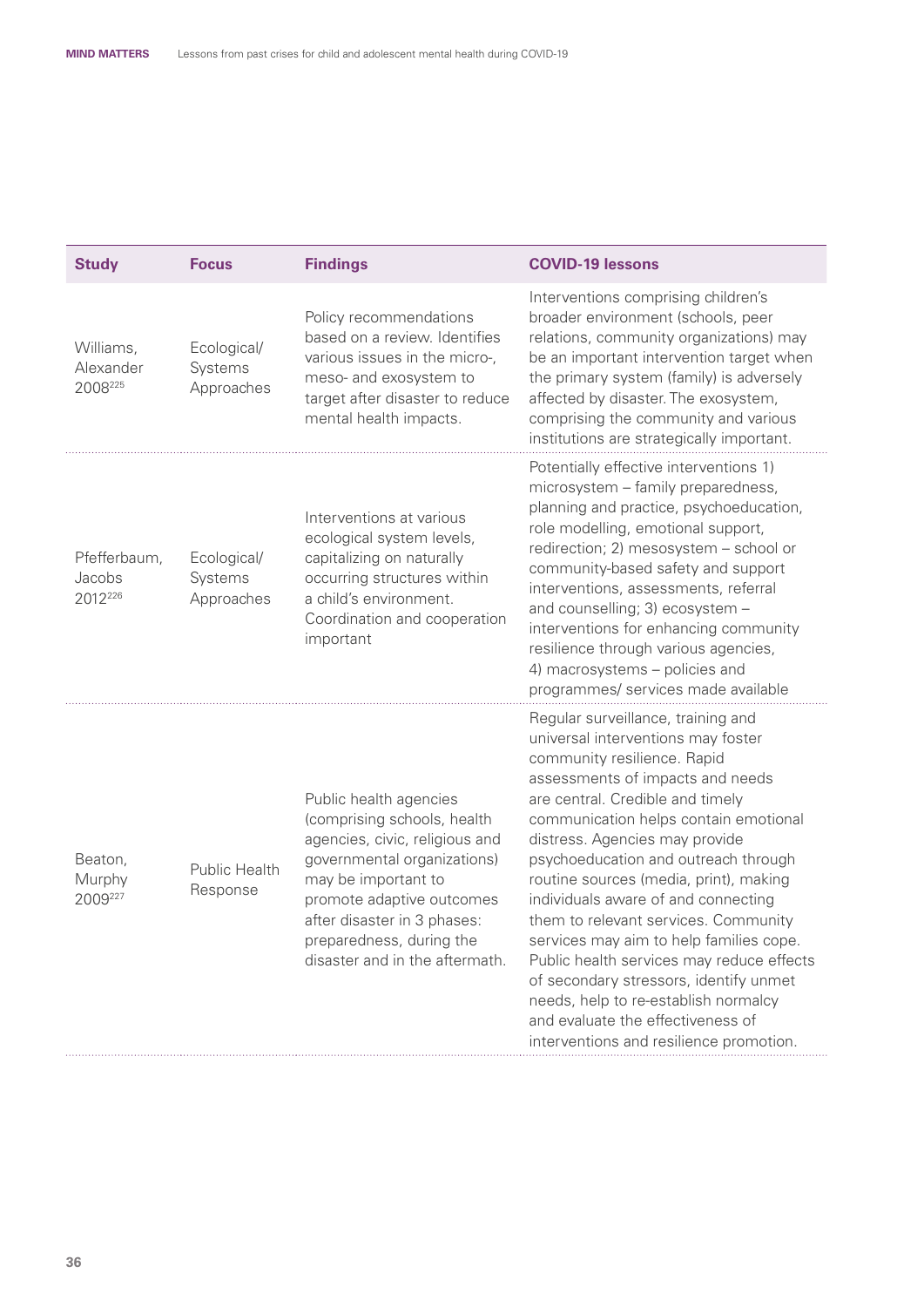| <b>Study</b>                            | <b>Focus</b>                                | <b>Findings</b>                                                                                | <b>COVID-19 lessons</b>                                                                                                                                                                                                                                                                                                                                                                                                                                                                                                                                                                                                |
|-----------------------------------------|---------------------------------------------|------------------------------------------------------------------------------------------------|------------------------------------------------------------------------------------------------------------------------------------------------------------------------------------------------------------------------------------------------------------------------------------------------------------------------------------------------------------------------------------------------------------------------------------------------------------------------------------------------------------------------------------------------------------------------------------------------------------------------|
| Ghodse and<br>Galea 2006 <sup>228</sup> | Implementing<br>services in<br><b>LMICs</b> | Summary of experiences<br>around establishing mental<br>health care after the 2004<br>tsunami. | Intervention needs to be carefully<br>planned, addressing local context,<br>needs and urgency. Physical and safety<br>needs may need to be addressed first.<br>Diagnoses differ culturally. For children,<br>safe environments may be key, and they<br>are substantially impacted by parenting.<br>Establishing normality and rituals/routines<br>where possible is adaptive. There are<br>risks for secondary traumas such as<br>trafficking. Aid should be integrated<br>within existing structures, making<br>coordination key (e.g. through a mental<br>health force with representatives of<br>various agencies). |
| Cartwright,<br>Hall 2017 <sup>229</sup> | Implementing<br>services in<br><b>LMICs</b> | Review of effects of disaster<br>on health systems in LMICs.                                   | Health care systems may initially focus<br>on treating those ill/injured, but then<br>need to switch to broader health needs.<br>Preparedness is required to address<br>short- and long-term mental health<br>difficulties. Maintain key services such<br>as reproductive and preventative health.<br>Key actions include identification of<br>appropriate leaders and training of staff.                                                                                                                                                                                                                              |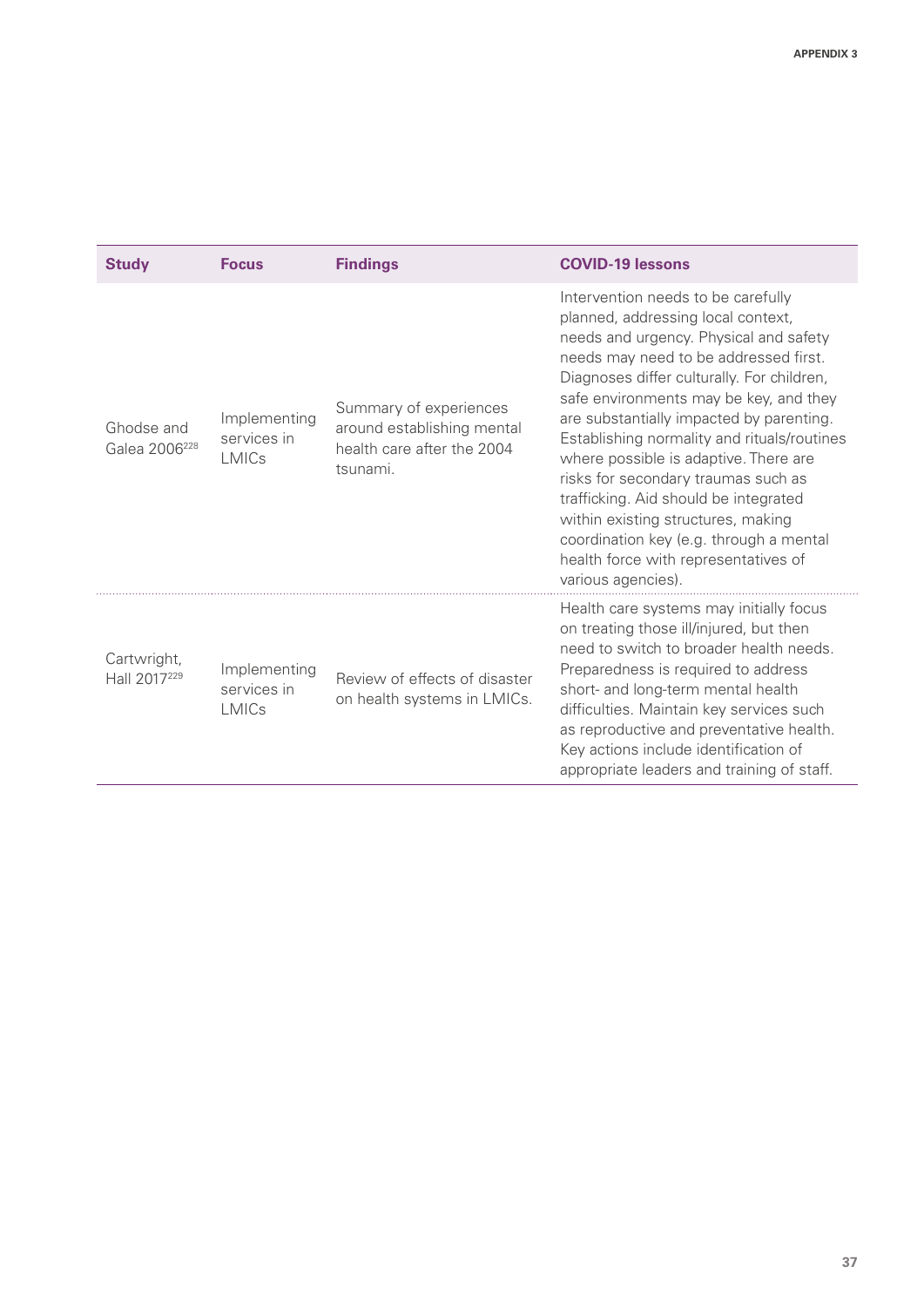## <span id="page-43-0"></span>appendix 4 Ebola and mental health

| <b>Study</b>                        | <b>Location</b>                                                  | <b>Sample and design</b>                                                                                                                                           | <b>Findings</b>                                                                                                                                                                                                                                                                                                                                                                                                                                                                |
|-------------------------------------|------------------------------------------------------------------|--------------------------------------------------------------------------------------------------------------------------------------------------------------------|--------------------------------------------------------------------------------------------------------------------------------------------------------------------------------------------------------------------------------------------------------------------------------------------------------------------------------------------------------------------------------------------------------------------------------------------------------------------------------|
| Yoder-van<br>den Brink<br>2019230   | Sierra Leone<br>Reflections<br>Commentary                        | Author draws on her<br>long-term experience<br>as a child mental health<br>specialist in Sierra<br>Leone                                                           | Stresses the need for development<br>of contextually relevant interventions,<br>improvement of capacity-building efforts,<br>and acknowledgment of the role of<br>community-based practitioners in the<br>delivery of services.                                                                                                                                                                                                                                                |
| Yoder et al.<br>2016 <sup>231</sup> | Sierra Leone<br>$N=13$ – survey<br>$N=44$ – qualitative<br>study | Nationwide survey<br>of mental health<br>care providers, and<br>exploratory qualitative<br>research among service<br>users and providers and<br>other stakeholders | Strengthen legal structures and<br>policies; specifically include children<br>and adolescents; distinguish between<br>children with psychiatric, neurological,<br>developmental or psychosocial problems;<br>supplement child and adolescent mental<br>health (CAMH) training; specialist training<br>in CAMH; integrate CAMH care into<br>primary care, education and the social<br>welfare system; research needed. Consider<br>role of religious healers as care providers. |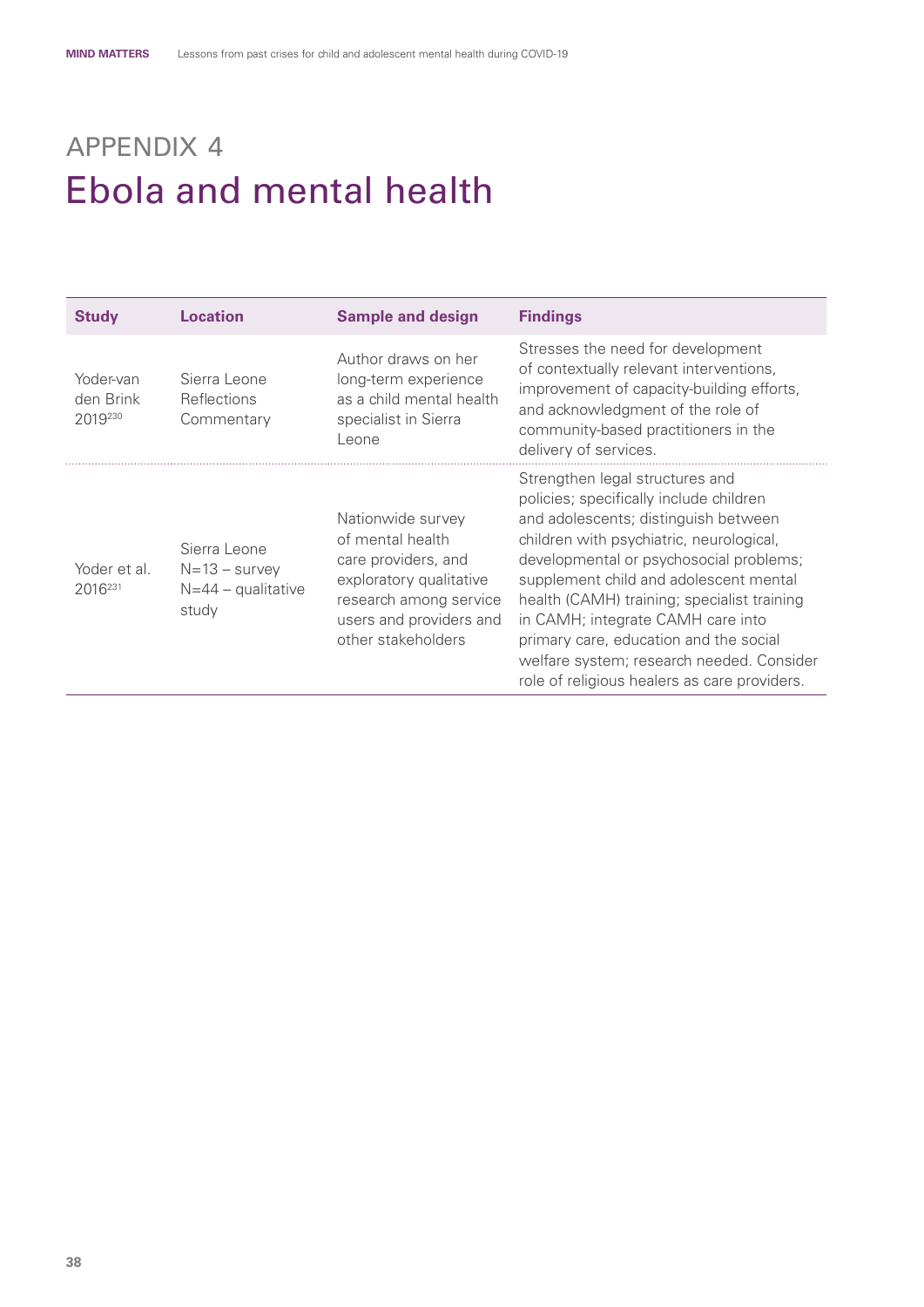# <span id="page-44-0"></span>appendix 5 SARS/MERS and mental health

| <b>Study</b>                   | <b>Sample and design</b>                                                                                                                   | <b>Findings</b>                                                                                                                                                                                                                                                                                                                                                                                                                                                                                                                                                                                                |
|--------------------------------|--------------------------------------------------------------------------------------------------------------------------------------------|----------------------------------------------------------------------------------------------------------------------------------------------------------------------------------------------------------------------------------------------------------------------------------------------------------------------------------------------------------------------------------------------------------------------------------------------------------------------------------------------------------------------------------------------------------------------------------------------------------------|
| <b>Mental health effects</b>   |                                                                                                                                            |                                                                                                                                                                                                                                                                                                                                                                                                                                                                                                                                                                                                                |
| Li, Chan<br>2007232            | Semi-structured interviews<br>with 2 boys, 2 girls, aged<br>7-13 years, 5 months after<br>SARS hospitalization and<br>their main caregiver | Children perceived SARS similar to the common cold, and<br>often had mild trajectories. Hospitalization caused distress<br>mainly due to isolation; this was buffered by telephone<br>or video conversations with family and well-wishes from<br>friends. Parental emotional reactions were closely associated<br>with those of the child, and families become more health<br>conscientious. Positive growth in various ways was reported.<br>By five months, there was no remaining psychological distress,<br>though some exercise impairment and residual radiological<br>abnormalities remained.           |
| Koller,<br>Nicholas<br>2006233 | Ethnographic study; on<br>children hospitalized due to<br>SARS ( $N=5$ ), their parents<br>$(N=10)$ and health care<br>providers (N=8)     | Children were strongly affected by hospitalization, citing<br>feelings such as sadness and being "trapped" at hospital.<br>The most significant distress for all parties was caused by the<br>child having to be isolated. Health care workers often took<br>on temporary roles as pseudo-parents, while parents felt<br>marginalized. After discharge, some children showed altered<br>behaviours, such as clinginess, potentially due to separation<br>experiences. While some families experienced SARS-related<br>loss, others reported growth processes (stronger family focus,<br>more physical affect). |
| Leung,<br>Kwan [45]            | $N=44$ children <18 years,<br>assessed at baseline and<br>3–6 months after disease<br>onset                                                | The study showed all children had recovered by 3-6 months,<br>independent of their initial symptoms, and none showed<br>serious adverse response to treatment. All outcomes including<br>exercise tolerance, pulmonary functions and psychological<br>status were positive.                                                                                                                                                                                                                                                                                                                                    |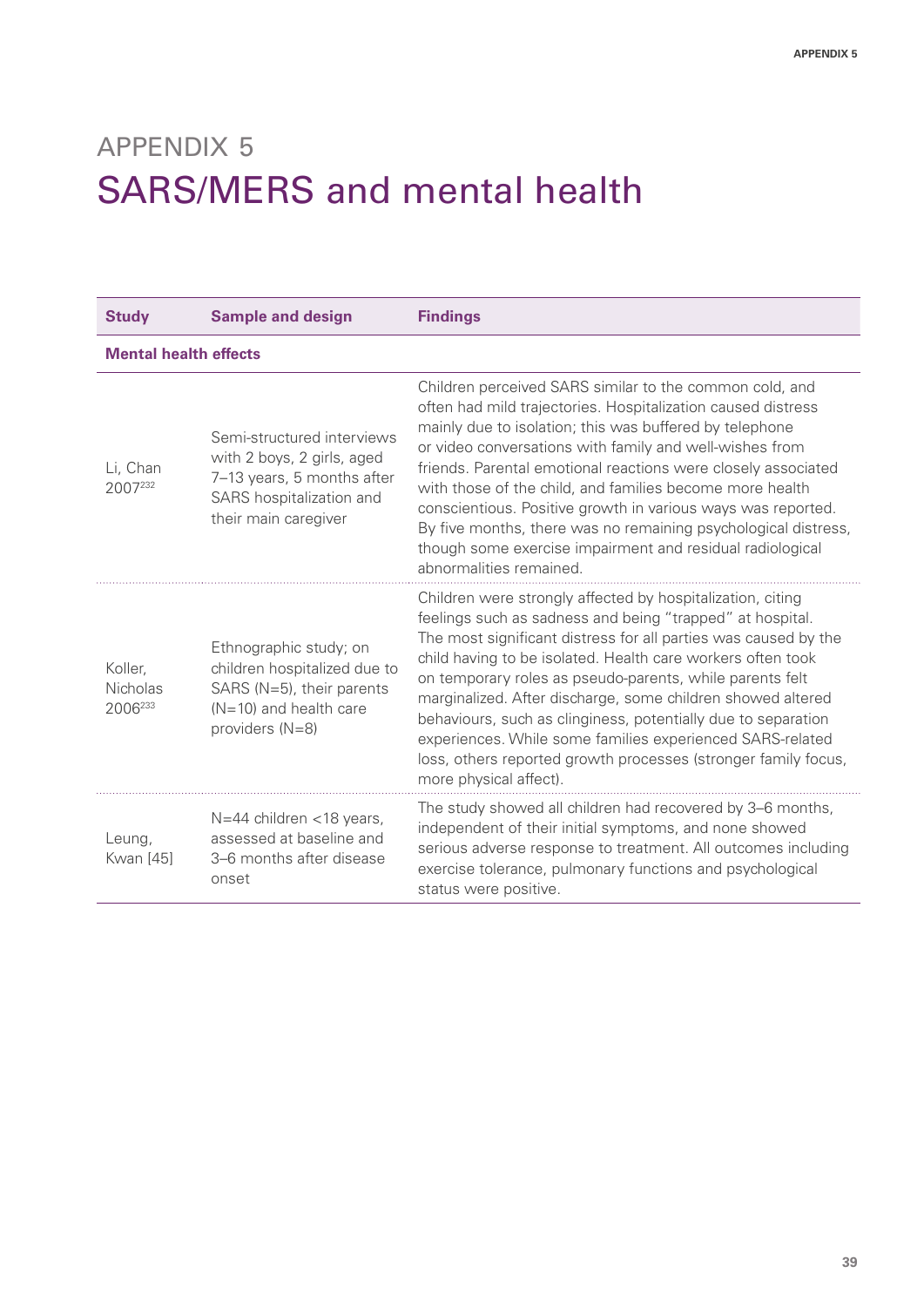| <b>Study</b>                          | <b>Sample and design</b>                                                                                                              | <b>Findings</b>                                                                                                                                                                                                                                                                                                                                                   |  |  |
|---------------------------------------|---------------------------------------------------------------------------------------------------------------------------------------|-------------------------------------------------------------------------------------------------------------------------------------------------------------------------------------------------------------------------------------------------------------------------------------------------------------------------------------------------------------------|--|--|
| <b>Long-term physical health</b>      |                                                                                                                                       |                                                                                                                                                                                                                                                                                                                                                                   |  |  |
| Yu, Li<br>2006234                     | N=34 children/adolescents<br>6 months after SARS<br>infection (mean age: 14.7<br>years), versus a control<br>group; N=27 at 15 months | The patient group unexpectedly showed lower absolute and<br>mass-related peak oxygen consumption, a lower oxygen pulse<br>and a lower oxygen uptake efficiency slope at 6 months. This<br>may be due to impaired perfusion to the lungs. Lung function<br>normalized by 15 months, though absolute and mass related<br>peak oxygen consumption remained impaired. |  |  |
| Stockman,<br>Massoud<br>2007235       | Review on 6 case series;<br>N=135 paediatric SARS<br>patients from Canada,<br>Hong Kong, Singapore and<br>Taiwan                      | Children <12 years had more favourable outcomes (milder<br>disease, less likely to be admitted to intensive care or needing<br>oxygen/ medication). Above this age, presentations were<br>similar to adults. By 6 months, there were only mild residual<br>changes in exercise tolerance and pulmonary function.                                                  |  |  |
| Leung,<br>Kwan<br>2004236             | Review study                                                                                                                          | Younger children were susceptible to infections but showed<br>milder clinical cases, while adolescent trajectories more<br>closely resembled those of adults. Overall, low case fatality<br>ratio and good short- to medium-term outcomes were found.                                                                                                             |  |  |
| <b>Family factors</b>                 |                                                                                                                                       |                                                                                                                                                                                                                                                                                                                                                                   |  |  |
| Koller,<br><b>Nicholas</b><br>2006237 | Same as above-described<br>study by the same first<br>author                                                                          | Provisions of family-centred care may be strongly affected by<br>having to isolate children for infection control and associated<br>emotional upheaval and communication challenges during an<br>epidemic.                                                                                                                                                        |  |  |
| Chan, Leung                           | $N=7$ semi-structured<br>interviews with parents<br>of child SARS patients in<br>Hong Kong                                            | Parents were strongly affected by fear resulting from a need<br>to isolate the child (infection control) and required better<br>psychological preparation. General communication between<br>parents, health care providers and children should focus on<br>minimizing fear and anxiety, improving trust and facilitating<br>mutual understanding.                 |  |  |

|                                                 |                                                                                       | illataal ahlaolotanianig.                                                                            |
|-------------------------------------------------|---------------------------------------------------------------------------------------|------------------------------------------------------------------------------------------------------|
| Sprang G<br>and Silman<br>M 2013 <sup>238</sup> | Reactions of family and<br>adolescents to disease<br>containment measures<br>$(N=38)$ | Criteria for PTSD met for 30 per cent children and 25 per cent<br>of adults quarantined or isolated. |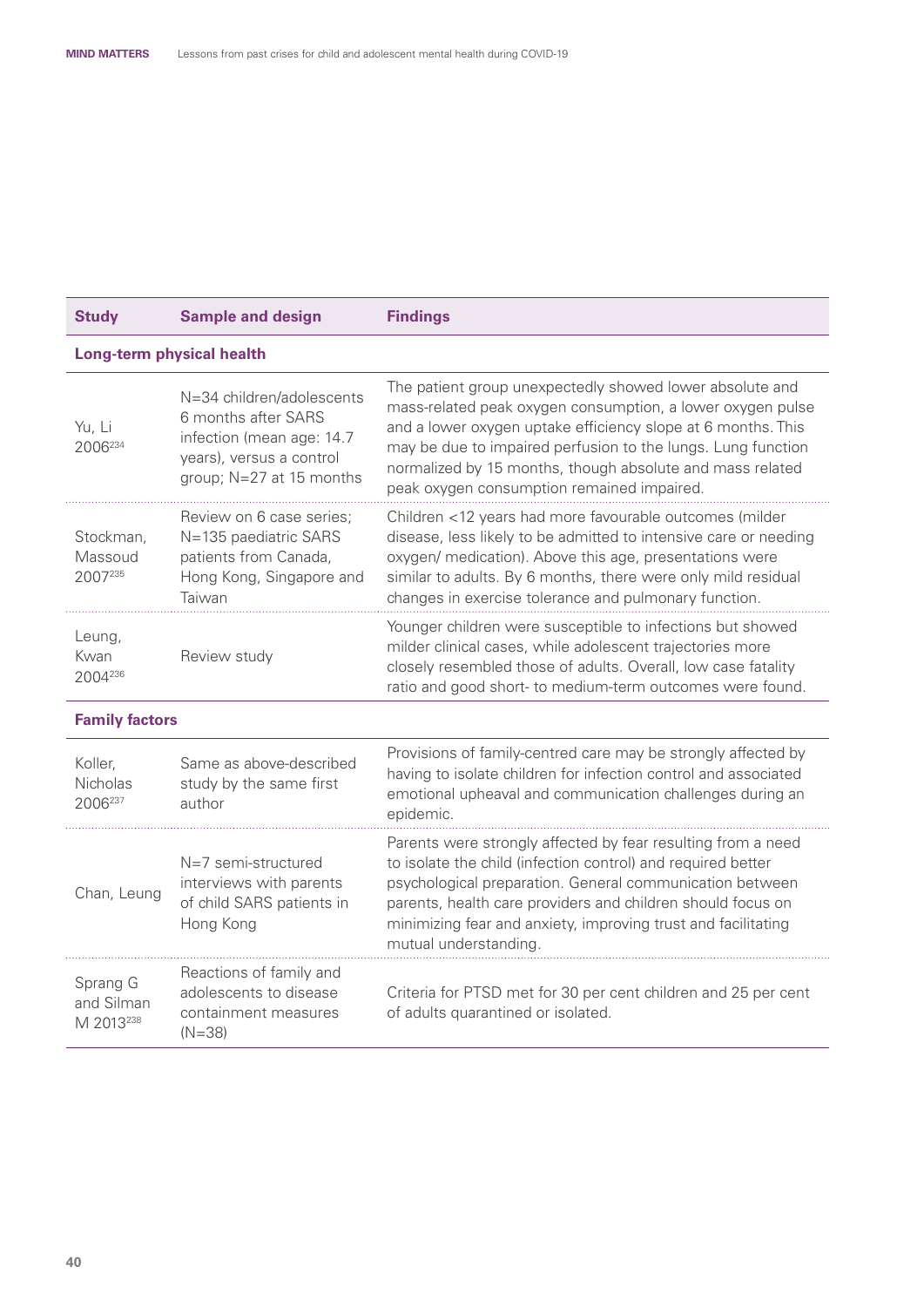# <span id="page-46-0"></span>appendix 6 HIV and mental health – Systematic reviews

| <b>Issue</b><br><b>N</b> studies<br><b>included</b> | <b>Issue</b><br><b>N</b> studies included                                                           | <b>Findings</b>                                                                                                                                              | <b>COVID-19 lessons</b>                                                                         |
|-----------------------------------------------------|-----------------------------------------------------------------------------------------------------|--------------------------------------------------------------------------------------------------------------------------------------------------------------|-------------------------------------------------------------------------------------------------|
| <b>Disclosure</b>                                   |                                                                                                     |                                                                                                                                                              |                                                                                                 |
| Han et al.<br>2019239                               | Inter-generational<br>interventions<br>$N = 1.3$<br>Inter-generational<br>interventions<br>$N = 13$ | Groups, skills, disclosure,<br>behaviour, coping. Some<br>evidence, greater effect among<br>most stressed.                                                   | Include intergenerational<br>interventions, especially for<br>high stress.                      |
| Vreeman et<br>al. 2013 <sup>240</sup>               | Disclosure to children<br>and adolescents,<br>$N = 32$                                              | Disclosure varied - facilitators<br>were openness, planning and<br>child comprehension. Barriers<br>were fear, secrecy and concerns<br>for emotional impact. | Disclosure needs to<br>be tackled, clear open<br>communication.                                 |
| Krauss et al.<br>2013241                            | Disclosure to children<br>under 12<br>$N = 15$                                                      | Health and future care planning<br>benefit. Disclosure should be<br>harmonized with child maturity in<br>age-appropriate manner.                             | Open communication has<br>benefit and needs to be age<br>appropriate.                           |
|                                                     | Violence/maltreatment/neglect                                                                       |                                                                                                                                                              |                                                                                                 |
| Spies et al.<br>2012242                             | Childhood<br>maltreatment history<br>and adult mental<br>health<br>$N = 34$                         | Established adult<br>psychopathology based on<br>childhood maltreatment.                                                                                     | Intervene for mental health<br>in childhood to prevent adult<br>pathology.                      |
| <b>School / Education</b>                           |                                                                                                     |                                                                                                                                                              |                                                                                                 |
| Kimera et al.<br>2019243                            | Support for quality of<br>life<br>$N = 16$                                                          | Most challenges arose in school,<br>few supportive mechanisms<br>available.                                                                                  | Some challenges may<br>abate during school closure.<br>Need to create supportive<br>mechanisms. |
| Orkin et al.<br>2014244                             | Pathways to poor<br>educational outcomes                                                            | Orphanhood and parental<br>illness impact via poverty and<br>internalizing problems occasioned<br>thereby.                                                   | Establish causal pathways to<br>guide interventions.                                            |
|                                                     |                                                                                                     |                                                                                                                                                              |                                                                                                 |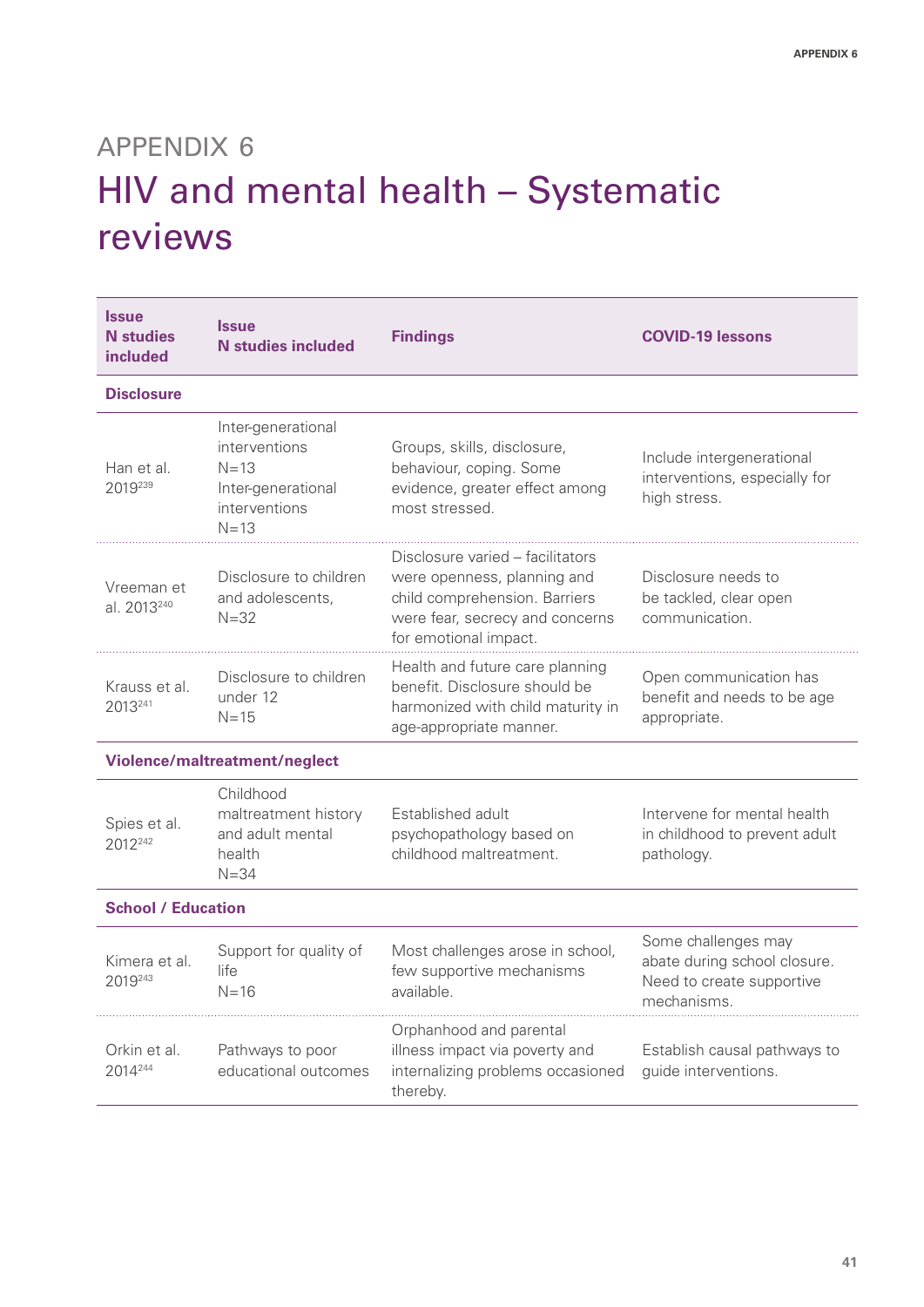| <b>Issue</b><br><b>N</b> studies<br>included | <b>Issue</b><br><b>N</b> studies included                                     | <b>Findings</b>                                                                                                                                                                                                                  | <b>COVID-19 lessons</b>                                                                                                        |
|----------------------------------------------|-------------------------------------------------------------------------------|----------------------------------------------------------------------------------------------------------------------------------------------------------------------------------------------------------------------------------|--------------------------------------------------------------------------------------------------------------------------------|
|                                              | <b>Interventions for child mental health</b>                                  |                                                                                                                                                                                                                                  |                                                                                                                                |
| Skeen et al.<br>2017245                      | Community<br>interventions to<br>improve Psychosocial<br>well-being<br>$N=17$ | 15/17 showed benefits. Consider<br>content, dosage, and age group<br>(younger children underserved).                                                                                                                             | Psychosocial interventions<br>effective, adjust for different<br>age groups.                                                   |
| Posadzki et<br>al. 2016 <sup>246</sup>       | Automated telephone<br>interventions<br>$N = 132$                             | Showed efficacy, but targeting<br>the adults/parents of children.                                                                                                                                                                | Technology holds promise.                                                                                                      |
| Haines et al.<br>2019247                     | Depression Youth<br>$N=12$                                                    | Gender, older age, food<br>insecurity, exposure to abuse<br>and internalized stigma risks for<br>depression. Communication,<br>relationship satisfaction and<br>social support protective.                                       | Dearth of depression<br>intervention evaluation. Be<br>aware of risks and protective<br>factors that may apply to<br>COVID-19. |
| Rose-Clarke<br>et al. 2019 <sup>248</sup>    | Peer-facilitated<br>$N = 20$                                                  | Mixed results according<br>to outcomes (health, HIV<br>prevalence, violence, mental<br>health, substance use. Most<br>promising evidence supports<br>peer facilitators improving mental<br>health and reducing substance<br>use. | Harnessing peer support<br>facilitators shows promise.                                                                         |
| Ciapponi et<br>al. 2017 <sup>249</sup>       | Service delivery care<br>arrangements<br>$N = 51$                             | Three key pillars - who provides<br>care, where it is provided and<br>how it is coordinated.                                                                                                                                     | Special facilities for children,<br>home-based interventions.                                                                  |
| Tol et al.<br>2019250                        | Mental health<br>treatment for violence<br>outcomes<br>$N=7$                  | Dedicated or integrated provision.<br>Amenable to change, but<br>evidence base wanting.                                                                                                                                          | Could adapt and include in<br>COVID-19 response with<br>monitoring.                                                            |
| O'Hara et al.<br>2019251                     | Video feedback on<br>attachment security<br>$N=22$                            | Moderate certainty evidence<br>that video feedback may improve<br>sensitivity, though little on<br>attachment security.                                                                                                          | Video feedback may be a<br>useful tool for attachment<br>sensitivity.                                                          |
| Govindasamy<br>et al. 2020 <sup>252</sup>    | Well-being<br>measurement<br>$N=10$<br>$N = 30$ qual                          | Well-being comprised self-<br>acceptance, belonging,<br>autonomy; positive relations,<br>environmental mastery, purpose<br>in life.                                                                                              | Well-being multidimensional<br>and needs to be incorporated<br>into COVID-19 outcome<br>measurement.                           |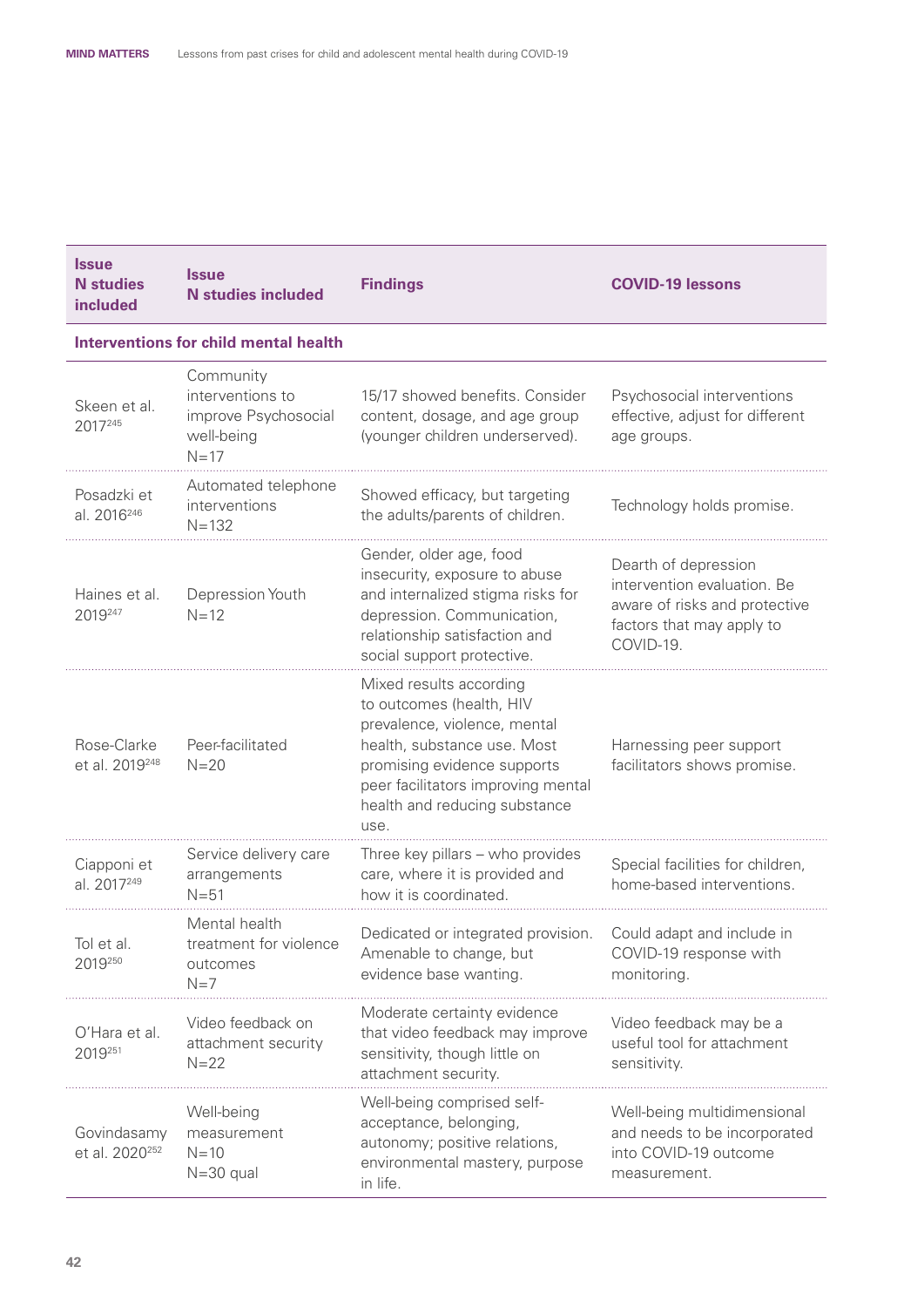| <b>Issue</b><br><b>N</b> studies<br><b>included</b> | Issue<br><b>N</b> studies included                                                                 | <b>Findings</b>                                                                                                                                                                                                                               | <b>COVID-19 lessons</b>                                                                     |
|-----------------------------------------------------|----------------------------------------------------------------------------------------------------|-----------------------------------------------------------------------------------------------------------------------------------------------------------------------------------------------------------------------------------------------|---------------------------------------------------------------------------------------------|
| <b>Stigma and discrimination</b>                    |                                                                                                    |                                                                                                                                                                                                                                               |                                                                                             |
| Hartog et al.<br>2020253                            | Stigma and<br>discrimination<br>$N = 61$                                                           | Community education, individual<br>empowerment and social contact<br>interventions. Mostly community-<br>level strategies, short duration.<br>10 child focused positive as direct<br>target group.                                            | Community-level<br>interventions hold promise.                                              |
| Pantelic et al.<br>2015254                          | Predictors of HIV<br>related stigma (SS<br>Africa)<br>$N = 17$                                     | Lower depression and improved<br>mental health associated with<br>decreases in stigma.                                                                                                                                                        | Be aware of stigma and how<br>this interacts with generalized<br>mental health.             |
| Mak W et al.<br>2017255                             | 42 studies<br>meta-analysis                                                                        | Reviews showed small effects<br>of interventions on knowledge,<br>attitudes but low-quality<br>methodology a problem.                                                                                                                         | Stigma is pervasive and<br>interventions can reduce<br>knowledge and negative<br>attitudes. |
| <b>Gender</b>                                       |                                                                                                    |                                                                                                                                                                                                                                               |                                                                                             |
| Sherr et al.<br>2009256                             | Gender analysis<br>12 treatment,<br>15 schooling<br>14 nutrition<br>54 cognitive<br>15 bereavement | Many gaps in providing gender,<br>reporting by gender and analysing<br>by gender.                                                                                                                                                             | Gender differences need to<br>be captured in interventions,<br>provisions and evaluations.  |
| <b>Risk behaviour</b>                               |                                                                                                    |                                                                                                                                                                                                                                               |                                                                                             |
| Toska et al.<br>2017257                             | Youth sexual risk<br>taking<br>$N=42$                                                              | Risk taking is high. Living<br>arrangements, gender-based<br>violence, food insecurity and<br>employment were associated<br>with elevated risk, while<br>knowledge and support reduced<br>risk. Interventions exist to reduce<br>risk taking. | Examine drivers of risk. Adapt<br>interventions.                                            |
| Impact of adult / parent mental health on children  |                                                                                                    |                                                                                                                                                                                                                                               |                                                                                             |
| Goldberg et<br>al. 2016 <sup>258</sup>              | Children living with<br>HIV adults<br>$N=47$                                                       | Substantial population,<br>multifaceted vulnerabilities<br>- physical emotional and<br>educational.                                                                                                                                           | COVID-19 may have similar<br>ramifications.                                                 |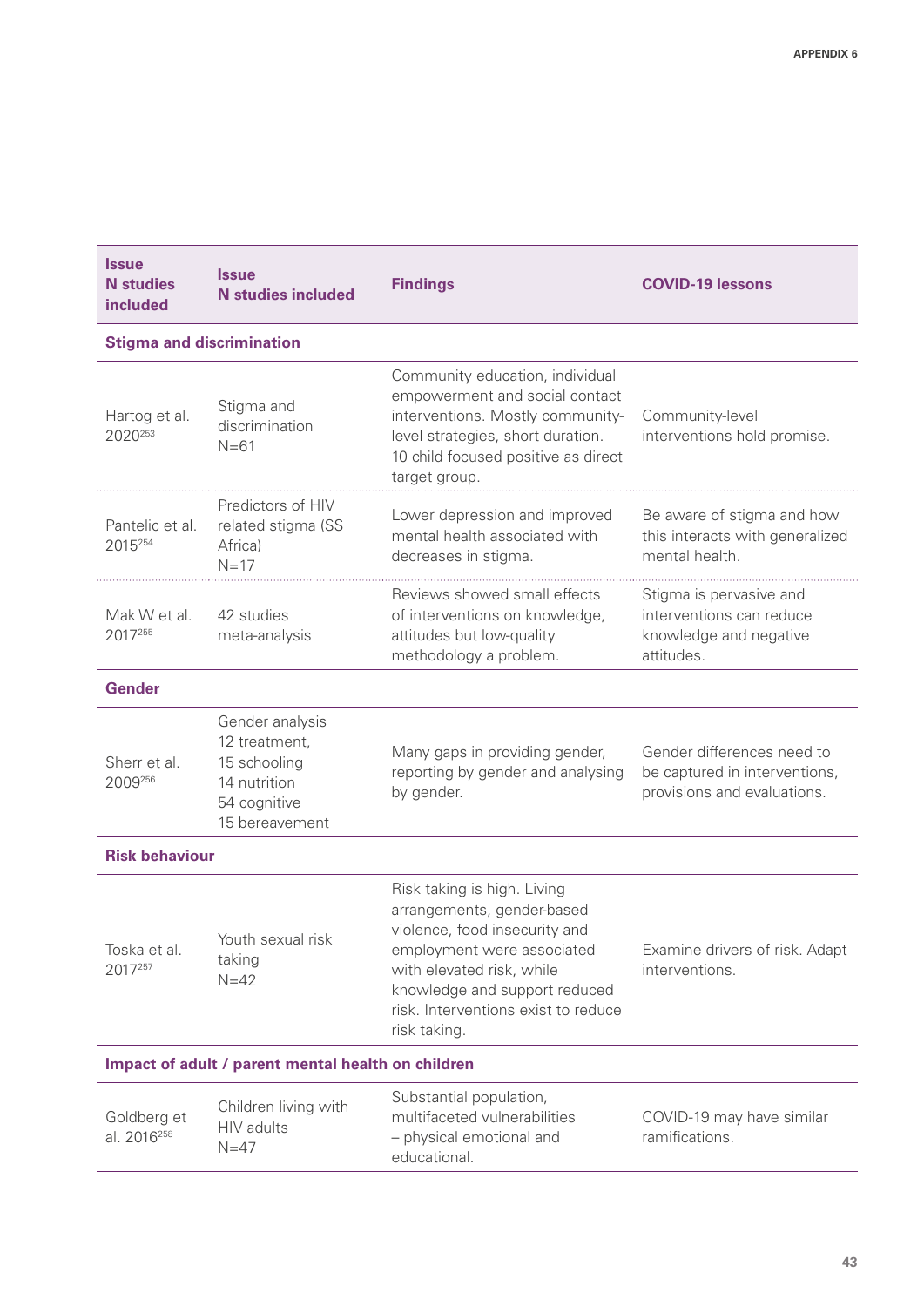# <span id="page-49-0"></span>appendix 7 Six conceptual themes identified through a review of existing literature and interviews undertaken with young people

**Mental health stressors – knowledge, misinformation and communities remiss** 

**of regulation.** Numerous reports focused on stressors in the environment, inclusive of the emotional implications of lockdown, impacts of a lack of knowledge and misinformation relating to the pandemic among communities, and the emotional implications of witnessing those remiss to the regulations in place to combat the spread of COVID-19. Concern for the mental health and well-being of the self and others (family, friends and community) was paramount. Children also commented on the effects of loss of social connection brought about by social restrictions, and the pressure on families due to loss of routine and confinement. However, they also demonstrated numerous strategies for coping with the effects of lockdown and/or distress, including keeping busy, spending time/talking online with friends or family, watching TV/playing games, exercising, learning new skills, spending time outdoors, seeing the positives in the situation, and being kind.

*Proclaimed conspiracy theories, which were playing on our emotions, suggesting that the institutions that were supposed to protect us somehow did not.*

– Aida, age 19, Kazakhstan

*All my plans are cancelled, which means I have nothing to look ahead to and you find yourself trapped in a void of your own thoughts*

– Anonymous, UK

*Keeping busy helps. As long as you're doing fun things you don't think about the virus. We have made kindness rocks and we're going to give them to my friends. On their doorsteps. I think I would say to other kids, take this time to hang out with your mum and dad. Make memories.*

– Jake, age 11, New Zealand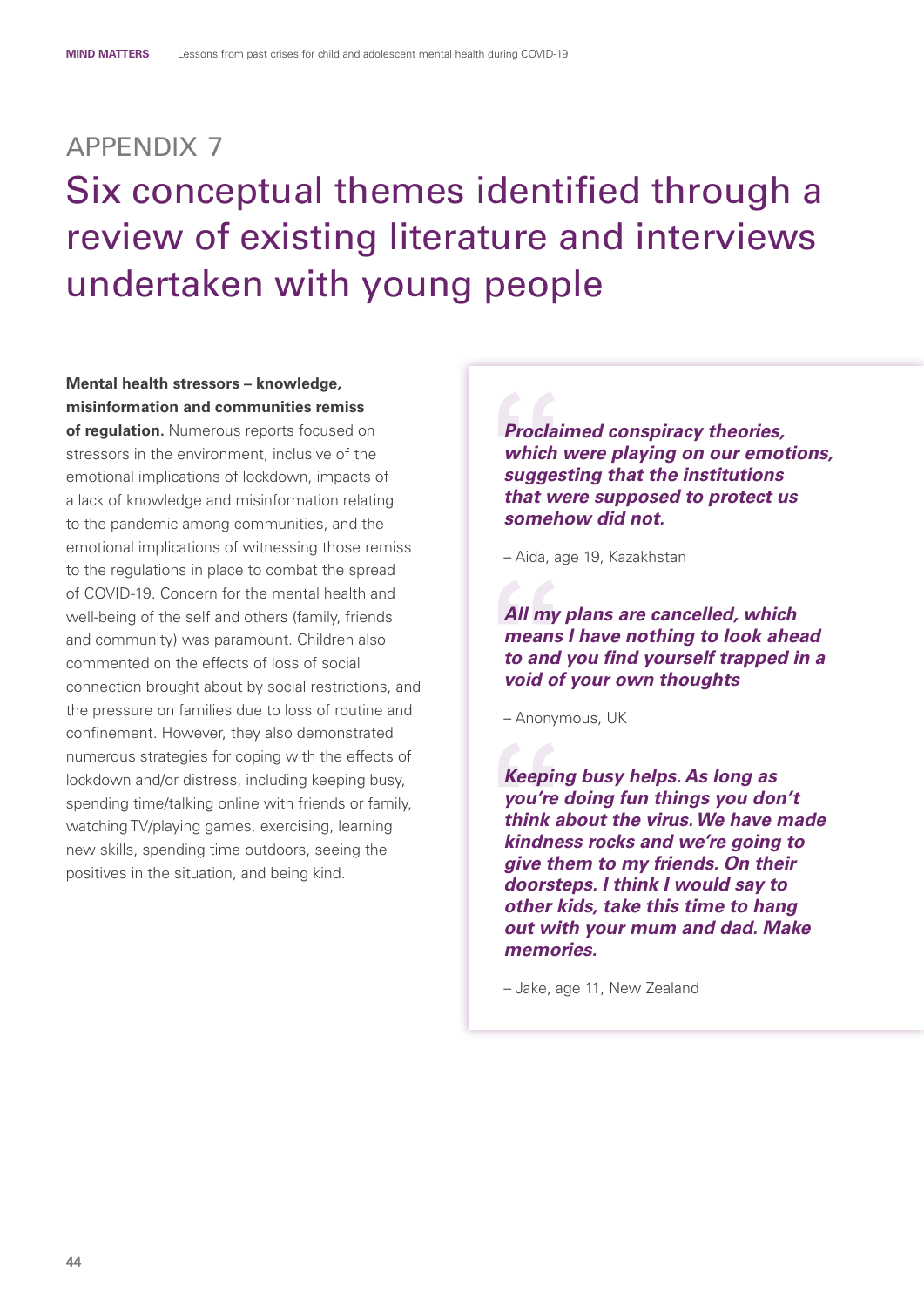#### **Education disruption**

One of the most common themes identified across reports focused on worry attributed to school closures and disrupted learning. Concerns related to educational performance and its implications for future prospects, and also loss of social contacts. While it was acknowledged that processes had been put in place in some communities to move learning to web-based online platforms, many young people commented on barriers to home learning, including a lack of support from schools/ teachers, no access to electronic devices, a home environment non-conducive to learning (e.g. due to parental substance use or mental health issues, having caretaking responsibilities, or being exposed to violence), or having special needs that were difficult to meet via online education. Especially within LMICs, many communities lacked an infrastructure that would allow children and adolescents to effectively utilize such resources. Limitations included lack of access to the internet and not having the resource (including space and privacy) to undertake learning outside of the typical school environment.

However, some also reported positive effects of the pandemic on their learning. Next to being less worried about being bullied at school, this included reduced exam stress, having the freedom to schedule their own time, and being able to learn about topics they were truly interested in.

Of note, while not many studies had been conducted on this at the time of this review, some evidence suggested that while most young people were keen to go back to school, for some, this was also associated with stress and anxiety, and a German youth report highlighted that adolescents felt unhappy that they were not asked about whether or not they felt comfortable with this.<sup>259</sup>

*As a student, I can't access all online content because I cannot afford a smartphone. COVID has badly hurt our school life to the point that by the time normalcy returns, our parents may not be able to afford school fees since the majority have been laid off from their workplaces.*

– Christine, Uganda

*It's going to make it harder. It's already hard for us to go and get jobs and a house and all those kinds of things in life… it's going to make it a lot harder than what it would normally.*

– Female, Australia

#### *(…) I like working on my own timetable and it makes me happy*

– Male, age 12, UK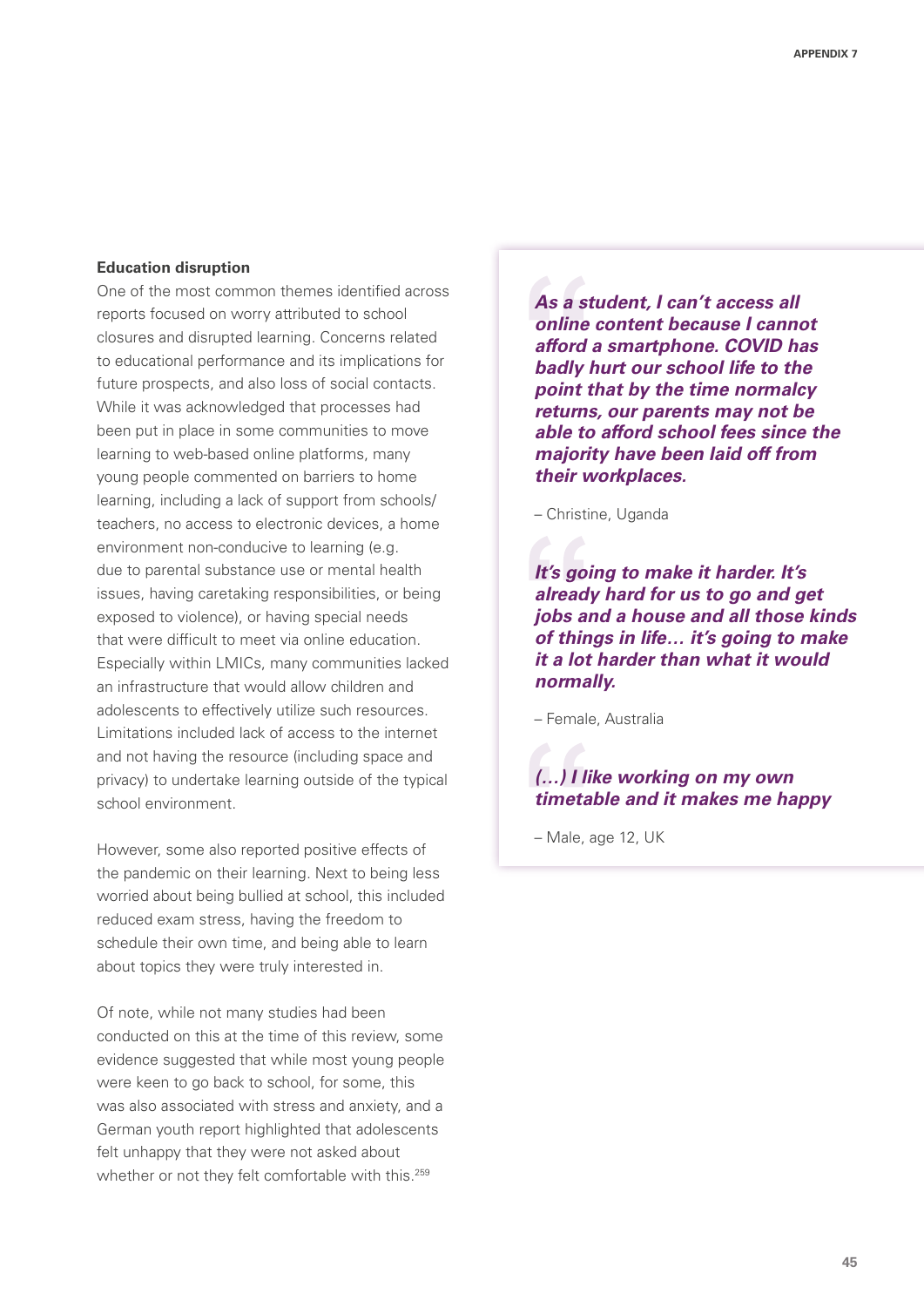#### **Pre-existing risk – protective factors and service use**

Mental health was the topic receiving most attention within reports, especially from HICs. Children and adolescents who had pre-existing risk factors often described more difficulties and may require additional support. Such risk factors included difficult family relationships, pre-existing child or parent mental health problems (including substance use), having a vulnerable family member, or living within low-resource settings. For children and adolescents already engaged within mental health services, many commented that their treatment had been postponed or that they had lost access to existing support.

Children and adolescents tended to be less affected mentally if they had a general feeling of being safe and supported, if they realized the numbers of infections/deaths were going down after lockdown, if they trusted their parents, political leaders and/ or the hygiene measures put into place to limit the spread of the virus, and/or if they reduced their news consumption.

*I am constantly worried about my family becoming sick, because my mom is high risk.*

– Anonymous, UK

*Sessions with my psychiatrist and therapist have been moved to over the phone. This has caused much more anxiety as I have to try and desperately find somewhere to take the calls in private without my family hearing.*

– Female, age 18, UK

*I'm getting more stressed because of schoolwork, my education, and my family's well-being. I'm dealing with the breakdowns and stress much worse. My sleeping has got much worse to the point I'm going to bed at 9 falling asleep at 3 in the morning, if I even fall asleep at all.*

– Female, age 15, UK

*I'm not that worried about coronavirus because the prime minister and my mum and dad will protect me. That's why we went into self-isolation.(…). You can just say that everything will be fine if we don't worry and we stay at home and wash our hands.*

– India, age "nearly 7", New Zealand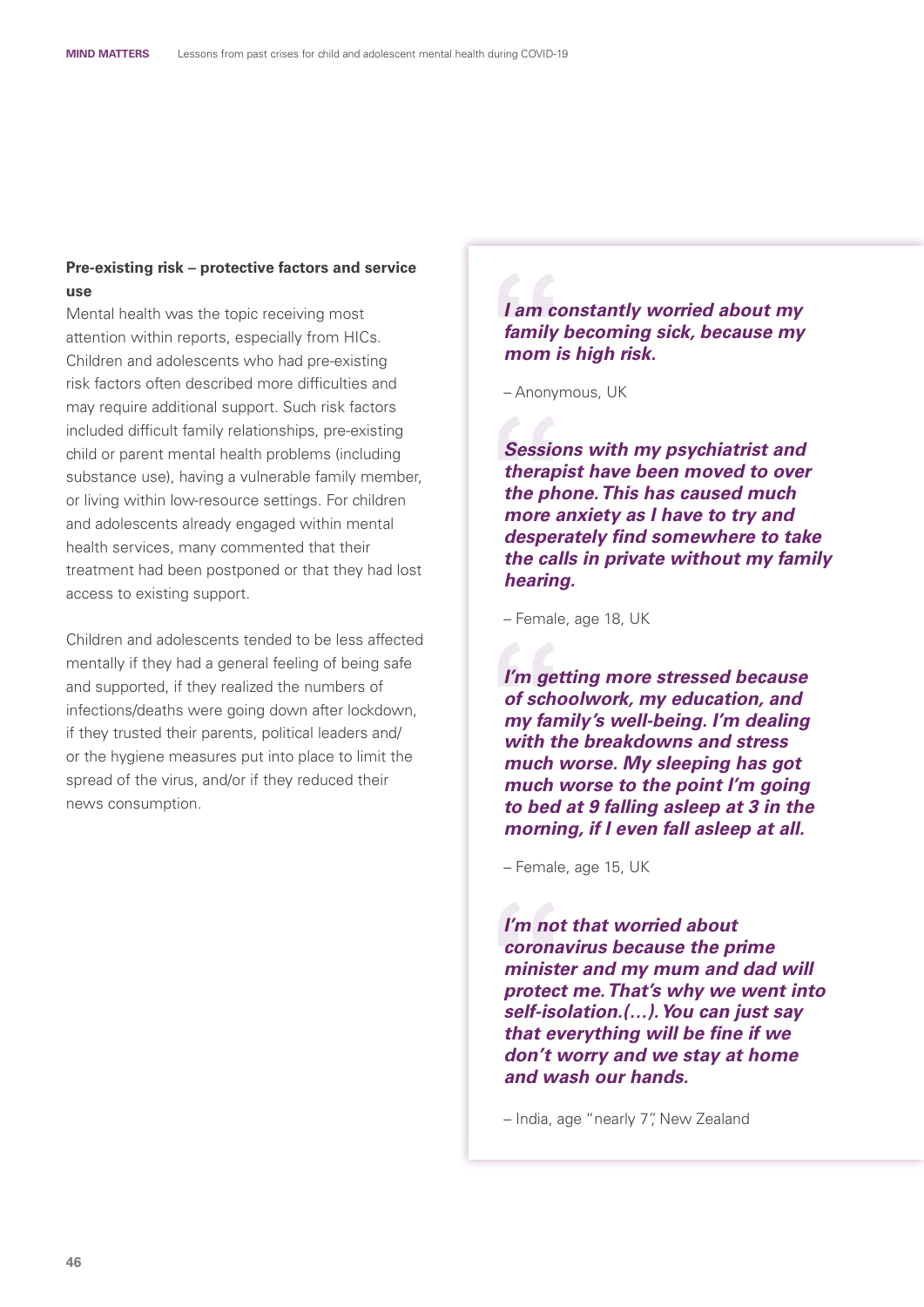#### **Poverty and economic impacts**

Children and adolescent accounts also focused on the broader societal, economic and political ramifications of the pandemic. Many young people in LMICs described the direct effects of the lockdown on their communities, which were often already experiencing economic pressure. They also discussed the realities of life in their communities under COVID-19 (such as inability to implement hygiene measures, losses of jobs, etc.), reflecting some of the wider issues being tackled by interagency groups in response to the crisis. In HICs, these concerns were somewhat less pressing, but a substantial proportion of young people still worried about their parents having lost or potentially losing income in the future. Children and adolescents in both high- and low- and middle-income contexts worried about the impacts of increased poverty, inclusive of the broader consequences of economic disruption, on individuals, communities, services and the broader society.

*Some young women who are out of jobs have resorted to early marriage or even prostitution for survival. This is very worrying. I would like to see safety nets for vulnerable young people so we could access grants from the government or other organisations to start our own businesses during this time.*

– Christine, Uganda

*The best support for my family would be financial or food support because we are spending much more than usual on food as all 4 school children are staying home.*

– Anonymous, Finland

#### **Stigma and discrimination**

Numerous reports from varying regions identified children and adolescents either experiencing stigma and discrimination themselves, or witnessing stigma and discrimination related to COVID-19 within their communities, often targeted at specific groups (e.g. those ill, or ethnic/religious minorities). This could adversely affect feelings of well-being and safety.

*Misleading, biased information and conspiracy theories have resulted in hatred and racism.*

– Zhong, age 17, China

*COVID-19 is becoming a religious issue in India, with blame being directed towards Muslim communities for causing the pandemic in the country.*

– Zara, India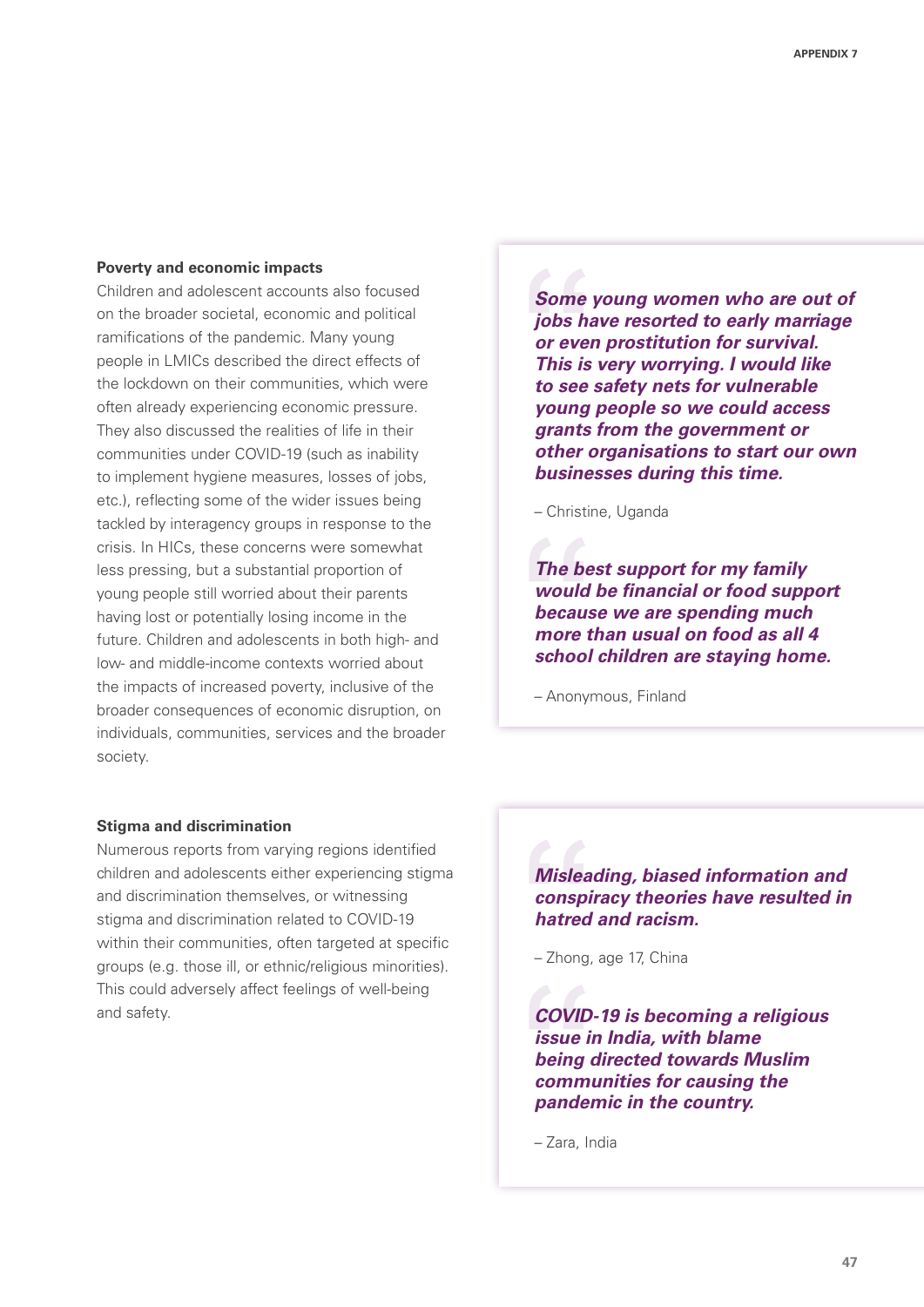#### **Positive experiences, opportunities and mobilization**

While focus is often on the negative implications of COVID-19, children and adolescents in many of the resources identified also commented on positive aspects brought about by the pandemic, e.g. the ability to connect with others and more opportunities for free time/play/learning skills. Likewise, children and young people are mobilizing within the response to COVID-19 and are participating in various ways (Initiatives list: [https://](https://www.unmgcy.org/youth-initiatives) [www.unmgcy.org/youth-initiatives](https://www.unmgcy.org/youth-initiatives)). As such, some are trying to raise awareness and combat fake messages online, while others are volunteering to distribute food or other essentials, or trying to provide informal support (e.g. for mental health problems). Such efforts are either undertaken individually or with structural support of various organizations.

*As youth, we have seen how COVID-19 is affecting the mental state and health of people whether they are young or old. As a result, we decided to start a Facebook page in which we engage youth through book discussions and ask them how they are doing during the COVID-19 situation...For those without social media, we support them by broadcasting daily meditations and inspirational quotes to give some hope.*

– Initiative in the Philippines

*I have formed a closer relationship with my parents. The community has really come together. Has made me appreciate the small things.*

– Girl, age 15, Wales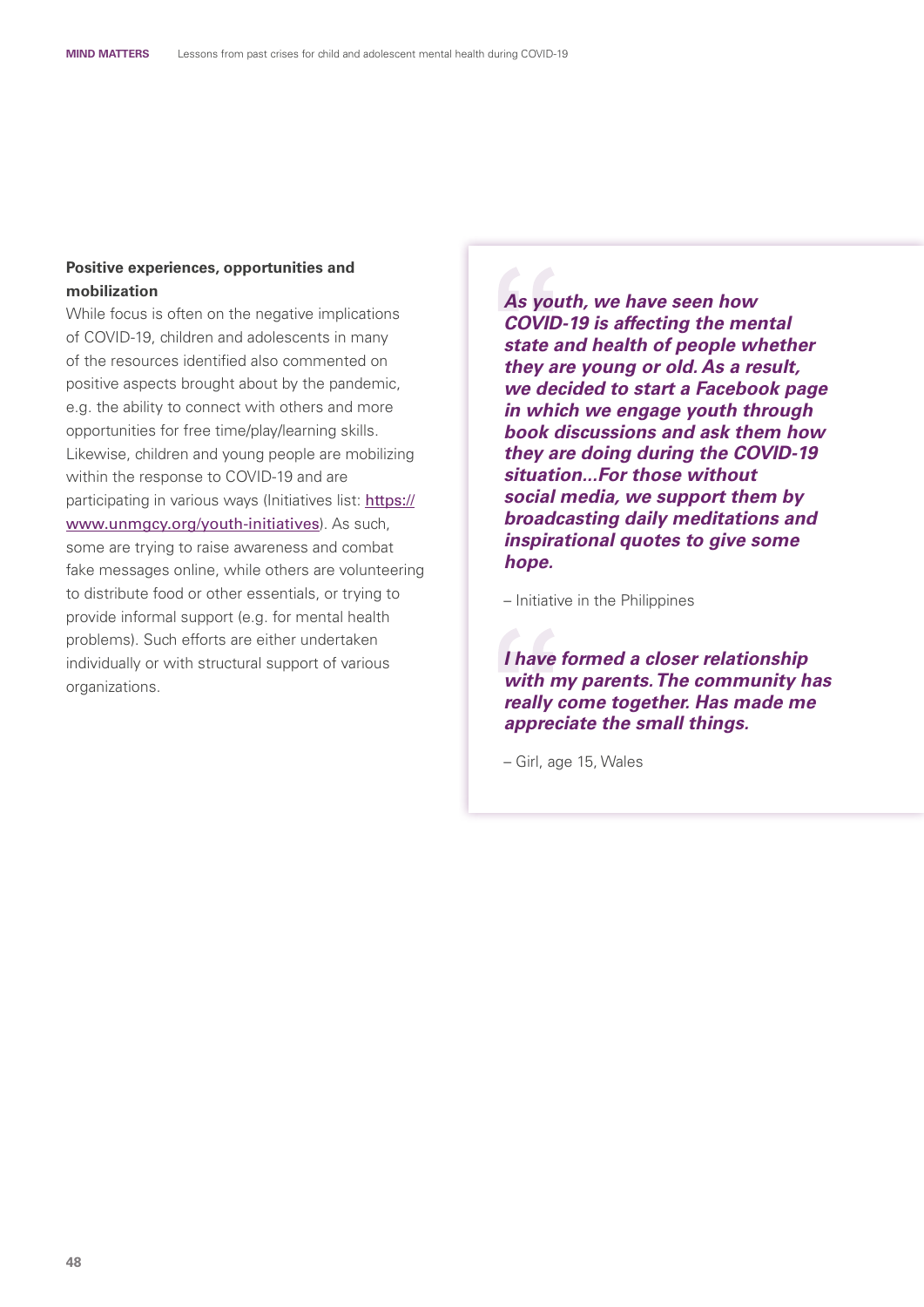## <span id="page-54-0"></span>appendix 8

# A selection of reviews on interventions for anxiety and depression

| <b>Study</b>                          | <b>N</b> studies<br>included | <b>Findings</b>                                                                                                                                                                        | <b>Implications for COVID-19</b>                                                                                                                 |
|---------------------------------------|------------------------------|----------------------------------------------------------------------------------------------------------------------------------------------------------------------------------------|--------------------------------------------------------------------------------------------------------------------------------------------------|
| Seidler et al.<br>2017260             | 81 studies                   | School-based interventions, small<br>effects on depression and anxiety<br>prevention, sustained at 12-month<br>follow up. Targeted > universal.<br>Externally delivered > staff.       | Schools will provide a good platform<br>for COVID-19 related anxiety and<br>depression. Targeted and external<br>provision should be considered. |
| Chow et al.<br>2016261                | 18                           | Audiovisual interventions to reduce<br>preoperative anxiety. Good evidence<br>on videos, multifaceted programmes<br>and interactive games being<br>effective. (Music therapy less so). | Good evidence of various audiovisual<br>interventions for anxiety, which<br>could be adapted for COVID-19.                                       |
| Dray et al.<br>2017262                | 57 trials                    | Strengthening of minimum of 3<br>internal resilience protective factors.<br>All showed efficacy in reducing<br>some outcomes. Some evidence of<br>short-term endurance.                | Good evidence for universal,<br>resilience-focused interventions<br>which may be a good strategy for<br>COVID-19 responses.                      |
| Wolpert et<br>al. 2019 <sup>263</sup> | 38                           | Interventions not accompanied by a<br>mental health professional.                                                                                                                      | Mixed findings but some show<br>promise. Useful in the absence of<br>mental health cadre.                                                        |
| Hollis et al.<br>2017264              | 21 reviews                   | Meta review of digital health<br>interventions. Mixed findings.                                                                                                                        | Should inform new designs and<br>approaches.                                                                                                     |
| Feiss et al.<br>2019265               | 42                           | Interventions school-based, 11-18<br>year olds. Targeted>universal.<br>Importance of programme type,<br>dose and recipient characteristics<br>(race, age).                             | Lessons regarding tailoring and<br>targeted provision to maximize<br>efficacy.                                                                   |
| Coombe et<br>al. 2015 <sup>266</sup>  | 20                           | Teacher-mediated interventions after<br>disaster. 9 separate interventions,<br>short-term benefits for mental health<br>and academic.                                                  | Teachers may be a good focus for<br>intervention delivery.                                                                                       |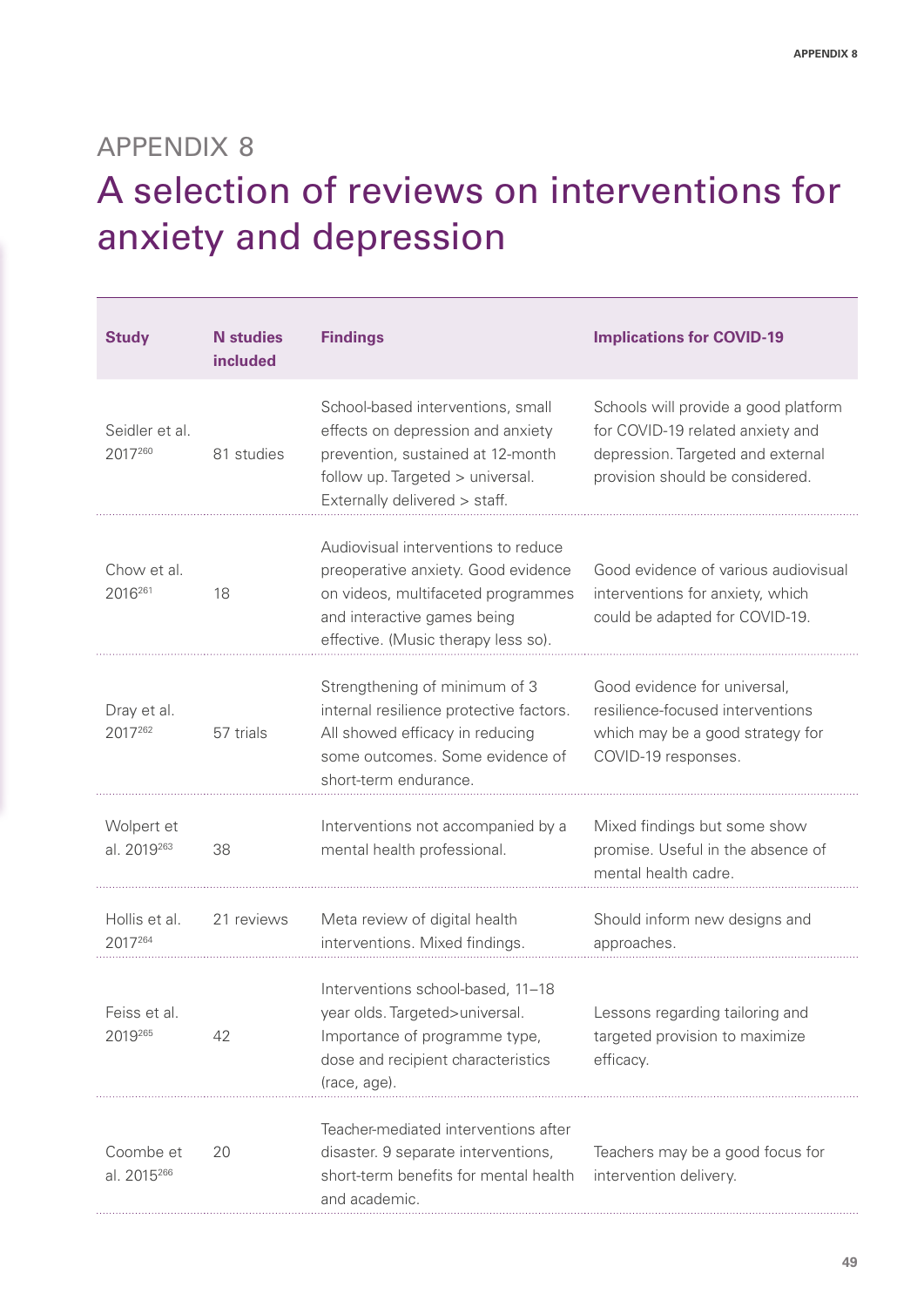| <b>Study</b>                           | <b>N</b> studies<br>included | <b>Findings</b>                                                                                                         | <b>Implications for COVID-19</b>                                                              |
|----------------------------------------|------------------------------|-------------------------------------------------------------------------------------------------------------------------|-----------------------------------------------------------------------------------------------|
| Grist et al.<br>2017267                | 24                           | Explored different downloadable<br>apps. Acceptability established,<br>usage moderate, insufficient<br>evidence.        | Sets a platform for app use, but<br>evaluation of impact needed.                              |
| Wang et al.<br>2018268                 | 16 apps                      | Effectiveness of mobile apps for<br>monitoring and management – not<br>child specific. Apps have potential.             | Growing use of apps, needs<br>evaluation.                                                     |
| Rathbone et<br>al. 2017269             | 27                           | Improvement in physical health and<br>reductions in anxiety, stress and<br>depression. With up to 6-month<br>follow-up. | Promising efficacy of mobile apps<br>and SMS texts.                                           |
| Rodriguez-<br>Ayllon et al.<br>2019270 | 114                          | Longitudinal and cross-sectional<br>studies showed significant link<br>between physical activity and mental<br>health.  | Physical interventions can improve<br>and could be harnessed in an array<br>of interventions. |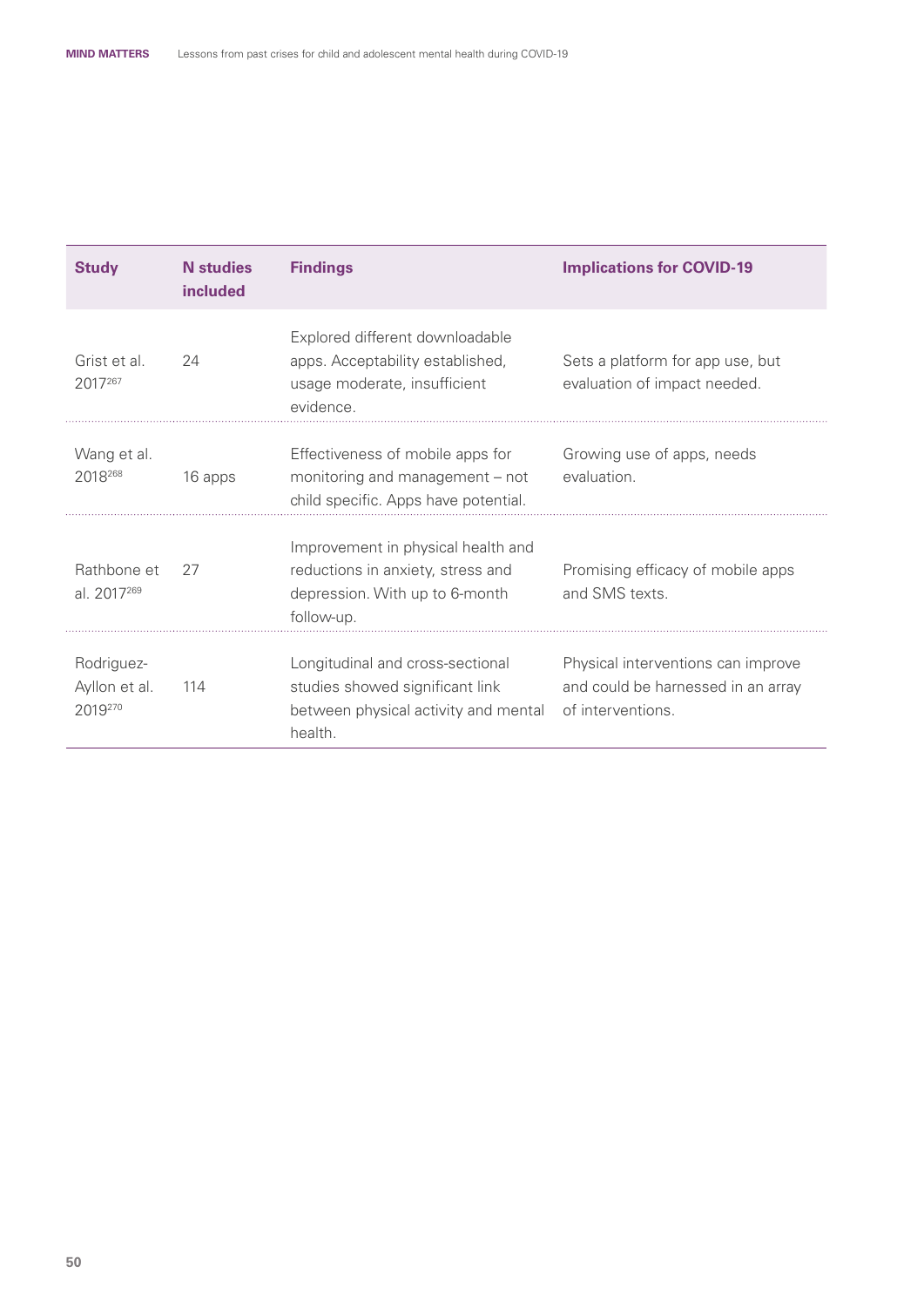# <span id="page-56-0"></span>appendix 9 Useful background reports and reading

Leading Minds Report [https://www.unicef-irc.org/article/1938-leading-minds-2019-on-child-and](https://www.unicef-irc.org/article/1938-leading-minds-2019-on-child-and-adolescent-mental-health-concludes.html)[adolescent-mental-health-concludes.html](https://www.unicef-irc.org/article/1938-leading-minds-2019-on-child-and-adolescent-mental-health-concludes.html)

**Innocenti brief:** Brossard, Mathieu; Cardoso, Manuel; Kamei, Akito; Mishra, Sakshi; Mizunoya,Suguru; Reuge, Nicolas (2020). Parental Engagement in Children's Learning: Insights for remote learning response during COVID-19 , *Innocenti Research Briefs* no. 2020-09, UNICEF Office of Research - Innocenti, Florence

**Innocenti brief:** Dreesen, Thomas; Akseer, Spogmai; Brossard, Mathieu; Dewan, Pragya; Giraldo,Juan-Pablo; Kamei, Akito; Mizunoya, Suguru; Ortiz Correa, Javier Santiago (2020). Promising Practices for Equitable Remote Learning. Emerging lessons from COVID-19 education responses in 127 countries, *Innocenti Research Briefs* no. 2020-10, UNICEF Office of Research - Innocenti, Florence

**UNICEF Innocenti report:** A rapid review of economic policy and social protection responses to health and economic crises and their effects on children: lessons for the COVID-19 pandemic response. Nyasha Tirivayi, Dominic Richardson, Maja Gavrilovic, Valeria Groppo, Lusajo Kajula, Elsa Valli and Francesca Viola. Office of Research – *Innocenti Working Paper* WP 2020-02 | June 2020

**Innocenti working paper and evidence gap map:** Bakrania, Shivit; Chávez, Cirenia; Ipince, Alessandra; Rocca, Matilde; Oliver, Sandy; Stansfield, Claire; Subrahmanian, Ramya, Impacts of Pandemics and Epidemics on Child Protection: Lessons learned from a rapid review in the context of COVID-19, *Innocenti Working Papers* no. WP-2020-05, UNICEF Office of Research - Innocenti, Florence

[www.covid19parenting.com](http://www.covid19parenting.com)

<https://www.who.int/emergencies/diseases/novel-coronavirus-2019/advice-for-public/healthy-parenting>

<https://www.unicef.org/coronavirus/covid-19-parenting-tips>

**UNICEF Innocenti report:** Gromada, A, Richardson, D, Rees, G (2020) 'Childcare in a Global Crisis: The impact of COVID-19 on work and family life. UNICEF *Innocenti Research Brief* 2020-18.

**Innocenti Brief:** Kardefelt Winther, Daniel; Twesigye, Rogers; Zlámal, Rostislav; Saeed, Marium; Smahel, David; Stoilova, Mariya; Livingstone, Sonia (2020). Digital Connectivity During COVID-19: Access to vital information for every child, *Innocenti Research Briefs* no. 2020-12, UNICEF Office of Research - Innocenti, Florence

[https://www.unicef-irc.org/publications/896-adolescents-mental-health-out-of-the-shadows-evidence](https://www.unicef-irc.org/publications/896-adolescents-mental-health-out-of-the-shadows-evidence-on-psychological-well-being.html)[on-psychological-well-being.html](https://www.unicef-irc.org/publications/896-adolescents-mental-health-out-of-the-shadows-evidence-on-psychological-well-being.html)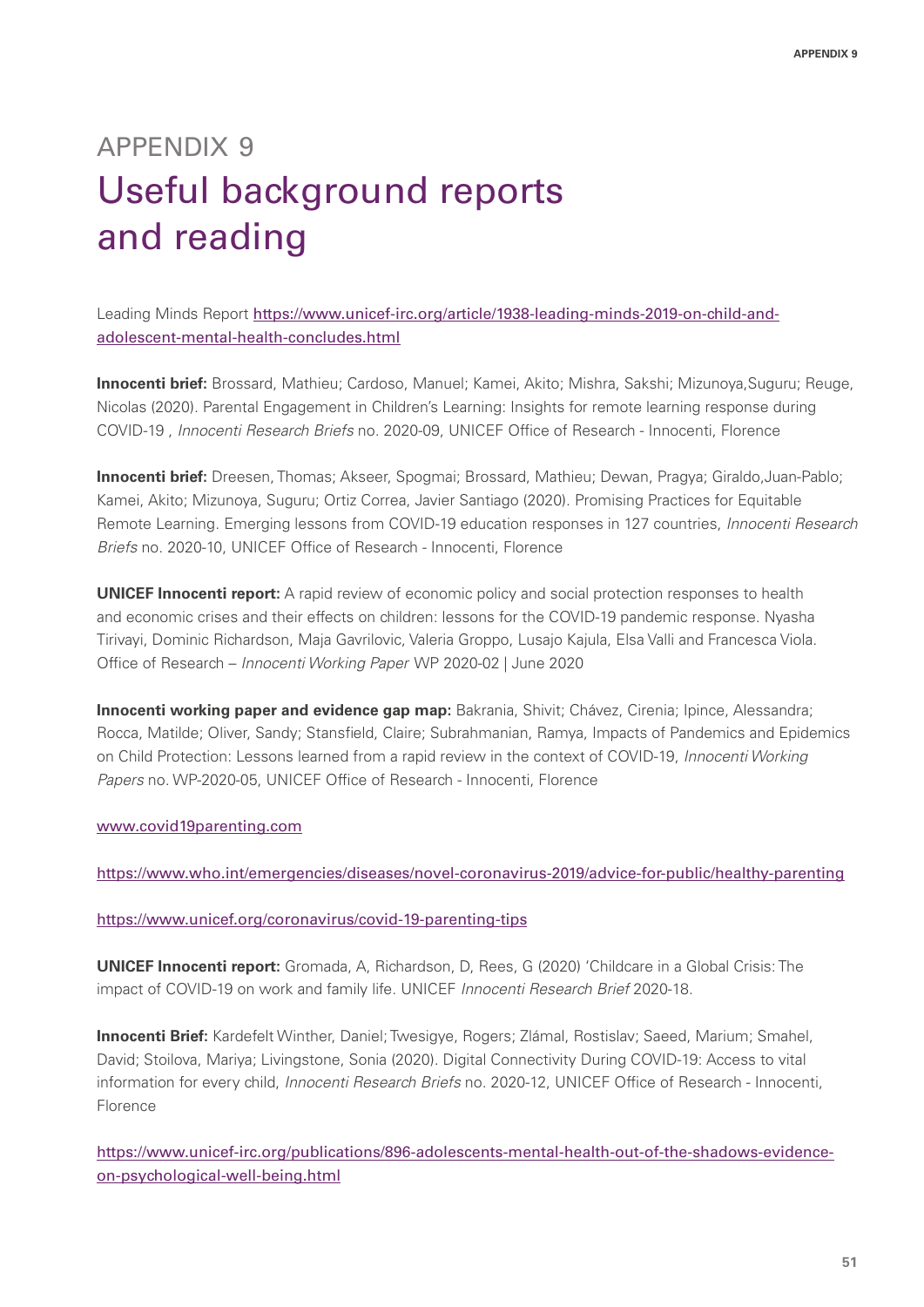[https://www.unicef-irc.org/article/1938-leading-minds-2019-on-child-and-adolescent-mental-health](https://www.unicef-irc.org/article/1938-leading-minds-2019-on-child-and-adolescent-mental-health-concludes.html)[concludes.html](https://www.unicef-irc.org/article/1938-leading-minds-2019-on-child-and-adolescent-mental-health-concludes.html) [https://www.unicef-irc.org/publications/801-cash-transfers-improve-the-mental-health-and-well-being](https://www.unicef-irc.org/publications/801-cash-transfers-improve-the-mental-health-and-well-being-of-youth-evidence-from-the.html)[of-youth-evidence-from-the.html](https://www.unicef-irc.org/publications/801-cash-transfers-improve-the-mental-health-and-well-being-of-youth-evidence-from-the.html)

[https://www.unicef.org/reports/community-based-mental-health-and-psychosocial-support](https://www.unicef.org/reports/community-based-mental-health-and-psychosocial-support-guidelines-2019)[guidelines-2019](https://www.unicef.org/reports/community-based-mental-health-and-psychosocial-support-guidelines-2019)

<https://www.weforum.org/agenda/2020/05/covid-19-is-hurting-childrens-mental-health/>

[https://www.unicef.org/coronavirus/how-teenagers-can-protect-their-mental-health-during-coronavirus](https://www.unicef.org/coronavirus/how-teenagers-can-protect-their-mental-health-during-coronavirus-covid-19)[covid-19](https://www.unicef.org/coronavirus/how-teenagers-can-protect-their-mental-health-during-coronavirus-covid-19)

[https://www.unicef.org/coronavirus/how-protect-your-familys-mental-health-face-coronavirus-disease](https://www.unicef.org/coronavirus/how-protect-your-familys-mental-health-face-coronavirus-disease-covid-19)[covid-19](https://www.unicef.org/coronavirus/how-protect-your-familys-mental-health-face-coronavirus-disease-covid-19)

Nurturing care framework [https://www.who.int/maternal\\_child\\_adolescent/child/nurturing-care](https://www.who.int/maternal_child_adolescent/child/nurturing-care-framework/en/)[framework/en/](https://www.who.int/maternal_child_adolescent/child/nurturing-care-framework/en/)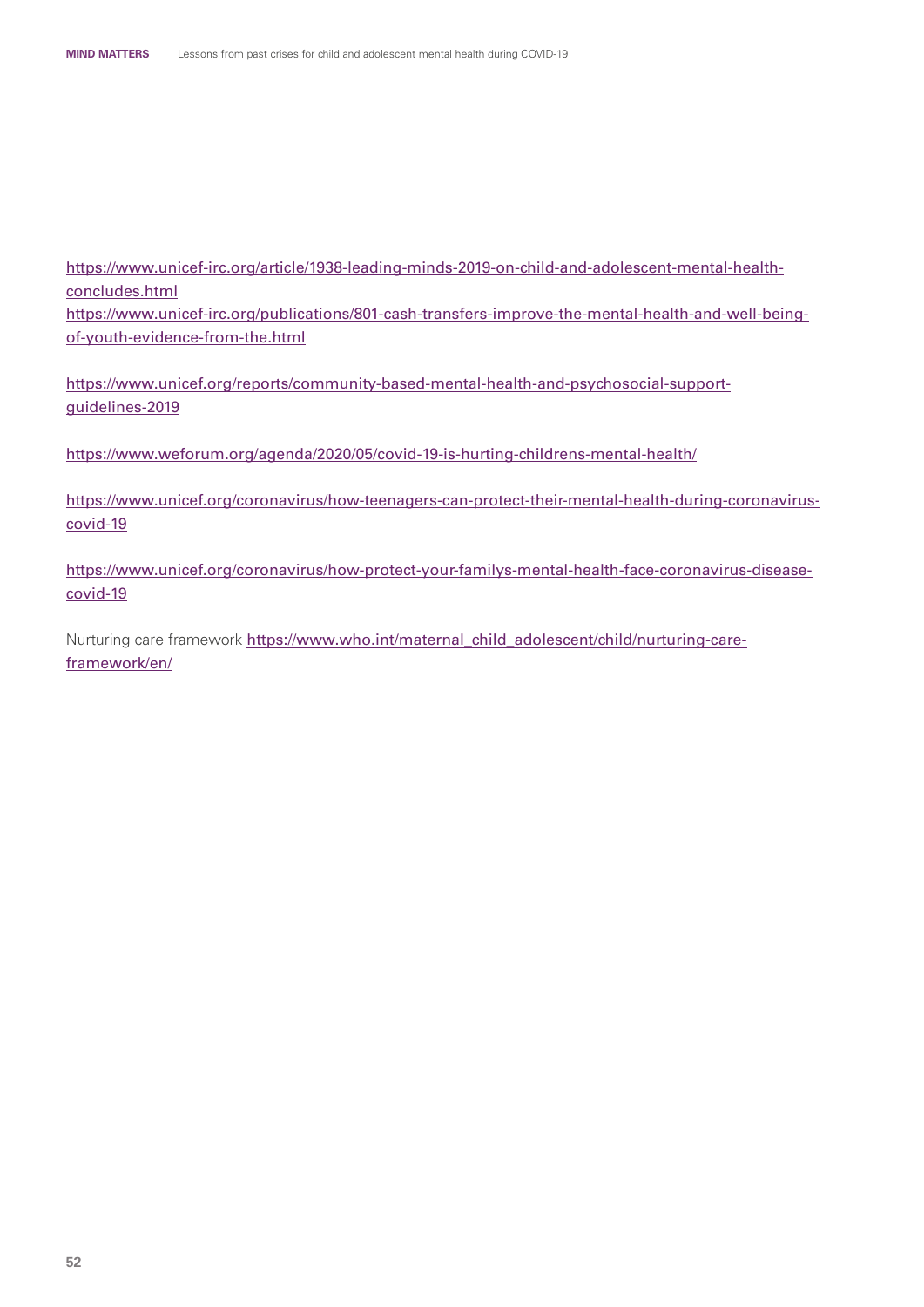## <span id="page-58-0"></span>**Endnotes**

1 Dube, A., et al. (2018). Health Outcomes for Children in Haiti Since the 2010 Earthquake: A systematic review. *Prehosp Disaster Med,*  33(1), 77-88. doi:10.1017/s1049023x17007105

2 Rubens, S. L., Felix, E. D., and Hambrick, E. P. (2018). A Meta-Analysis of the Impact of Natural Disasters on Internalizing and Externalizing Problems in Youth. *J Trauma Stress,* 31(3), 332-341. doi:10.1002/jts.22292

3 Mambrey, V., Wermuth, I., and Böse-O'Reilly, S. (2019). Auswirkungen von Extremwetterereignissen auf die psychische Gesundheit von Kindern und Jugendlichen. *Bundesgesundheitsblatt - Gesundheitsforschung - Gesundheitsschutz,* 62(5), 599-604. doi:10.1007/s00103-019- 02937-7

4 Felix, E., Rubens, S., and Hambrick, E. (2020). The Relationship Between Physical and Mental Health Outcomes in Children Exposed to Disasters. *Curr Psychiatry Rep,* 22(7), 33. doi:10.1007/s11920-020-01157-0

5 Baren, J. M., Mace, S. E., and Hendry, P. L. (2008). Children's Mental Health Emergencies-part 3: special situations: Child maltreatment, violence, and response to disasters. *Pediatr Emerg Care,* 24(8), 569-577. doi:10.1097/PEC.0b013e318180fef2

6 Norris, F. H., Friedman, M. J., and Watson, P. J. (2002). 60,000 Disaster Victims Speak: Part II. Summary and implications of the disaster mental health research. *Psychiatry,* 65(3), 240-260. doi:10.1521/psyc.65.3.240.20169

7 Purgato, M., et al. (2018). Focused Psychosocial Interventions for Children in Low-Resource Humanitarian Settings: S systematic review and individual participant data meta-analysis. *Lancet Glob Health,* 6(4), e390-e400. doi:10.1016/s2214-109x(18)30046-9

8 Laor, N., et al. (2003). Facing War, Terrorism, and Disaster: Toward a child-oriented comprehensive emergency care system. *Child Adolesc Psychiatr Clin N Am,* 12(2), 343-361. doi:10.1016/s1056-4993(02)00106-2

9 Comer, J. S., et al. (2016). Children's Mental Health in the Context of Terrorist Attacks, Ongoing Threats, and Possibilities of Future Terrorism. *Curr Psychiatry Rep,* 18(9), 79. doi:10.1007/s11920-016-0722-1

10 Saulnier, D. D., and Brolin, K. (2015). A Systematic Review of the Health Effects of Prenatal Exposure to Disaster. *Int J Public Health,* 60(7), 781-787. doi:10.1007/s00038-015-0699-2

11 Lowe, S. R., and Galea, S. (2017). The Mental Health Consequences of Mass Shootings. *Trauma Violence Abuse,* 18(1), 62-82. doi:10.1177/1524838015591572

12 Noffsinger, M. A., et al. (2012). The Burden of Disaster: Part I. Challenges and opportunities within a child's social ecology. *Int J Emerg Ment Health,* 14(1), 3-13.

13 Weems, C., and Overstreet, S. (2009). An Ecological-Needs-Based Perspective of Adolescent and Youth Emotional Development in the Context of Disaster: Lessons from Hurricane Katrina. In (pp. 27-44).

14 Williams, R., et al. (2008). Children, Resilience and Disasters: Recent evidence that should influence a model of psychosocial care. *Curr Opin Psychiatry,* 21(4), 338-344. doi:10.1097/YCO.0b013e328305b6e4

15 Farooqui, M., et al. (2017). Posttraumatic Stress Disorder: A serious post-earthquake complication. *Trends Psychiatry Psychother,*  39(2), 135-143. doi:10.1590/2237-6089-2016-0029

16 Harville, E., Xiong, X., and Buekens, P. (2010). Disasters and Perinatal Health: A systematic review. *Obstet Gynecol Surv,* 65(11), 713- 728. doi:10.1097/OGX.0b013e31820eddbe

17 Hamiel, D., et al. (2017). Addressing the Needs of Preschool Children in the Context of Disasters and Terrorism: Clinical pictures and moderating factors. *Curr Psychiatry Rep,* 19(7), 38. doi:10.1007/s11920-017-0793-7

18 Hamiel, D., et al., (2017). Addressing the Needs of Preschool Children in the Context of Disasters and Terrorism: Clinical pictures and moderating factors. *Curr Psychiatry Rep,* 19(7):38.

19 Dube, A., et al. (2018). Health Outcomes for Children in Haiti Since the 2010 Earthquake: A systematic review. *Prehosp Disaster Med,* 33(1), 77-88. doi:10.1017/s1049023x17007105

20 Rubens, S. L., Felix, E. D., and Hambrick, E. P. (2018). A Meta-Analysis of the Impact of Natural Disasters on Internalizing and Externalizing Problems in Youth. *J Trauma Stress,* 31(3), 332-341. doi:10.1002/jts.22292

21 Mambrey, V., Wermuth, I., and Böse-O'Reilly, S. (2019). Auswirkungen von Extremwetterereignissen auf die psychische Gesundheit von Kindern und Jugendlichen. *Bundesgesundheitsblatt - Gesundheitsforschung - Gesundheitsschutz,* 62(5), 599-604. doi:10.1007/s00103- 019-02937-7

22 Felix, E., Rubens, S., and Hambrick, E. (2020). The Relationship Between Physical and Mental Health Outcomes in Children Exposed to Disasters. *Curr Psychiatry Rep,* 22(7), 33. doi:10.1007/s11920-020-01157-0

23 Castaño García, T., Vega Díaz, C., and Cernuda Martínez, J. A. (2016). [EMOTIONAL DISORDERS IN CHILDREN VICTIMS OF NATURAL DISASTERS]. *Rev Enferm,* 39(6), 18-29.

24 Williams, R., et al., (2008). Children, Resilience and Disasters: Recent evidence that should influence a model of psychosocial care. *Curr Opin Psychiatry,* 21(4):338-44.

25 Hong, C., and Efferth, T. (2016). Systematic Review on Post-Traumatic Stress Disorder Among Survivors of the Wenchuan Earthquake. *Trauma Violence Abuse,* 17(5), 542-561. doi:10.1177/1524838015585313

26 Stough, L. M., Ducy, E. M., and Kang, D. (2017). Addressing the Needs of Children With Disabilities Experiencing Disaster or Terrorism. *Curr Psychiatry Rep,* 19(4), 24. doi:10.1007/s11920-017-0776-8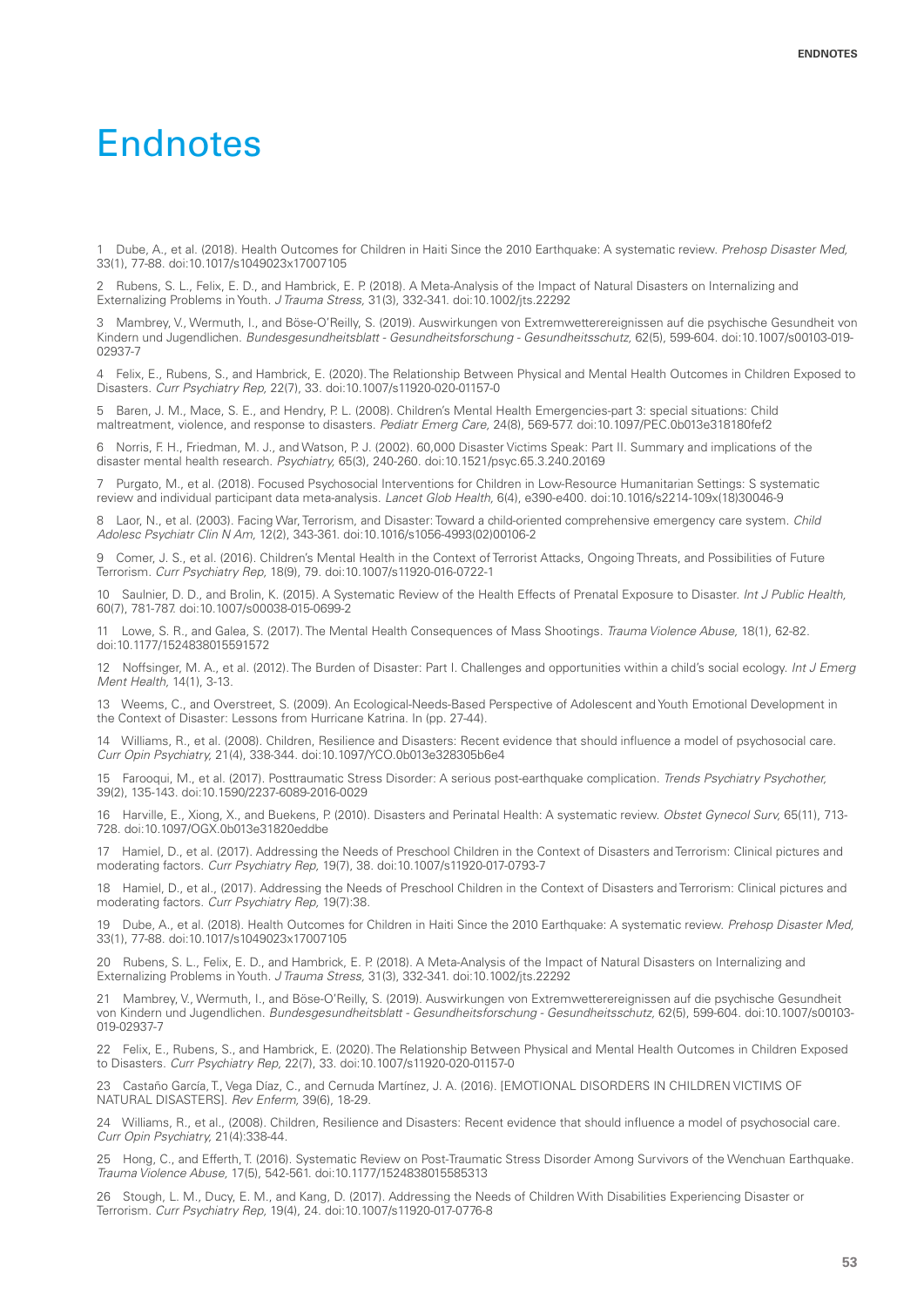27 Cobham, V. E., et al. (2016). The Role of Parents, Parenting and the Family Environment in Children's Post-Disaster Mental Health. *Curr Psychiatry Rep,* 18(6), 53. doi:10.1007/s11920-016-0691-4

28 Pfefferbaum, B., et al. (2018). Media Effects in Youth Exposed to Terrorist Incidents: A historical perspective. *Curr Psychiatry Rep,*  20(2), 11. doi:10.1007/s11920-018-0875-1

29 Aba, G., Knipprath, S., and Shahar, G. (2019). Supportive Relationships in Children and Adolescents Facing Political Violence and Mass Disasters. *Curr Psychiatry Rep,* 21(9), 83. doi:10.1007/s11920-019-1068-2

30 Self-Brown, S., et al. (2017). The Impact of Natural Disasters on Youth: A focus on emerging research beyond internalizing disorders. *Curr Psychiatry Rep,* 19(8), 53. doi:10.1007/s11920-017-0798-2

31 Pfefferbaum, B., and North, C. S. (2013). Assessing Children's Disaster Reactions and Mental Health Needs: Screening and clinical evaluation. *Can J Psychiatry,* 58(3), 135-142. doi:10.1177/070674371305800303

32 Checchi, F., et al. (2017). Public Health Information in Crisis-Affected Populations: A review of methods and their use for advocacy and action. *Lancet,* 390(10109), 2297-2313. doi:10.1016/s0140-6736(17)30702-x

33 Mohammadinia, L., et al. (2018). Domains and Indicators of Resilient Children in Natural Disasters: A systematic literature review. *International journal of preventive medicine,* 9, 54-54. doi:10.4103/ijpvm.IJPVM\_1\_18

34 Gilmoor, A. R., Adithy, A., and Regeer, B. (2019). The Cross-Cultural Validity of Post-Traumatic Stress Disorder and Post-Traumatic Stress Symptoms in the Indian Context: A systematic search and review. *Front Psychiatry,* 10, 439. doi:10.3389/fpsyt.2019.00439

35 Balaban, V. (2006). Psychological Assessment of Children in Disasters and Emergencies. *Disasters,* 30(2), 178-198. doi:10.1111/j.0361- 3666.2006.00314.x

36 Kar, N. (2009). Psychological Impact of Disasters on Children: Review of assessment and interventions. *World J Pediatr,* 5(1), 5-11. doi:10.1007/s12519-009-0001-x

37 Ghodse, H., and Galea, S. (2006). Tsunami: Understanding mental health consequences and the unprecedented response. *Int Rev Psychiatry,* 18(3), 289-297. doi:10.1080/09540260600709149

38 Pfefferbaum, B., et al. (2014). Universal Preventive Interventions for Children in the Context of Disasters and Terrorism. *Child Adolesc Psychiatr Clin N Am,* 23(2), 363-382, ix-x. doi:10.1016/j.chc.2013.12.006

39 Taylor, L. K., Goldberg, M. G., and Tran, M. D. (2019). Promoting Student Success: How do we best support child and youth survivors of catastrophic events? *Curr Psychiatry Rep,* 21(9), 82. doi:10.1007/s11920-019-1067-3

40 Fu, C and Underwood, C.(2015). A Meta-Review of School-Based Disaster Interventions for Child and Adolescent Survivors. *J Child Adolesc Ment Health.* 27(3):161-171.

41 Newman, E, et al. (2014). Meta-Analytic Review of Psychological Interventions for Children Survivors of Natural and Man-Made disasters. *Curr Psychiatry Rep.* 16(9):462.

42 von Werthern, M, Grigorakis, G and Vizard E. (2019). The Mental Health and Wellbeing of Unaccompanied Refugee Minors (URMs) *Child Abuse Negl.* 98:104146.

43 von Werthern, M, Grigorakis G and Vizard, E. (2019). The Mental Health and Wellbeing of Unaccompanied Refugee Minors (URMs) *Child Abuse Negl.* 98:104146

44 Wooding, S., and Raphael, B. (2004). Psychological Impact of Disasters and Terrorism on Children and Adolescents: Experiences from Australia. *Prehosp Disaster Med,* 19(1), 10-20. doi:10.1017/s1049023x00001436

45 Haar, R. J., and Rubenstein, L. S. (2012). Health in Fragile and Post-Conflict States: A review of current understanding and challenges ahead. *Med Confl Surviv,* 28(4), 289-316. doi:10.1080/13623699.2012.743311

46 Pfefferbaum, R. L., et al. (2012). The Burden of Disaster: Part II. Applying interventions across the child's social ecology. *Int J Emerg Ment Health,* 14(3), 175-187.

47 World Health Organization. (2008). WHO Guidelines Approved by the Guidelines Review Committee. In Manual for the Health Care of Children in Humanitarian Emergencies. Geneva: World Health Organization

48 United Nations <https://www.undrr.org/publication/sendai-framework-disaster-risk-reduction-2015-2030>

49 Richter L M and Sherr L. (2009). Strengthening Families: A key recommendation of the Joint Learning Initiative on Children and AIDS (JLICA). *AIDS Care.* 21 Suppl 1:1-2.

50 Richter L M, et al. (2009). Strengthening Families to Support Children Affected by HIV and AIDS. *AIDS Care.* 21 Suppl 1(S1):3-12.

51 Sherr L, et al. How Effective is Help on the Doorstep? A longitudinal evaluation of community-based organisation support. PloS one. 2016;11(3):e0151305

52 Olds DL, et al. (2002). Home Visiting by Paraprofessionals and by Nurses: A randomized, controlled trial. *Pediatrics.* 110(3):486-96. PubMed PMID: 12205249.

53 Le Roux IM, et al. (2013). Outcomes of Home Visits for Pregnant Mothers and their Infants: A cluster randomized controlled trial. *Aids.* 27(9):1461-71. doi: 10.1097/QAD.0b013e3283601b53. PubMed PMID: 23435303; PubMed Central PMCID: PMC3904359.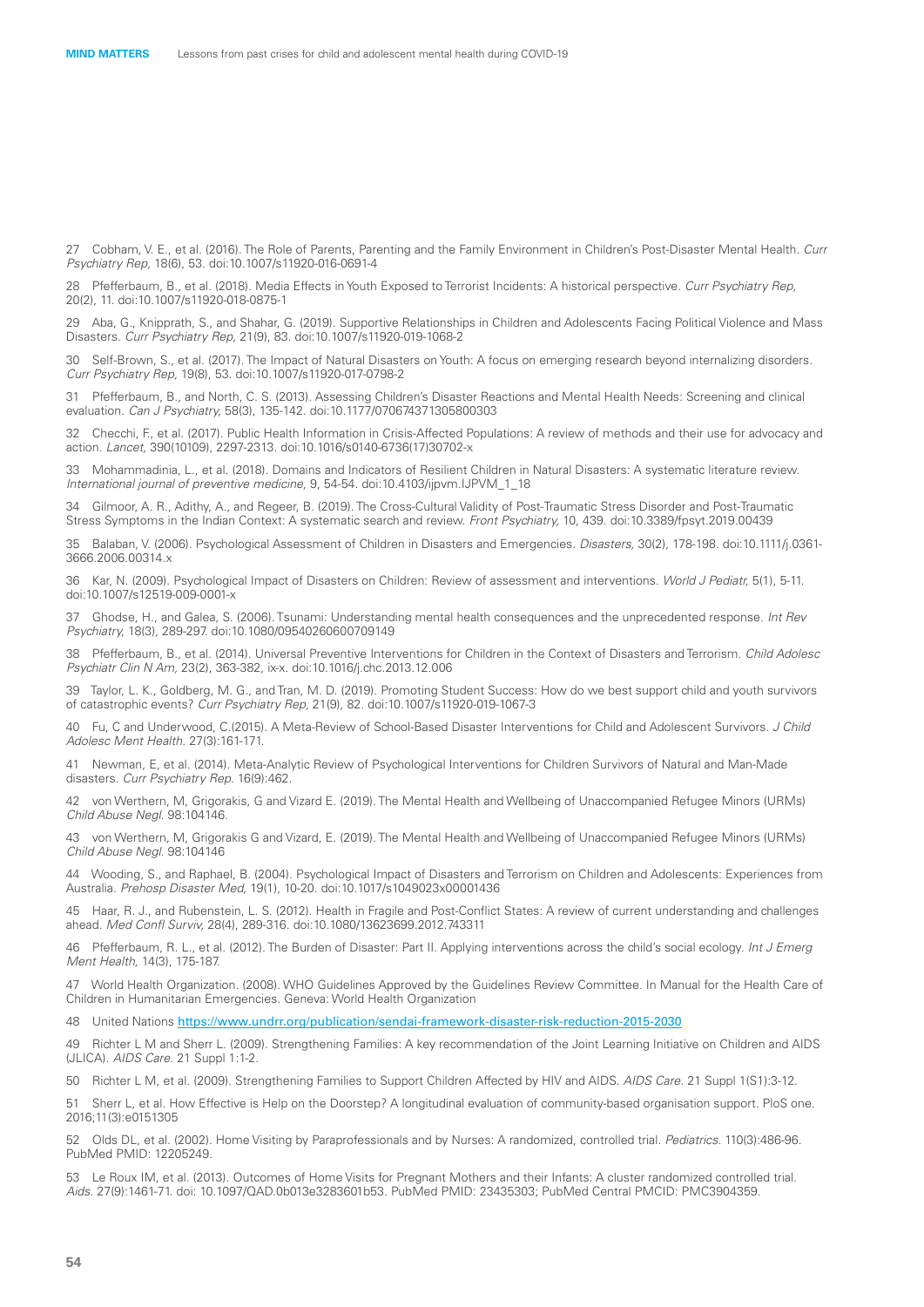54 Tomlinson M, et al. (2016). Thirty-Six-Month Outcomes of a Generalist Paraprofessional Perinatal Home Visiting Intervention in South Africa on Maternal Health and Child Health and Development. *Prevention science: the official journal of the Society for Prevention Research.* 2016

55 Weare K and Nind M. (2011). Mental Health Promotion and Problem Prevention in Schools: What does the evidence say? *Health promotion international.* 26(suppl 1):i29-i69.

56 Patel V, et al. (2010). Effectiveness of an Intervention Led by Lay Health Counsellors for Depressive and Anxiety Disorders in Primary Care in Goa, India (MANAS): A cluster randomised controlled trial. *Lancet.* 376(9758):2086-95

57 Cluver LD, et al. (2019). Improving Lives by Accelerating Progress Towards the UN Sustainable Development Goals for Adolescents Living with HIV: A prospective cohort study [published correction appears in Lancet Child Adolesc Health. 2019 Jun 12;:]. *Lancet Child Adolesc Health.* 3(4):245-254.

58 Kar N. (2019). Depression in Youth Exposed to Disasters, Terrorism and Political Violence. *Curr Psychiatry Rep.* 21(8):73. Published 2019 Jul 4.

59 Wang C, et al. (2020). Immediate Psychological Responses and Associated Factors During the Initial Stage of the 2019 Coronavirus Disease (COVID-19) Epidemic Among the General Population in China. *Int J Environ Res Public Health.* 17(5):1729.

60 Norris, F. H. (1992). Epidemiology of Trauma: Frequency and impact of different potentially traumatic events on different demographic groups. *Journal of Consulting and Clinical Psychology,* 60(3), 409-418. doi:10.1037//0022-006x.60.3.409

61 Iqbal, S. J. (2020). A Survey of the Effects of Lock-Down due to Corona-Virus on Students in Primary and Secondary Schools. Available from [https://www.childrenssociety.org.uk/sites/default/files/sarah\\_survey\\_report.pdf\\_2.pdf](https://www.childrenssociety.org.uk/sites/default/files/sarah_survey_report.pdf_2.pdf) [Accessed 28.07.2020]

62 May, C. L., and Wisco, B. E. (2016). Defining Trauma: How level of exposure and proximity affect risk for posttraumatic stress disorder. *Psychological Trauma: Theory, Research, Practice, and Policy,* 8(2), 233–240. <https://doi.org/10.1037/tra0000077>

63 Pfefferbaum, B., et al. (2003). Media Exposure in Children One Hundred Miles From a Terrorist Bombing. *Annals of Clinical Psychiatry,*  15(1), 1-8.

64 Salmon, K., and Bryant, R. A. (2002). Posttraumatic Stress Disorder in Children: The influence of developmental factors. *Clinical Psychology Review,* 22(2), 163-188. doi:10.1016/S0272-7358(01)00086-1

65 De Young, A. C., et al. (2012). Prevalence, Comorbidity and Course of Trauma Reactions in Young Burn-Injured Children. J*ournal of Child Psychology and Psychiatry,* 53(1), 56-63. doi:10.1111/j.1469-7610.2011.02431.x

66 Hiller, R. M., et al. (2019). A Longitudinal Examination of the Relationship Between Trauma-Related Cognitive Factors and Internalising and Externalising Psychopathology in Physically Injured Children. *Journal of Abnormal Child Psychology,* 47(4), 683-693. <https://doi.org/10.1007/s10802-018-0477-8>

67 Copeland, W. E., et al. (2018). Association of Childhood Trauma Exposure With Adult Psychiatric Disorders and Functional Outcomes. *JAMA Network Open,* 1(7), e184493-e184493. doi:10.1001/jamanetworkopen.2018.4493

68 Landolt, M. A., et al. (2009). Brief Report: Quality of life is impaired in pediatric burn survivors with posttraumatic stress disorder. *Journal of Pediatric Psychology,* 34(1), 14-21. doi:10.1093/jpepsy/jsm088

69 Maschi, T., et al. (2013). The Aftermath of Childhood Trauma on Late Life Mental and Physical Health: A review of the literature. *Traumatology,* 19(1), 49-64. doi:10.1177/1534765612437377

70 Alisic E, et al. (2014). Rates of Post-Traumatic Stress Disorder in Trauma-Exposed Children and Adolescents: Meta-analysis. *Br J Psychiatry.* 204:335-340. doi:10.1192/bjp.bp.113.131227

71 Pham CH, et al. (2019). The Role of Psychological Support Interventions in Trauma Patients on Mental Health Outcomes: A systematic review and meta-analysis. *J Trauma Acute Care Surg.* 87(2):463-482.

72 Gillies D, et al. (2016). Psychological Therapies for Children and Adolescents Exposed to Trauma. *Cochrane Database Syst Rev.*  10(10):CD012371. Published 2016 Oct 11.

73 Purgato M, et al. (2018). Psychological Therapies for the Treatment of Mental Disorders in Low- and Middle-Income Countries Affected by Humanitarian Crises. *Cochrane Database Syst Rev.* 7(7):CD011849. Published 2018 Jul 5.

74 Fu, C., and Underwood, C. (2015). A Meta-Review of School-Based Disaster Interventions For Child and Adolescent Survivors. *J Child Adolesc Ment Health,* 27(3), 161-171. doi:10.2989/17280583.2015.1117978

75 Cobham, V. E., et al. (2016). The Role of Parents, Parenting and the Family Environment in Children's Post-Disaster Mental Health. *Current Psychiatry Reports,* 18(6), 53. <https://doi.org/10.1007/s11920-016-0691-4>

76 Berkowitz, S. J., Stover, C. S., and Marans, S. R. (2011). The Child and Family Traumatic Stress Intervention: Secondary prevention for youth at risk of developing PTSD. *Journal of Child Psychology and Psychiatry,* 52(6), 676-685.

77 Cox, C. M., Kenardy, J. A., and Hendrikz, J. K. (2009). A Randomized Controlled Trial of a Web-Based Early Intervention for Children and Their Parents Following Unintentional Injury. *Journal of Pediatric Psychology,* 35(6), 581-592.

78 Salloum, A., et al. (2016). Stepped Care Versus Standard Trauma-Focused Cognitive Behavioral Therapy for Young Children. *Journal of Child Psychology and Psychiatry,* 57(5), 614-622.

79 Hawton K, Saunders KEA, O'Connor RC. (2012). Self-Harm and Suicide in Adolescents. *Lancet,* 379: 2373–82.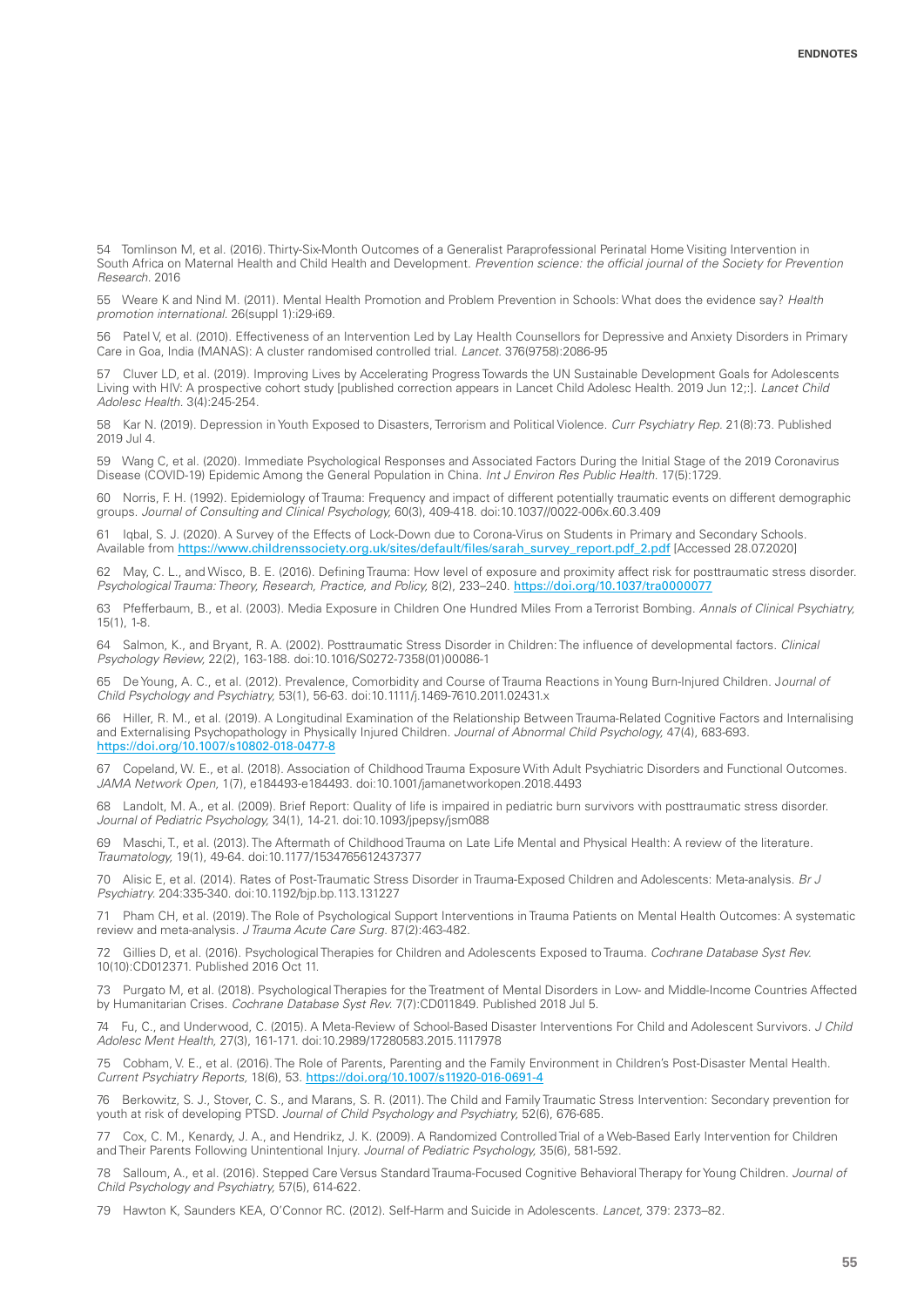80 B. Pfefferbaum, C.S. (2020). North Mental health and the Covid-19 Pandemic. *N. Engl. J. Med.* 10.1056/NEJMp2008017

81 Rajkumar RP. (2020). COVID-19 and Mental Health: A review of the existing literature [published online ahead of print, 2020 Apr 10]. *Asian J Psychiatr.* 52:102066. doi:10.1016/j.ajp.2020.102066

82 Odd, D. (2020). Child Suicide Rates During the COVID-19 Pandemic in England: Real-time surveillance July 2020 <https://www.ncmd.info/wp-content/uploads/2020/07/REF253-2020-NCMD-Summary-Report-on-Child-Suicide-July-2020.pdf>

83 Gunnell D, et al. (2020). Suicide Risk and Prevention During the COVID-19 Pandemic. *The Lancet Psychiatry,* 7: 468–71.

84 Holmes EA, et al. (2020). Multidisciplinary Research Priorities for the COVID19 Pandemic: A call for action for mental health science. *The Lancet Psychiatry,* 7: 547– 60

85 Rodway C, et al. (2020). Children and Young People Who Die by Suicide: Childhood-related antecedents, gender differences and service contact. *BJPsych open* 6: e49.

86 Dsouza, D.D., et al., (2020, May 3). Aggregated COVID-19 Suicide Incidences in India: Fear of COVID-19 infection is the prominent causative factor. *PsyArXiv,* Epub ahead of print. 10.31234/osf.io/7xa4b

87 DeLuca, J S., et al. (2020). Telepsychotherapy with Youth at Clinical High Risk for Psychosis: Clinical issues and best practices during the COVID-19 pandemic. *Journal of Psychotherapy Integration,* 30(2):304-331.

88 Guessoum SB, et al. (2020). Adolescent Psychiatric Disorders During the COVID-19 Pandemic and Lockdown [published online ahead of print, 2020 Jun 29]. *Psychiatry Res.* 2020;291:113264. doi:10.1016/j.psychres.2020.113264

89 Odd, D., et al. (2020). Child Suicide Rates During the COVID-19 Pandemic in England: Real-time surveillance July <https://www.ncmd.info/wp-content/uploads/2020/07/REF253-2020-NCMD-Summary-Report-on-Child-Suicide-July-2020.pdf>

90 Gunnell D, et al. (2020). Suicide Risk and Prevention During the COVID-19 Pandemic. *The Lancet Psychiatry;* 7: 468–71.

91 S.M.S. Chan, et al. (2006). Conwell .Elderly Suicide and the 2003 SARS Epidemic in Hong Kong. *Int. J. Geriatr. Psychiatry,* 21:113-118.

92 Wasserman IM. (1992). The Impact of Epidemic, War, Prohibition and Media on Suicide: United States, 1910–1920. Suicide Life Threat Behav 22:240–54.

93 Dsouza, D.D., et al., (2020, May 3). Aggregated COVID-19 Suicide Incidences in India: Fear of COVID-19 infection is the prominent causative factor. PsyArXiv, Epub ahead of print. 10.31234/[osf.io/7xa4b](http://osf.io/7xa4b)

94 Iob E, Steptoe A, and Fancourt D. (2020). Abuse, Self-Harm and Suicidal Ideation in the UK During the COVID-19 Pandemic [published online ahead of print, 2020 Jul 13]. *Br J Psychiatry.* 1-4. doi:10.1192/bjp.2020.130

95 Odd, D. et al. (2020). Child Suicide Rates During the COVID-19 Pandemic in England: Real-time surveillance <https://www.ncmd.info/wp-content/uploads/2020/07/REF253-2020-NCMD-Summary-Report-on-Child-Suicide-July-2020.pdf>

96 Hoekstra PJ. (2020). Suicidality in Children and Adolescents: Lessons to be learned from the COVID-19 crisis. *Eur Child Adolesc Psychiatry.* 29(6):737-738. doi:10.1007/s00787-020-0157

97 Cluver L, et al. (2015). Child and Adolescent Suicide Attempts, Suicidal Behavior, and Adverse Childhood Experiences in South Africa: A prospective study. *J Adolesc Health.* 57(1):52-59. doi:10.1016/j.jadohealth.2015.03.001

98 J.M. Fegert, and U.M.E. Schulze. (2020). Covid-19 and its Impact on Child and Adolescent Psychiatry - A German and personal perspective. *Irish Journal of Psychological Medicine* 10:1-8.1017/ipm.2020.43

99 Silliman Cohen RI and Bosk EA. (2020). Vulnerable Youth and the COVID-19 Pandemic. *Pediatrics.* 146(1): e20201306

100 World Health Organization. (2020). Coping with Stress During the 2019-nCoV Outbreak [https://www.who.int/docs/default-source/](https://www.who.int/docs/default-source/coronaviruse/coping-with-stress.pdf?ua=1) [coronaviruse/coping-with-stress.pdf?ua=1](https://www.who.int/docs/default-source/coronaviruse/coping-with-stress.pdf?ua=1)

101 Courtet, P. et al. (2020).Keep Socially (but Not Physically) Connected and Carry On: Preventing suicide in the age of COVID-19 *J. Clin. Psychiatry.,* 81

102 McIntyre, R.S and Y. Lee. (2020). Projected Increases in Suicide in Canada as a Consequence of COVID-19. *Psychiatry Research,* 290, Article 113104, 10.1016/j.psychres.2020.113104

103 Dalton L, et al. (2019). Communication with Children and Adolescents About the Diagnosis of a Life-Threatening Condition in Their Parent. *Lancet.* 393(10176):1164-1176.

104 Dalton L, Rapa E, and Stein A. (2020). Protecting the psychological health of children through effective communication about COVID-19. *Lancet Child Adolesc Health.* 4(5):346-347.

105 Lansdown R, and Benjamin G. (1985). The development of the concept of death in children aged 5-9 years. *Child Care Health Dev.*  11(1):13-20.

106 Brooks S.K., Webster R.K., and Smith L.E. (2020). The Psychological Impact of Quarantine and How to Reduce It: Rapid review of the evidence. *Lancet.* 395(10227):912–920.

107 Deighton J., et al. (2019). Prevalence of Mental Health Problems in Schools: Poverty and other risk factors among 28 000 adolescents in England. *The British journal of psychiatry: the journal of mental science.* 2019:1–3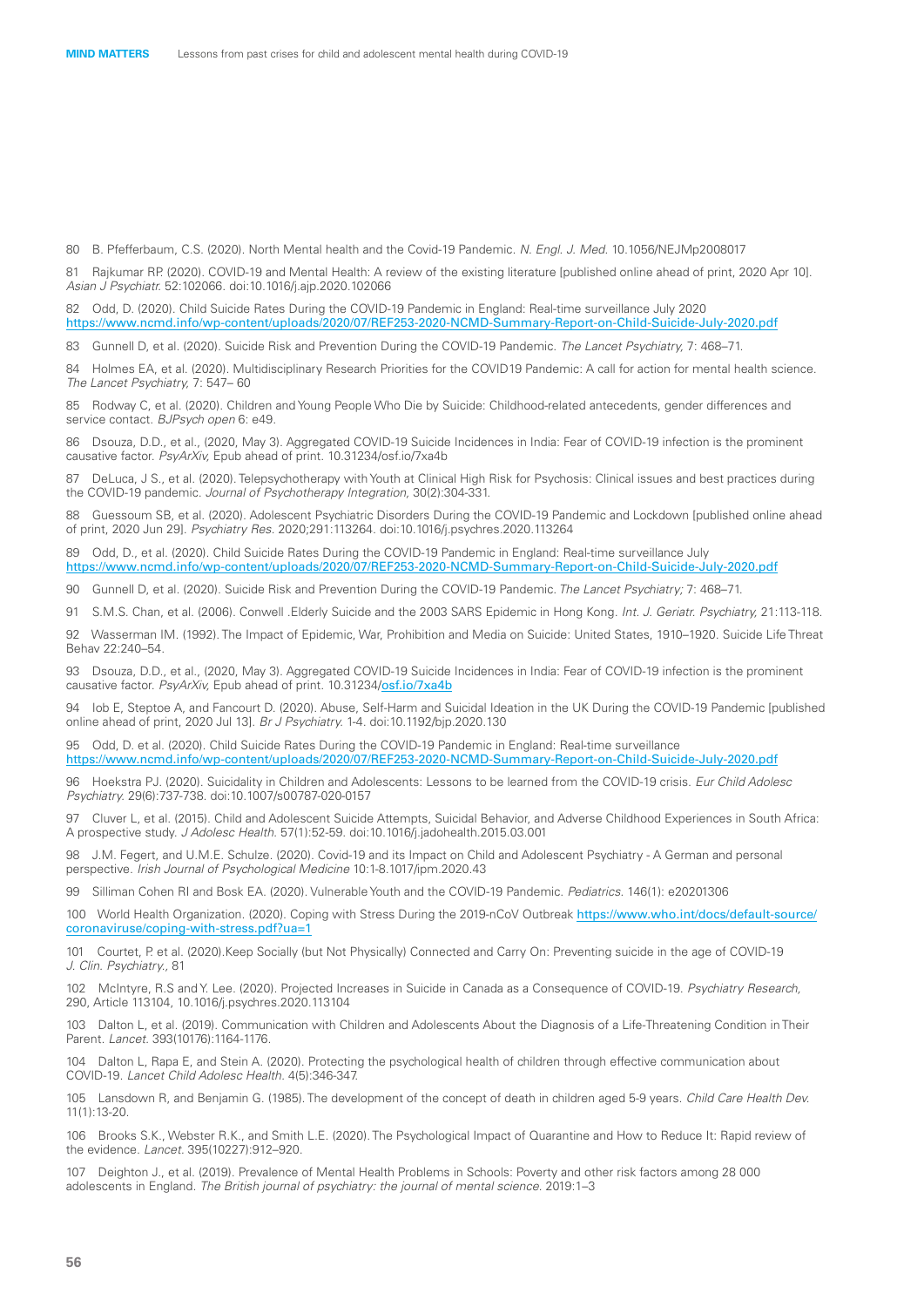108 Loades. ME et al. (2020). *Journal of the American Academy of Child an Adolescent Psychiatry* accessed at [https://jaacap.org/](https://jaacap.org/article/S0890-8567(20)30337-3/pdf) [article/S0890-8567\(20\)30337-3/pdf](https://jaacap.org/article/S0890-8567(20)30337-3/pdf) pre proof.

109 King C.A., Gipson P.Y., and Arango A. (2018). LET's CONNECT Community Mentorship Program for Youths With Peer Social Problems: Preliminary findings from a randomized effectiveness trial. *J Community Psychol.* 46(7):885–902.

110 Larsen TBU H., et al. (2019). Promoting Mental Health and Preventing Loneliness in Upper Secondary School in Norway: Effects of a randomized controlled trial. *Scandinavian Journal of Educational Research.* 2019:1–14.

111 Wang J, et al. (2017). Social Isolation in Mental Health: A conceptual and methodological review. *Soc Psychiatry Psychiatr Epidemiol.*  52(12):1451-1461.

112 Loades ME, et al. (2020). Rapid Systematic Review: The impact of social isolation and loneliness on the mental health of children and adolescents in the context of COVID-19 [published online ahead of print, 2020 Jun 3]. *J Am Acad Child Adolesc Psychiatry.* S0890- 8567(20)30337-3.

113 Liu H., et al. (2020). Gender Differences in the Influence of Social Isolation and Loneliness on Depressive Symptoms in College Students: A longitudinal study. *Soc Psychiatry Psychiatr Epidemiol.* 55(2):251–257.

114 Brechet C. (2017). Children's Recognition of Emotional Facial Expressions Through Photographs and Drawings. *J Genet Psychol.*  178(2):139-146.

115 Goldman PS, van Ijzendoorn MH, and Sonuga-Barke EJS. (2020). Lancet Institutional Care Reform Commission Group. The implications of COVID-19 for the care of children living in residential institutions. *Lancet Child Adolesc Health.* 4(6):e12

116 Qualter P., et al. (2010). Childhood Loneliness as a Predictor of Adolescent Depressive Symptoms: An 8-year longitudinal study. *Eur Child Adolesc Psychiatry.* 19(6):493–501.

117 Swami V, et al. (2007). General Health Mediates the Relationship Between Loneliness, Life Satisfaction and Depression. A study with Malaysian medical students. *Soc Psychiatry Psychiatr Epidemiol.* 42(2):161-166.

118 Lalayants MP, J.D (2015).. Loneliness and Depression or Depression-Related Factors Among Child Welfare-Involved Adolescent Females. *Child and Adolescent Social Work Journal* 32(2):167-176.

119 Wang YT, L;Guo,L; and Huebner,S.E. (2020). Family Dysfunction and Adolescents' Anxiety and Depression: A multiple mediation model. *Journal of Applied Developmental Psychology.* 2020;66.

120 Matthews T, et al. (2015). Social Isolation and Mental Health at Primary and Secondary School Entry: A longitudinal cohort study. *J Am Acad Child Adolesc Psychiatry.* 54(3):225-232.

121 King CA, et al. (2018). LET's CONNECT Community Mentorship Program for Youths With Peer Social Problems: Preliminary findings from a randomized effectiveness trial. *J Community Psychol.* 46(7):885-902.

122 Larsen TBU, et al. (2019). Promoting Mental Health and Preventing Loneliness in Upper Secondary School in Norway: Effects of a Randomized Controlled Trial. *Scandinavian Journal of Educational Research.* 2019:1-14.

123 Murray, L. and L. Andrews (2000). The Social Baby. Surrey: CP Publishing

124 Tomlinson, M., P. Cooper, and L. Murray (2005). The ,Mother-Infant Relationship and Infant Attachment in a South African Peri-Urban Settlement. *Child Dev,* 76(5): p. 1044-54

125 Murray, L. and L. Andrews. (2000) The Social Baby. Surrey: CP Publishing.

126 Hoven CW, et al. (2009). Parental Exposure to Mass Violence and Child Mental Health: The first responder and WTC evacuee study. *Clin Child Fam Psychol Rev.* 12(2):95-112

127 Pfefferbaum B, Simic Z, and North CS. (2018). Parent-Reported Child Reactions to the September 11, 2001 World Trade Center Attacks (New York USA) in Relation to Parent Post-Disaster Psychopathology Three Years After the Event. *Prehosp Disaster Med.* 33(5):558- 564.

128 Mann M, et al. (2015). Adolescent Behavior and PTSD 6-7 Years After the World Trade Center Terrorist Attacks of September 11, 2001. *Disaster Health.* 2(3-4):121-129. Published 2015 Feb 3.

129 Rahman, A. (2005). Maternal Depression and Child Health: The need for holistic health policies in developing countries. *Harvard Health Policy Review,* 6(2): p. 70-80.

130 Josefsson, A. and G. Sydsjö (2007). A Follow-Up Study of Postpartum Depressed Women: Recurrent maternal depressive symptoms and child behavior after four years. *Archives of Women's Mental Health,* 10(4): p. 141-145.

131 Oates, M.R. (2002). Adverse Effects of Maternal Antenatal Anxiety on Children: Causal effect or developmental continuum? *Br J Psychiatry,* 180:478-9.

132 Oates, M.R. (2002). Adverse Effects of Maternal AntenatalAnxiety on Children: Causal effect or developmental continuum? *Br J Psychiatry,* 180:478-9.

133 O'Connor, T.G., et al. (2002). Antenatal Anxiety Predicts Child Behavioral/Emotional Problems Independently of Postnatal Depression. *J Am Acad Child Adolesc Psychiatry,* 41(12): p. 1470-7.

134 Mulder, E.J., et al., (2002). Prenatal Maternal Stress: Effects on pregnancy and the (unborn) child. *Early Hum Dev,* 70(1-2):3-14.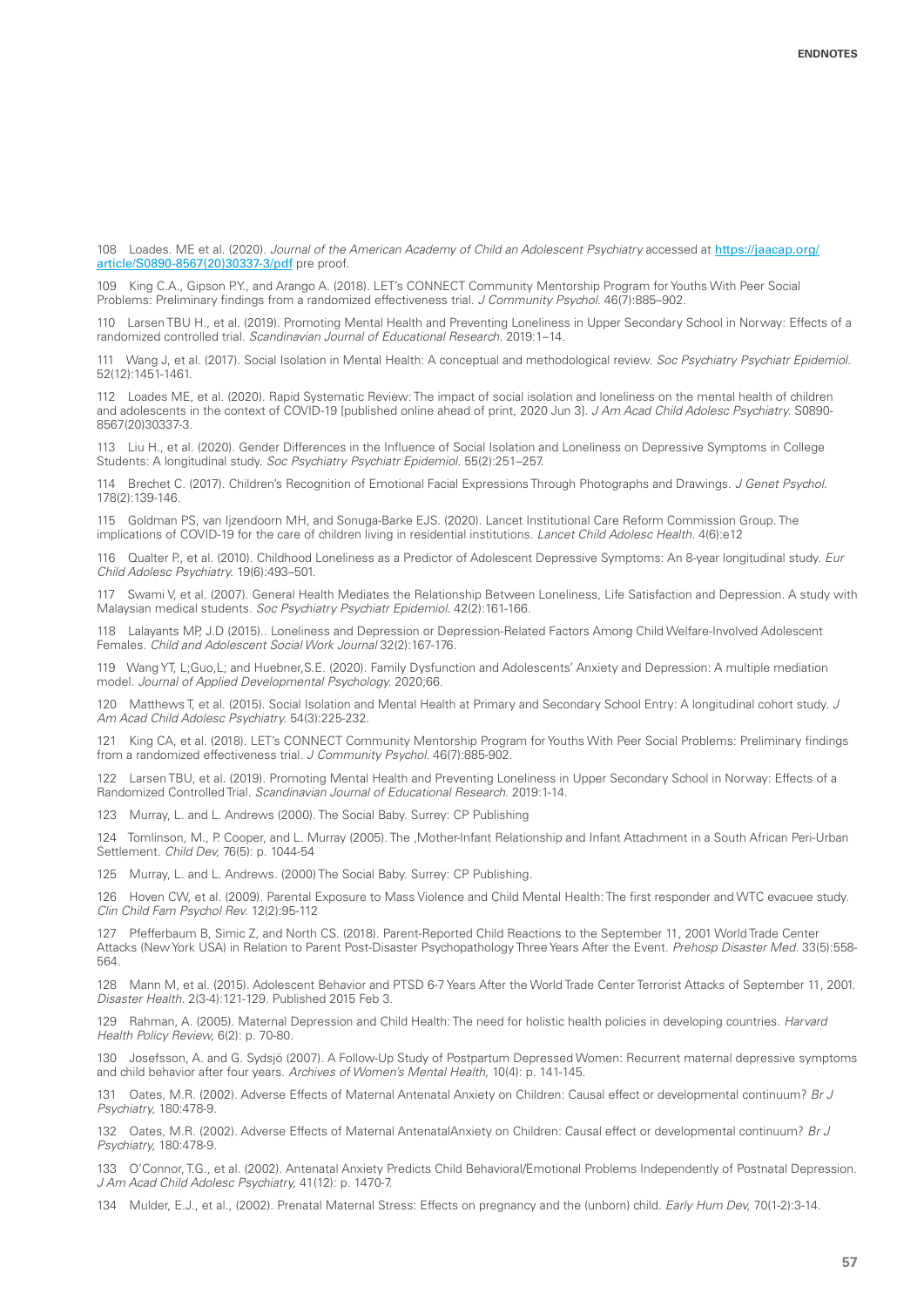135 Rahman, A., et al., (2008). Cognitive Behaviour Therapy-Based Intervention by Community Health Workers for Mothers With Depression and Their Infants in Rural Pakistan: A cluster-randomised controlled trial. *Lancet,* 372(9642):902-9.

136 Holmes E, et al. (2020). Multidisciplinary Research Priorities for the COVID-19 Pandemic: A call for action for mental health science. *Lancet Psychiatry.* 7:547-560.

137 Rogers J, et al. (2020). Psychiatric and Neuropsychiatric Presentations Associated with Severe Coronavirus Infections: A systematic review and meta-analysis with comparison to the COVID-19 pandemic. *The Lancet Psychiatry.* DOI: [https://doi.org/10.1016/S2215-](https://doi.org/10.1016/S2215-0366(20)30203-0) [0366\(20\)30203-0](https://doi.org/10.1016/S2215-0366(20)30203-0)

138 Mao L, Jin H, Wang M, al. e. (2020). Neurologic Manifestations of Hospitalized Patients With Coronavirus Disease 2019 in Wuhan, China. *JAMA Neurol.* 77(6):683-690.

139 Rahman J, et al. (2020). Neurological and Psychological Effects of Coronavirus(COVID-19): An overview of the current era pandemic. *Cureus.* 12(6):e8460.

140 Nalleballe K, et al. (2020). Spectrum of Neuropsychiatric Manifestations in COVID-19. *Brain, behavior, and immunity.*; doi: 10.1016/j. bbi.2020.06.020.

141 Speth M, et al. (2020). Mood, Anxiety and Olfactory Dysfunction in COVID-19: Evidence of central nervous system involvement? *The Laryngoscope.* doi: 10.1002/lary.28964.

142 Yuan B, et al. (2020). Correlation Between Immune Response and Self-Reported Depression During Convalescence from COVID-19. *Brain, behavior, and immunity.* <https://doi.org/10.1016/j.bbi.2020.05.062>

143 Raony Í, et al. (2020). Psycho-Neuroendocrine-Immune Interactions in COVID-19: Potential impacts on nental health. *Frontiers in immunology.* 11:1170.

144 Davidson L, et al. (2015). A focus on Adolescence to Reduce Neurological, Mental Health and Substance-Use Disability. *Nature.*  527:S161–S166.

145 Becker S, and Gregory A. (2020). Editorial Perspective: Perils and promise for child and adolescent sleep and associated psychopathology during the COVID‐19 pandemic. *Journal of Child Psychology and Psychiatry.*; <https://doi.org/10.1111/jcpp.13278>

146 Galler J, Koethe J, and Yolken R. (2017). Neurodevelopment: The impact of nutrition and inflammation during adolescence in lowresource settings. *Pediatrics.* 139(s1):e2 0162828.

147 Sheehy L. (2020). Considerations for Postacute Rehabilitation for Survivors of COVID-19. *JMIR public health and surveillance.*  6(2):e19462.

148 Wade S, et al. (2020). Telepsychotherapy With Children and Families: Lessons gleaned from two decades of translational research. *Journal of Psychotherapy Integration.* 30(2):332-347.

149 WHO, UNICEF. (2020). Community-Based Health Care, Including Outreach and Campaigns, in the Context of the COVID-19 pandemic.; [https://www.who.int/publications/i/item/community-based-health-care-including-outreach-and-campaigns-in-the](https://www.who.int/publications/i/item/community-based-health-care-including-outreach-and-campaigns-in-the-context-of-the-COVID-19-pandemic)[context-of-the-COVID-19-pandemic](https://www.who.int/publications/i/item/community-based-health-care-including-outreach-and-campaigns-in-the-context-of-the-COVID-19-pandemic)

150 Dubow, E.F. and M.F. Ippolito. (1994). Effects of Poverty and Quality of the Home Environment on Changes in the Academic and Behavioral Adjustment of Elementary School-Age Children. *Journal of Clinical Child Psychology,* 23(4):401-412.

151 Kabir, K, Sheeder, J. and C. Stevens-Simon. (2008). Depression, Weight Gain, and Low Birth Weight Adolescent Delivery: Do somatic symptoms strengthen or weaken the relationship? *J Pediatr Adolesc Gynecol,* 21:335.

152 Y. Lee. (2009). Early Motherhood and Harsh Parenting: The role of human, social, and cultural capital. *Child Abuse Negl,* 33:62.

153 M. Shaw, D.A. Lawlor, and J.M. Najman. (2006). Teenage Children of Teenage Mothers: Psychological, behavioural and health outcomes from an Australian prospective longitudinal study. *Soc Sci Med,* 62.

154 Holm-Larsen CE, et al. (2019). Postpartum Depression and Child Growth in Tanzania: A cohort study. *BJOG: An International Journal of Obstetrics and Gynaecology.* 126(5):590-598.

155 Nothling J, et al. (2013). Maternal Post-Traumatic Stress Disorder, Depression and Alcohol Dependence and Child Behaviour Outcomes in Mother-Child Dyads Infected with HIV: A longitudinal study. *BMJ Open.* 3(12).

156 Garman EC, et al. (2019). Course of Perinatal Depressive Symptoms Among South African Women: Associations with child outcomes at 18 and 36 months. *Social Psychiatry and Psychiatric Epidemiology: The International Journal for Research in Social and Genetic Epidemiology and Mental Health Services.* Feb 2019

157 Feyissa GT, et al. (2019). Reducing HIV-Related Stigma and Discrimination in Healthcare Settings: A systematic review of quantitative evidence. *PLoS One.* 14(1):e0211298. Published 2019 Jan 25.

158 Masten, A.S. (2014). Global Perspectives on Resilience in Children and Youth. *Child Dev,* 85(1):6-20.

159 Luthar, S.S., D. Cicchetti, and B. Becker. (2000). The Construct of Resilience: A critical evaluation and guidelines for future work. *Child Dev,* 71(3):543-62.

160 Panter-Brick, C. and J.F. Leckman. (2013). Editorial Commentary: Resilience in child development--interconnected pathways to wellbeing. *J Child Psychol Psychiatry,* 54(4):333-6.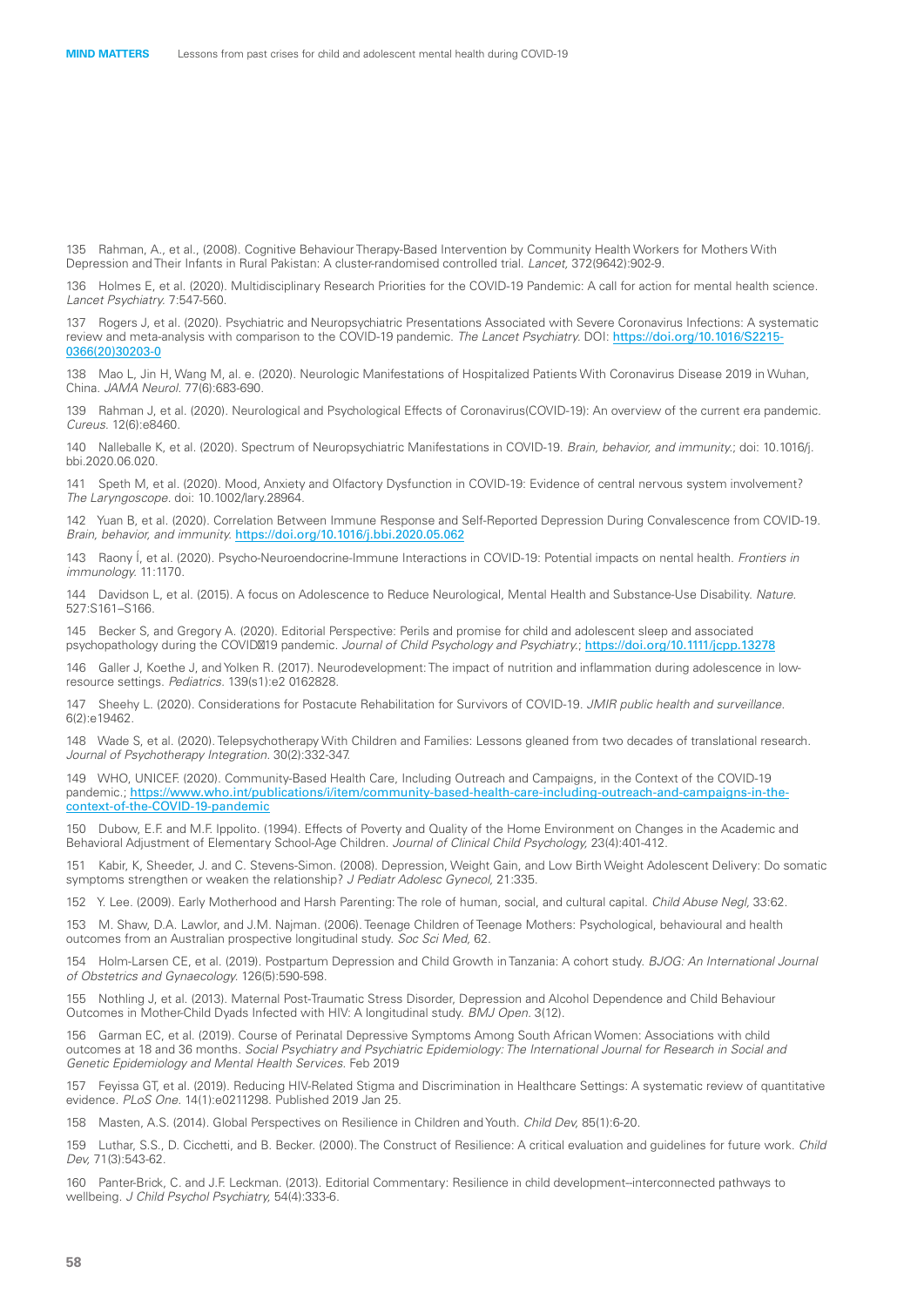161 Rotheram-Borus, M.J., et al., (2019). Maternal HIV Does Not Affect Resiliency Among Uninfected/HIV Exposed South African Children from Birth to 5 Years of Age. *AIDS,* 33 Suppl 1:S5-S16.

162 Betancourt TS, et al. (2013). Annual Research Review: Mental health and resilience in HIV/AIDS-affected children-- a review of the literature and recommendations for future research. *J Child Psychol Psychiatry.* 54(4):423-444.

163 Compas BE, et al. (2017). Coping, Emotion Regulation, and Psychopathology in Childhood and Adolescence: A meta-analysis and narrative review. *Psychol Bull.* 143(9):939–991.

164 Masten, A.S., and Motti-Stefanidi, F. (2020). Multisystem Resilience for Children and Youth in Disaster: Reflections in the context of COVID-19. *ADV RES SCI* 1:95–106.

165 Tillmann S, et al. (2018). Mental Health Nenefits of Interactions With Mature in Children and Teenagers: A systematic review. *J Epidemiol Community Health.* 72(10):958-966.

166 Norman RE, et al., (2012). The Long-Term Health Consequences of Child Physical Abuse, Emotional Abuse, and Neglect: A systematic review and meta-analysis. *PLoS Med.* 9(11):e1001349

167 Hamiel, D., et al. (2017). Addressing the Needs of Preschool Children in the Context of Disasters and Terrorism: Clinical pictures and moderating factors. *Curr Psychiatry Rep,* 19(7), 38. doi:10.1007/s11920-017-0793-7

168 Castaño García, T., Vega Díaz, C., and Cernuda Martínez, J. A. (2016). [EMOTIONAL DISORDERS IN CHILDREN VICTIMS OF NATURAL DISASTERS]. *Rev Enferm,* 39(6):18-29.

169 Baren, J. M., Mace, S. E., and Hendry, P. L. (2008). Children's Mental Health Emergencies-Part 3: Special situations: Child maltreatment, violence, and response to disasters. *Pediatr Emerg Care,* 24(8):569-577. doi:10.1097/PEC.0b013e318180fef2

170 Wooding, S., and Raphael, B. (2004). Psychological Impact of Disasters and Terrorism on Children and Adolescents: Experiences from Australia. *Prehosp Disaster Med,* 19(1):10-20. doi:10.1017/s1049023x00001436

171 Scheeringa, M. S., and Zeanah, C. H. (2001). A Relational Perspective on PTSD in Early Childhood. Journal of Traumatic Stress: Official Publication of The International Society for Traumatic Stress Studies, 14(4):799-815.

172 Williams, R., et al. (2008). Children, Resilience and Disasters: Recent Evidence that Should Influence a Model of Psychosocial Care. *Curr Opin Psychiatry,* 21(4):338-344. doi:10.1097/YCO.0b013e328305b6e4

173 Williams, R., et al. (2008). Children, Resilience and Disasters: Recent Evidence that Should Influence a Model of Psychosocial Care. *Curr Opin Psychiatry,* 21(4):338-344. doi:10.1097/YCO.0b013e328305b6e4

174 Koepke, S., and Denissen, J. J. A. (2012). Dynamics of Identity Development and Separation–Individuation in Parent–Child Relationships During Adolescence and Emerging Adulthood – A conceptual integration. *Developmental Review,* 32(1): 67-88. doi: <https://doi.org/10.1016/j.dr.2012.01.001>

175 Cluver LD, et al. (2019). Improving Lives by Accelerating Progress Towards the UN Sustainable Development Goals for Adolescents Living With HIV: A prospective cohort study [published correction appears in *Lancet Child Adolesc Health.* 2019 Jun 12;:]. Lancet Child Adolesc Health. 3(4):245-254.

176 Cluver L, et al. (2018). Sustainable Survival for Adolescents Living With HIV: Do SDG-aligned provisions reduce potential mortality risk?. *J Int AIDS Soc.* 21 Suppl 1(Suppl 1):e25056.

177 Skeen S, et al. (2019). Adolescent Mental Health Program Components and Behavior Risk Reduction: A meta-analysis. *Pediatrics.*  144(2):e20183488.

178 Langford R, et al. (2014). The WHO Health Promoting School framework for Improving the Health and Well-Being of Students and Their Academic Achievement. *Cochrane Database Syst Rev.* (4):CD008958. Published 2014 Apr 16.

179 Bignardi G et al. (2020). Increase in Childhood Depression During the COVID-19 Lockdown in the UK, OSFPREPRINTS, accessed 21/07/2020 <https://osf.io/v7f3q/>

180 Guessoum SB, et al. (2020). Adolescent Psychiatric Disorders During the COVID-19 Pandemic and Lockdown [published online ahead of print, 2020 Jun 29]. *Psychiatry Res.* 291:113264.

181 Loades ME, et al. (2020). Rapid Systematic Review: The impact of social isolation and loneliness on the mental health of children and adolescents in the context of COVID-19 [published online ahead of print, 2020 Jun 3]. *J Am Acad Child Adolesc Psychiatry.* S0890- 8567(20)30337-3.

182 Golberstein E, Wen H, and Miller BF. (2020). Coronavirus Disease 2019 (COVID-19) and Mental Health for Children and Adolescents [published online ahead of print, 2020 Apr 14]. *JAMA Pediatr.* 10.1001/jamapediatrics.2020.1456.

183 Wang C, et al. (2020). Immediate Psychological Responses and Associated Factors during the Initial Stage of the 2019 Coronavirus Disease (COVID-19) Epidemic among the General Population in China. *Int J Environ Res Public Health.* 17(5):1729. Published 2020 Mar 6.

184 Fegert JM, et al. (2020). Challenges and Burden of the Coronavirus 2019 (COVID-19) Pandemic for Child and Adolescent Mental Health: A narrative review to highlight clinical and research needs in the acute phase and the long return to normality. *Child Adolesc Psychiatry Ment Health.* 14:20. Published 2020 May 12.

185 Lee J. (2020). Mental Health Effects of School Closures During COVID-19 [published correction appears in *Lancet Child Adolesc Health.* 2020 Apr 17;:]. Lancet Child Adolesc Health. 4(6):421.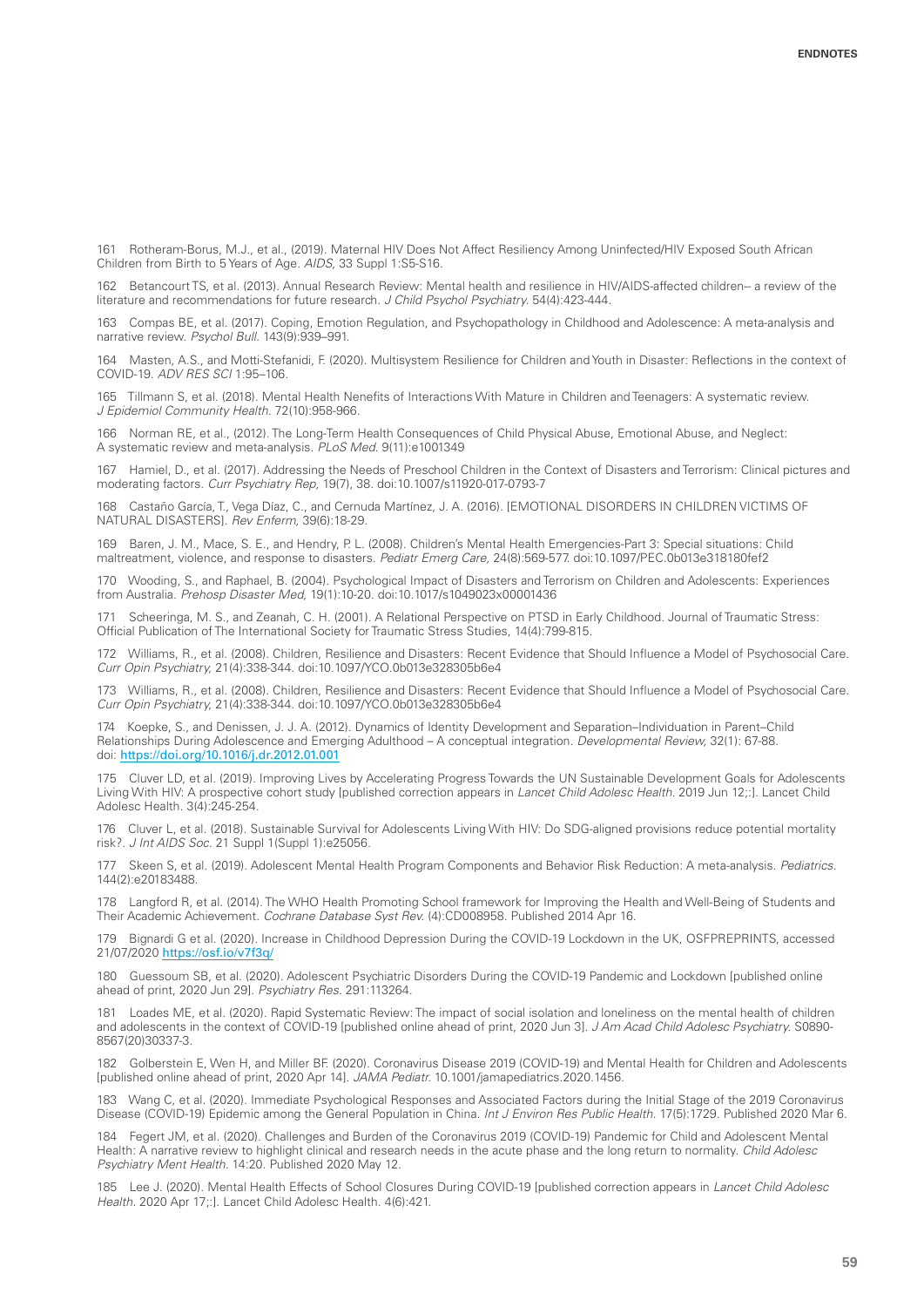186 Saurabh K, and Ranjan S. (2020). Compliance and Psychological Impact of Quarantine in Children and Adolescents due to COVID-19 Pandemic. *Indian J Pediatr.* 87(7):532-536.

187 Zhou SJ, , et al. (2020). Prevalence and Socio-Demographic Correlates of Psychological Health Problems in Chinese Adolescents During the Outbreak of COVID-19. *Eur Child Adolesc Psychiatry.* 29(6):749-758.

188 Franic T, and Dodig-Curkovic K. (2020). COVID-19, Child and Adolescent Mental Health - Croatian (in)experience [published online ahead of print, 2020 May 21]. *Ir J Psychol Med.* 1-4.

189 Novins DK, et al. (2020). JAACAP's Role in Advancing the Science of Pediatric Mental Health and Promoting the Care of Youth and Families During the COVID-19 Pandemic. *J Am Acad Child Adolesc Psychiatry.* 59(6):686-688.

190 Ransing R, et al. (2020). Mental Health Interventions during the COVID-19 Pandemic: A conceptual framework by Early Career psychiatrists [published online ahead of print, 2020 Apr 14]. *Asian J Psychiatr.* 51:102085.

191 Cluver L, et al. (2020). Parenting in a Time of COVID-19 [published correction appears in *Lancet.* 2020 Apr 11;395(10231):1194]. Lancet. 395(10231):e64

192 Bobo E, et al. (2020). Comment Les Enfants et Adolescents Avec le Trouble Déficit d'Attention/Hyperactivité (TDAH) Vivent-ils le Confinement Durant la Pandémie COVID-19 ? [How Do Children and Adolescents with Attention Deficit Hyperactivity Disorder (ADHD) Experience Lockdown During the COVID-19 Outbreak?] [published online ahead of print, 2020 Jun 7]. *Encephale.* 46(3):S85-S92.

193 Becker SP, and Gregory AM. (2020). Editorial Perspective: Perils and promise for child and adolescent sleep and associated psychopathology during the COVID-19 pandemic [published online ahead of print, 2020 May 31]. *J Child Psychol Psychiatry.* 10.1111/ jcpp.13278

194 Imran N, Zeshan M, and Pervaiz Z. (2020). Mental Health Considerations for Children & Adolescents in COVID-19 Pandemic. *Pak J Med Sci.* 36(COVID19-S4):S67-S72.

195 Colizzi M, et al. (2020). Psychosocial and Behavioral Impact of COVID-19 in Autism Spectrum Disorder: An online parent survey. *Brain Sci.* 10(6):E341. Published 2020 Jun 3.

196 Orben A, Tomova L, and Blakemore SJ. (2020). The Effects of Social Deprivation on Adolescent Development and Mental Health [published online ahead of print, 2020 Jun 12]. *Lancet Child Adolesc Health.* S2352-4642(20)30186-3.

197 Levine C. (2020). Vulnerable Children in a Dual Epidemic. *Hastings Cent Rep.* 50(3):69-71.

198 Ragavan MI, et al. (2020). Supporting Adolescents and Young Adults Exposed to or Experiencing Violence During the COVID-19 Pandemic. *J Adolesc Health.* 67(1):18-20.

199 Courtney D, et al. (2020). COVID-19 Impacts on Child and Youth Anxiety and Depression: Challenges and opportunities [published online ahead of print, 2020 Jun 22]. *Can J Psychiatry.* 706743720935646.

200 Xie, X, et al. (2020). Mental Health Status Among Children in Home Confinement During the Coronavirus Disease 2019 Outbreak in Hubei Province, China. *JAMA Pediatrics.* 2020 Apr 24. [Epub ahead of print].

201 Werner-Seidler A, et al. (2017). School-Based Depression and Anxiety Prevention Programs for Young People: A systematic review and meta-analysis. *Clin Psychol Rev.* 51:30-47.

202 Johnstone KM, Kemps E, and Chen J. (2018). A Meta-Analysis of Universal School-Based Prevention Programs for Anxiety and Depression in Children. *Clin Child Fam Psychol Rev.* 21(4):466-481.

203 Cluver L, et al. (2020). Parenting in a Time of COVID-19 [published correction appears in Lancet. 2020 Apr 11;395(10231):1194]. *Lancet.* 395(10231):e64

204 Caldwell DM, et al. (2019). School-Based Interventions to Prevent Anxiety and Depression in Children and Young People: A systematic review and network meta-analysis. *Lancet Psychiatry.* 6(12):1011-1020.

205 Andermo S, et al. (2020). School-Related Physical Activity Interventions and Mental Health Among Children: A systematic review and meta-analysis. *Sports Med Open*. 6(1):25. Published 2020 Jun 16.

206 Dray J, et al. (2017). Systematic Review of Universal Resilience-Focused Interventions Targeting Child and Adolescent Mental Health in the School Setting. *J Am Acad Child Adolesc Psychiatry.* 56(10):813-824.

207 Grist R, et al. (2019). Technology Delivered Interventions for Depression and Anxiety in Children and Adolescents: A systematic review and meta-analysis. *Clin Child Fam Psychol Rev.* 22(2):147-171.

208 Garrido S, et al. (2019). What Works and What Doesn't Work? A systematic review of digital mental health interventions for depression and anxiety in young people. *Front Psychiatry.* 10:759. Published 2019 Nov 13.

209 Grist R, Porter J, and Stallard P. (2017). Mental Health Mobile Apps for Preadolescents and Adolescents: A systematic review. J *Med Internet Res.* 19(5):e176. Published 2017 May 25.

210 Bennett K, et al. (2015). PREVENTING CHILD AND ADOLESCENT ANXIETY DISORDERS: OVERVIEW OF SYSTEMATIC REVIEWS. *Depress Anxiety.* 32(12):909-918.

211 Pfefferbaum, B., et al. (2014). Child Disaster Mental Health Interventions, Part II: Timing of implementation, delivery settings and providers, and therapeutic approaches. *Disaster health,* 2(1):58-67. doi:10.4161/dish.27535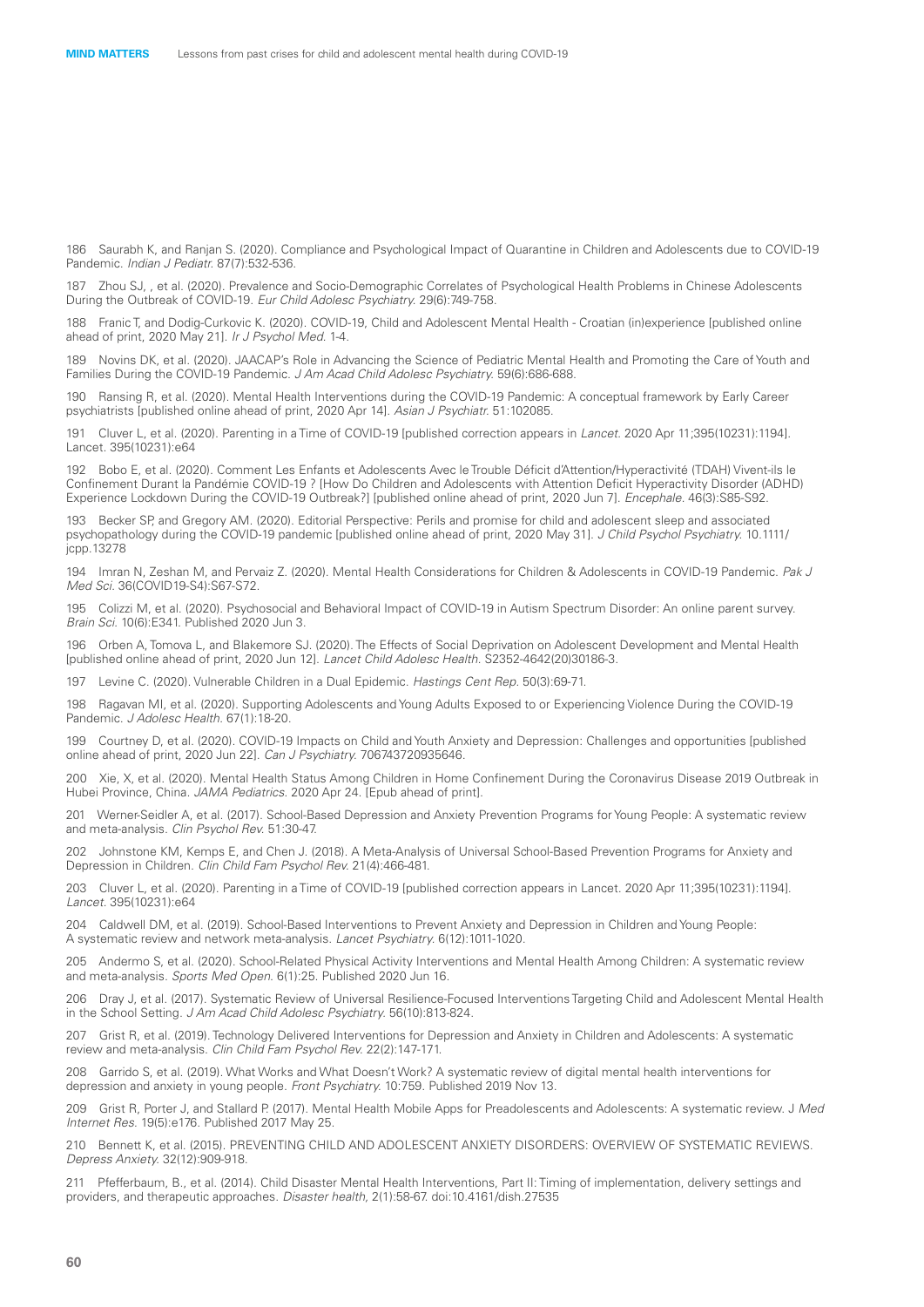212 Pfefferbaum, B., Newman, E., and Nelson, S. D. (2014). Mental Health Interventions for Children Exposed to Disasters and Terrorism. *J Child Adolesc Psychopharmacol,* 24(1):24-31. doi:10.1089/cap.2013.0061

213 Newman, E., et al. (2014). Meta-Analytic Review of Psychological Interventions for Children Survivors of Natural and Man-Made Disasters. *Curr Psychiatry Rep,* 16(9):462. doi:10.1007/s11920-014-0462-z

214 Purgato, M., et al. (2018). Psychological Therapies for the Treatment of Mental Disorders in Low- and Middle-Income Countries Affected by Humanitarian Crises. *Cochrane Database Syst Rev,* 7(7), Cd011849. doi:10.1002/14651858.CD011849.pub2

215 Purgato, M., et al., (2018). Focused Psychosocial Interventions for Children in Low-Resource Humanitarian Settings: A systematic review and individual participant data meta-analysis. *Lancet Glob Health,* 6(4):e390-e400.

216 Pfefferbaum, B., et al., (2014). Child Disaster Mental HealthI Interventions, Part II: Timing of implementation, delivery settings and providers, and therapeutic approaches. *Disaster health,* 2(1):58-67.

217 Wolmer, L., et al. (2017). Addressing the Needs of Preschool Children in the Context of Disasters and Terrorism: Assessment, prevention, and intervention. *Curr Psychiatry Rep,* 19(7), 40. doi:10.1007/s11920-017-0792-8

218 Scheeringa, M. S., Cobham, V. E., and McDermott, B. (2014). Policy and Administrative Issues for Large-Scale Clinical Interventions Following Disasters. *Journal of Child and Adolescent Psychopharmacology,* 24(1):39-46.

219 Pfefferbaum, B., et al. (2014). Child Disaster Mental Health Interventions: Therapy components. *Prehosp Disaster Med,* 29(5):494- 502. doi:10.1017/s1049023x14000910

220 Cobham, V.E., et al., (2016). The Role of Parents, Parenting and the Family Environment in Children's Post-Disaster Mental Health. *Curr Psychiatry Rep,* 18(6):53.

221 Landau, J., Mittal, M., and Wieling, E. (2008). Linking Human Systems: Strengthening individuals, families, and communities in the wake of mass trauma. *J Marital Fam Ther,* 34(2):193-209. doi:10.1111/j.1752-0606.2008.00064.x

222 Fu, C., and Underwood, C. (2015). A Meta-Review of School-Based Disaster Interventions for Child and Adolescent Survivors. *J Child Adolesc Ment Health,* 27(3):161-171. doi:10.2989/17280583.2015.1117978

223 Taylor, L.K., M.G. Goldberg, and M.D. Tran, (2019). Promoting Student Success: How do we best support child and youth survivors of catastrophic events? *Curr Psychiatry Rep,* 21(9):82

224 Gurwitch, R. H., et al. (2004). When Disaster Strikes: Responding to the needs of children. *Prehospital and Disaster Medicine,*  19(1):21-28. doi:10.1017/S1049023X00001448

225 Williams, R., et al., (2008). Children, Resilience and Disasters: Recent evidence that should influence a model of psychosocial care. *Curr Opin Psychiatry,* 21(4):338-44.

226 Pfefferbaum, R.L., et al., (2012). The Burden of Disaster: Part II. Applying interventions across the child's social ecology. *Int J Emerg Ment Health,* 14(3):175-87.

227 Beaton, R. D., et al. (2009). The Role of Public Health in Mental and Behavioral Health in Children and Families Following Disasters. *J Public Health Manag Pract,* 15(6), E1-11. Doi:10.1097/PHH.0b013e3181a8c307

228 Ghodse, H. and S. Galea, (2006). Tsunami: Understanding mental health consequences and the unprecedented response. *Int Rev Psychiatry,* 18(3):289-97.

229 Cartwright, C., Hall, M., and Lee, A. C. K. (2017). The Changing Health Priorities of Earthquake Response and Implications for Preparedness: A scoping review. *Public Health,* 150:60-70. doi:10.1016/j.puhe.2017.04.024

230 Yoder-van den Brink HNC. (2019). Reflections on "Building Back Better" Child and Adolescent Mental Health Care in a Low-Resource Postemergency Setting: The case of Sierra Leone. *Front Psychiatry.* 2019 Oct 31;10:758. doi:10.3389/fpsyt.2019.00758. PMID: 31736794; PMCID: PMC6834689

231 Yoder et al, (2016). Child Mental Health in Sierra Leone: A survey and exploratory qualitative study. *Int J Ment Health Syst.* 2016 Jun 27;10:48. doi: 10.1186/s13033-016-0080-8. PMID: 27354854; PMCID: PMC4924306

232 Chan, S. S., et al. (2007). Parental Response to Child's Isolation During the SARS Outbreak. *Ambul Pediatr,* 7(5):401-404. doi:10.1016/j.ambp.2007.06.002

233 Koller, D. F., et al. (2006a). Bowlby and Robertson Revisited: The impact of isolation on hospitalized children during SARS. *J Dev Behav Pediatr,* 27(2):134-140. doi:10.1097/00004703-200604000-00010

234 Yu, C. C., et al. (2006). Longer Term Follow Up of Aerobic Capacity in Children Affected by Severe Acute Respiratory Syndrome (SARS). Thorax 61(3):240-246. doi:10.1136/thx.2005.046854

235 Stockman, L. J., et al. (2007). Severe Acute Respiratory Syndrome in Children. *The Pediatric infectious disease journal,* 26(1):68-74. doi:10.1097/01.inf.0000247136.28950.41

236 Leung, C.-w., Kwan, Y.-w., Ko, P.-w., Chiu, S. S., Loung, P.-y., Fong, N.-c., . . . Chiu, M.-c. (2004). Severe Acute Respiratory Syndrome Among Children. *Pediatrics,* 113(6), e535-e543. doi:10.1542/peds.113.6.e535

237 Koller, D. F., et al. (2006b). When Family-Centered Care is Challenged by Infectious Disease: Pediatric health care delivery during the SARS outbreaks. *Qual Health Res,* 16(1):47-60. doi:10.1177/104973230528401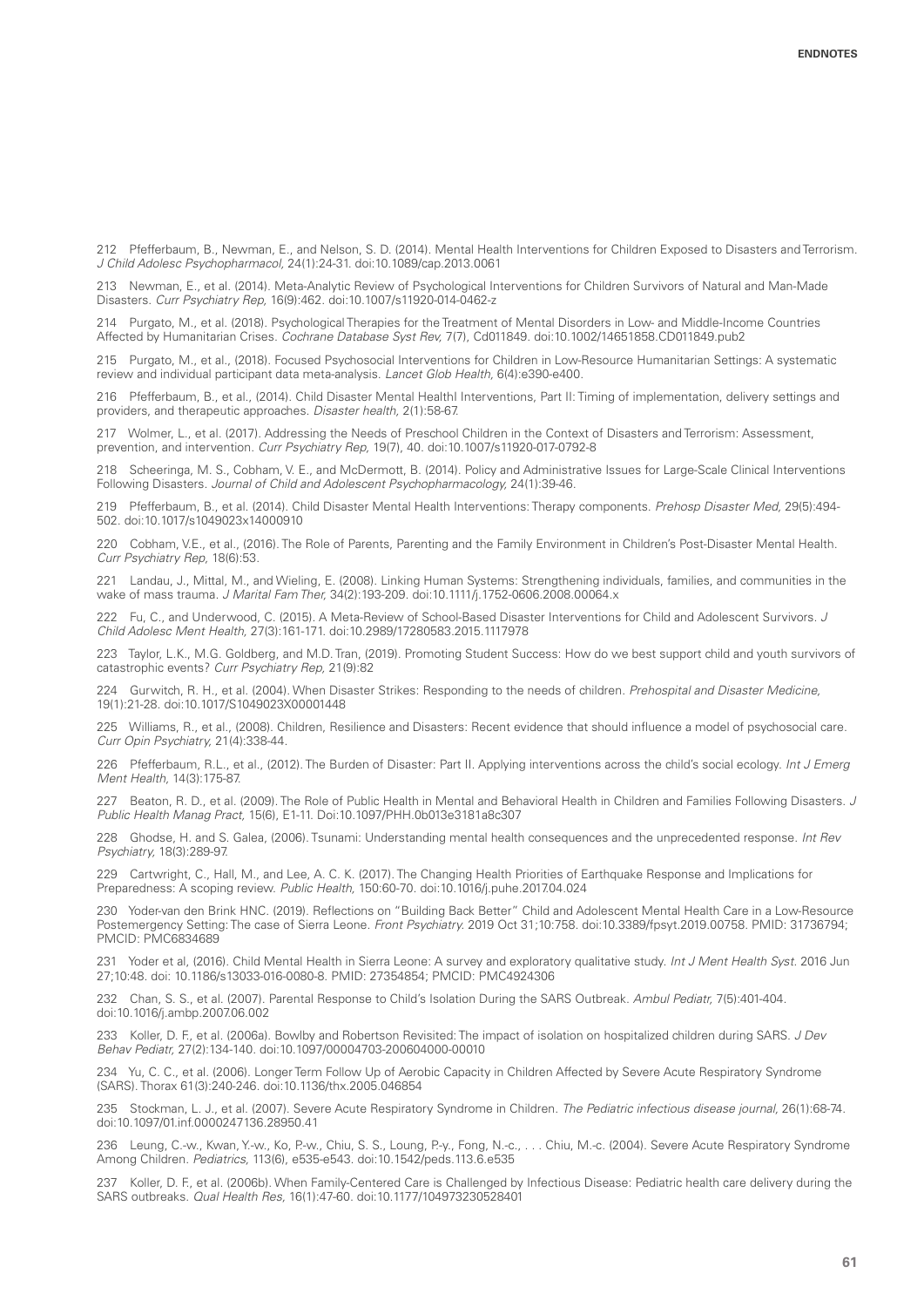238 Sprang G, and Silman M. (2013). Posttraumatic Stress Disorder in Parents and Youth After Health-Related Disasters. *Disaster Med Public Health Prep.* 7(1):105-110.

239 Han HR, et al. (2019). Intergenerational Interventions for People Living with HIV and Their Families: A systematic review. *AIDS Behav.* 23(1):21-36.

240 Vreeman RC, et al. (2013). Disclosure of HIV Status to Children in Resource-Limited Settings: A systematic review. *J Int AIDS Soc.*  16(1):18466. Published 2013 May 27.

241 Krauss BJ, et al. (2013). Caregiver's HIV Disclosure to Children 12 Years and Under: A review and analysis of the evidence. *AIDS Care.* 25(4):415-429.

242 Spies G, et al. (2012). Mental Health Outcomes in HIV and Childhood Maltreatment: S systematic review. *Syst Rev.* 1:30. Published 2012 Jun 28.

243 Kimera E, et al. (2019). Challenges and Support for Quality of Life of Youths Living With HIV/AIDS in Schools and Larger Community in East Africa: A systematic review. *Syst Rev.* 8(1):64. Published 2019 Feb 26.

244 Orkin M, et al. (2014). Pathways to Poor Educational Outcomes for HIV/AIDS-Affected Youth in South Africa. *AIDS Care.* 26(3):343-350.

245 Skeen S, et al. (2017). Interventions to Improve Psychosocial Well-Being for Children Affected by HIV and AIDS: A systematic review. *Vulnerable Child Youth Stud.* 12(2):91-116.

246 Posadzki P, et al. (2016). Automated Telephone Communication Systems for Preventive Healthcare and Management of Long-Term Conditions. *Cochrane Database Syst Rev.* 12(12):CD009921. Published 2016 Dec 14.

247 Haines C, et al. (2019). Which HIV-Infected Youth are at Risk of Developing Depression and What Treatments Help? A systematic review focusing on Southern Africa [published online ahead of print, 2019 Aug 6]. *Int J Adolesc Med Health.*;/j/ijamh.ahead-of-print/ ijamh-2019-0037/ijamh-2019-0037.xml.

248 Rose-Clarke K, et al. (2019). Peer-Facilitated Community-Based Interventions for Adolescent Health in Low- and Middle-Income Countries: A systematic review. *PLoS One.* 14(1):e0210468. Published 2019 Jan 23. d

249 Ciapponi A, et al. (2017). Delivery Arrangements for Health Systems in Low-Income Countries: An overview of systematic reviews. *Cochrane Database Syst Rev.* 9(9):CD011083. Published 2017 Sep 13

250 Tol WA, et al. (2019). Can Mental Health Treatments Help Prevent or Reduce Intimate Partner Violence in Low- and Middle-Income Countries? A systematic review. *BMC Womens Health.* 19(1):34. Published 2019 Feb 14.

251 O'Hara L, et al. (2019). Video Feedback for Parental Sensitivity and Attachment Security in Children Under Five Years. *Cochrane Database Syst Rev.* 11(11):CD012348. Published 2019 Nov 29.

252 Govindasamy D, et al. (2020). Informing the Measurement of Wellbeing Among Young People Living With HIV in Sub-Saharan Africa for Policy Evaluations: A mixed-methods systematic review. *Health Qual Life Outcomes.* 18(1):120. Published 2020 May 5.

253 Hartog K, et al. (2020). Stigma Reduction Interventions for Children and Adolescents in Low- and Middle-Income Countries: Systematic review of intervention strategies. *Soc Sci Med.* 246:112749.

254 Pantelic M, et al. (2015). Predictors of Internalised HIV-Related Stigma: A systematic review of studies in sub-Saharan Africa. *Health Psychol Rev.* 9(4):469-490.

255 Mak WWS, et al. (2017). Meta-Analysis and Systematic Review of Studies on the Effectiveness of HIV Stigma Reduction Programs. *Soc Sci Med.* 188:30-40.

256 Sherr L, Mueller J, and Varrall R. (2009). Evidence-Based Gender Findings for Children Affected by HIV and AIDS - A systematic overview. *AIDS Care.* 21 Suppl 1(S1):83-97.

257 Toska E, et al. (2017). Sex in the Shadow of HIV: A systematic review of prevalence, risk factors, and interventions to reduce sexual risk-taking among HIV-positive adolescents and youth in sub-Saharan Africa. *PLoS One.* 12(6):e0178106. Published 2017 Jun 5.

258 Goldberg RE and Short SE. (2016). What Do We Know About Children Living With HIV-Infected or AIDS-Ill Adults in Sub-Saharan Africa? A systematic review of the literature. *AIDS Care.* 28 Suppl 2):130-141.

259 <https://www.bpb.de/shop/buecher/einzelpublikationen/311857/sinus-jugendstudie-2020-wie-ticken-jugendliche>

260 Werner-Seidler A, et al. (2017). School-Based Depression and Anxiety Prevention Programs for Young People: A systematic review and meta-analysis. *Clin Psychol Rev.* 51:30-47.

261 Chow CH, et al. (2016). Systematic Review: Audiovisual interventions for reducing preoperative anxiety in children undergoing elective surgery. *J Pediatr Psychol.* 41(2):182-203.

262 Dray J, et al. (2017). Systematic Review of Universal Resilience-Focused Interventions Targeting Child and Adolescent Mental Health in the School Setting. *J Am Acad Child Adolesc Psychiatry.* 56(10):813-824.

263 Wolpert M, et al. (2019). Strategies Not Accompanied by a Mental Health Professional to Address Anxiety and Depression in Children and Young People: A scoping review of range and a systematic review of effectiveness. *Lancet Psychiatry.* 6(1):46-60.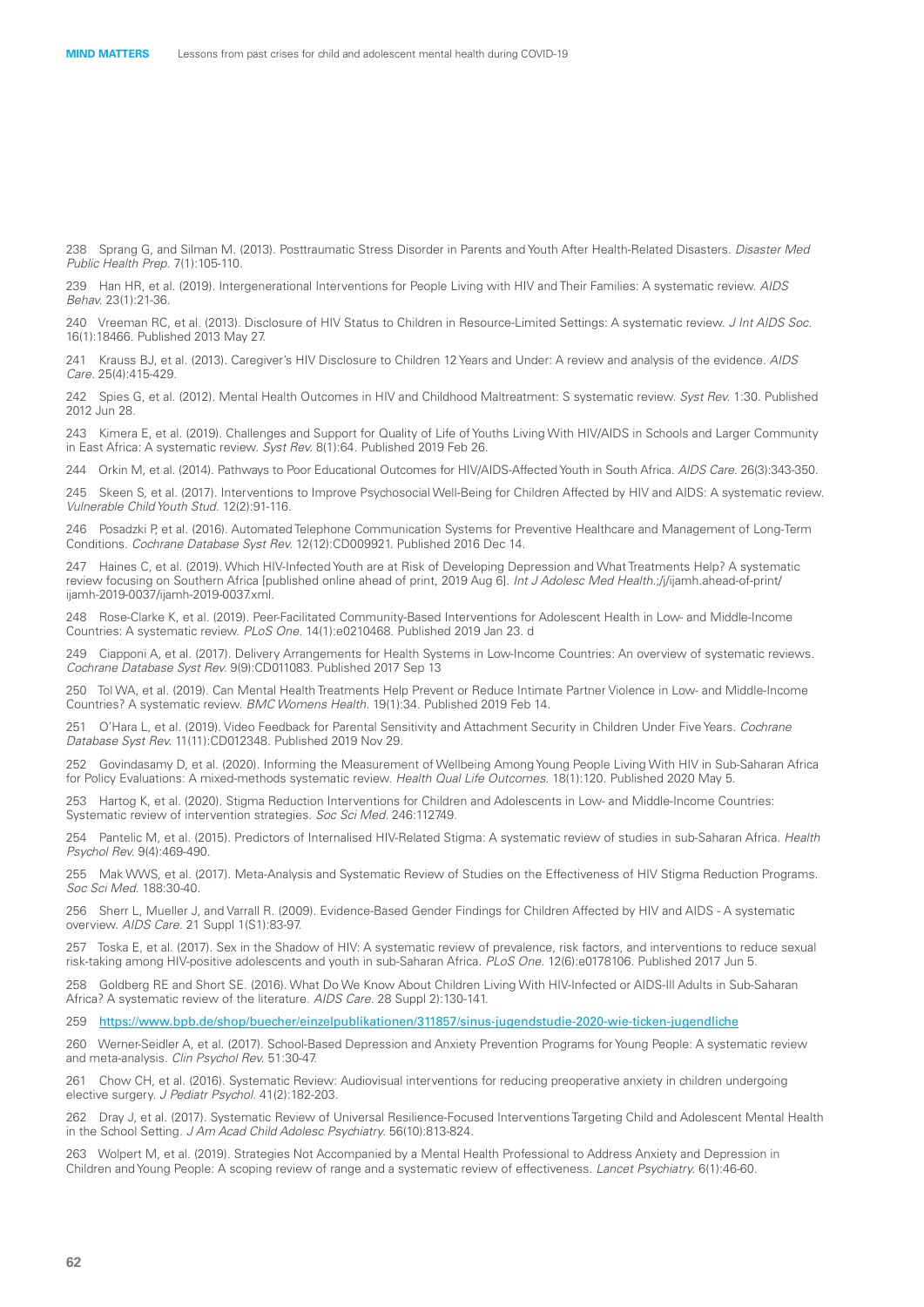264 Hollis C, et al. (2017). Annual Research Review: Digital health interventions for children and young people with mental health problems - a systematic and meta-review. *J Child Psychol Psychiatry.* 58(4):474-503.

265 Feiss R, et al. (2019). A Systematic Review and Meta-Analysis of School-Based Stress, Anxiety, and Depression Prevention Programs for Adolescents. *J Youth Adolesc.* 48(9):1668-1685.

266 Coombe J, et al. (2015). Teacher-Mediated Interventions to Support Child Mental Health Following a Disaster: A systematic review. *PLoS Curr.*; 7:ecurrents.dis.466c8c96d879e2663a1e5e274978965d. Published 2015 Dec 8.

267 Grist R, Porter J, and Stallard P. (2017). Mental Health Mobile Apps for Preadolescents and Adolescents: A systematic review. *J Med Internet Res.* 19(5):e176. Published 2017 May 25.

268 Wang K, Varma DS, and Prosperi M. (2018). A Systematic Review of the Effectiveness of Mobile Apps for Monitoring and Management of Mental Health Symptoms or Disorders. *J Psychiatr Res.* 107:73-78.

269 Rathbone AL and Prescott J. (2017). The Use of Mobile Apps and SMS Messaging as Physical and Mental Health Interventions: systematic review. *J Med Internet Res.* 19(8):e295. Published 2017 Aug 24

270 Rodriguez-Ayllon M, et al. (2019). Role of Physical Activity and Sedentary Behavior in the Mental Health of Preschoolers, Children and Adolescents: A systematic review and meta-analysis. *Sports Med.* 49(9):1383-1410.